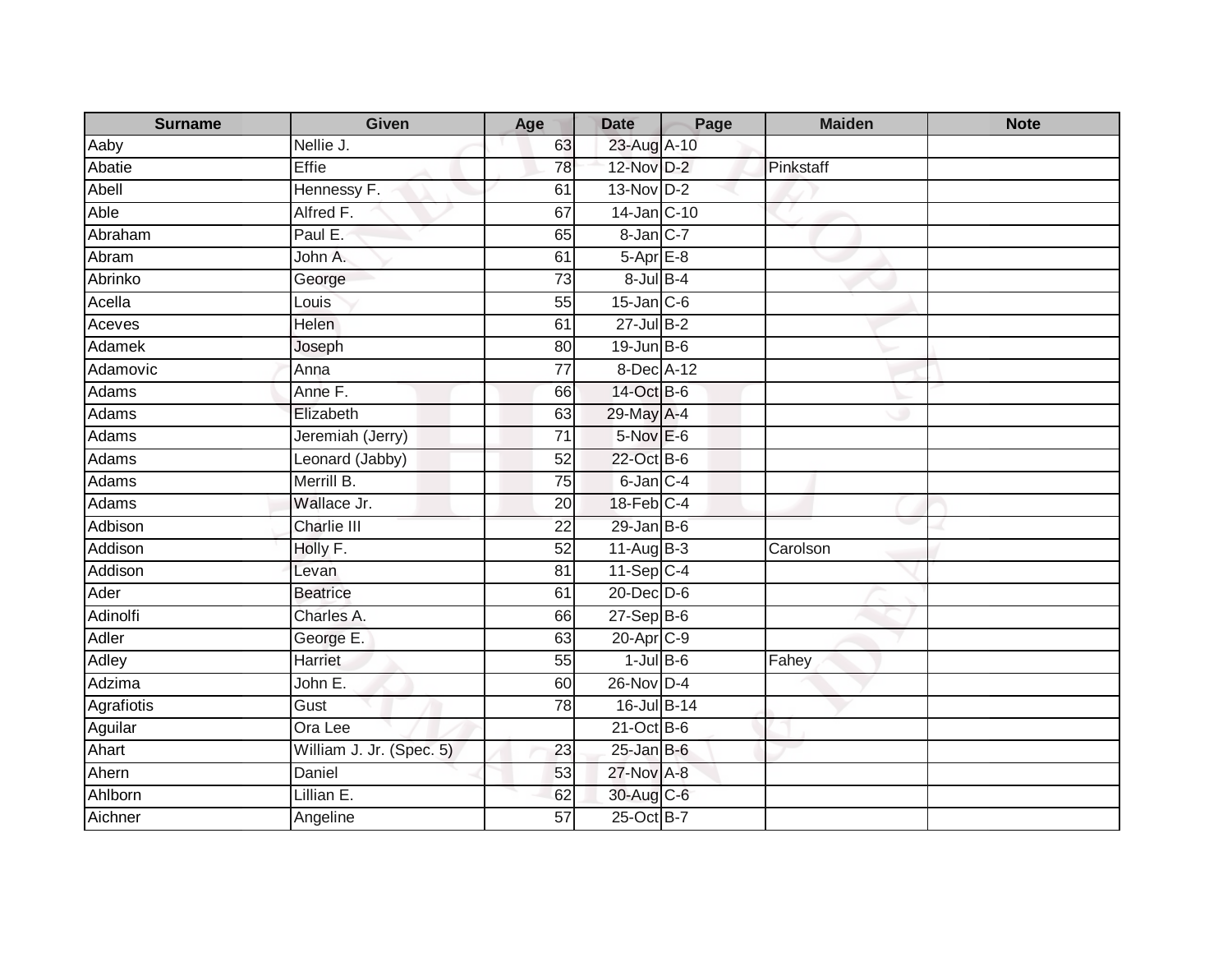| Akerley       | Harold C.            | 55              | 15-Jun C-4                  |               |        |                   |
|---------------|----------------------|-----------------|-----------------------------|---------------|--------|-------------------|
| Alb           | Louis                | 85              | 10-May B-6                  |               |        |                   |
| Alb           | Theresa              | $\overline{77}$ | 16-Sep B-12                 |               |        |                   |
| Albert        | <b>Tillie</b>        | 75              | $2$ -Jun $A$ -6             |               |        |                   |
| Albery        | Lottie               | $\overline{90}$ | $11-Aug$ B-3                |               |        |                   |
| Alexander     | <b>Bessie Ann</b>    | 85              | $26$ -Feb $B$ -6            |               | Taylor |                   |
| Alexander     | Carl                 | 57              | $3-AprB-3$                  |               |        |                   |
| Alexander     | Frank P.             |                 | $22$ -Jan B-8               |               |        |                   |
| Alexander     | Lionell L.           | 33              | $22$ -Oct B-6               |               |        |                   |
| Alexander     | William H.           | 79              | 25-Jun B-12                 |               |        |                   |
| Alger         | Irvin V.             |                 | 25-Nov B-2                  |               |        |                   |
| Alger         | Ivan V.              | 76              | 1-May B-14                  |               |        |                   |
| Algozine      | Anthony              | 62              | 11-Jun A-12                 |               |        |                   |
| <b>Alkire</b> | John Eric            | $\overline{17}$ |                             | 12-Jul 1, B-6 |        | Picture included. |
| Allan         | Jessie B.            | 91              | $1-SepB-7$                  |               |        |                   |
| Allen         | Herbert C.           | 54              | 16-Dec C-4                  |               |        |                   |
| Almsay        | Elizabeth            | 88              | 31-Dec B-10                 |               |        |                   |
| Ameling       | Henry J. (Rev.)      | 52              | $12$ -Jan B-7               |               |        | Picture included. |
| Anastasiou    | John                 | 78              | 25-Aug C-5                  |               |        |                   |
| Anderson      | Aletta M.            | 68              | 30-Jul C-2                  |               |        |                   |
| Anderson      | Cheryl L.            | 17              | 20-Nov C-5                  |               |        |                   |
| Anderson      | Frec C.              | 66              | $3$ -Jul $B-2$              |               |        |                   |
| Anderson      | Ingeborg E.          | 77              | 16-Sep B-12                 |               |        |                   |
| Anderson      | James                | 56              | 24-Nov C-5                  |               |        |                   |
| Anderson      | John A.              | 59              | 19-Mar B-4                  |               |        |                   |
| Anderson      | <b>Myrtle Crouch</b> | 68              | $21$ -Oct B-6               |               |        |                   |
| Andis         | Ernest T.            | 59              | $4$ -Jan $D-8$              |               |        |                   |
| Andreatta     | L. F. (Andy)         | 47              | $16$ -Feb $\overline{A}$ -8 |               |        |                   |
| Andres        | Elmer H.             | $\overline{71}$ | $7 - Jun$ B-5               |               |        |                   |
| Andujar       | Armando              | 56              | $2$ -Jul $C$ -7             |               |        |                   |
| Andy          | Genevieve A.         | 74              | 3-Feb A-8                   |               |        |                   |
| Anglin        | Doris (PeeWee)       | 44              | 16-Nov A-6                  |               |        |                   |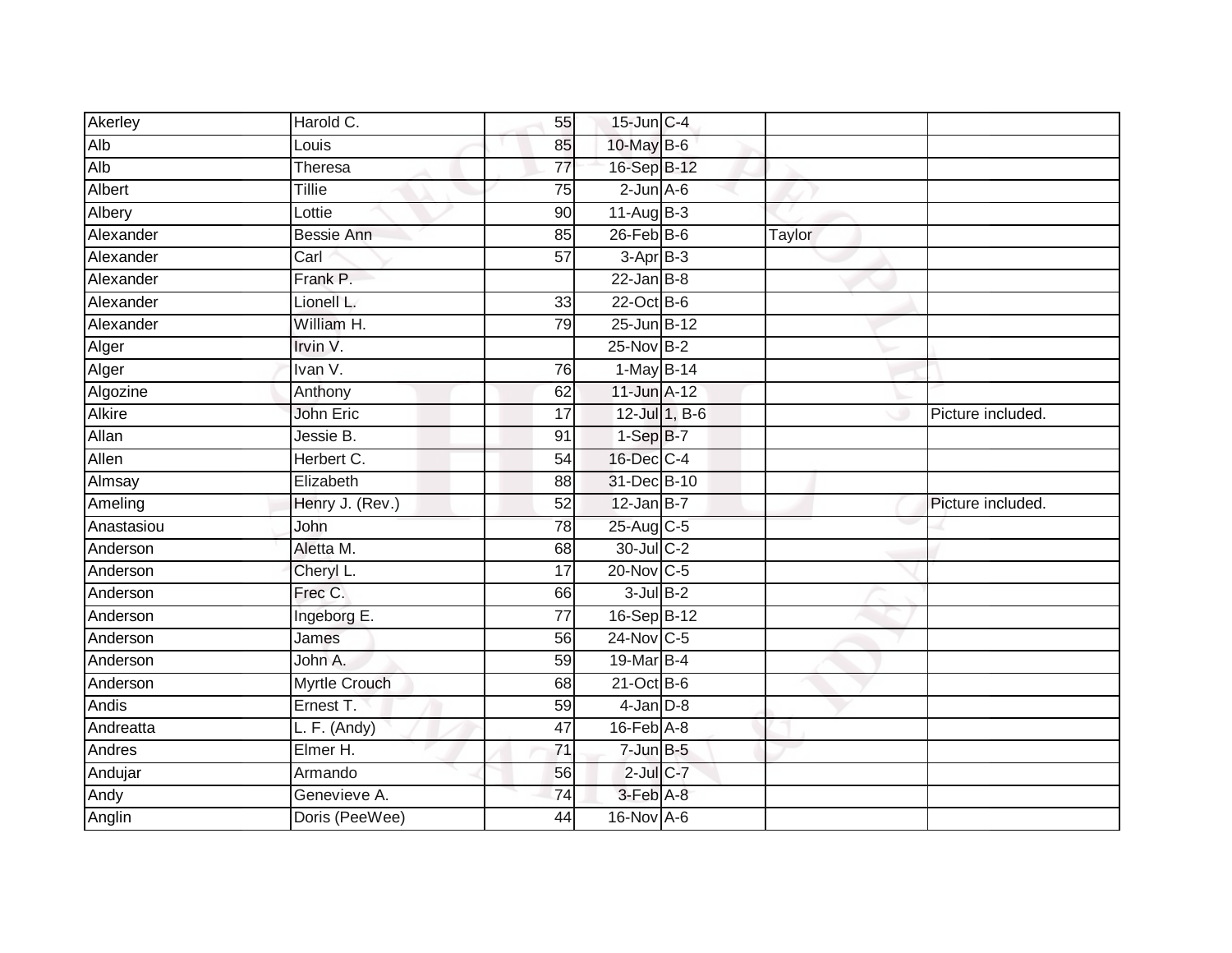| Anthony      | Harold                | 50              | 5-Aug           |            | 1              |  |
|--------------|-----------------------|-----------------|-----------------|------------|----------------|--|
| Anthony      | James B.              | 16              | 13-Apr B-3      |            |                |  |
| Anthony      | Paul G. Sr.           | 38              | 25-Nov B-2      |            |                |  |
| Apolzan      | John Sr.              | 80              | 31-May B-8      |            |                |  |
| Appleman     | Carrie E.             | 64              | 12-Apr E-11     |            | <b>Kodicek</b> |  |
| Arciniega    | Juan                  | 74              | 29-Dec C-5      |            |                |  |
| Arendt       | Joanna                | 85              | $3-May$ $D-6$   |            |                |  |
| Arent        | Mary                  | $\overline{74}$ | 2-Aug F-17      |            |                |  |
| Armour       | Eddie                 | 79              | 26-May A-4      |            |                |  |
| Arndt        | William J.            | 79              | 12-Aug B-6      |            |                |  |
| Arrington    | Gilbert               | 52              | $21-Aug$ B-3    |            |                |  |
| Arrington    | John G.               |                 | 4-Mar           |            | 1              |  |
| Arzich       | Anthony J. Sr.        | 67              | $17 - Jun$ B-8  |            |                |  |
| Asay         | Wendell               | $\overline{57}$ | $1-FebB-6$      |            |                |  |
| Asboth       | David W. (Staff Sgt.) | $\overline{23}$ | 14-Aug D-4      |            |                |  |
| Ashley       | Madeline              | $\overline{51}$ | 22-Dec D-2      |            |                |  |
| Ashmore      | Hazel D.              | 58              | $21-AugB-3$     |            |                |  |
| Ashmore      | Wayne H.              | 58              | 14-Dec B-10     |            |                |  |
| Assenheimer  | Ernest F.             | 79              | 25-Sep A-6      |            |                |  |
| Atchley      | William (John)        | 59              | 5-Oct B-6       |            |                |  |
| Atkinson     | William H.            | 81              | $22$ -Mar $E-8$ |            |                |  |
| <b>Atlas</b> | <b>Jack</b>           | 75              | 29-Mar B-8      |            |                |  |
| Atwood       | Sandra                | 9               | 19-Oct 1, A-8   |            |                |  |
| Augustine    | Ignace J. (Igie)      | 58              | 28-Dec C-5      |            |                |  |
| Austgen      | <b>Mathias</b>        | 90              |                 | 9-Jul B-10 |                |  |
| Austin       | Arthur J.             | 59              | 28-Aug A-12     |            |                |  |
| Awe          | Arnold H.             | 63              | $1$ -Jun $C-2$  |            |                |  |
| Azcona       | Gonazale Jr.          | $\overline{3}$  | 22-Jun          |            | 1              |  |
| Baars        | Marie M.              | $\overline{72}$ | 9-Oct A-6       |            |                |  |
| Babcock      | <b>Blanche</b>        | 79              | $3$ -Jul $B-2$  |            |                |  |
| Babyak       | Julia A.              | 80              | $28$ -Jan B-6   |            |                |  |
| Bachi        | Ruth                  | $\overline{77}$ | 17-Mar C-4      |            |                |  |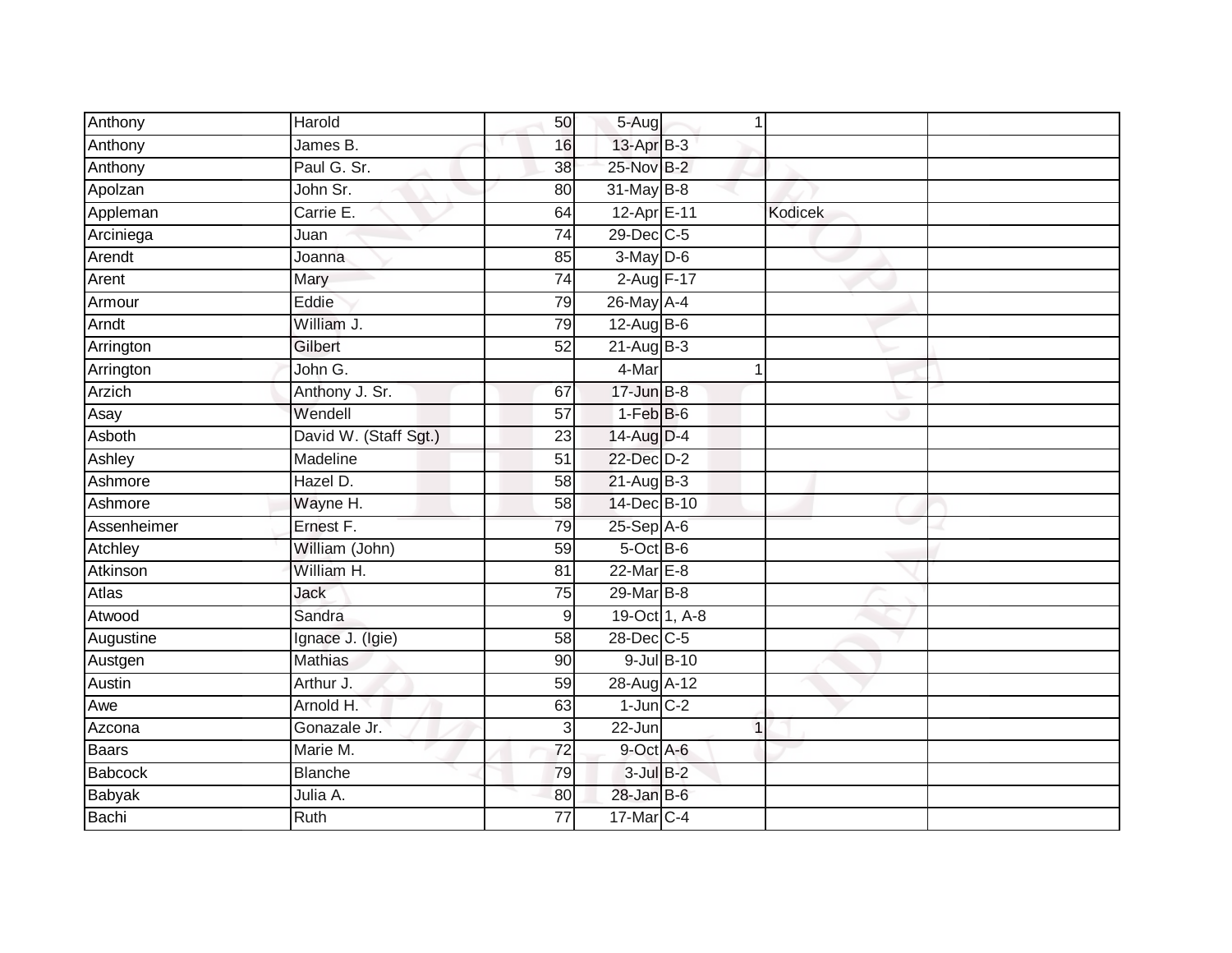| Bachmann           | Henry F. Jr.        | 59              | 24-May B-6       |   |            |  |
|--------------------|---------------------|-----------------|------------------|---|------------|--|
| <b>Backe</b>       | Michael             | 23              | 25-Oct B-7       |   |            |  |
| <b>Backus</b>      | John J.             | $\overline{74}$ | 29-Nov B-6       |   |            |  |
| Bacon              | Frank               | 36              | 19-Apr           | 1 |            |  |
| Baginski           | Antionette          | $\overline{72}$ | $24-Sep$ B-6     |   |            |  |
| <b>Bailey</b>      | Gertrude C.         | 80              | 8-Oct D-9        |   |            |  |
| <b>Bailey</b>      | Lena G.             | 68              | 9-Jan A-10       |   |            |  |
| <b>Baines</b>      | Juanita J.          | 40              | 2-Mar A-9        |   |            |  |
| Bairam             | Theresa A.          | 72              | 8-Jan C-7        |   | Badovinese |  |
| <b>Baird</b>       | Henry G.            | 78              | $2$ -Jan B-10    |   |            |  |
| Bajer              | Joseph              | 81              | $11$ -Jan B-8    |   |            |  |
| <b>Bakala</b>      | August Jr.          | 53              | 29-Apr D-13      |   |            |  |
| Bakalar            | Susan J.            | 70              | 15-Mar H-11      |   |            |  |
| <b>Baker</b>       | Harold F.           | 50              | 28-Aug A-12      |   |            |  |
| <b>Baker</b>       | <b>Hazel Dean</b>   | $\overline{37}$ | 2-Aug F-17       |   |            |  |
| <b>Baker</b>       | Infant              | Infant          | 15-Oct B-8       |   |            |  |
| <b>Baker</b>       | John A. III (Rusty) | 20              | $2-NovA-6$       |   |            |  |
| <b>Bakken</b>      | Alex J.             | 64              | $7$ -Jul $C$ -5  |   |            |  |
| <b>Bakker</b>      | Jacob               | 70              | 30-Mar D-4       |   |            |  |
| <b>Bakker</b>      | <b>Mary Alice</b>   | 60              | $28$ -Apr $B-4$  |   |            |  |
| <b>Bakos</b>       | Clara               | 82              | 23-Aug A-10      |   |            |  |
| <b>Bakos</b>       | Frank               | 43              | $19$ -Jan C-4    |   |            |  |
| Balash             | Michael F.          | 58              | 19-Oct 1, A-8    |   |            |  |
| <b>Baldea</b>      | George E.           | 54              | $10$ -Feb $A$ -8 |   |            |  |
| <b>Baleckaitis</b> | Antanas             | 61              | $27-SepB-6$      |   |            |  |
| <b>Bales</b>       | Helen L.            | 68              | 31-Jul D-6       |   |            |  |
| <b>Bales</b>       | Walter F.           | $\overline{51}$ | $2$ -Jan $B-10$  |   |            |  |
| Ball               | Thomas W.           | 67              | $10$ -Jun $D-5$  |   |            |  |
| Ballard            | Larry L.            | 24              | $2-Feb$          | 1 |            |  |
| Balon              | Jean                | 52              | 12-Jul B-6       |   |            |  |
| <b>Baltus</b>      | Lillian             | 57              | 19-Jun B-6       |   | Shimala    |  |
| <b>Balzer</b>      | Ruth                | 73              | 26-Jul D-11      |   |            |  |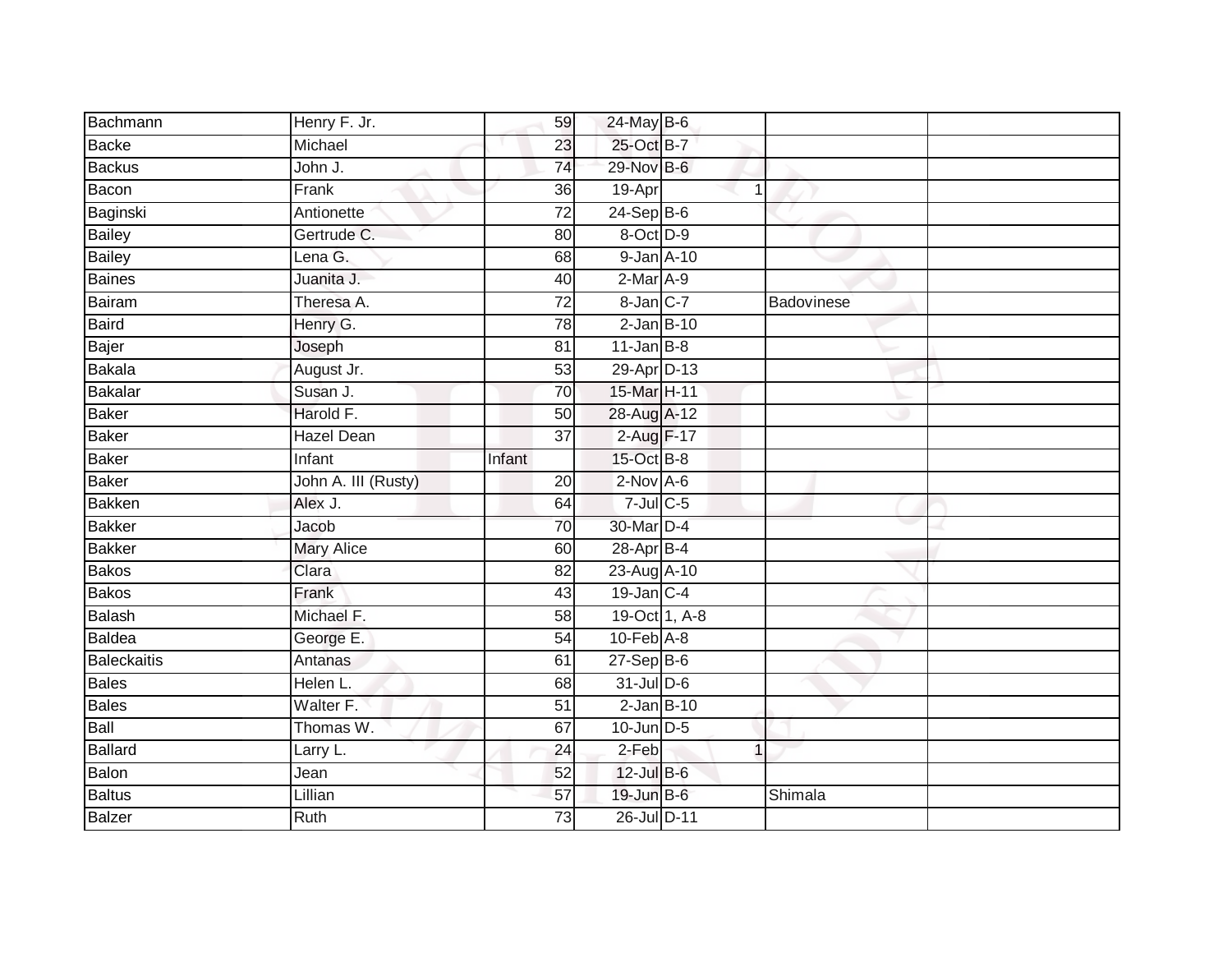| Banach        | Leon D.             | 57              | $2$ -Jan $B-10$  |               |  |
|---------------|---------------------|-----------------|------------------|---------------|--|
| Banaszak      | Mary                |                 | 18-Jun D-7       |               |  |
| <b>Banes</b>  | Benedict            |                 | 26-Apr D-12      |               |  |
| <b>Banich</b> | Matthew W.          | 49              | 18-Nov A-16      |               |  |
| <b>Banks</b>  | Zelma               | $\overline{47}$ | 22-Jul B-5       | <b>Barnes</b> |  |
| Baran         | Andrew L.           | 44              | 13-Dec E-12      |               |  |
| Baran         | Wayne               | $\overline{32}$ | $24$ -Jun B-5    |               |  |
| Baranowski    | Angeline (Nellie)   | 81              | 30-Jun A-6       |               |  |
| Baranowski    | Theodore            | 68              | $1-May$ B-14     |               |  |
| <b>Barba</b>  | Atilana             | $\overline{71}$ | $5$ -Jul $B$ -6  |               |  |
| <b>Bardin</b> | Samuel N.           | 68              | 10-Mar C-4       |               |  |
| Barecke       | Max                 | 69              | $10$ -Feb $A$ -8 |               |  |
| Barenie       | Effie               | $\overline{72}$ | $25$ -Feb $B$ -6 | Miller        |  |
| Barenie       | Hazel B.            | $\overline{77}$ | 8-Jan C-7        |               |  |
| <b>Barkey</b> | John Pete           | $\overline{92}$ | $1-Nov$ $C-6$    |               |  |
| <b>Barnes</b> | Christine           | 60              | 26-May A-4       |               |  |
| Barnett       | James I.            | 65              | 29-Apr D-13      |               |  |
| Barnett       | Jesse Kyle          | 67              | 25-Oct B-7       |               |  |
| Barnett       | Kirkland S.         | 17              | 27-Dec           | 1             |  |
| Barney        | <b>Ellen Anna</b>   | 45              | $22$ -Apr $B-4$  |               |  |
| Barney        | <b>John</b>         |                 | 9-Aug B-6        |               |  |
| Barnhart      | Clara J.            | 61              | $9$ -Feb $C$ -5  | Hooker        |  |
| Baron         | Ann                 | 83              | $30$ -Nov $B-4$  |               |  |
| Barr          | Dennis              | $\overline{7}$  | $24$ -Apr        |               |  |
| Barrell       | Betty L.            | 42              | 21-Dec B-10      | Webb          |  |
| Barrentine    | Lefel A.            | 59              | $4$ -Dec $D-8$   |               |  |
| <b>Barry</b>  | Louis J. (Mrs.)     | 67              | $23$ -Apr $B$ -8 |               |  |
| <b>Bars</b>   | Carl                | 74              | $15$ -Jan $C$ -6 |               |  |
| Bart          | John Francis (Rev.) | 66              | 22-Apr B-4       |               |  |
| Barthold      | Louise C.           | 83              | $12$ -Feb $D-6$  |               |  |
| Barton        | Eva                 | 81              | 3-Mar C-4        | <b>Block</b>  |  |
| Barton        | Louise M.           | 78              | $7-Oct$ B-12     | Benda         |  |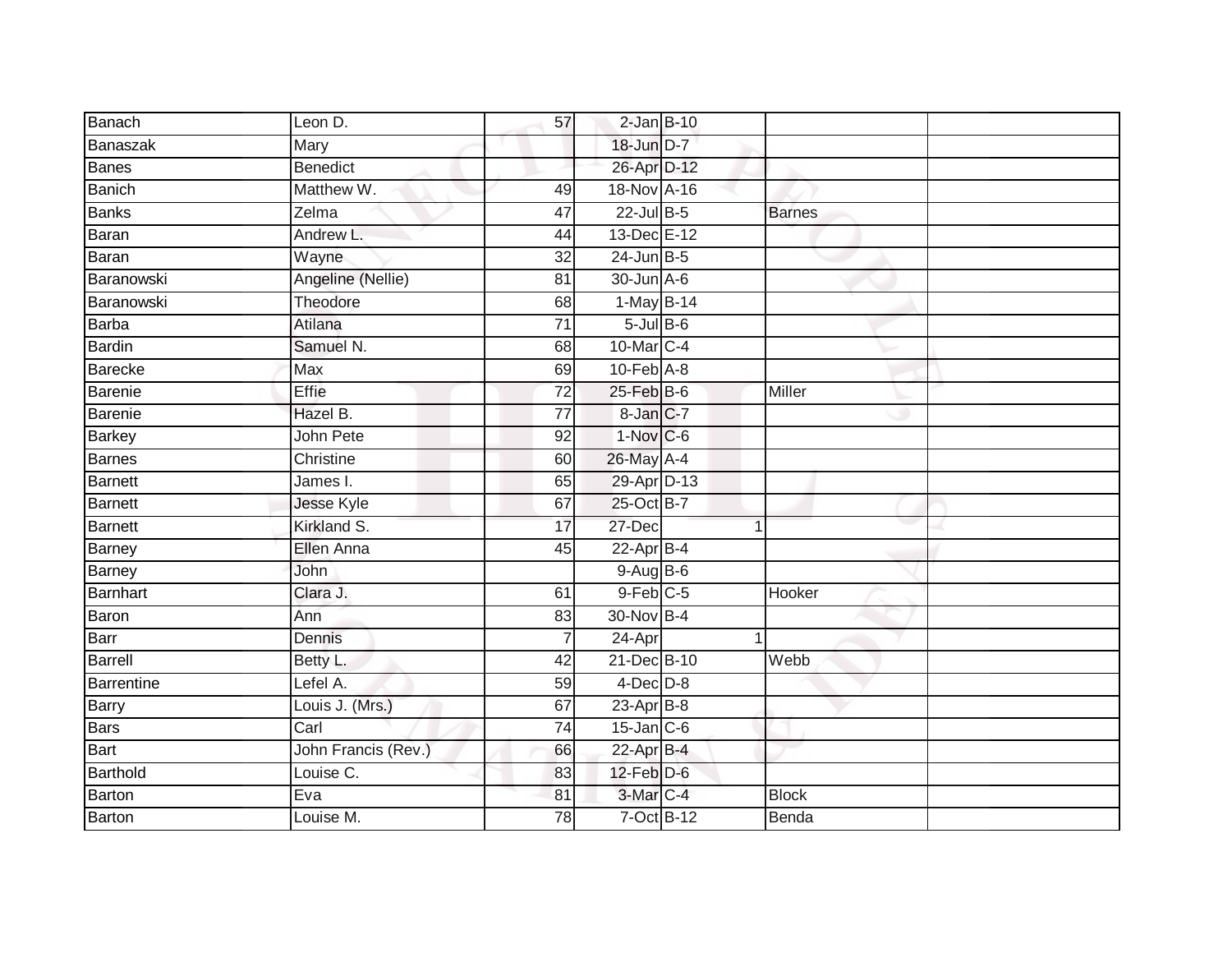| <b>Bashore</b> | Susan H.                | 69              | 18-Jan F-12      |                |                       |
|----------------|-------------------------|-----------------|------------------|----------------|-----------------------|
| Bashore        | William S.              | 45              | 12-Aug B-6       |                |                       |
| Bass           | James E.                | 64              | 26-Oct C-4       |                |                       |
| Basz           | Michael (Mike)          | 72              |                  | $1-Apr$ $A-10$ |                       |
| Bateman        | Mamie                   | $\overline{77}$ | 12-Aug B-6       |                |                       |
| <b>Battle</b>  | Henry                   | 70              | 19-Jul B-6       |                |                       |
| Baum           | David M.                | 21              | 8-Dec A-12       |                | Picture included.     |
| Baumel         | Julia                   | 98              | $6$ -Dec $C$ -8  |                |                       |
| Baumgartner    | Dora                    | 76              | $1-MarB-6$       |                |                       |
| <b>Baydik</b>  | <b>Helen</b>            | $\overline{70}$ | $15$ -Feb $B$ -3 |                |                       |
| Bayer          | Carl C. Sr.             | 50              | 29-Dec C-5       |                |                       |
| Bayer          | Henry A. (Hank)         | 64              | $27$ -Jan $A-7$  |                |                       |
| Bayer          | Victoria A.             | 50              | 19-Mar B-4       |                | Also listed as Bajer. |
| <b>Bayly</b>   | Joseph G.               | $\overline{70}$ | 26-Jul D-11      |                |                       |
| Bayusz         | Paul                    | $\overline{57}$ | $7$ -Jul $C$ -5  |                | Also listed as Bayus. |
| Bazelewicz     | Felix A.                | $\overline{78}$ | 10-Jul D-6       |                |                       |
| Beach          | Edwin S. Sr.            | 88              | 24-Sep B-6       |                |                       |
| Beamer         | <b>William Boyd</b>     | 63              | 13-Apr B-3       |                |                       |
| Beare          | Ida M.                  | 89              | 19-Jan C-4       |                |                       |
| Beasley        | <b>Noble</b>            | 70              | 30-Oct B-8       |                |                       |
| Bechard        | Edith                   | 83              | 16-Aug B-6       |                |                       |
| Beck           | Harriet T.              | 76              | 29-Nov B-6       |                |                       |
| Beck           | J. Adene                | 66              | 6-May C-4        |                |                       |
| Beck           | Rose                    | 83              | $15$ -Jul B-6    |                |                       |
| Beck           | Wallace                 | 51              | 18-Oct B-6       |                |                       |
| <b>Becker</b>  | John                    | 74              | 23-Aug A-10      |                |                       |
| Beda           | Joseph S.               | 53              | 10-Mar C-4       |                |                       |
| Bedenkop       | Walter Leroy Sr.        | 75              | $18$ -Feb $C-4$  |                |                       |
| Bednar         | Stephan L.              | 59              | 6-Dec C-8        |                |                       |
| Bednarek       | Eva                     | 84              | $4$ -May $B$ -6  |                |                       |
| <b>Beebe</b>   | George E.               | 86              | 4-Sep D-4        |                |                       |
| Beecher        | <b>Lawrence Patrick</b> | 56              | $21-Sep$ C-5     |                |                       |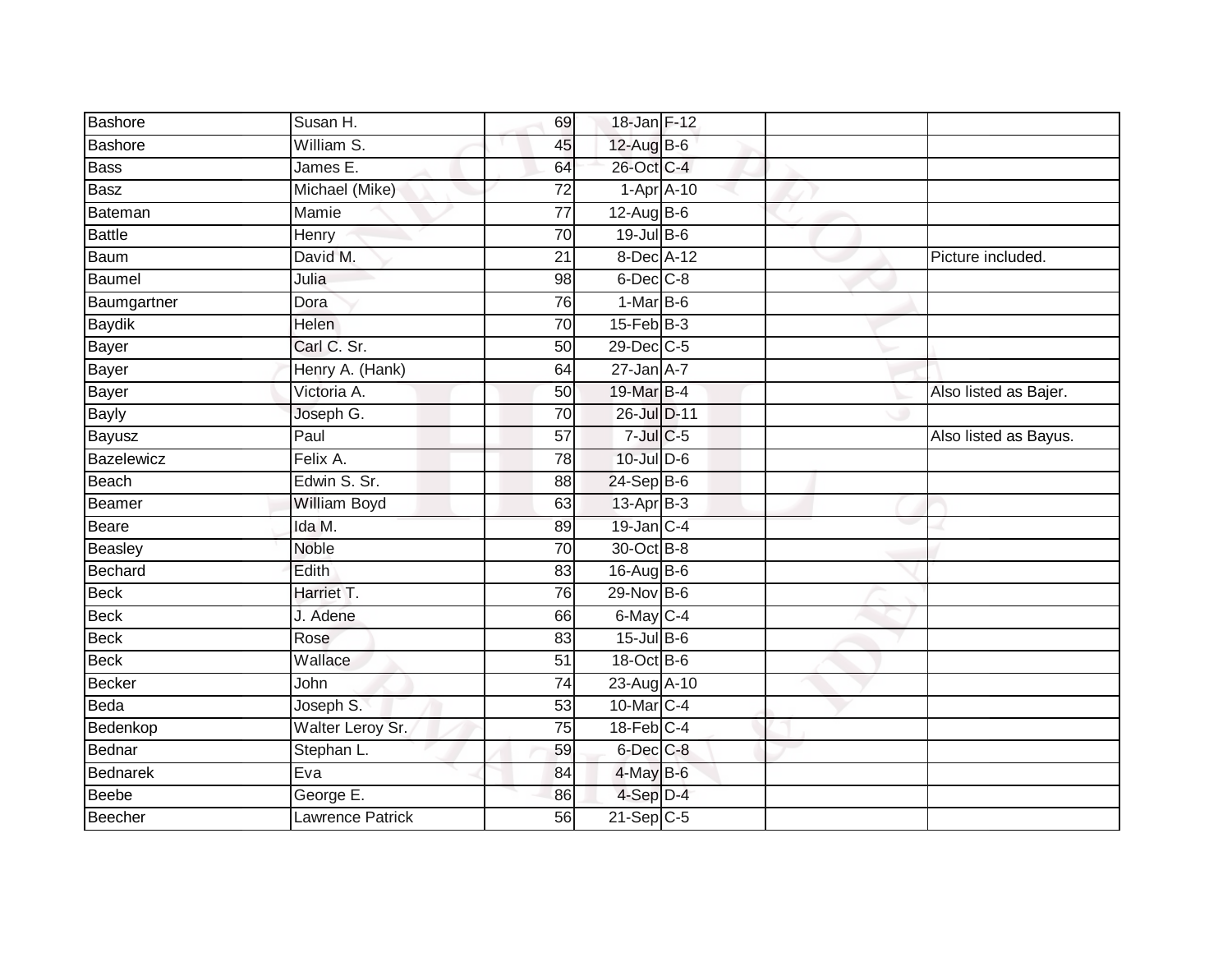| Beer           | Eldon W.               | 54              | 27-Nov A-8        |             |             |  |
|----------------|------------------------|-----------------|-------------------|-------------|-------------|--|
| Beggs          | Olive M.               | 78              | 1-Apr A-10        |             |             |  |
| Behl           | John A.                | 70              | 18-Sep A-10       |             |             |  |
| Behrndt        | George J.              | 63              | 17-Apr B-10       |             |             |  |
| Behrndt        | Martin E.              | 60              | 11-Feb B-10       |             |             |  |
| Beilby         | Anna A.                | 81              | $2$ -Dec $D$ -6   |             |             |  |
| Beiriger       | William F.             | 56              | 27-Mar C-4        |             |             |  |
| Belford        | Clarence E.            | 65              | 30-Apr B-10       |             |             |  |
| Bell           | Estella                | 77              | 10-Nov A-8        |             |             |  |
| Bell           | Gertrude               |                 | 23-Aug A-10       |             |             |  |
| Bell           | Leona                  | $\overline{24}$ | $10 - Nov$        | $\mathbf 1$ |             |  |
| Bella          | Frank Sr.              | 58              | 19-Apr D-12       |             |             |  |
| Bellamy        | H. W.                  | 70              | 24-Sep B-6        |             |             |  |
| Belote         | Cleveland              | 84              | $11-Sep C-4$      |             |             |  |
| <b>Bemish</b>  | Dorothy M.             | $\overline{52}$ | $9-AugB-6$        |             |             |  |
| Bennett        | <b>John Charles</b>    | 31/2<br>months  | 1-Apr A-10        |             |             |  |
| <b>Bennett</b> | Rose                   | $\overline{52}$ | $14$ -Jul $A-8$   |             |             |  |
| Berdine        | Gertrude E.            | 82              | 3-Sep D-6         |             |             |  |
| Beres          | Joseph                 | 74              | $15$ -Dec $B$ -3  |             |             |  |
| Berg           | <b>Bertha Caroline</b> | 91              | 10-Mar C-4        |             |             |  |
| Bergen         | Ida                    | 87              | $5 - Jan$ $A - 8$ |             |             |  |
| Berger         | Harry                  | 62              | $5$ -Jan $A$ -8   |             |             |  |
| Berghean       | Eli                    | 84              | $2$ -Jul $C$ -7   |             |             |  |
| Bergman        | Elmer R.               | 61              | 9-Aug B-6         |             |             |  |
| Bergman        | Stephanie              | 50              | 18-May 1, B-6     |             | <b>Behn</b> |  |
| Bergner        | Elroy G.               | 58              | 16-Oct A-8        |             |             |  |
| Berilla        | <b>Mike</b>            | 75              | 6-Feb B-3         |             |             |  |
| Berry          | Dorothy Lee (Darlene)  | 27              | 28-Apr B-4        |             |             |  |
| Berta          | George Joseph          | 62              | 13-Dec E-13       |             |             |  |
| Berwanger      | Mary C.                | 60              | 5-Oct B-6         |             |             |  |
| Berwanger      | William                | 79              | 13-Dec E-13       |             |             |  |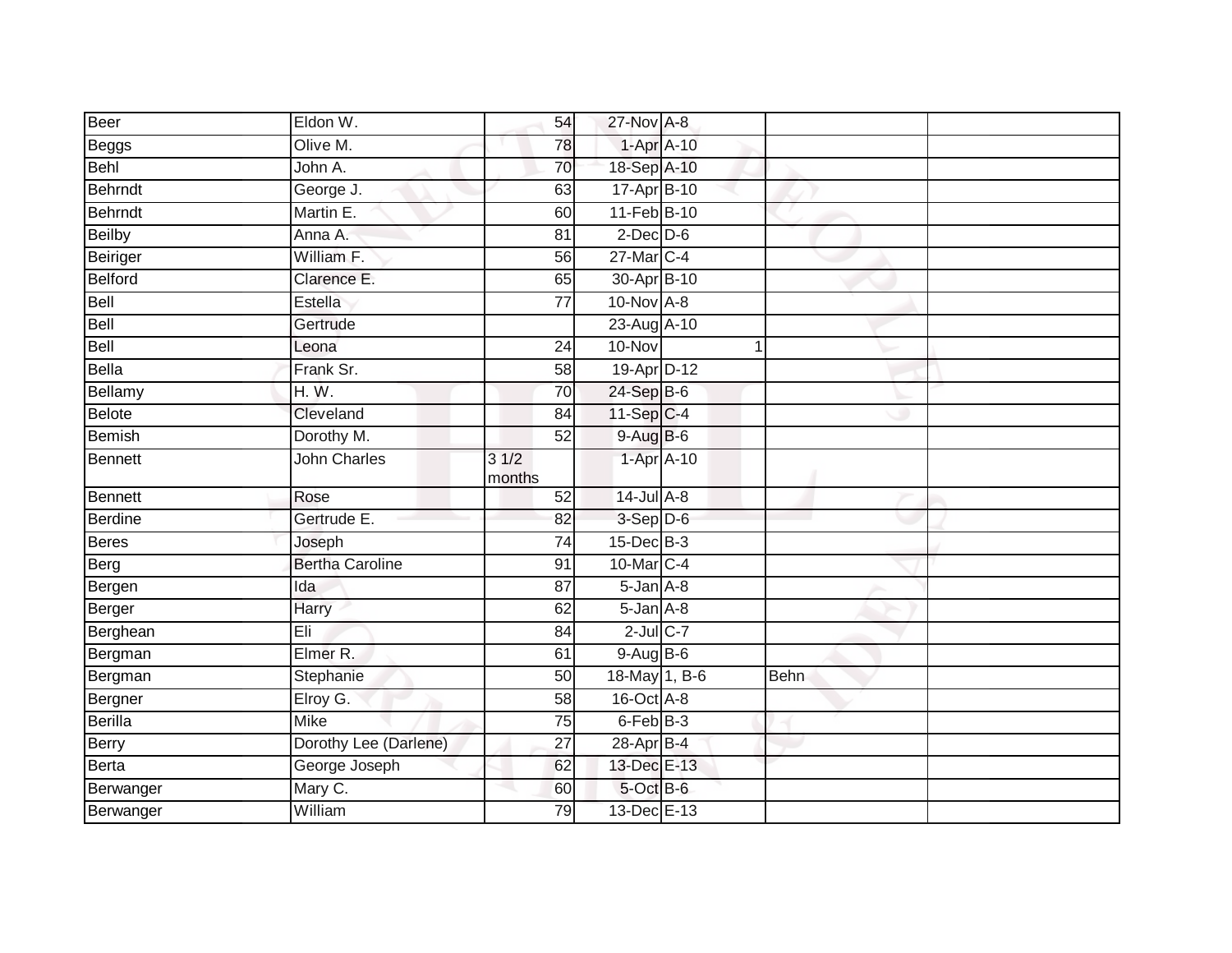| Bessler         | <b>Hattie</b>           | 84              | $3$ -Jul $B-2$  |          |                           |
|-----------------|-------------------------|-----------------|-----------------|----------|---------------------------|
| Betustak        | Angeline                | 80              | 30-Nov B-4      | Urbanski |                           |
| Betz            | John L.                 | 69              | 17-Jun B-8      |          |                           |
| Beverly         | James                   | 72              | $6$ -Aug $A$ -6 |          |                           |
| Bialas          | Anthony (Tony)          | $\overline{72}$ | 23-Aug A-10     |          |                           |
| Bianchi         | Dominic                 | 83              | $20$ -Nov $C-5$ |          |                           |
| Bianco          | Jack                    | 49              | $31-AugA-6$     |          |                           |
| <b>Bibzak</b>   | Frank                   | 64              | $17$ -May B-6   |          |                           |
| Biegel          | Elizabeth               | 88              | $19$ -Jan C-4   | Stahlhut |                           |
| <b>Bieker</b>   | Martha                  | 19              | 19-Oct 1, A-8   |          |                           |
| Bielat          | Walter Sr.              | 54              | $5$ -Jun $A$ -4 |          |                           |
| Bielecky        | Leo R.                  | 60              | $22$ -Dec $D-2$ |          |                           |
| <b>Biernat</b>  | Marie                   | 65              | 27-Dec D-8      |          |                           |
| Bieszczat       | Josephine               | 82              | 9-Nov C-11      |          |                           |
| Bigus           | Cecilia M.              | 39              | 17-Jun B-8      | Kaczka   |                           |
| Bingaman        | <b>Blanche Mitchell</b> | 96              | 27-Jul B-2      |          |                           |
| <b>Binko</b>    | Mary A.                 | $\overline{74}$ | 20-Feb D-4      |          |                           |
| <b>Bird</b>     | Raymond A.              |                 | 5-Oct B-6       |          |                           |
| Bishop          | Anthony                 | 52              | 4-Feb B-13      |          |                           |
| <b>Black</b>    | Dora Leona              | 75              | 9-Jan A-10      |          |                           |
| <b>Black</b>    | Louie A.                | $\overline{72}$ | 30-Mar D-4      |          |                           |
| Blackburn       | Donald D.               | 63              | $12$ -Jun B-4   |          |                           |
| Blackmore       | Edda J.                 | 18              | $14-Sep$ C-5    |          |                           |
| Blahunka        | Stephen Sr.             | 76              | $6$ -May $C-4$  |          |                           |
| Blair           | Elta M.                 | $\overline{78}$ | 16-Mar B-6      |          |                           |
| Blaney          | Richard C. (Dr.)        | 43              | 20-Oct 1, B-3   |          | Picture included.         |
| Blankenburg     | Basil E.                | 48              | 20-Apr C-9      |          |                           |
| Blaskovich      | Anna                    | 78              | $10-Auq$ B-6    |          |                           |
| Blaskovich      | Steve Jr. (Pfc.)        | 20              | 19-Jun B-6      |          |                           |
| <b>Blastick</b> | John                    | 79              | $3$ -Jul $B-2$  |          | Also listed as Blaszczyk. |
| Blastick        | Michael L.              | 66              | $4$ -Jan $D-8$  |          |                           |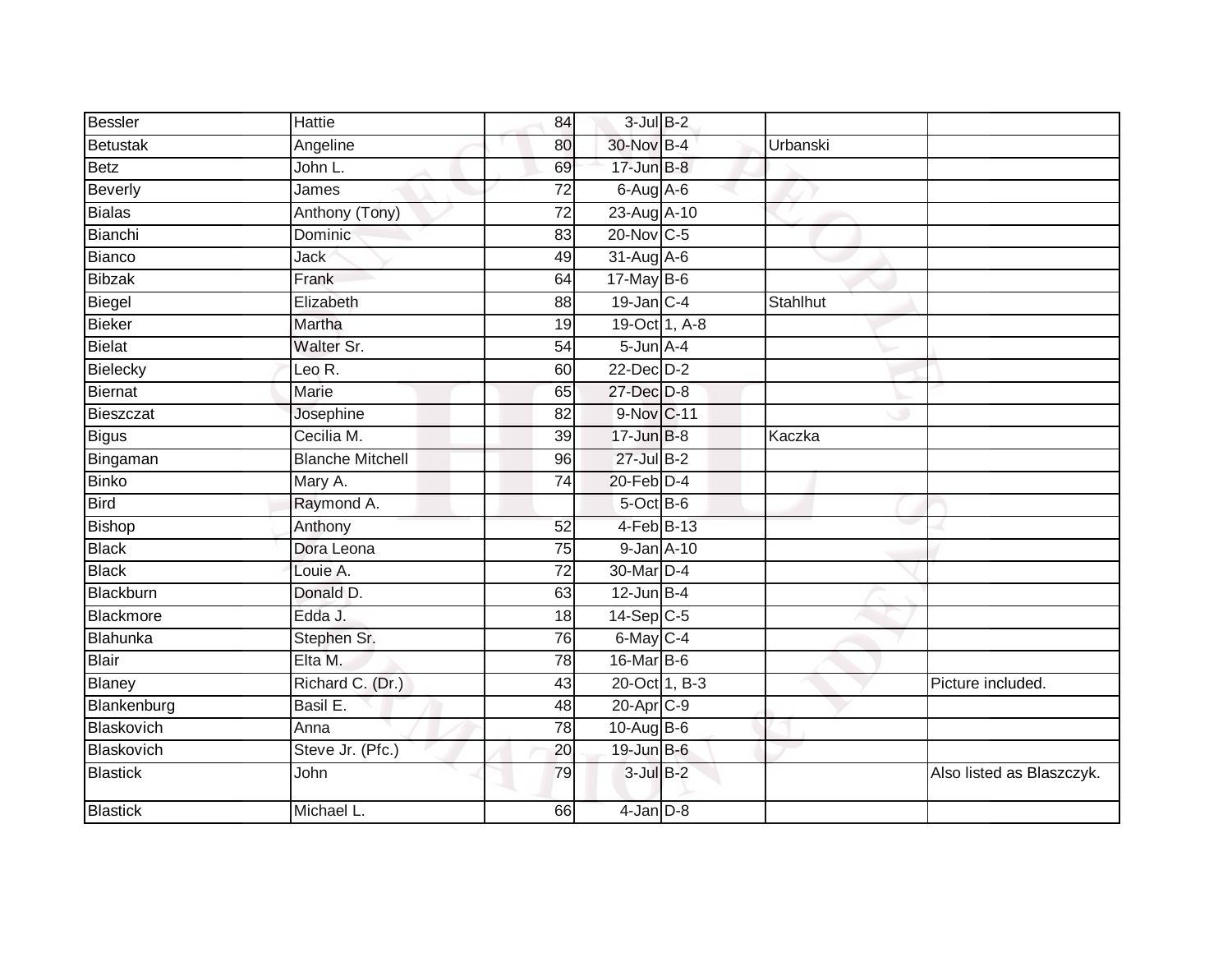| Blaszczyk      | Stanley        | 67              | 6-Oct B-5         |   |  |
|----------------|----------------|-----------------|-------------------|---|--|
| Blazej         | John           | 87              | 25-Oct B-7        |   |  |
| <b>Blink</b>   | Florence E.    | 57              | 27-Nov A-8        |   |  |
| <b>Blohm</b>   | John F.        | 80              | 28-Dec C-5        |   |  |
| <b>Blosky</b>  | George         | $\overline{87}$ | 28-Aug A-12       |   |  |
| <b>Blum</b>    | Jerome J.      |                 | Decmeber B-6<br>9 |   |  |
| Blumenthal     | Leonard        | 62              | 10-May B-6        |   |  |
| <b>Blummer</b> | Emily C.       | 67              | 22-Mar E-8        |   |  |
| <b>Blust</b>   | Kathryn J.     |                 | 16-Nov A-6        |   |  |
| Bobowsky       | Stanley A.     | 55              | $12$ -Jun B-4     |   |  |
| <b>Bock</b>    | Christopher    | 3               | 28-Aug            | 1 |  |
| <b>Boda</b>    | Julia          | 65              | 20-Mar B-10       |   |  |
| <b>Bodie</b>   | Louis Sr.      | $\overline{77}$ | $2$ -Dec $D$ -6   |   |  |
| <b>Bodie</b>   | Virginia K.    |                 | 15-Nov 1, B-6     |   |  |
| <b>Bodley</b>  | Edwin A.       | 76              | 11-Oct B-6        |   |  |
| Bogard         | Lunette        | 89              | $3-May$ D-6       |   |  |
| Bognar         | Louis          | 80              | 8-Mar D-2         |   |  |
| Bognar         | Sophia         | 90              | 11-Aug B-3        |   |  |
| Bogucki        | Walter A.      | 60              | 8-Jun C-5         |   |  |
| <b>Bohling</b> | Peter          | 86              | 8-Mar D-2         |   |  |
| <b>Bokodi</b>  | Irene          | 67              | 16-Jul B-14       |   |  |
| <b>Bokowy</b>  | Charles S. Sr. | 49              | $12$ -Jul $B-6$   |   |  |
| <b>Bolde</b>   | Walter A. Jr.  | 49              | 27-Aug A-10       |   |  |
| Boldenow       | Peter J.       | 66              | $4$ -Mar $E-3$    |   |  |
| <b>Bone</b>    | Algua          | 62              | $2$ -Jul $C$ -7   |   |  |
| Bonkowski      | John           | 75              | 18-Jan F-12       |   |  |
| <b>Bonner</b>  | Clinton G.     | 88              | $2-NovA-6$        |   |  |
| <b>Booher</b>  | Robert L.      | 49              | 28-Aug A-12       |   |  |
| <b>Book</b>    | Pearl L.       | 51              | 21-Jan B-10       |   |  |
| Boomer         | John S.        | 83              | 27-Jan A-7        |   |  |
| Boone          | Freda M.       | 53              | $7 - Aug$ A-8     |   |  |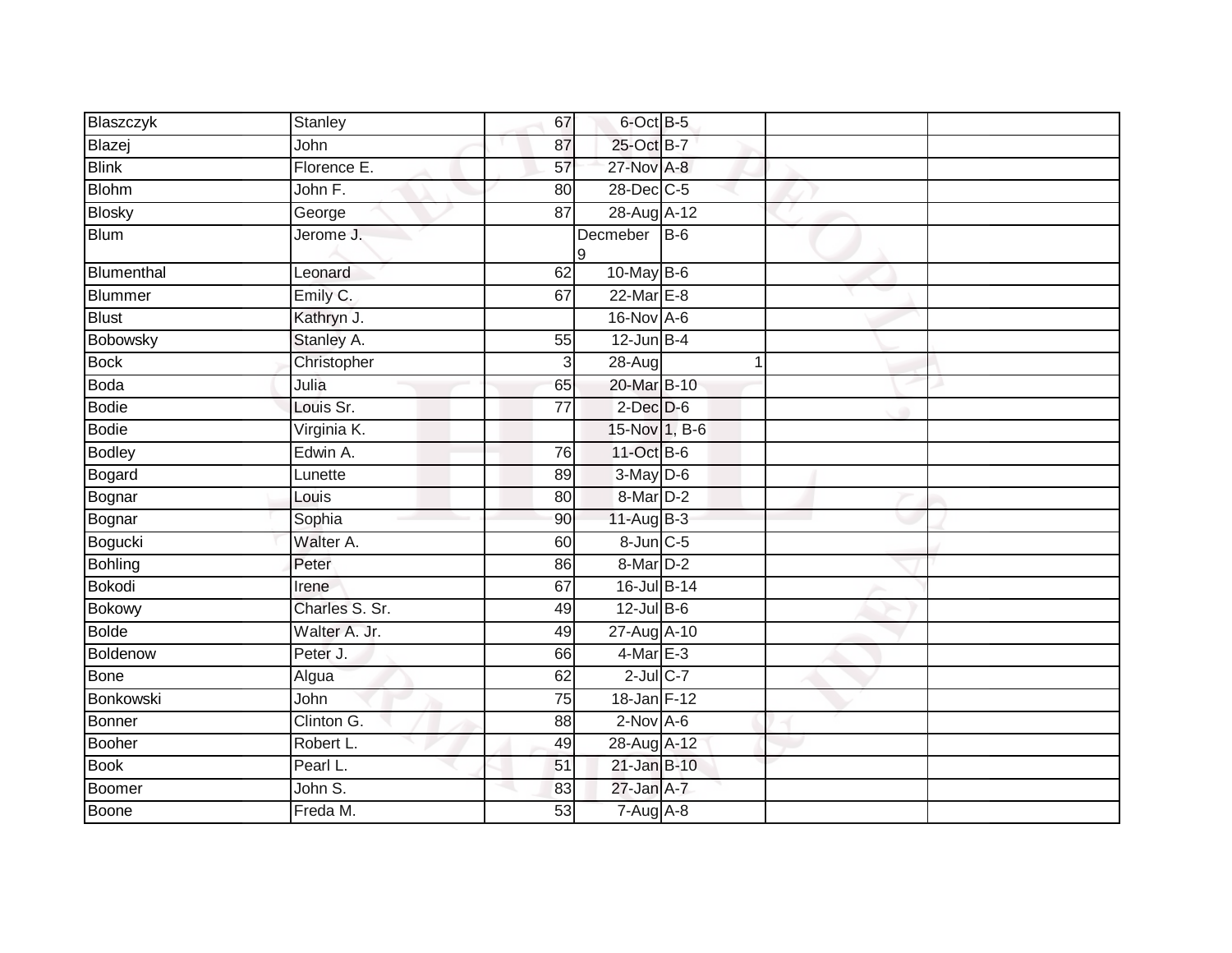| Boone           | Marion               |        | 41                             | 9-Nov C-11      |          |  |
|-----------------|----------------------|--------|--------------------------------|-----------------|----------|--|
| Boor            | Stephen              |        | 16-Apr B-8<br>66               |                 |          |  |
| <b>Borchelt</b> | <b>Henry William</b> |        | 3-Feb A-8<br>58                |                 |          |  |
| Borchers        | Elizabeth            |        | 16-Dec C-4<br>48               |                 |          |  |
| <b>Borjas</b>   | Miguel P.            |        | 17-Apr B-10<br>76              |                 |          |  |
| <b>Borman</b>   | Ida C.               |        | 76                             | $2$ -Jan $B-10$ |          |  |
| Borowski        | Wanda                |        | 17-Apr B-10<br>$\overline{71}$ |                 |          |  |
| <b>Borsits</b>  | William S.           |        | $9-Sep$ $C-8$<br>53            |                 |          |  |
| Borst           | Donna Elaine         |        | $1-MarB-6$<br>22               |                 | Sharkozy |  |
| <b>Bosak</b>    | Leona                |        | $9-AugB-6$                     |                 | Stasko   |  |
| Bossard         | Lyda E.              |        | $18$ -Feb $C-4$<br>78          |                 |          |  |
| Bosten          | <b>Richard Scott</b> | Infant |                                | 1-May B-14      |          |  |
| Bough           | Marlen               |        | 24-Mar A-7<br>65               |                 |          |  |
| Bourne          | Norman E.            |        | 6-Jan C-4<br>46                |                 |          |  |
| <b>Bowens</b>   | Margarett M.         |        | $5-AprE-8$<br>69               |                 |          |  |
| <b>Bowsher</b>  | John Jr.             |        | 9-Sep<br>$\overline{32}$       |                 | 1        |  |
| Boyd            | Dora Jane            |        | 76                             | 5-Mar B-10      |          |  |
| Boyd            | Lester               |        | $6$ -Feb $B-3$<br>61           |                 |          |  |
| Boyer           | Nancy                |        | 26-May A-4<br>80               |                 |          |  |
| <b>Boyle</b>    | Henrietta            |        | 13-Sep F-10<br>86              |                 |          |  |
| <b>Boyll</b>    | Paul T.              |        | 61                             | 9-Jul B-10      |          |  |
| Boze            | Joseph (Joe)         |        | $9$ -Feb $C$ -5<br>65          |                 |          |  |
| <b>Boze</b>     | Sarah                |        | 96                             | 7-Oct B-12      |          |  |
| <b>Bozek</b>    | Joseph A.            |        | $12$ -Jan B-7                  |                 |          |  |
| Brach           | Edward J.            |        | 14-Apr B-6<br>48               |                 |          |  |
| <b>Brach</b>    | Sophie               |        | 6-Mar B-3                      |                 |          |  |
| <b>Bradac</b>   | Dorothy E.           |        | $22-Sep$ B-6<br>80             |                 |          |  |
| Bradburn        | Virginia L.          |        | 63                             | 19-Apr D-12     |          |  |
| <b>Bradtke</b>  | Josephine A.         |        | 10-Mar C-4<br>79               |                 |          |  |
| <b>Bradtke</b>  | Mary                 |        | 28-Oct B-9<br>81               |                 |          |  |
| <b>Brady</b>    | Adeline              |        | 84                             | 7-Oct B-12      |          |  |
| <b>Brahos</b>   | <b>Nick</b>          |        | 78<br>$15$ -Jun $C-4$          |                 |          |  |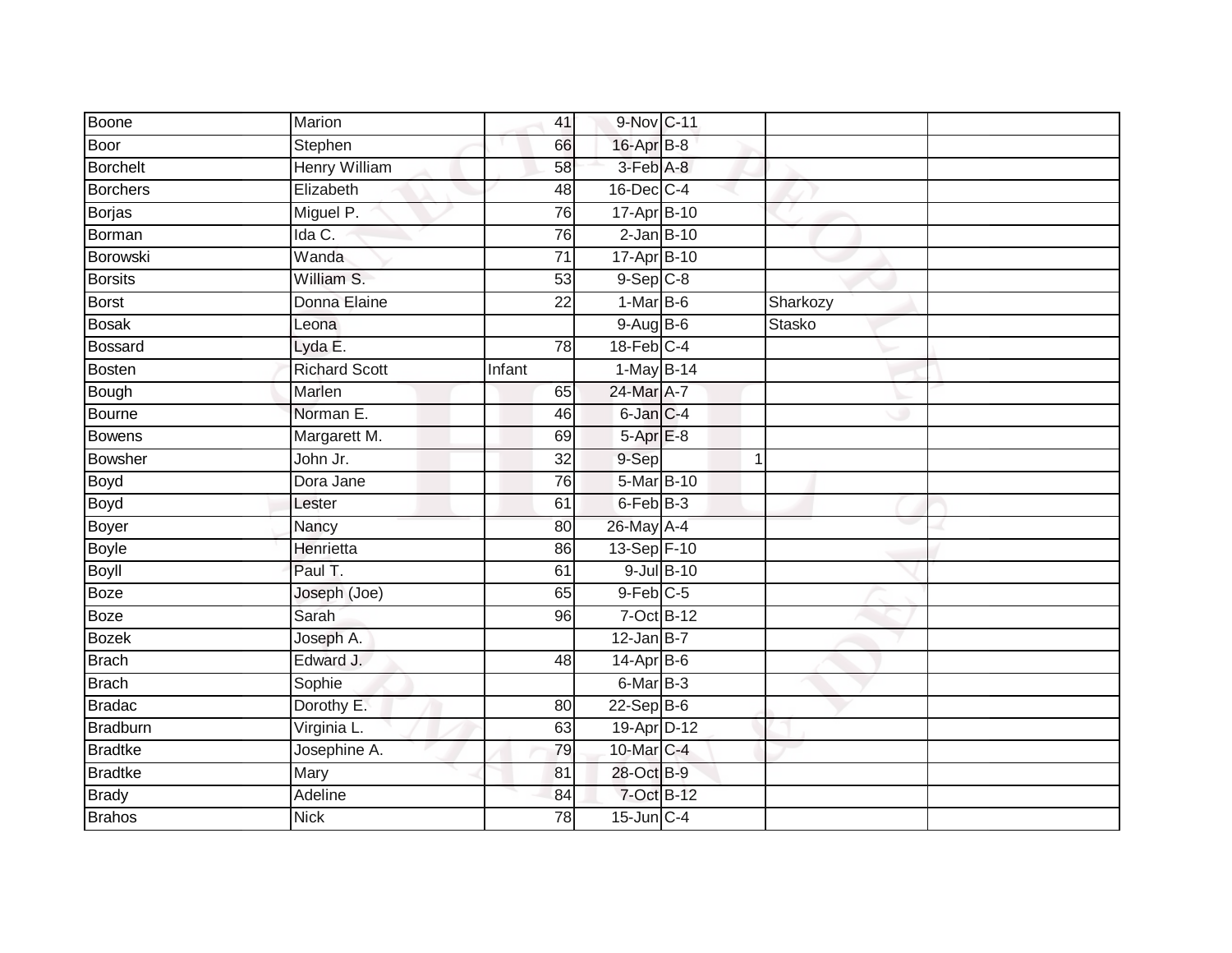| Brajkovich       | Joseph L.          | 63              | $23$ -Jan B-3                |               |  |
|------------------|--------------------|-----------------|------------------------------|---------------|--|
| Brandkamp        | Joseph             | 82              | $23$ -Jan $B-3$              |               |  |
| <b>Brandush</b>  | <b>Nick</b>        | 80              | 8-Nov B-6                    |               |  |
| Branham          | James W.           | 31              | $24-Apr$ B-6                 |               |  |
| <b>Braschler</b> | Walter             | $\overline{82}$ | $2$ -Jan $B-10$              |               |  |
| <b>Brassard</b>  | James              | 64              | $7 - \overline{Apr \n  A-8}$ |               |  |
| <b>Brassell</b>  | <b>Mildred</b>     | 80              | $26$ -Mar $B-3$              |               |  |
| <b>Bratcher</b>  | Homer E.           | 76              | 24-Jul A-10                  |               |  |
| <b>Bratton</b>   | Roye               | 88              | 30-Jul C-2                   | Russell       |  |
| <b>Brazenas</b>  | Stella E.          | 66              | $11$ -Jan B-8                |               |  |
| <b>Brehmer</b>   | <b>Leah Bertha</b> | 64              | $2-Mar A-9$                  |               |  |
| <b>Breisch</b>   | George             | 50              | 18-Mar E-2                   |               |  |
| <b>Brewer</b>    | Wade               | 12              | 23-Feb A-8                   |               |  |
| Bridegroom       | Donna Jean         | 44              | 28-Sep C-2                   |               |  |
| Bridegroom       | William (AI)       | 74              | $28$ -Jan B-6                |               |  |
| <b>Brion</b>     | Matt               | 59              | 12-Apr E-11                  |               |  |
| <b>Briski</b>    | Harriet            | $\overline{81}$ | 12-Apr E-11                  | Bialobrzewski |  |
| <b>Broberg</b>   | Winifred E.        | $\overline{77}$ | 8-Mar D-2                    |               |  |
| <b>Brockman</b>  | Albert H.          | 75              | $4$ -Jan $D-8$               |               |  |
| <b>Broderick</b> | Juliana J.         |                 | $23-Sep$ $E-6$               |               |  |
| <b>Broholm</b>   | Elmer T.           | 81              | $1$ -Jul B-6                 |               |  |
| <b>Brokaw</b>    | Randall Alan       | 2 months        | 2-Aug F-17                   |               |  |
| <b>Brooks</b>    | James              | 69              | $30 - Jan$ $A - 8$           |               |  |
| <b>Brooks</b>    | Robert M.          | 67              | 14-Dec B-10                  |               |  |
| <b>Broster</b>   | <b>Dicy</b>        | 62              | 24-Dec B-2                   |               |  |
| <b>Brough</b>    | Bessie L.          | 73              | $2-Aug$ F-17                 |               |  |
| <b>Brouhard</b>  | Oliver A.          | 85              | 26-Aug E-7                   |               |  |
| <b>Brown</b>     | Catherine          | 59              | $6$ -Dec $C$ -8              |               |  |
| <b>Brown</b>     | Denver             | 70              | $23-Nov$ B-6                 |               |  |
| <b>Brown</b>     | Doris Lynn         | 38              | 20-Apr C-9                   |               |  |
| <b>Brown</b>     | Fred V.            | 47              | 12-Apr E-11                  |               |  |
| <b>Brown</b>     | Helen              |                 | 12-Oct B-3                   |               |  |
|                  |                    |                 |                              |               |  |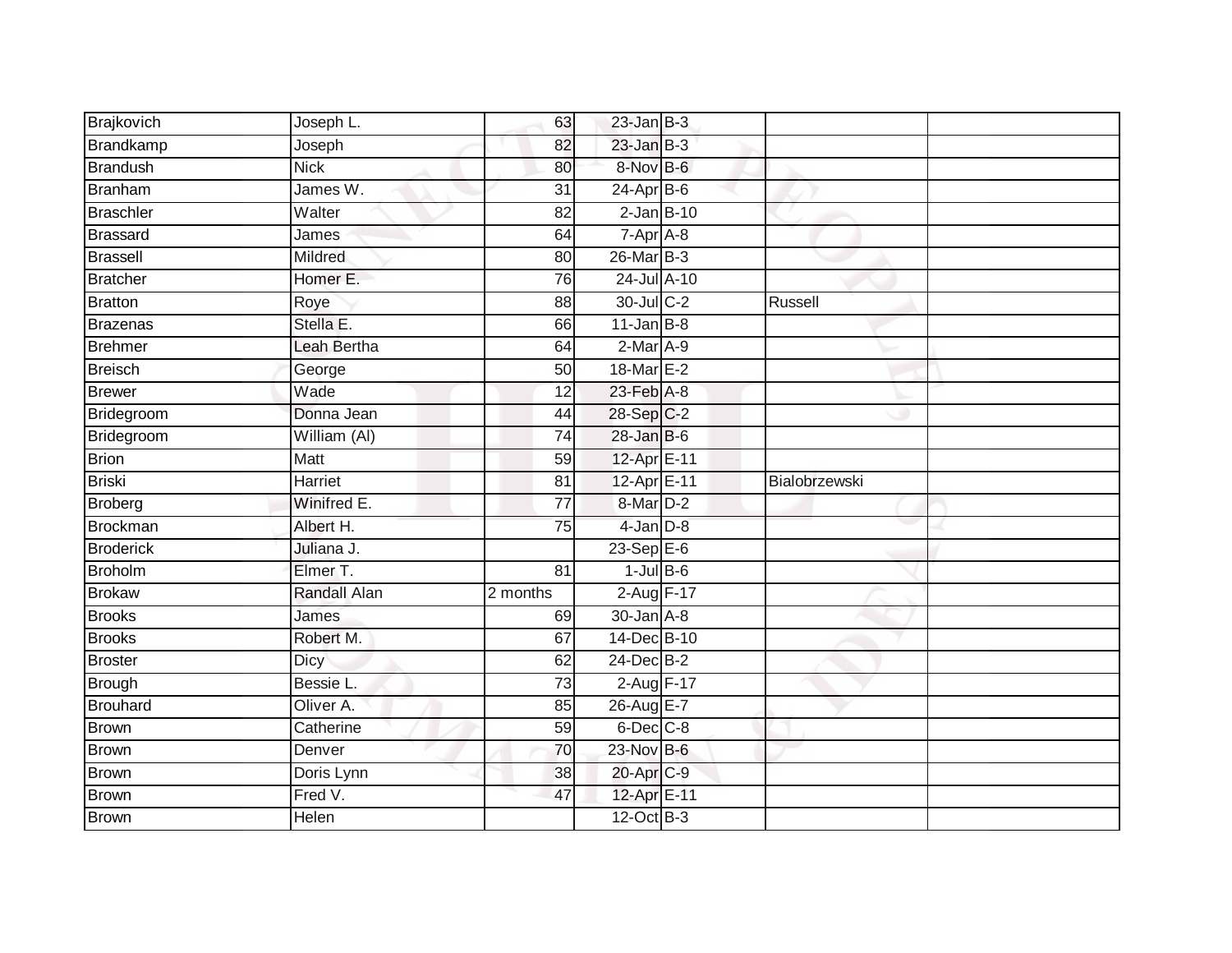| <b>Brown</b>      | John L.                         | 70              | 3-May D-6         |         |  |
|-------------------|---------------------------------|-----------------|-------------------|---------|--|
| <b>Brown</b>      | <b>Johnny Mack</b>              | 24              | 31-Aug A-6        |         |  |
| <b>Brown</b>      | Louis J.                        | 66              | 8-Dec A-12        |         |  |
| <b>Brown</b>      | Norbra D.                       | 52              | $23$ -Jun $A-6$   | Swazy   |  |
| <b>Brown</b>      | Randy D.                        | $\overline{21}$ | $24$ -Feb $B-3$   |         |  |
| Brown             | Raymond U.                      | 52              | 27-Aug A-10       |         |  |
| <b>Brown</b>      | Sadie                           | 78              | 8-Dec A-12        |         |  |
| <b>Brown</b>      | William                         |                 | 18-Sep A-10       |         |  |
| <b>Brown</b>      | Willie                          | 38              | 19-Mar B-4        |         |  |
| <b>Browne</b>     | Eva                             |                 | 25-May C-4        |         |  |
| Browning          | <b>Claude Marion</b>            | 69              | $13$ -Feb $B$ -6  |         |  |
| <b>Bruechet</b>   | Donald Lawson                   | 49              | $2$ -Jul $C$ -7   |         |  |
| <b>Brumfield</b>  | John Thomas (Rev.)              | 34              | $12$ -Feb $D-6$   |         |  |
| <b>Brunetti</b>   | Louis                           | 82              | 28-Aug A-12       |         |  |
| <b>Brunkhorst</b> | Ellen S.                        | 85              | 24-Nov C-5        |         |  |
| Bryzgalski        | Edmund S.                       | 59              | $2$ -Jan $B-10$   |         |  |
| <b>Bublis</b>     | Stella P.                       |                 | $1-Oct$ B-8       |         |  |
| Buchstaber        | Fred                            | 60              | 3-Mar C-4         |         |  |
| <b>Buckler</b>    | Charles R. (Buck the<br>Barber) | 67              | $23$ -Apr $B-8$   |         |  |
| <b>Buckley</b>    | Charles Albert Sr.              | 95              | $7 - Jan$ $B - 6$ |         |  |
| <b>Buckman</b>    | Cecil E.                        | 59              | $1-FebB-6$        |         |  |
| <b>Buczek</b>     | Christine                       | 65              | 15-Nov B-6        |         |  |
| <b>Buda</b>       | Karl J.                         | 75              | 23-Dec C-4        |         |  |
| <b>Budnyk</b>     | Eva                             |                 | $11-AugB-3$       |         |  |
| <b>Budnyk</b>     | Lucille                         | 47              | 6-Nov A-10        | Lebioda |  |
| <b>Budnyk</b>     | <b>Steve</b>                    |                 | $12-NovD-2$       |         |  |
| <b>Budrean</b>    | John                            | 78              | 20-Apr C-9        |         |  |
| <b>Budric</b>     | Stanley                         | 84              | 16-Aug B-6        |         |  |
| Buerckholtz       | William P.                      | 81              | 16-Sep B-12       |         |  |
| <b>Buldak</b>     | Paul                            | 59              | 10-Feb A-8        |         |  |
| <b>Bullock</b>    | Clarence M. Jr.                 | 49              | 13-Mar B-10       |         |  |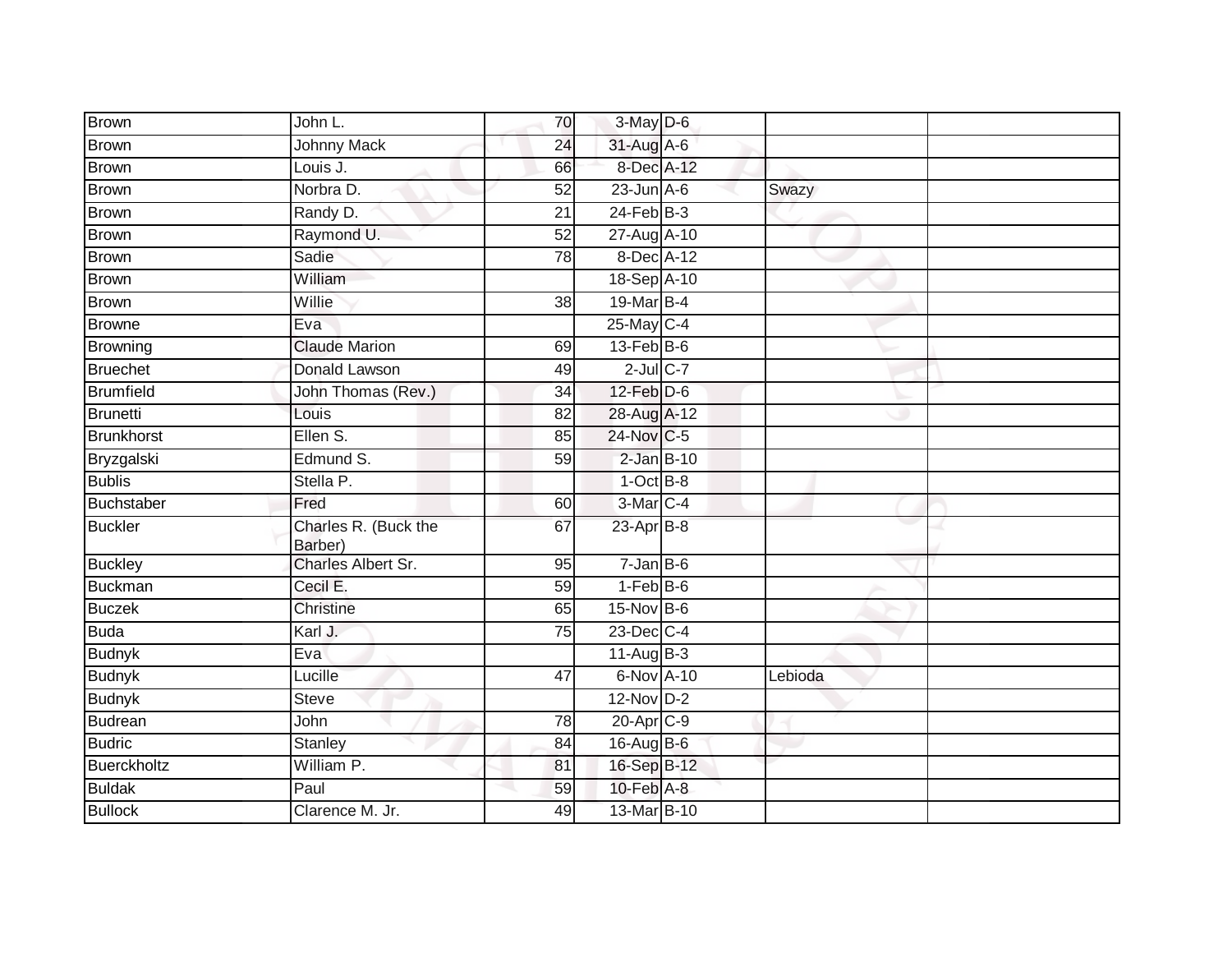| Bunch           | George O.           | 58              | $13$ -Feb $B$ -6  |  |  |
|-----------------|---------------------|-----------------|-------------------|--|--|
| Bunsa           | Thomas.             | 26              | 20-Oct B-3        |  |  |
| Burbridge       | John P.             | 62              | 1-Apr A-10        |  |  |
| <b>Burdette</b> | Patty               | 34              | 20-Sep D-10       |  |  |
| Burg            | Cora B.             | $\overline{71}$ | $7 - Jan$ $B - 6$ |  |  |
| Burgess         | Harry T.            | 70              | 21-Dec B-10       |  |  |
| <b>Burgess</b>  | Mark                | $\overline{2}$  | $12$ -Feb $D-6$   |  |  |
| <b>Burgess</b>  | Martha              | 62              | $27 - Dec$ $D-8$  |  |  |
| Burgess         | Paul M.             | $\overline{72}$ | 18-Jun D-7        |  |  |
| Burgoon         | Garrel              | 70              | 15-Nov B-6        |  |  |
| <b>Burke</b>    | Daisy               | 91              | $9$ -Dec $B$ -6   |  |  |
| <b>Burke</b>    | Elinor              | 54              | 27-Aug A-10       |  |  |
| <b>Burke</b>    | George E.           | 71              | 9-Jul B-10        |  |  |
| <b>Burke</b>    | Russell A. (Bud)    | 68              | 16-Jul B-14       |  |  |
| Burnett         | <b>Hugh Emerson</b> | $\overline{70}$ | $29$ -Jan B-6     |  |  |
| Burnidge        | Anna B.             | 99              | 10-Jun D-5        |  |  |
| Burnison        | Jewel               | $\overline{58}$ | $27$ -Nov $A-8$   |  |  |
| Burns           | Edward P.           | 67              | 3-Mar C-4         |  |  |
| Burns           | Joseph W.           | 40              | 8-Nov B-6         |  |  |
| <b>Burns</b>    | Mallin C.           | 65              | 27-Feb A-12       |  |  |
| Burrell         | Eva A.              | 87              | $9$ -Jun $C - 4$  |  |  |
| <b>Burress</b>  | Nervia              | 81              | 2-Aug F-17        |  |  |
| Burroughs       | J. Garner           | 70              | 1-May B-14        |  |  |
| Burton          | Alfred H.           | 53              | 27-May C-15       |  |  |
| Buse            | Ernest H.           | 75              | $24-Sep$ B-6      |  |  |
| <b>Bush</b>     | Thelma J.           | 68              | 12-Apr E-11       |  |  |
| <b>Bussies</b>  | Minnie V.           | 64              | 7-Oct B-12        |  |  |
| <b>Butkus</b>   | Anne M.             | 47              | 18-Nov A-16       |  |  |
| Butler          | Hensey              |                 | 22-Sep B-6        |  |  |
| <b>Butz</b>     | John (Jack)         | 68              | 6-Feb B-3         |  |  |
| <b>Byquist</b>  | Robert E. (Rev.)    | 78              | 13-Nov D-2        |  |  |
| Cabeen          | Joseph E.           | $\overline{71}$ | $28-Sep$ C-2      |  |  |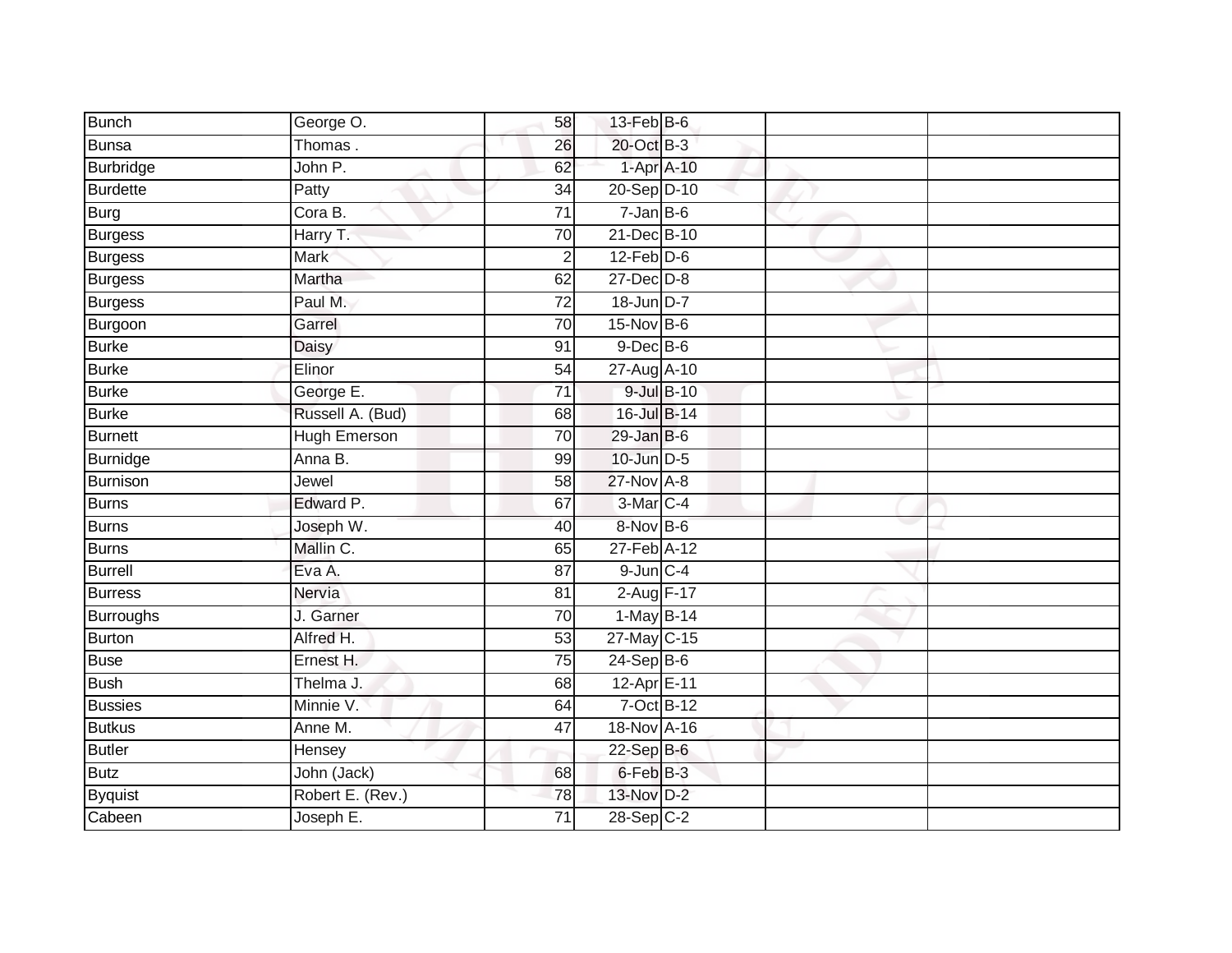| Caccioppo  | Baldassaro           | 71              | $4$ -Aug B-4     |        |  |
|------------|----------------------|-----------------|------------------|--------|--|
| Cadman     | Ray E.               | 72              | 27-Mar C-4       |        |  |
| Cahill     | Charles L.           | 78              | $2$ -Apr $D-6$   |        |  |
| Cahoon     | Daniel               | 74              | $21$ -May B-12   |        |  |
| Caine      | Edna                 | 59              | 27-May C-15      |        |  |
| Cak        | Anthony (Ernie)      | 61              | $15$ -Jun $C-4$  |        |  |
| Caldwell   | Alice M.             | $\overline{76}$ | $3-Sep$ D-6      |        |  |
| Caldwell   | William E.           | 38              | 22-May A-12      |        |  |
| Calhoun    | Jerome               | 8               | $6$ -Aug $A$ -6  |        |  |
| Callahan   | Thomas W.            | 61              | 18-Sep A-10      |        |  |
| Cammarata  | Angelina             | 77              | 6-Mar B-3        |        |  |
| Camp       | Donald G.            | 32              | $15$ -Jan $C$ -6 |        |  |
| Camp       | Edgar Martin (Swede) | 64              | $29$ -Jan B-6    |        |  |
| Campbell   | Helen Louise         | 78              | 3-Jun B-10       |        |  |
| Campbell   | Jack D.              | $\overline{26}$ | 26-Jul D-11      |        |  |
| Campbell   | James                | 78              | 29-Oct B-15      |        |  |
| Campbell   | Merrill C.           | 59              | 14-Aug D-4       |        |  |
| Campbell   | Paul                 | 2 weeks         | 14-Oct B-6       |        |  |
| Campbell   | Roy E.               | 43              | 27-Jul B-2       |        |  |
| Campbell   | <b>Timothy Allan</b> | 21 months       | $3-Feb$ $A-8$    |        |  |
| Campbell   | <b>Willis</b>        | 70              | $6$ -Dec $C$ -8  |        |  |
| Camper     | Clarence K.          | $\overline{80}$ | $13$ -Feb $B$ -6 |        |  |
| Canamar    | Felix                | 74              | 23-Mar B-6       |        |  |
| Canepari   | Phillip              | $\overline{75}$ | $16$ -Feb $A$ -8 |        |  |
| Canner     | John                 | 79              | 22-Dec D-2       |        |  |
| Cano       | Aurelio              | 80              | $23$ -Mar $B$ -6 |        |  |
| Cantrell   | Walter Sr.           | 55              | $22-Sep$ B-6     |        |  |
| Capparelli | Lydta P.             |                 | 23-Oct C-6       | Orsini |  |
| $C$ arl    | Arlene               | 50              | 9-Feb C-5        |        |  |
| Carlson    | Frieda               | 59              | 6-Feb B-3        |        |  |
| Carlson    | Jennie               |                 | 18-Jun D-7       |        |  |
| Carlson    | Nancy Irene          | $\overline{35}$ | $7-Apr$ A-8      |        |  |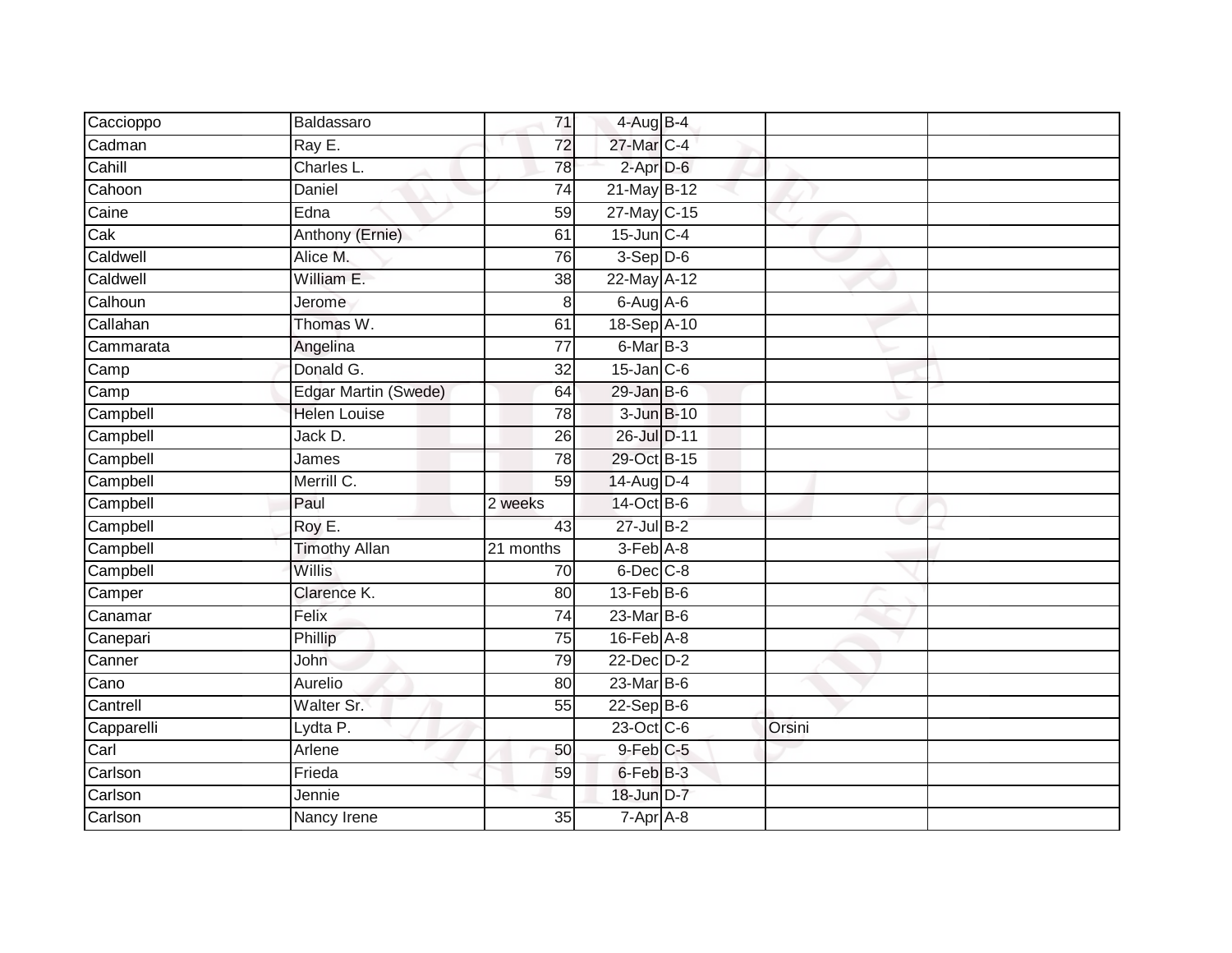| Carlson    | Paul              | 53              | 16-Jul B-14      |   |            |                   |
|------------|-------------------|-----------------|------------------|---|------------|-------------------|
| Carmichael | William H.        | 73              | 15-Nov B-6       |   |            |                   |
| Carney     | Carl B. Sr.       | 57              | 27-Oct B-5       |   |            |                   |
| Carone     | Dorothy           | 49              | 29-Jul B-10      |   |            |                   |
| Carr       | Catherine         |                 | $6$ -Jul $C$ -3  |   |            |                   |
| Carr       | Donald            | 18              | $14-Sep$ C-5     |   |            |                   |
| Carr       | <b>Helen</b>      | 53              | $7 - Jan$ B-6    |   | Pennington |                   |
| Carr       | Jessie Bell       | 52              | $4-Nov$ D-6      |   |            |                   |
| Carr       | Kenneth           | 55              | 18-Jan F-12      |   |            |                   |
| Carras     | Constantine (Gus) | 41              | 19-Aug B-10      |   |            |                   |
| Carroll    | Charles M.        | 47              | 20-Mar B-11      |   |            |                   |
| Carter     | Cecelia J.        | 81              | $27-$ Sep $B-6$  |   |            |                   |
| Carter     | George D.         | 28              | 16-Mar B-6       |   |            |                   |
| Carver     | Loyd N. Jr.       | 28              | $4$ -Nov D-6     |   |            |                   |
| Cary       | Fremont Jr.       | $\overline{57}$ | $12$ -Jan B-7    |   |            |                   |
| Casebier   | Rondell           | 34              | 27-Sep 1, B-6    |   |            |                   |
| Casey      | Thomas A.         | 47              | 21-Dec B-10      |   |            |                   |
| Casey      | William L.        | 62              | $20$ -Jan B-3    |   |            |                   |
| Cash       | James W.          | 60              | 8-Jun C-5        |   |            |                   |
| Casiano    | Roberto           | 58              | $2$ -Nov $A-6$   |   |            |                   |
| Casillas   | Robert            | 19              | 28-Jul C-4       |   |            |                   |
| Castillo   | Phillip           | $\overline{21}$ | $24 - Jun$       | 1 |            | Picture included. |
| Castle     | Iona G.           | 85              | $21$ -Oct B-6    |   |            |                   |
| Caswell    | Robert K.         | 61              | 9-Nov C-11       |   |            |                   |
| Cavanaugh  | Charles (Pat)     | 57              | 26-Mar B-3       |   |            |                   |
| Cavanaugh  | Ruby              | 54              | $16$ -Feb $A$ -8 |   |            |                   |
| Cavazos    | Diana             | 16              | 15-May A-6       |   |            |                   |
| Caywood    | Curtis (Jack)     | 60              | 8-Jan C-7        |   |            |                   |
| Ceiga      | Pearl M.          | 84              | 2-Oct A-8        |   |            |                   |
| Ceperich   | John              | 70              | 13-Apr B-3       |   |            |                   |
| Cetina     | Nicholas          | 5               | 15-Jan C-6       |   |            |                   |
| Chambers   | Wilbur            | $\overline{51}$ | $15$ -Jul $B$ -6 |   |            |                   |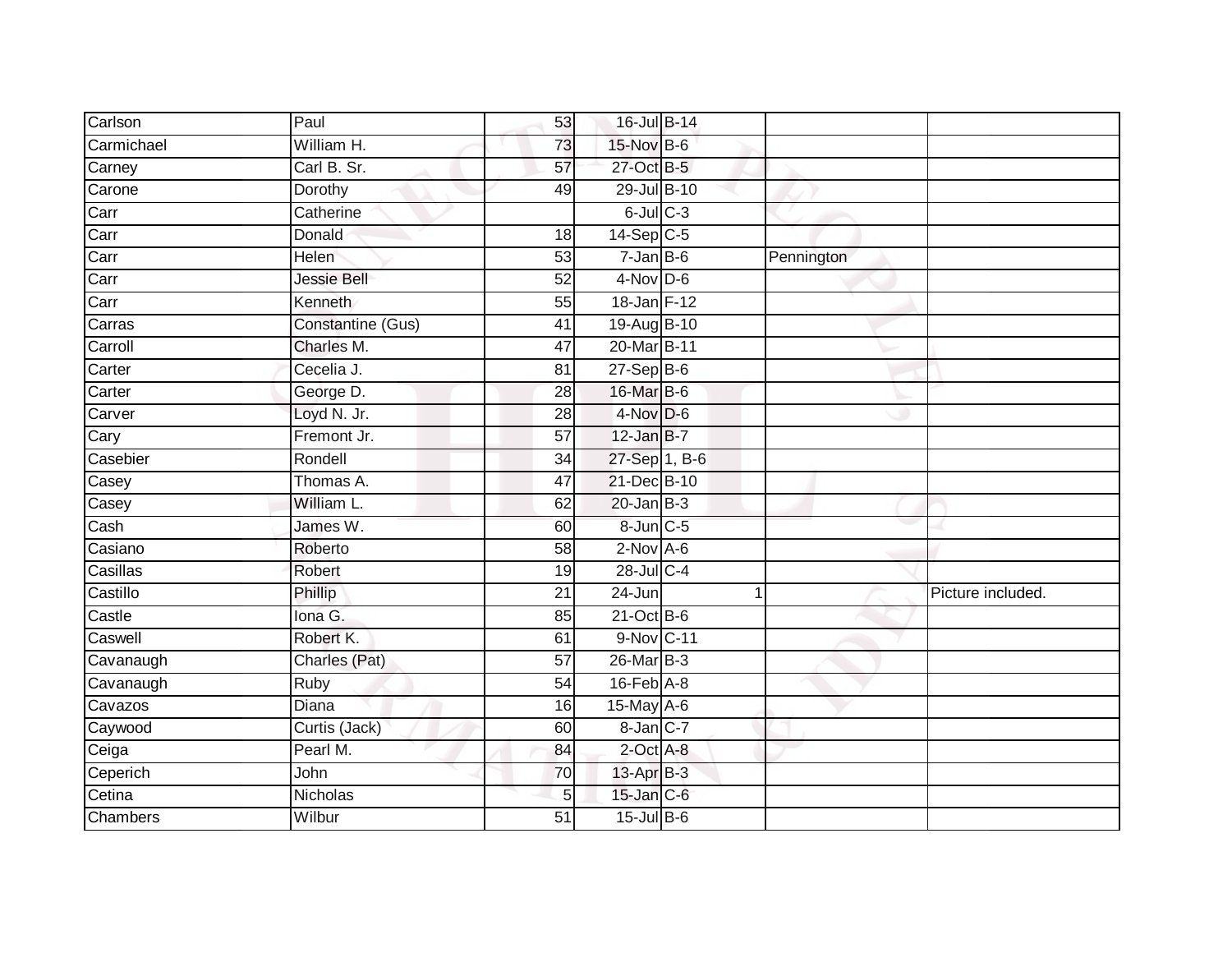| Chance        | Minnie J.        | 85              | 8-Jun C-5        |          |                        |
|---------------|------------------|-----------------|------------------|----------|------------------------|
| Chandler      | Maurine E.       | 52              | $20$ -Jan $B-3$  |          |                        |
| Chaplin       | Ralph S.         | 59              | 24-Jun B-5       |          |                        |
| Chappey       | John M. (Pfc.)   | $\overline{20}$ | 18-Mar E-2       |          |                        |
| Chavez        | Francisco        | 64              | 8-Jun C-5        |          |                        |
| Chavez        | Rickey J.        | 19              | 20-Apr C-9       |          |                        |
| Chavez        | Rosa             | 62              | 29-Oct B-14      |          |                        |
| Chemeris      | <b>Ben</b>       | 74              | $23$ -Feb $A-8$  |          |                        |
| Chesnye       | Michael Sr.      | 84              | 19-Aug B-10      |          | Also listed as Cisney. |
| Chevez        | Alta             | 12              | 27-Dec           |          |                        |
| Chevez        | Jesus Jr.        |                 | 27-Dec           |          |                        |
| Chmielewski   | Helen            | 61              | 19-Nov F-2       |          |                        |
| Chorba        | <b>Nick</b>      | 84              | 8-Mar D-2        |          |                        |
| Chovanec      | Stephen J. Sr.   | 56              | $3-Feb$ $A-8$    |          |                        |
| Chrastka      | Mable V.         | $\overline{72}$ | $3$ -Jul $B-2$   | Thurston |                        |
| Chrestopoulos | Shirley J.       | 30              | 5-May C-4        |          |                        |
| Christ        | Margaret E.      | $\overline{57}$ | 22-May A-12      |          |                        |
| Christenson   | Warner P.        | 76              | 4-Aug B-4        |          |                        |
| Christison    | Irene            | 86              | $16$ -Jun $B-3$  |          |                        |
| Christopher   | Charles F.       | 70              | $22$ -Mar $E-8$  |          |                        |
| Chustak       | Mary S.          | 71              | 3-Aug C-8        |          |                        |
| Ciastko       | Rosalie          | 49              | 24-Mar A-7       |          |                        |
| Ciba          | Andrew           | 82              | $3$ -Jul $B-2$   |          |                        |
| Cichowicz     | Harry F.         | 54              | $29$ -Jan B-6    |          |                        |
| Cieply        | Evelyn L.        | 55              | $25$ -May C-4    | Knittel  |                        |
| Cieslewski    | John P.          | 89              | $12$ -Feb $D-6$  |          | Also listed as Carpen. |
| Cieslewski    | Josephine C.     | 84              | 11-Dec C-5       | Carpen   |                        |
| Cisar         | Thomas C. (Pfc.) | 20              | 23-Dec C-4       |          |                        |
| Clark         | Ann Amelia       | 57              | $12$ -Jun $B-4$  |          |                        |
| Clark         | Harry C.         | 75              | 25-Nov B-2       |          |                        |
| Clark         | Homer E.         | 84              | $15$ -Feb $B$ -3 |          |                        |
| Clark         | Howard           | 70              | $10$ -Jun $D-5$  |          |                        |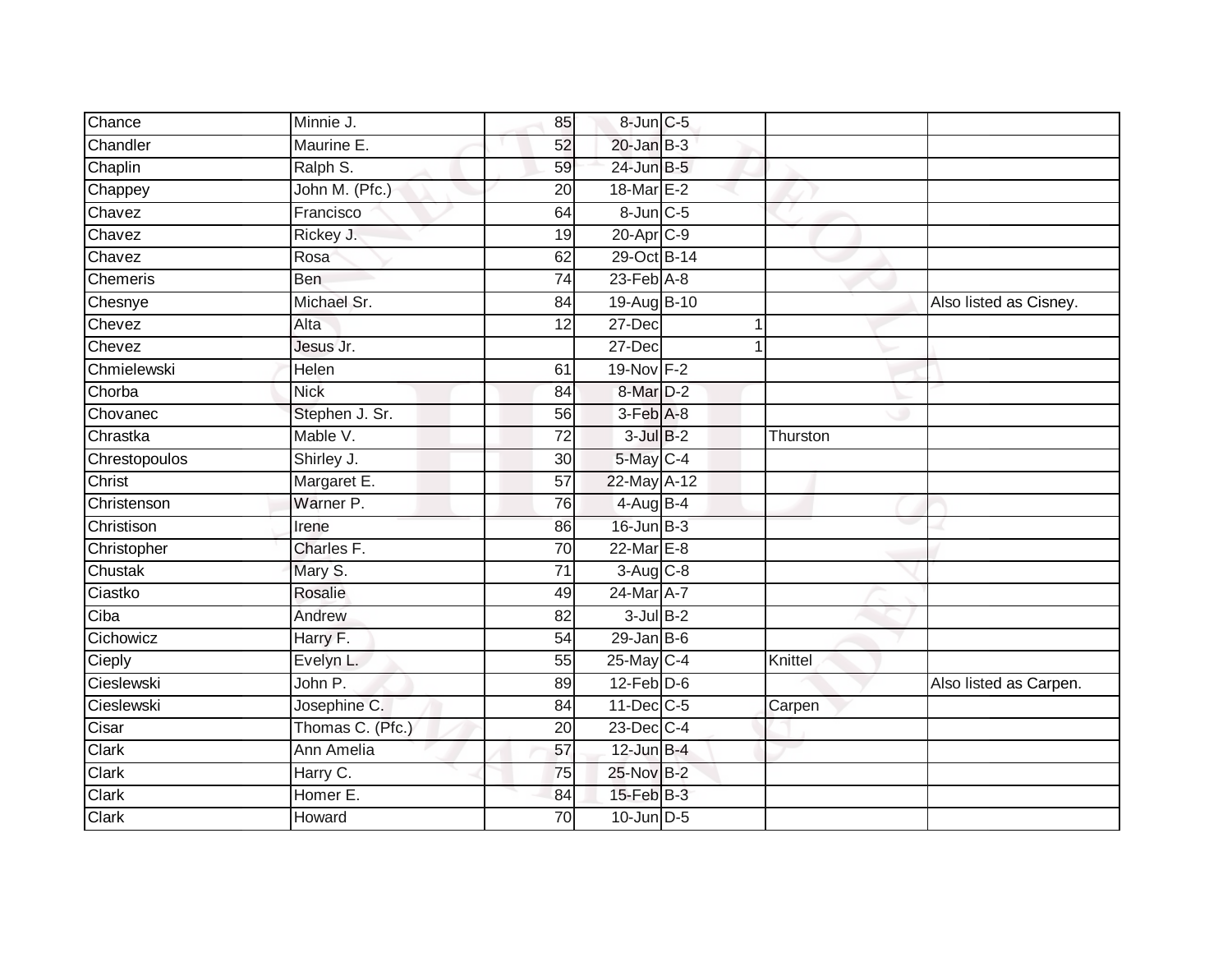| Clark          | John               | 79              | 31-Mar A-8                    |  |  |
|----------------|--------------------|-----------------|-------------------------------|--|--|
| Clark          | Marcelle L.        | 52              | 25-Jun B-12                   |  |  |
| Clark          | <b>Mary Ellen</b>  | 76              | 10-Jul D-6                    |  |  |
| Clark          | Paul               | 66              | 8-Nov B-6                     |  |  |
| Clark          | Ruth M.            |                 | 13-Jul B-6                    |  |  |
| Clark          | Theron S.          | 63              | 18-Nov A-16                   |  |  |
| Clawson        | Viola V.           | $\overline{77}$ | 29-Mar B-8                    |  |  |
| Clay           | Ehtel              | 76              | $12$ -Jan B-7                 |  |  |
| Cleveland      | Curtis             | 80              | 31-Aug A-6                    |  |  |
| Clinton        | Rachel A.          | $\overline{82}$ | 30-Jun A-6                    |  |  |
| Clonta         | Olimpius P. (Duke) | 74              | $3-May$ D-6                   |  |  |
| Cobb           | Earlie Bea         | 48              | 11-Nov B-10                   |  |  |
| Coburger       | John M.            | 59              | $2-Sep$ F-7                   |  |  |
| Cochran        | James O.           | 62              | 13-Mar B-10                   |  |  |
| Cole           | Ethel              | 55              | 19-Mar B-4                    |  |  |
| Cole           | James S.           |                 | 24-Aug B-3                    |  |  |
| Cole           | William C.         | 75              | 14-Oct B-6                    |  |  |
| Cole           | Willie             | 54              | 30-Sep B-6                    |  |  |
| Coleman        | Vernon E.          | 57              | 23-Sep E-6                    |  |  |
| Collins        | Clyde O.           | 62              | 4-Oct B-14                    |  |  |
| Collins        | Ernest C.          | 70              | $25$ -Jan B-6                 |  |  |
| <b>Collins</b> | George K.          | 53              | 13-Dec E-12                   |  |  |
| Colunto        | Joe V.             | 62              | $13$ -Feb $B$ -6              |  |  |
| Colvin         | Mary               | 20              | $7 - \overline{Apr \mid A-8}$ |  |  |
| Colwell        | Rosie              | 48              | $23$ -Jan B-3                 |  |  |
| Compton        | Herbert B.         | $\overline{82}$ | $27$ -Jan $A-7$               |  |  |
| Conder         | <b>Myrtle Mae</b>  | 74              | 28-Jul C-4                    |  |  |
| Connelly       | <b>John Miles</b>  | 82              | $21$ -Jan B-10                |  |  |
| Connelly       | Marie C.           | 80              | 5-Jan A-8                     |  |  |
| Connolly       | Viola              | 66              | $2$ -Apr $D-6$                |  |  |
| Connor         | Hazel              | 81              | 31-Aug A-6                    |  |  |
| Conover        | Adrion R. Sr.      | 44              | 18-Oct B-6                    |  |  |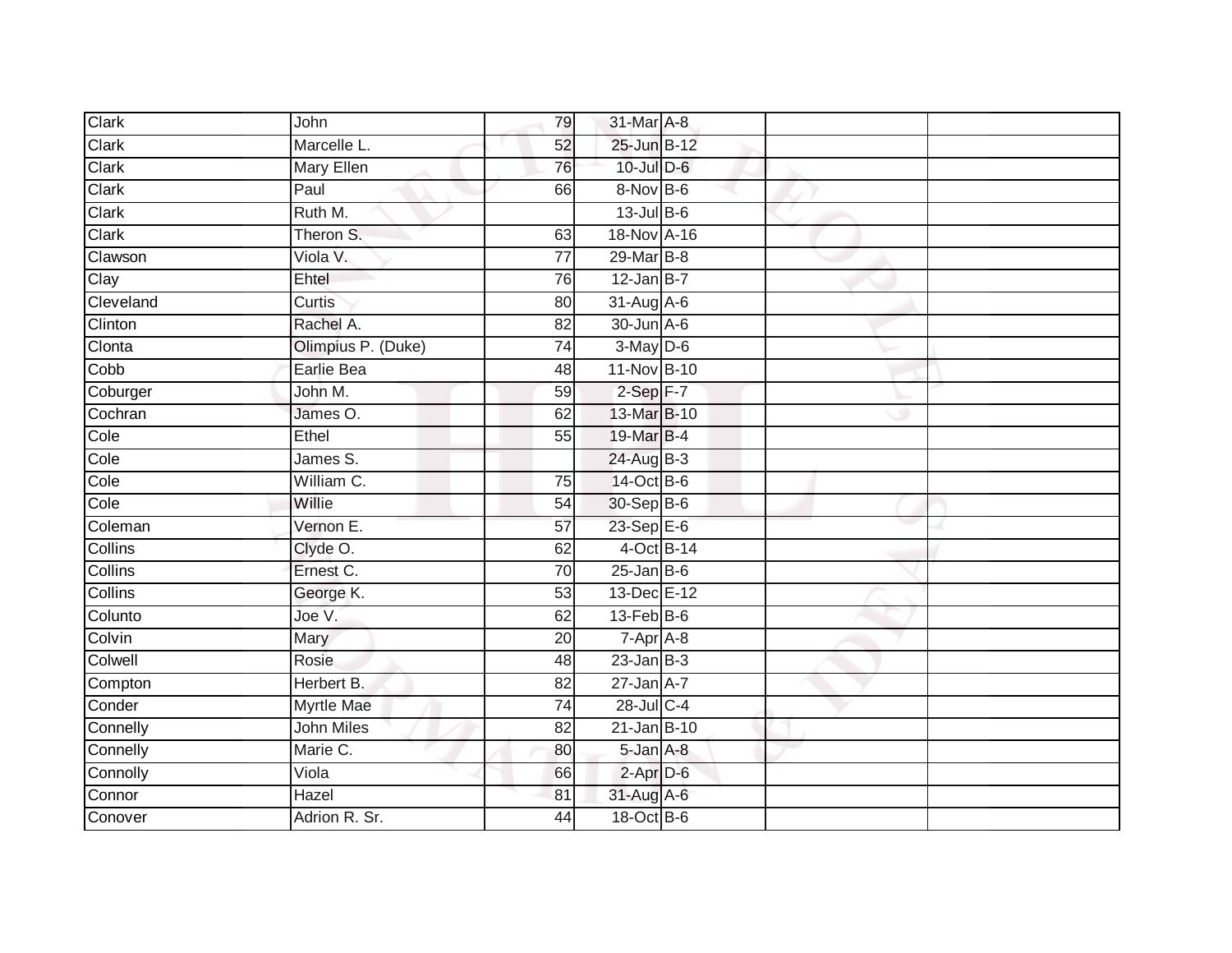| Conrad    | Helen               | 80              | $22$ -Jan B-8    |              |  |
|-----------|---------------------|-----------------|------------------|--------------|--|
| Constant  | Russell P.          | 63              | 13-Oct A-8       |              |  |
| Cook      | Arthur              | 84              | $25 - Jan$ $B-6$ |              |  |
| Cook      | George M.           | 54              | 11-Feb B-10      |              |  |
| Cooper    | Aubrey M.           | $\overline{36}$ | 30-Aug C-6       |              |  |
| Coppage   | Roy E.              | 52              | $2$ -Oct $A-8$   |              |  |
| Corder    | <b>Emelius Gran</b> | 80              | $16$ -Apr $B$ -9 |              |  |
| Corman    | Raymond             | 53              | $13$ -Jan B-4    |              |  |
| Cornell   | Richard R.          | 21              | 9-Dec            | 1            |  |
| Corns     | Hazel O.            | 67              | $7$ -Jul $C$ -5  |              |  |
| Cornwell  | Allen L.            | 64              | 5-Feb B-10       |              |  |
| Cosgrove  | Lucile              | $\overline{78}$ | 25-May C-4       |              |  |
| Cotner    | Artie               | 81              | $13$ -Jan B-4    |              |  |
| Cotner    | Frieda M.           | 63              | 30-Mar D-4       | Wulf         |  |
| Couture   | Eva                 | $\overline{77}$ | 26-Nov           | $\mathbf 1$  |  |
| Covington | Jeannette           | 72              | 3-Jun B-10       |              |  |
| Covington | Thomas              | $\overline{23}$ | 17-Mar           | $\mathbf{1}$ |  |
| Cowell    | Julia               | 82              | 15-Nov B-6       |              |  |
| Cox       | Charles Ray         | 13              | 8-Dec            |              |  |
| Cox       | Donna Lynne         | 6 months        | $5-AprE-8$       |              |  |
| Cox       | William H.          | 63              | $18$ -Feb $C-4$  |              |  |
| Cox       | William J.          | 81              | $27$ -Jan $A-7$  |              |  |
| Coye      | Nell                | 71              | 20-Jul D-7       |              |  |
| Craidon   | Nicholas P.         | 84              | $23$ -Jul $B-8$  |              |  |
| Craig     | Margaret            | $\overline{53}$ | $11-Sep C-4$     |              |  |
| Crain     | Clarence J.         | 54              | $2-Mar A-9$      |              |  |
| Crist     | Frank H.            | 54              | 29-Mar B-8       |              |  |
| Cross     | Lillian A.          | 90              | $15$ -Jul B-6    |              |  |
| Crosson   | Albert              | 62              | 25-Aug C-5       |              |  |
| Crouch    | Martha R.           | 67              | 13-Feb B-6       |              |  |
| Crownover | Joe H.              | 60              | 30-Jan A-8       |              |  |
| Crum      | Ruth L.             | $\overline{71}$ | $8$ -Jul $B$ -4  |              |  |
|           |                     |                 |                  |              |  |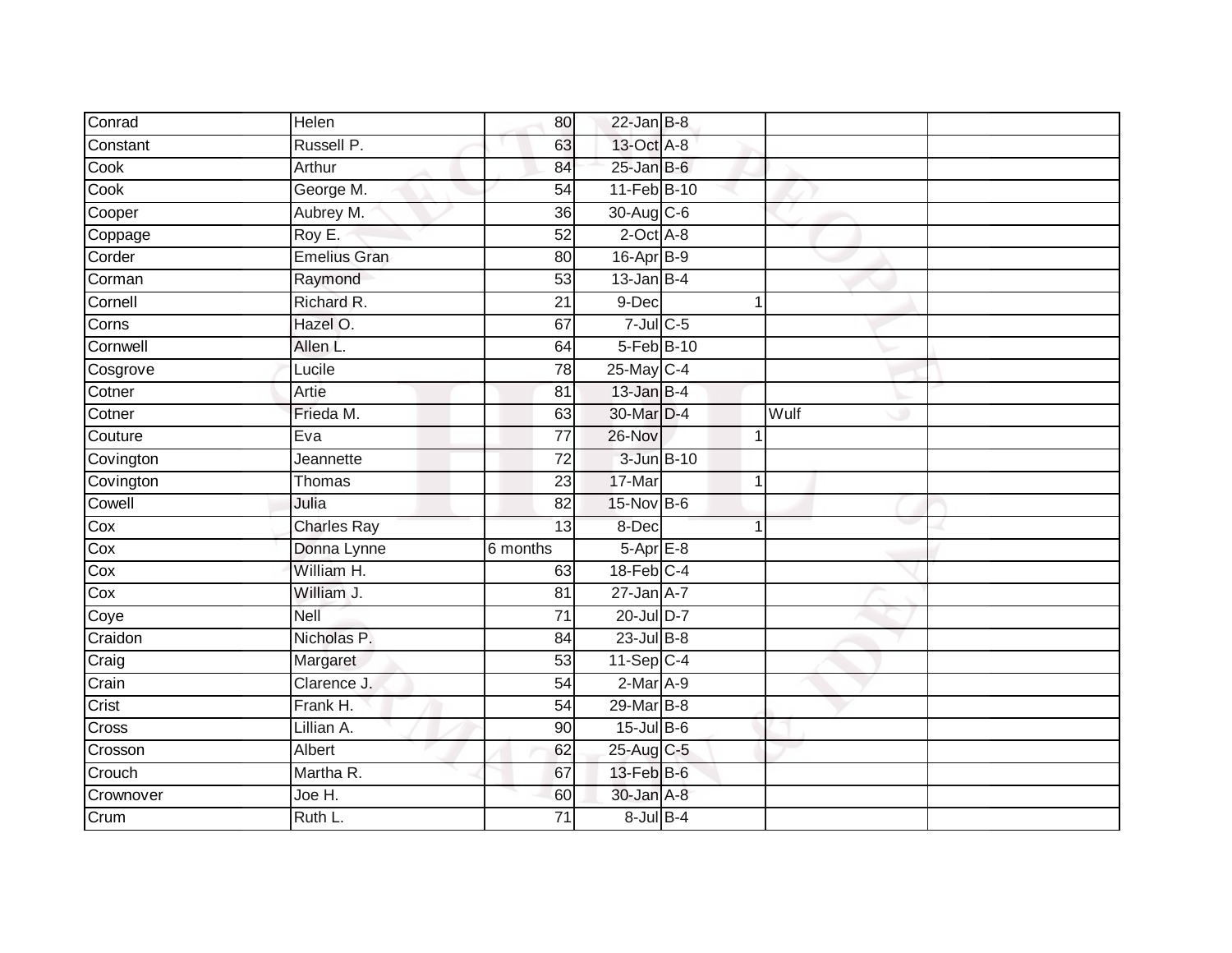| Crundwell      | <b>Carrie Nell</b>              | 86              | 28-Jun A-14     |                 |  |
|----------------|---------------------------------|-----------------|-----------------|-----------------|--|
| Csontos        | Paul M.                         | 85              | $2$ -Feb $B-4$  |                 |  |
| Cuculik        | Katherine H.                    | 86              | 18-Oct B-6      |                 |  |
| Cudlovich      | Anna                            |                 | 21-Jun C-10     | Kudlo           |  |
| Cuevas         | Francisco                       |                 | 2-Aug F-17      |                 |  |
| Cullen         | Robert H.                       | 72              | $6$ -Mar $B-3$  |                 |  |
| Cullman        | John M.                         | 74              | $28-SepC-2$     |                 |  |
| Cummings       | David                           | 53              | $1$ -Jun $C-2$  |                 |  |
| <b>Cummins</b> | Charles J.                      | 69              | 16-Mar B-6      |                 |  |
| Cunningham     | <b>Edith Pearl</b>              | 85              | $11$ -Jan B-8   |                 |  |
| Cunningham     | Eugene A.                       | 26              | 27-May C-15     |                 |  |
| Cunningham     | Ralph G.                        | 65              | $13-Nov$ D-2    |                 |  |
| Curosh         | Joseph L. Sr.                   | 60              | 29-Nov B-6      |                 |  |
| Curtis         | Rose Dorothy                    | 76              | 10-Mar C-4      |                 |  |
| Curtis         | William                         | 15              | 24-Dec B-2      |                 |  |
| Curtner        | Jerry G.                        | 65              | 25-Mar B-10     |                 |  |
| Cutler         | Lyle T.                         | 46              | 28-Sep C-2      |                 |  |
| Cvytich        | Anna                            | 76              | 12-May B-5      | <b>Streiber</b> |  |
| Cyganowski     | Michael Sr.                     | 66              | $22$ -Jan B-8   |                 |  |
| Czechanski     | Edmund R.                       | $\overline{57}$ | $4$ -Aug B-4    |                 |  |
| Cziperle       | Elizabeth                       | 80              | $18$ -Feb $C-4$ |                 |  |
| Dahl           | Johanna H.                      |                 | 5-Oct B-6       |                 |  |
| Dahlkamp       | Frank                           | 84              | $24-Sep$ B-6    |                 |  |
| Dailey         | Robert                          |                 | $20$ -Feb $D-4$ |                 |  |
| Dall           | Frank                           | 68              | 8-May B-4       |                 |  |
| Daly           | Doris L.                        | 59              | 27-Feb A-12     |                 |  |
| Damron         | Gary D.                         | 23              | $21-Aug$ B-3    |                 |  |
| <b>Daniels</b> | William F.                      | 52              | 29-Dec C-5      |                 |  |
| Danikolas      | Christ G.                       | 74              | 23-Nov B-6      |                 |  |
| Danko          | Katherine                       | 76              | $6$ -Jul $C$ -3 |                 |  |
| Danko          | Michael J.                      | 67              | 6-Aug A-6       |                 |  |
| Danos          | <b>Efstathios (Steve Anton)</b> | 75              | 26-May A-4      |                 |  |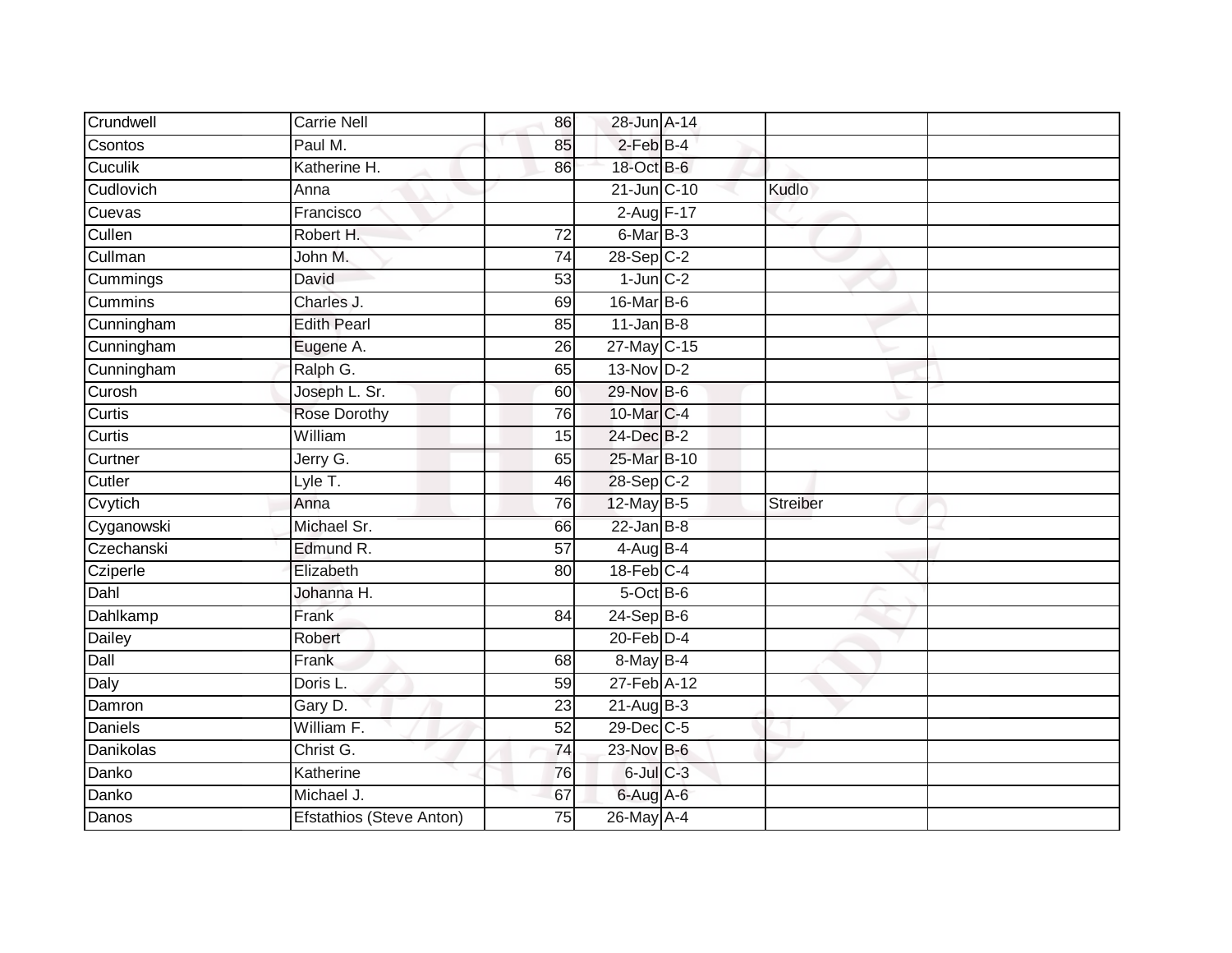| Darby           | Charles                | 25              | 4-Mar                       | $\mathbf{1}$ |         |                   |
|-----------------|------------------------|-----------------|-----------------------------|--------------|---------|-------------------|
| <b>Dardis</b>   | Thomas H.              | 80              | 16-Aug B-6                  |              |         |                   |
| Darrow          | Andrew                 | 81              | 29-Sep B-4                  |              |         |                   |
| Dart            | John W.                | 63              | 15-Mar H-11                 |              |         |                   |
| Dase            | Catherine R.           | $\overline{53}$ | $27$ -Nov $A-8$             |              |         |                   |
| Davenport       | Celia                  | 72              | 17-Aug C-4                  |              |         |                   |
| Davies          | Viola M.               | 80              | $28$ -Jul C-4               |              |         |                   |
| Davis           | Helen B.               | 48              | $24-Apr$ B-6                |              |         |                   |
| Davis           | <b>Kimberly Renee</b>  | $\overline{7}$  | 10-Jun 1, D-5               |              |         |                   |
| Davis           | Lester                 | 68              | $13-Nov$ D-2                |              |         |                   |
| Davis           | Luda                   | 80              | $23$ -Feb $\overline{A}$ -8 |              |         |                   |
| Davits          | Pauline                | $\overline{57}$ | $4-Sep$ D-4                 |              | Galanis |                   |
| Dawson          | Margaret               | 88              | $12$ -Aug B-6               |              |         |                   |
| Dawson          | Ruby                   | 60              | 19-Feb B-6                  |              |         |                   |
| Day             | <b>Bertha Lee</b>      | $\overline{77}$ | 6-Oct B-5                   |              |         |                   |
| Day             | Hazel M.               | 56              | $23$ -Jan B-3               |              |         |                   |
| Day             | <b>William Orville</b> | 80              | $5$ -Oct $B$ -6             |              |         |                   |
| De La Garza     | Emilio A. Jr. (Cpl.)   | 20              | 17-Apr B-10                 |              |         |                   |
| Deal            | Lucien (Paul)          | 80              | $7$ -Dec $A-8$              |              |         |                   |
| Deanovich       | Joseph                 |                 | $26$ -Jun $A-8$             |              |         |                   |
| DeBoer          | Jan                    | 53              | $16$ -Dec $C-4$             |              |         |                   |
| Debra           | Suzanne                | 56              | 10-May B-6                  |              | Nandor  |                   |
| Dedinsky        | Katarina               | 82              | $1-Apr$ A-10                |              |         |                   |
| Dedo            | Stella                 | 67              | $15$ -Jan $C$ -6            |              | Rossa   |                   |
| <b>DeFrier</b>  | Naomi R.               | 47              | 27-May C-15                 |              |         |                   |
| DeHeer          | Irene                  | 87              | 31-Jul D-6                  |              |         |                   |
| Deistler        | <b>Essie</b>           | 88              | 26-Oct C-4                  |              |         |                   |
| <b>Deistler</b> | Leo J.                 | 52              | $23$ -Mar $B$ -6            |              |         |                   |
| Dekker          | Corneil                | 80              | 14-Jun A-18                 |              |         |                   |
| DeLaney         | Wesley A.              | 75              | $21$ -Jul B-5               |              |         |                   |
| Delaney         | William J.             |                 | $19$ -Feb $B$ -6            |              |         |                   |
| DeLaurier       | Sara                   |                 | $22$ -Nov $B-6$             |              | Gibson  | Picture included. |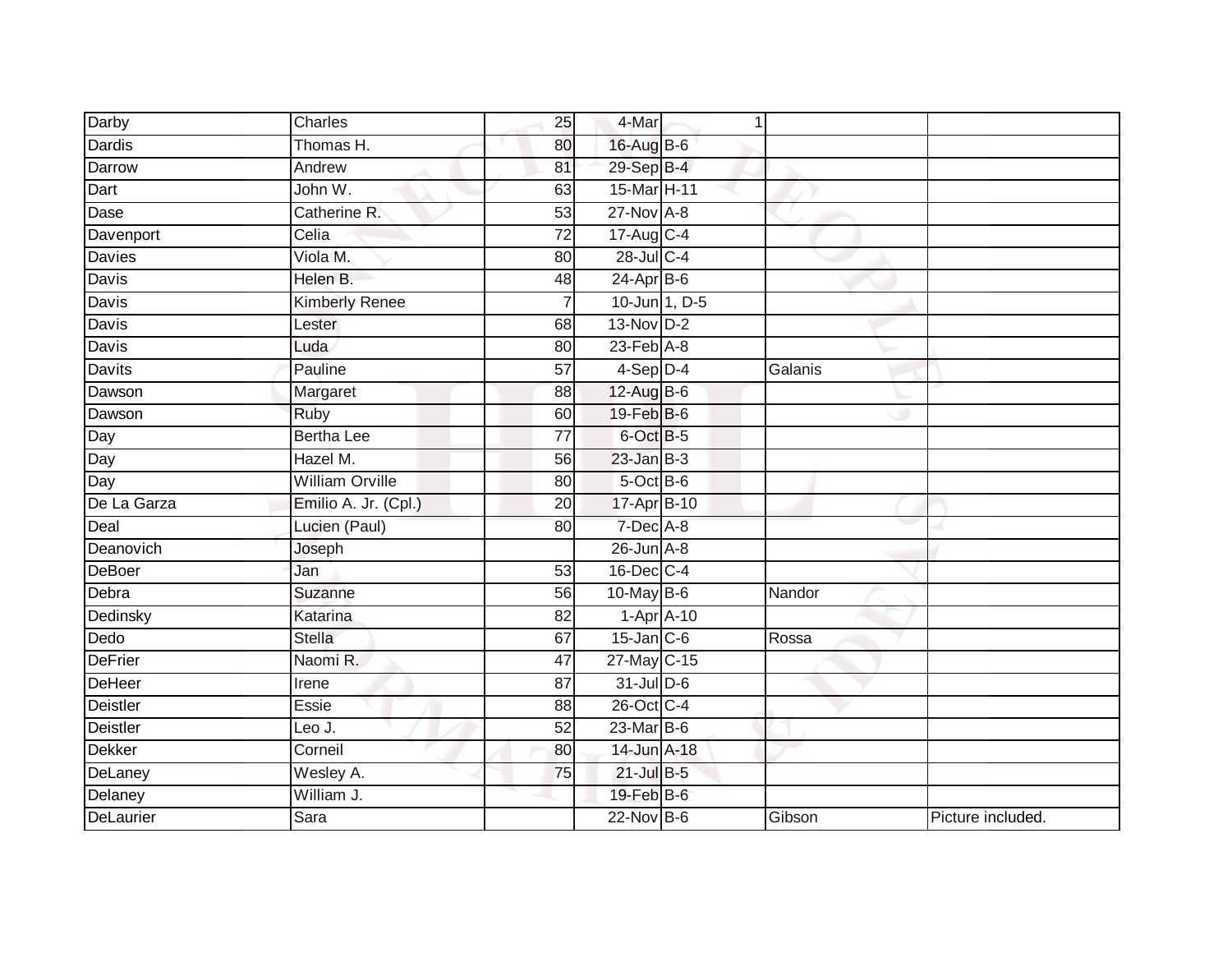| Delgado            | <b>Basilio</b>       | 67              | 13-Aug B-10       |              |          |                                 |
|--------------------|----------------------|-----------------|-------------------|--------------|----------|---------------------------------|
| Delgado            | Bruce C. (Atamian)   | 21              | 3-May D-6         |              |          |                                 |
| Dell               | Margaret M.          | 60              | 5-Jan A-8         |              |          |                                 |
| Della Rocco        | Christ (Patsy Rocco) | 66              | 24-May B-6        |              |          |                                 |
| DeLong             | Laura                | $\overline{92}$ | $22$ -Jun B-6     |              |          |                                 |
| Dembowski          | Tekla                | 79              | 29-Mar B-8        |              | Winarski |                                 |
| Dempkowski         | Mary                 | 81              | $24$ -Feb $B-3$   |              |          |                                 |
| Demski             | John Sr.             | 83              | 6-Jan C-4         |              |          |                                 |
| Demski             | Josephine            | 83              | 10-Mar C-4        |              |          |                                 |
| Demyan             | Elzada O. (Dutch)    | $\overline{75}$ | 3-Jun B-10        |              |          |                                 |
| Demyduk            | Karp                 | 82              | $4$ -Jan $D-8$    |              |          |                                 |
| DePaoli            | Esther               | 57              | $12$ -AugB-6      |              |          |                                 |
| <b>DePoutee</b>    | Martyn J.            | 64              | 8-Sep A-12        |              |          |                                 |
| Deren              | Michael              | 68              | 6-Aug A-6         |              | ی        | Also listed as<br>Derencinovic. |
| <b>DerKacy</b>     | John W. Jr.          | 70              | $1-SepB-7$        |              |          |                                 |
| Dernulc            | Edward C. Sr.        | 66              | 24-May B-6        |              |          |                                 |
| <b>DeRolf</b>      | George               | 78              | 23-Aug A-10       |              |          |                                 |
| <b>Des Rosiers</b> | Albert Joseph Sr.    | 68              | 26-Mar B-3        |              |          |                                 |
| Desatnick          | Dorothy M.           | 57              | $29$ -Jun $B - 8$ |              |          |                                 |
| Detterline         | Ronald W.            | 18              | $6$ -Mar $B-3$    |              |          |                                 |
| Deutsch            | <b>Bertha</b>        | 86              | $1$ -Jul $B$ -6   |              |          |                                 |
| Devitt             | Edmund J.            | 71              | 29-Apr D-13       |              |          |                                 |
| Devitt             | William B. Sr.       | 73              | $23$ -Jun $A-6$   |              |          |                                 |
| <b>DeWitt</b>      | Thereasa E.          | 6               |                   | 8-Jun 1, C-5 |          |                                 |
| Dexter             | Eugene A.            | 70              | 18-Oct B-6        |              |          |                                 |
| DeYoung            | Clarence E.          | 60              | $7 - Jan$ B-6     |              |          |                                 |
| DeYoung            | <b>James Munster</b> | $\overline{74}$ | $16$ -Feb $A$ -8  |              |          |                                 |
| DeYoung            | Lester               | 67              | 20-Nov C-5        |              |          |                                 |
| Dickenson          | John                 | 41              | 9-Jan A-10        |              |          |                                 |
| Dickey             | J. Arnold            | 60              | $4$ -Mar $E-3$    |              |          |                                 |
| <b>Dickey</b>      | Michael              | 2               | $17$ -Dec $D-6$   |              |          |                                 |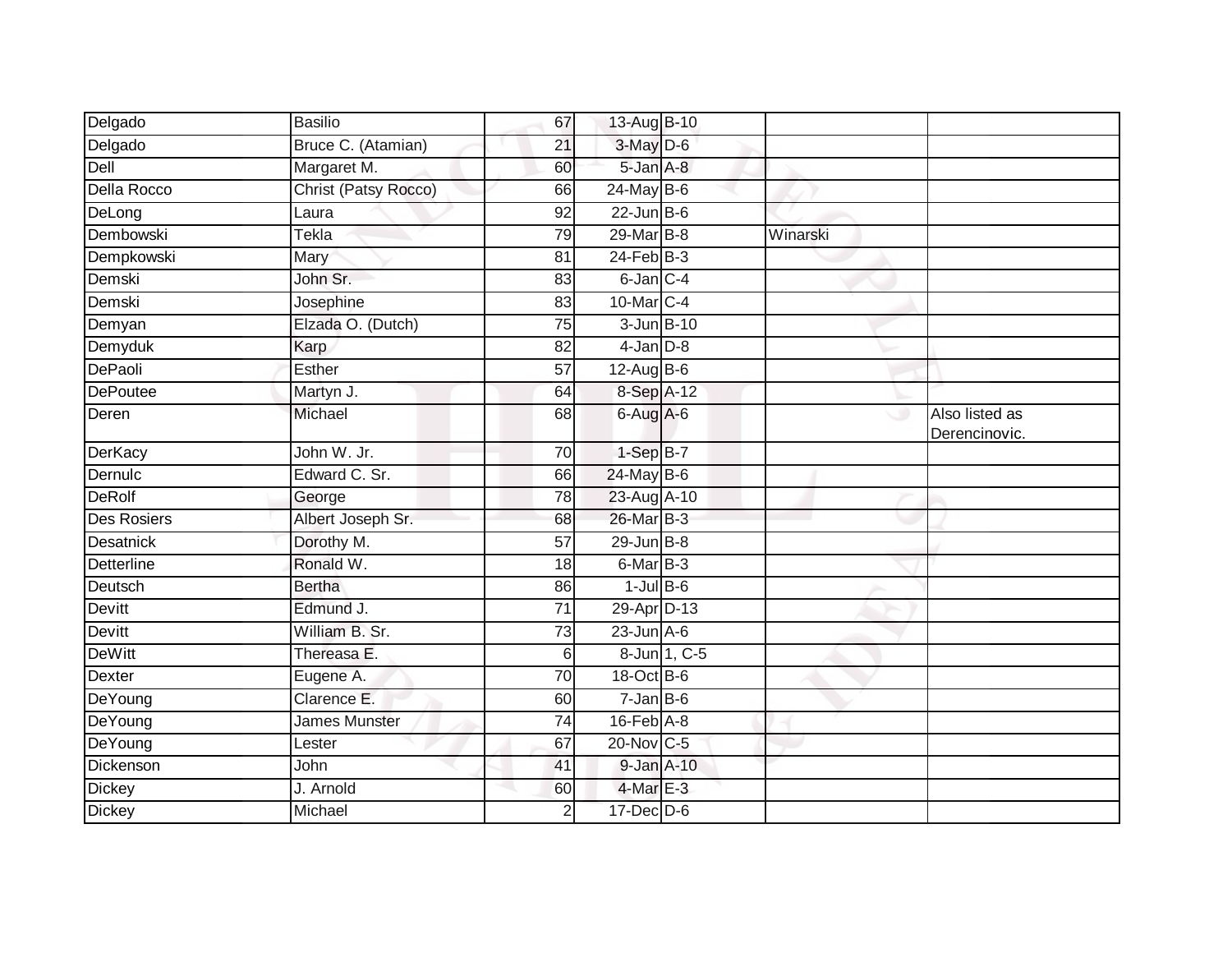| <b>Dickus</b>     | Michael J. (Warrant<br>Officer 1) | 19              | 26-Jul D-11                 |        |  |
|-------------------|-----------------------------------|-----------------|-----------------------------|--------|--|
| <b>Diederichs</b> | Ralph (Rev.)                      | 55              | 8-Jun C-5                   |        |  |
| Diehl             | Charles L.                        | 66              | $23$ -Apr $B-8$             |        |  |
| <b>Dietrich</b>   | Donald L.                         | 44              | $15$ -Feb $B$ -3            |        |  |
| <b>Dietrich</b>   | Emil                              | 74              | 19-Oct A-8                  |        |  |
| <b>Dillard</b>    | Annie Mae                         | 47              | 8-Jun C-5                   |        |  |
| <b>Dillard</b>    | Drew                              | 82              | 25-Jun B-12                 |        |  |
| <b>Dillon</b>     | <b>Allie Elwood</b>               | $\overline{55}$ | 8-Sep A-12                  |        |  |
| <b>Dillon</b>     | Ted                               | 69              | $26$ -Jun $A-8$             |        |  |
| Dinwiddie         | Hallie R.                         | 81              | $9-Sep$ $C-8$               |        |  |
| Dinwiddie         | Keith                             | 72              | $2$ -Jun $A$ -6             |        |  |
| <b>Dishman</b>    | Donald L. Jr.                     | 6               | 29-Jun B-8                  |        |  |
| <b>Diskin</b>     | John M.                           | 42              | 14-Jul A-8                  |        |  |
| <b>Dmitruck</b>   | Rose                              | 80              | 30-Sep B-6                  |        |  |
| Dobinski          | Anna L.                           | $\overline{73}$ | $3-AprB-3$                  | Madura |  |
| Dobrowolski       | Regina                            | $\overline{77}$ | 29-Jun B-8                  |        |  |
| Doby              | Roosevelt                         | 33              | $12$ -Mar $B-4$             |        |  |
| <b>Dodd</b>       | Angelia L.                        | 25 months       | 8-Sep A-12                  |        |  |
| Dodge             | Vendetta R.                       | 55              | $17 - Jun$ $B-8$            |        |  |
| Doe               | Eugene J.                         | $\overline{76}$ | 8-Apr B-6                   |        |  |
| Doege             | Hulda E.                          | 80              | 20-Jul D-7                  |        |  |
| <b>Dolle</b>      | Audree M.                         | 65              | 6-Nov A-10                  |        |  |
| Domagalski        | Joseph L.                         | 53              | 14-Jan C-10                 |        |  |
| Domanski          | John                              | 63              | $11$ -Jan B-8               |        |  |
| Donahue           | <b>Betty Ann</b>                  | 47              | $1-MarB-6$                  | Crooks |  |
| Donahue           | Cecelia                           | $\overline{75}$ | 28-Dec C-5                  |        |  |
| Donohue           | John                              | 84              | $21$ -Oct $\overline{B}$ -6 |        |  |
| Doom              | Pearl                             | 63              | 8-Jan C-7                   |        |  |
| <b>Dorris</b>     | James E.                          | 75              | 19-Jan C-4                  |        |  |
| Doty              | Clarence A.                       | 77              | 24-Nov C-5                  |        |  |
| Douma             | Ralph H. Sr.                      | 80              | 11-Dec C-5                  |        |  |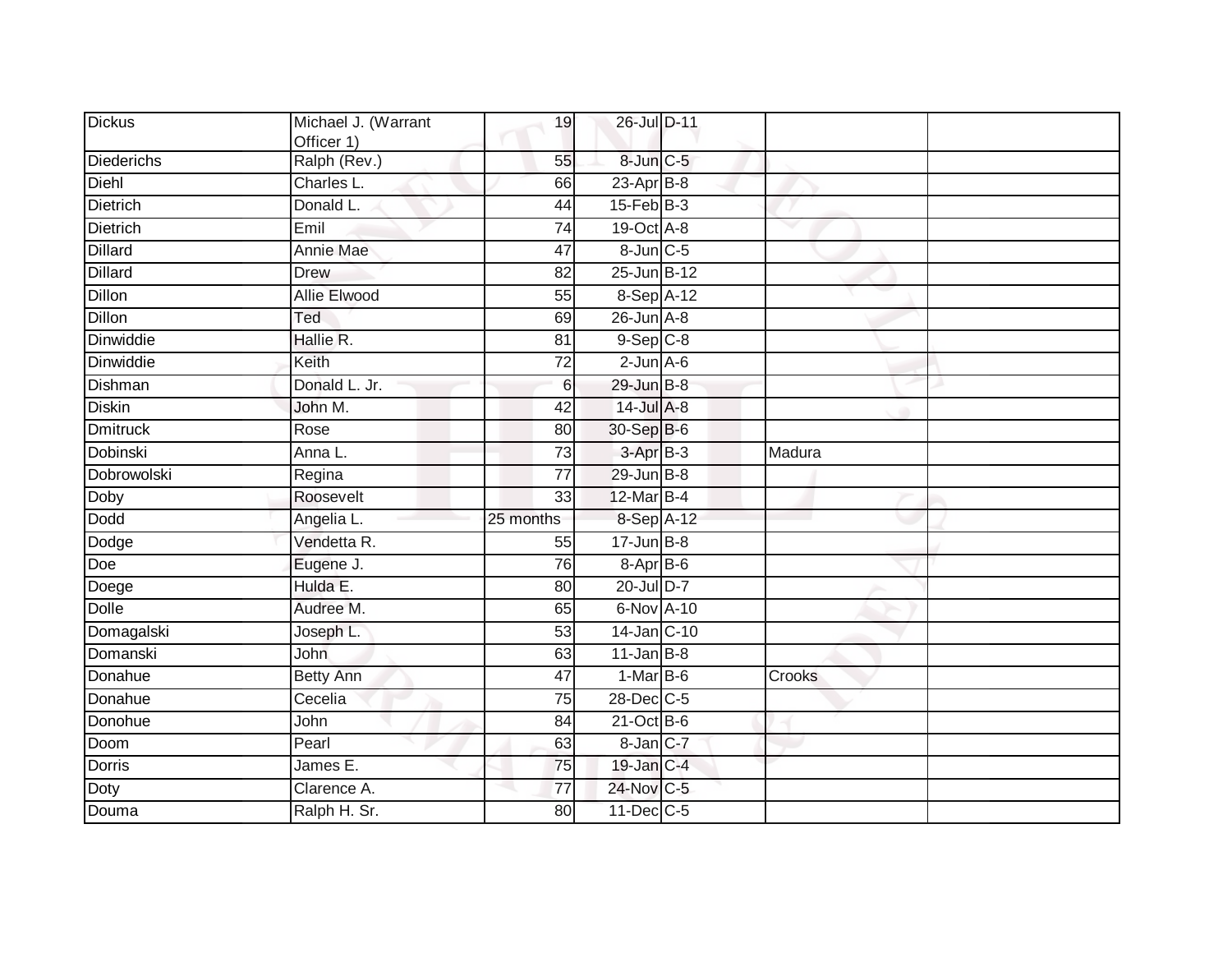| Dowling        | Anna E.           | 72              | 27-Jul B-2            |            |                         |
|----------------|-------------------|-----------------|-----------------------|------------|-------------------------|
| Downey         | Clara P.          | $\overline{71}$ | 25-Feb B-6            |            |                         |
| Downs          | Olin (Marie)      | $\overline{77}$ | 11-Dec C-5            |            |                         |
| Doyle          | John Joseph       | 58              | 28-Apr B-4            |            |                         |
| Doyle          | Josephine         | 85              | 18-Jun D-7            |            |                         |
| Doyle          | Marian            | 40              | $29-Nov$ B-6          |            |                         |
| Doyle          | Thomas J.         | 91              | 28-Apr B-4            |            |                         |
| Drennan        | John J.           | 44              | 22-Nov B-6            |            |                         |
| Drinnan        | Carrie            | 93              | $11$ -Dec $C$ -5      |            |                         |
| <b>Drinski</b> | Ralph M.          | $\overline{57}$ | 27-Aug A-10           |            |                         |
| Droba          | Alexander J.      | $\overline{51}$ | 30-Apr B-10           |            |                         |
| Drobzynski     | Diane             | $\overline{7}$  | 11-Nov                | 1          |                         |
| Drogun         | William J.        | 92              | 12-Apr E-11           |            |                         |
| Drudge         | Robert H. (Bob)   | 40              | $1$ -Jul $B$ -6       |            |                         |
| Druzdz         | <b>Stanley</b>    | $\overline{84}$ | $25$ -Feb $B$ -6      |            |                         |
| <b>Dubich</b>  | Agatha            |                 | 26-Jul D-11           |            |                         |
| Dubiel         | Edward J.         | 56              | $2-Mar A-9$           |            |                         |
| <b>Dubiel</b>  | Josephine         | 75              | $11-Sep C-4$          |            |                         |
| Dubish         | Louise            | 68              | $1$ -Jun $C-2$        |            |                         |
| <b>DuBois</b>  | Arthur            | 64              | 8-Dec A-12            |            |                         |
| Dubuy          | Anna R.           | 87              | 31-Dec B-10           | Kieswetter |                         |
| Ducat          | Creta             | $\overline{77}$ | 18-Dec B-6            | Bixenman   |                         |
| <b>Duda</b>    | Andrew            | 58              | $9$ -Feb $C$ -5       |            |                         |
| Duda           | Stella            | 62              | $2-Apr\overline{D-6}$ |            |                         |
| <b>Dudzik</b>  | Aniela (Nellie)   |                 | $22$ -Oct B-6         |            |                         |
| <b>Dudzik</b>  | John F.           |                 | 8-Oct D-9             |            |                         |
| <b>Duffala</b> | Joseph            | 76              | 16-Aug B-6            |            | Also listed as Dufallo. |
| <b>Duha</b>    | Sophia M.         | 73              | 26-Aug E-7            |            |                         |
| Duncan         | Freddie J. (Fred) | 53              | 18-Oct B-6            |            |                         |
| Duncan         | <b>Mary Afton</b> | 49              | 9-Feb C-5             |            |                         |
| Duncker        | Esther E.         |                 | 19-Apr D-12           |            |                         |
| Dunfee         | Edna              | $\overline{71}$ | 14-Jan C-11           |            |                         |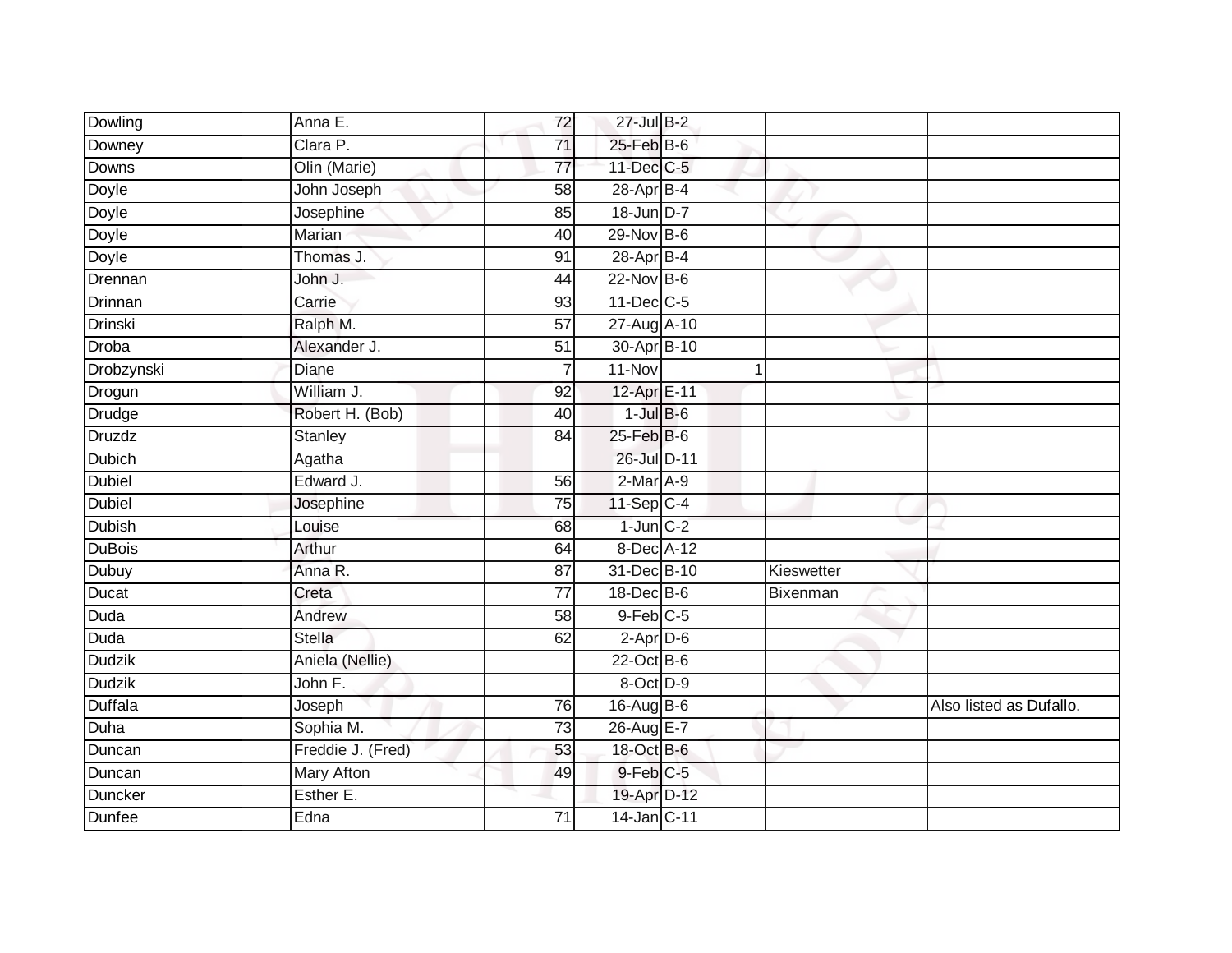|                |                       |                 | $25$ -Jan B-6     |   |  |
|----------------|-----------------------|-----------------|-------------------|---|--|
| Dunning        | Larry S.              | 25              |                   |   |  |
| Dunsworth      | <b>Harley Arthur</b>  | 69              | 27-Apr C-9        |   |  |
| Duplaga        | Louis                 | 48              | 13-Feb B-6        |   |  |
| Duplaga        | Michael               | 83              | $7$ -Jun $B$ -5   |   |  |
| <b>Dupres</b>  | Marion R. (Lt. Col.)  | 68              | $9$ -Jun $C - 4$  |   |  |
| Duran          | Gilbert               | 63              | 25-Aug C-5        |   |  |
| Durham         | Emma                  | 86              | 10-Sep B-10       |   |  |
| Dust           | Ervin                 | 66              | 8-Feb B-5         |   |  |
| Dust           | Raymond               | 63              | $9-Sep$ $C-8$     |   |  |
| Duvall         | <b>Albert Gregg</b>   | 57              | $16$ -Feb $A$ -8  |   |  |
| <b>Duykers</b> | Adrian (John)         | 77              | $4$ -Mar $E-3$    |   |  |
| Dvorscak       | Joseph O. (Packy)     | 70              | 10-Aug B-6        |   |  |
| Dwan           | <b>Joseph Patrick</b> | 67              | 25-Mar B-10       |   |  |
| Dwardy         | Antonia               | 76              | $1$ -Jun $C-2$    |   |  |
| Dwyer          | Henry                 | 66              | $2-AprD-6$        |   |  |
| <b>Dycus</b>   | Henson                | 76              | 13-Sep F-10       |   |  |
| Dykstra        | Henry                 | $\overline{53}$ | $1-Dec$ $D-3$     |   |  |
| Dzurochak      | Veronica              | 70              | $4$ -Mar E-3      |   |  |
| Easterday      | Vernon I.             | $\overline{71}$ | 27-Nov A-8        |   |  |
| Eaton          | <b>Effie</b>          | 90              | $21-AprB-3$       |   |  |
| Echterling     | Ralph O.              | 63              | 12-May B-5        |   |  |
| Eckstein       | John G.               | 87              | 3-May D-6         |   |  |
| Edgman         | Lorraine              |                 | $27 -$ Jul        | 1 |  |
| Edington       | Gergrude              | 76              | $2-Sep$ F-7       |   |  |
| Edmond         | <b>Birk</b>           | 45              | $2$ -Jun $A$ -6   |   |  |
| Edwards        | Dorothy               | 43              | 13-Dec E-12       |   |  |
| Edwards        | James                 | 51              | $7 - Jan$ $B - 6$ |   |  |
| Edwards        | Joe L.                | 74              | 26-Mar B-3        |   |  |
| Edwards        | Mary E.               | 83              | 30-Mar D-4        |   |  |
| Edwards        | Sarah E.              | 63              | 13-Aug B-10       |   |  |
| Eenigenburg    | Kenneth E.            | 46              | 7-Apr A-8         |   |  |
| Eggers         | Glenn E.              |                 | $4-Sep$ $D-4$     |   |  |
|                |                       |                 |                   |   |  |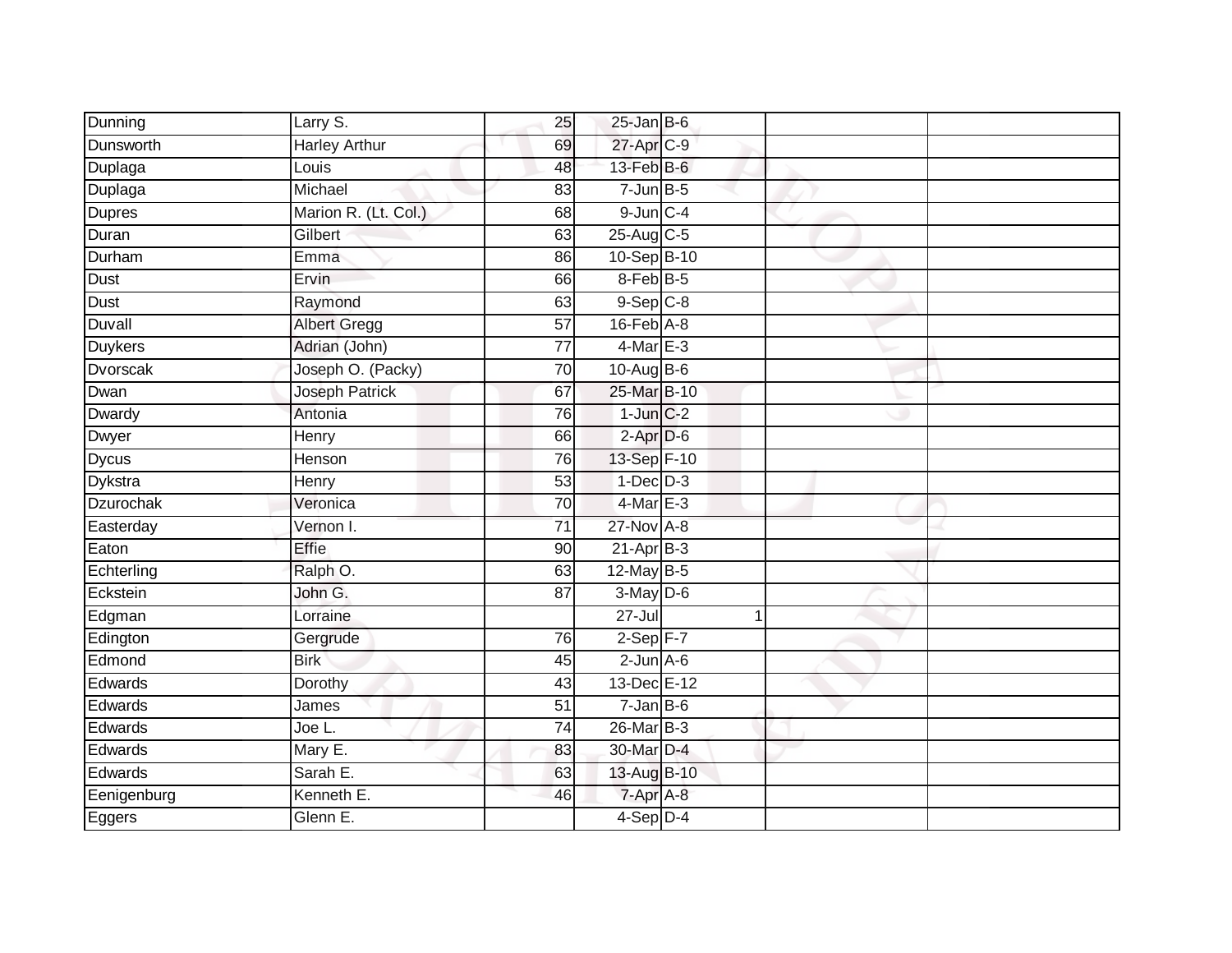| Eggers        | Margaret              | 70              | $4$ -Nov D-6     |   |                |                       |
|---------------|-----------------------|-----------------|------------------|---|----------------|-----------------------|
| Egras         | Frank (Cowboy)        | 56              | 29-Jun B-8       |   |                | Also listed as Igras. |
| Ehlen         | Florence              | 58              | $21$ -Jul B-5    |   | <b>Buckner</b> |                       |
| Eich          | Barrie G.             | 19              | 4-Sep            | 1 |                |                       |
| Eich          | Elizabeth A.          | 80              | $3-AprB-3$       |   |                |                       |
| Eisaman       | Minnie A.             | $\overline{71}$ | 30-Mar D-4       |   |                |                       |
| Eissing       | Felix                 | 38              | 31-Aug A-6       |   |                |                       |
| Eissing       | Gertrude              | 31              | 31-Aug A-6       |   |                |                       |
| Eissing       | Richard               | 3               | 31-Aug A-6       |   |                |                       |
| Eland         | Arthur (Blackie)      | 62              | $15$ -Jan $C$ -6 |   |                |                       |
| Elias         | Elizabeth             | 89              | 19-Mar B-4       |   |                |                       |
| Eliou         | Michael F.            | 55              | 16-Sep B-12      |   |                |                       |
| <b>Elkins</b> | Elmer F.              | 59              | 27-Oct B-5       |   |                |                       |
| Ellington     | Nelson                | $\overline{87}$ | $4-Nov$ D-6      |   |                |                       |
| Elliott       | <b>Frances Pahler</b> | 78              | 22-Dec D-2       |   |                |                       |
| Elliott       | Myrtle L.             | 61              | 16-Jul B-14      |   |                |                       |
| <b>Ellis</b>  | Charles O. Jr.        | 21              | 18-Jan F-12      |   |                |                       |
| <b>Ellis</b>  | Earl E.               | 77              | 14-Jun A-18      |   |                |                       |
| <b>Ellis</b>  | Richard E.            | 38              | $2$ -Feb B-4     |   |                |                       |
| Emery         | Charles E.            | 81              | $29$ -Jun $B-8$  |   |                |                       |
| Emin          | Alush                 | 73              | 13-Mar B-10      |   |                |                       |
| Enright       | <b>John Des</b>       | 55              | 1-May B-14       |   |                | Picture included.     |
| Erfert        | Erwin                 | 60              | 16-Apr B-9       |   |                |                       |
| Erhardt       | Fred H.               | $\overline{87}$ | $23$ -Jan B-3    |   |                |                       |
| Erhardt       | Lida                  | 85              | $25$ -Jan B-6    |   |                |                       |
| Erickson      | Cyril                 | 71              | 14-May B-10      |   |                |                       |
| Erlewein      | Violet                | 70              | $2$ -Feb $B-4$   |   |                |                       |
| Erminger      | William J.            | 62              | $20$ -Dec $D-6$  |   |                |                       |
| Esparza       | <b>Beatrice</b>       | 53              | $11$ -Jan B-8    |   |                |                       |
| Esposito      | Anne                  | 49              | $1-Nov$ C-6      |   | Yedinak        |                       |
| Estes         | Elsie G.              | 51              | 16-Jun B-3       |   | Peterson       |                       |
| Evanoff       | Steve (Stoyco)        | 75              | 21-May B-12      |   |                |                       |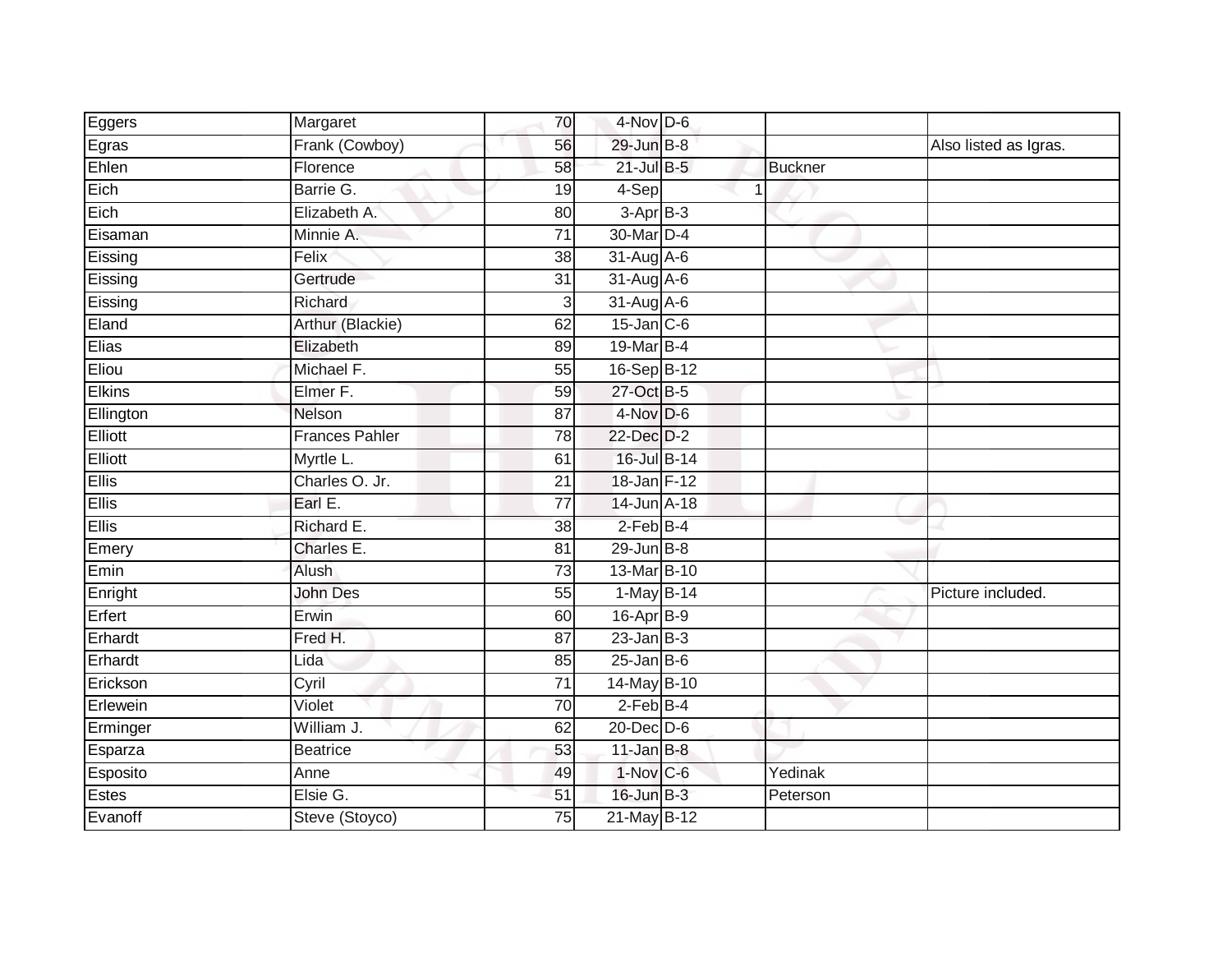| Evans     | Bonnie I.           | 80              | $13$ -Apr $B-3$             |                |        |  |
|-----------|---------------------|-----------------|-----------------------------|----------------|--------|--|
| Evans     | Cleo May            | 62              | 13-Dec E-12                 |                |        |  |
| Evans     | Evelyn L.           | 52              | 27-Jul B-2                  |                |        |  |
| Evans     | Grace               | 82              | $1$ -Jul $B$ -6             |                |        |  |
| Evans     | Katherine           | $\overline{82}$ | $21-Sep C-5$                |                |        |  |
| Evans     | Lottie              | 52              | 10-Mar C-4                  |                |        |  |
| Evanson   | Evan                | $\overline{71}$ | $26$ -May A-4               |                |        |  |
| Evert     | Sophie              | 94              | $1$ -Jul $B$ -6             |                |        |  |
| Evyan     | Mary                | 84              | $13$ -Jul $B-6$             |                |        |  |
| Facklam   | Cleon J.            | 65              | 16-Sep B-12                 |                |        |  |
| Fahey     | Josephine V.        | 65              | 4-Feb B-13                  |                |        |  |
| Fairfield | <b>Helen Vera</b>   | 73              | $21$ -Jan B-10              |                |        |  |
| Fanta     | Cynthia             | 78              | $5-Apr$ E-8                 |                |        |  |
| Farkas    | Andrew              | 46              | 17-Aug C-4                  |                |        |  |
| Fazio     | <b>Maria</b>        | $\overline{71}$ | 29-Nov B-6                  |                |        |  |
| Feder     | Alex A.             | 71              | $5$ -Jul $B$ -6             |                |        |  |
| Fedorko   | Andrew E.           | 69              | 22-Feb D-16                 |                |        |  |
| Feeney    | Martin F.           | 59              | $16$ -Feb $\overline{A}$ -8 |                |        |  |
| Fein      | Vernon D.           | 52              | 3-Feb A-8                   |                |        |  |
| Feltzer   | Leo P.              | 90              | $3-Sep$ $D-6$               |                |        |  |
| Fenes     | Ameila              | 84              | 25-May C-4                  |                |        |  |
| Ferencz   | Imre (Ferenci)      | 85              | 6-Jan C-4                   |                |        |  |
| Fergueson | Etta L.             | 70              | $26$ -Jun $A-8$             |                |        |  |
| Ferguson  | Donald L.           | 54              | 14-Oct B-6                  |                |        |  |
| Ferguson  | James Jr.           | 48              | 5-Feb B-10                  |                |        |  |
| Ferrari   | Anne                | 58              | $7$ -Jul $C$ -5             |                |        |  |
| Ferrell   | <b>Rufus</b>        | 59              |                             | 29-Jul 1, B-10 |        |  |
| Fetsch    | Matilda             | $\overline{74}$ | 6-Dec C-8                   |                | Gerold |  |
| Fetten    | Milton J.           | 77              | 9-Jul B-10                  |                |        |  |
| Ficht     | Stephen S.          | $\overline{71}$ | 31-Dec B-10                 |                |        |  |
| Fiedler   | Elsie M.            |                 | 31-May B-8                  |                |        |  |
| Fiegle    | Magdalena J. (Lena) | $\overline{73}$ | $13$ -May $D-8$             |                |        |  |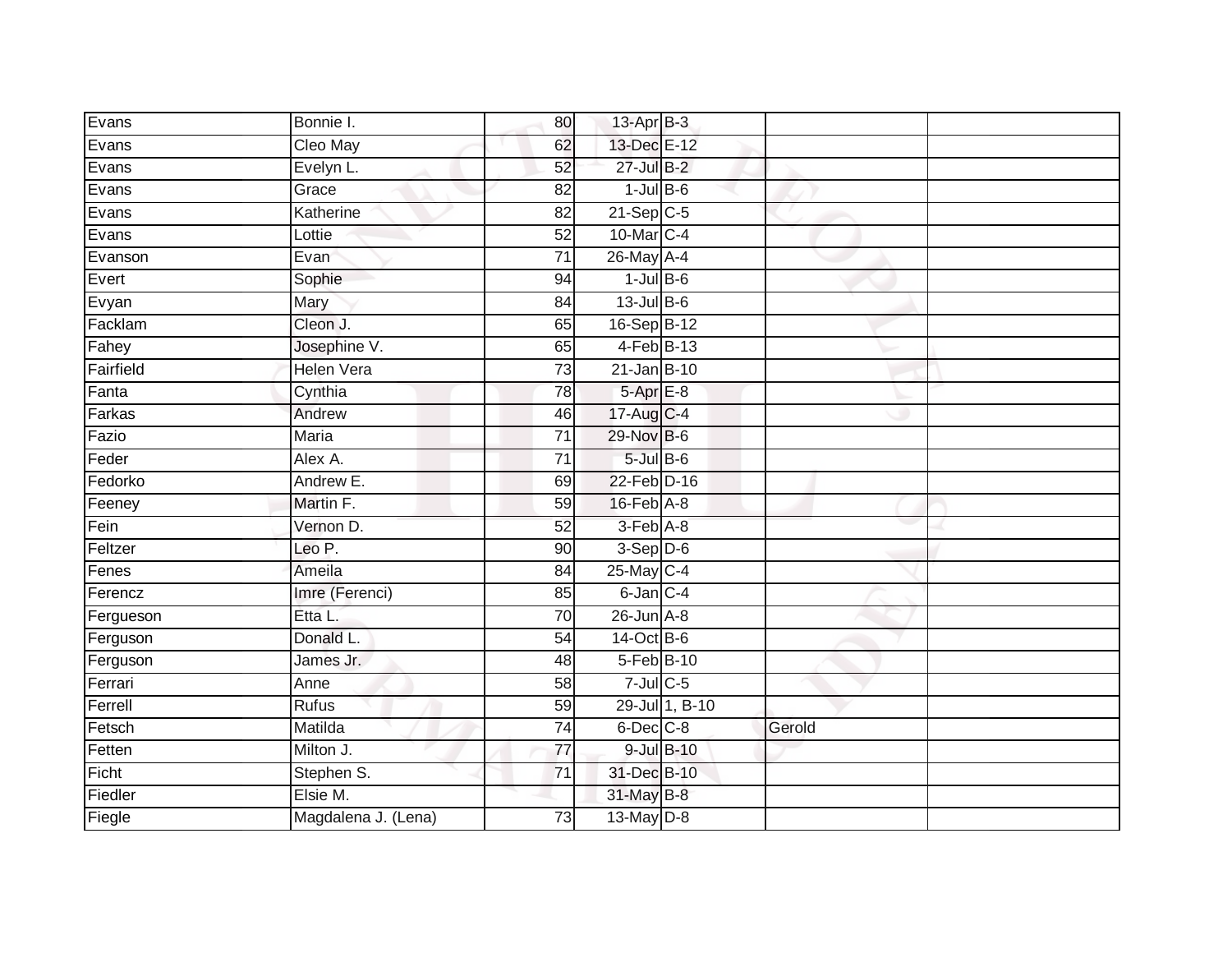| Fieldhouse | Josie                   | 93    | 21-Dec B-10      |            |                                  |
|------------|-------------------------|-------|------------------|------------|----------------------------------|
| Fields     | Rudolph                 | 57    | 10-Feb A-8       |            |                                  |
| Fiene      | August H.               | 85    | 10-Jul D-6       |            |                                  |
| Finick     | Andrew                  | 76    | 23-Feb A-8       |            |                                  |
| Fink       | Lee E.                  | 72    | $28 - Jan$ $B-6$ |            |                                  |
| Finley     | Oza L.                  | 68    | 8-Feb B-5        |            |                                  |
| Fish       | Stella A.               | 69    | 14-Dec B-10      |            |                                  |
| Fisher     | <b>DonnaMarie</b>       | 47    | $7$ -Jun $B$ -5  |            |                                  |
| Fisher     | <b>Frances Fronie</b>   |       | 18-Jun D-7       |            |                                  |
| Fisher     | <b>John William</b>     | 24    | 8-Nov B-6        |            |                                  |
| Fisko      | <b>Elizabeth Miklos</b> | 94    | $3-Aug$ $C-8$    |            |                                  |
| Fivecoat   | Tom (Otis)              | 60    | 18-May B-8       |            |                                  |
| Fizer      | <b>Todd Michael</b>     | 13    |                  | 9-Jul B-10 |                                  |
| Flanagan   | Frances M.              | 93    | 20-Jul D-7       |            |                                  |
| Fleszewski | Anna H.                 | 56    | 10-Mar C-4       |            |                                  |
| Fletcher   | Robert                  | 76    | 3-May D-6        |            |                                  |
| Flint      | Catherine               | 83    | $7$ -Jul $C$ -5  |            |                                  |
| Flisiak    | Walter J.               | 63    | 11-Nov B-10      |            |                                  |
| Fly        | Willie N.               | 33    | 4-Feb B-13       |            |                                  |
| Flynn      | Dawn Michelle           | 1 day | 22-May A-12      |            |                                  |
| Foley      | Leo                     |       | 48 Decmeber      | $A-8$      |                                  |
| Folta      | Victoria                | 81    | $5$ -Jul $B$ -6  |            |                                  |
| Fore       | John H. (Rev.)          |       | 5-Apr            |            | Picture of incident<br>included. |
| Fore       | Nora P.                 | 49    | $7 - Aug$ A-8    |            |                                  |
| Foreman    | Harold J.               | 52    | 27-Feb A-12      |            |                                  |
| Forsythe   | James A.                | 69    | 8-Jun C-5        |            |                                  |
| Forsythe   | Ruthe Jane              | 69    | 26-Jul D-11      |            |                                  |
| Forte      | Robert L.               | 62    | 11-Oct B-6       |            |                                  |
| Fortener   | Carl                    | 70    | $24$ -Feb $B-3$  |            |                                  |
| Fortson    | May                     | 84    | 17-Nov B-4       |            |                                  |
| Foster     | <b>Cleatis</b>          | 66    | 29-Jul B-10      |            |                                  |
|            |                         |       |                  |            |                                  |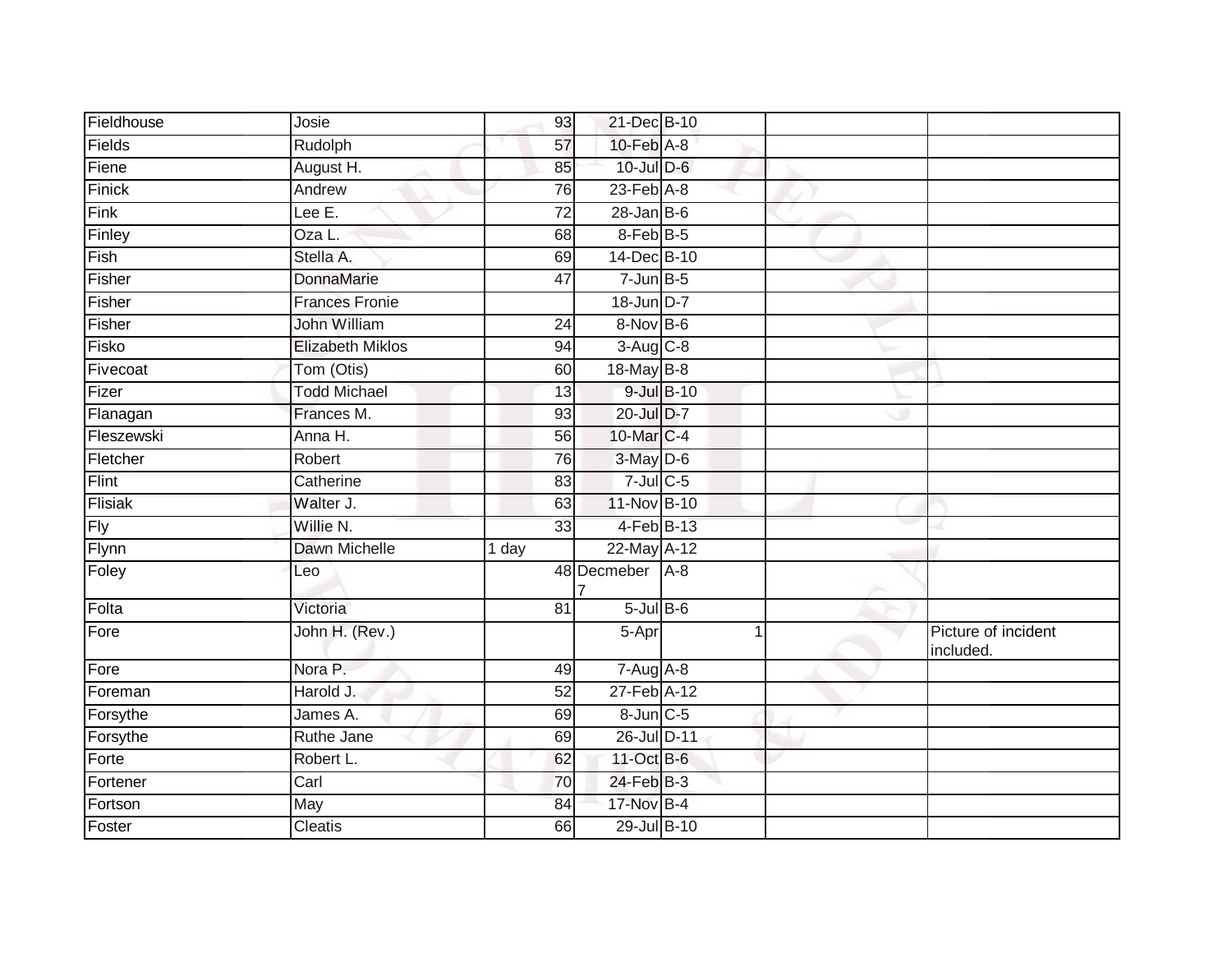| Foster            | Frank                | 76              | 27-Dec D-8             |              |         |  |
|-------------------|----------------------|-----------------|------------------------|--------------|---------|--|
| Foster            | Maruice              | 22              | $3-Nov$ <sub>C-5</sub> |              |         |  |
| Foster            | Robert A.            | 59              | $1-FebB-6$             |              |         |  |
| Foster            | Winifred M. (Winnie) | 41              | 18-May B-8             |              |         |  |
| Foszczinski       | Ignatius             | $\overline{82}$ | $6-Aug$ A-6            |              |         |  |
| Fotschky          | Florence M.          | 76              | $16$ -Jan B-4          |              |         |  |
| Fowler            | James H.             | 69              | $25$ -Feb $B$ -6       |              |         |  |
| $\overline{F}$ ox | Albert H.            | 77              | 11-Nov B-10            |              |         |  |
| Fox               | Marvin L.            | 50              | 31-Aug A-6             |              |         |  |
| Frailey           | Raymond              | 67              | $10$ -Jun $D-5$        |              |         |  |
| France            | George W. (Hustler)  | 67              | 2-Aug F-17             |              |         |  |
| Frank             | Florence L.          | 70              | 21-Jun C-10            |              | Rosiak  |  |
| Franklin          | Benniamae            | 52              | $4$ -Jan $D-8$         |              |         |  |
| Frankovich        | <b>Nick</b>          | 52              | 27-Feb A-12            |              |         |  |
| Franks            | Alphonzo             | $\overline{33}$ | 20-Aug C-5             |              |         |  |
| Frdericks         | Edward C. Sr.        | 68              | $9-AprB-3$             |              |         |  |
| Fread             | William (Glenn)      | 68              | $20$ -Jan $B-3$        |              |         |  |
| Freedman          | Anna                 | 90              | 25-Jun B-12            |              |         |  |
| Frejek            | Victoria S.          | 83              | 4-Oct B-14             |              |         |  |
| French            | Noel R.              | 14              |                        | 4-Jun 1, A-8 |         |  |
| Frenchik          | Andrew J. Sr.        | 65              | $5 - Jun$ $A - 4$      |              |         |  |
| Frew              | Audra E.             | 67              | $27 -$ Jul B-2         |              |         |  |
| Frey              | Anthony H. III       | 25              | $3-May$ $D-6$          |              |         |  |
| Frey              | Kevin                | $\overline{7}$  | 30-Oct                 |              | 1       |  |
| Friedrich         | Marie                | 61              | $24$ -May B-6          |              |         |  |
| Friend            | Norman W.            | 63              | $6$ -Jul $C$ -3        |              |         |  |
| Fritz             | Lillie               | $\overline{74}$ | $13$ -Feb $B$ -6       |              | Klinker |  |
| Fritz             | Mary Rita            | 51              | $23$ -Nov B-6          |              |         |  |
| Frost             | Sarah                | 72              | 2-Oct A-8              |              |         |  |
| Fudra             | Geza                 | 68              | 19-Jul B-6             |              |         |  |
| Fulka             | Stephen J.           | 55              | 23-Feb A-8             |              |         |  |
| Fulton            | John D. Sr.          | $\overline{57}$ | $13$ -Jan B-4          |              |         |  |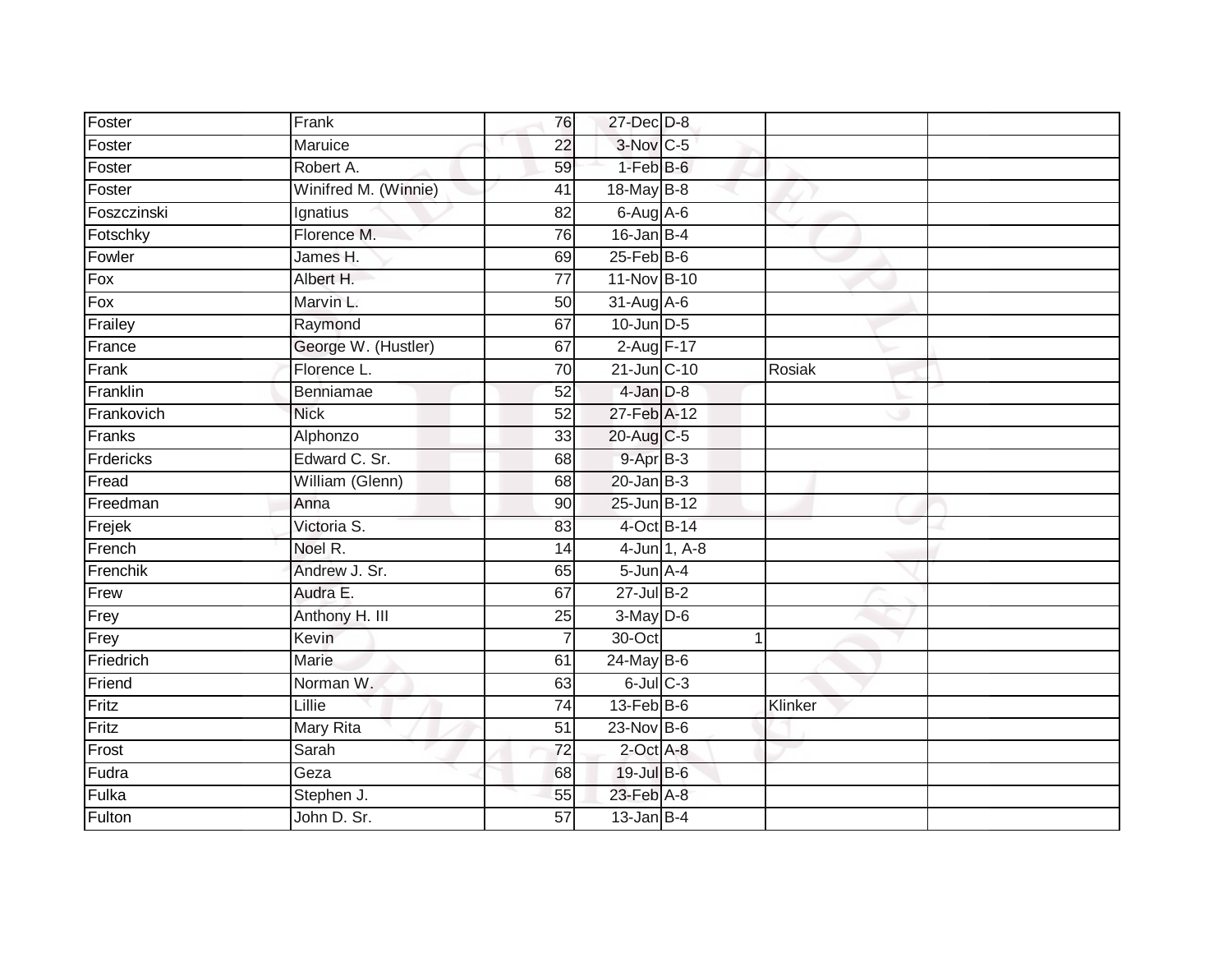| Funk        | McGlone                | 58              | 31-Jul 1, D-6        |                |                   |
|-------------|------------------------|-----------------|----------------------|----------------|-------------------|
| Furgye      | George                 | 61              | 3-Apr B-3            |                |                   |
| Furtak      | Julia                  |                 | 26-Jun A-8           |                |                   |
| Furtenbaugh | <b>Bernice</b>         | 64              | 30-Jul C-2           |                |                   |
| Fuss        | Anna                   | $\overline{83}$ | 14-May B-10          |                |                   |
| Gabet       | Roland P.              | 16              | $14-Sep$ C-5         |                |                   |
| Gabriel     | Irene                  | 83              | $19$ -Jun $B$ -6     |                |                   |
| Gabrish     | John J. (Jack)         | 32              | $15$ -Nov $B-6$      |                |                   |
| Gaedtke     | Theodore J. (Ted)      | 47              | 5-Aug D-8            |                |                   |
| Gage        | Ralph H.               | 90              | $22-Sep$ B-6         |                |                   |
| Gaidos      | Edward P.              | 40              | 26-Oct 1, C-4        |                | Picture included. |
| Galban      | Marcellino N.          | 69              | 14-Oct B-6           |                |                   |
| Gale        | <b>William Earle</b>   | 80              | 6-Apr <sub>B-3</sub> |                |                   |
| Galka       | <b>Diana</b>           | 20              | 23-Feb               | $\overline{1}$ |                   |
| Gall        | Anna (Grandma Carlson) | 105             | 29-Dec C-5           |                |                   |
| Gallez      | Mary                   | 69              | 14-Sep C-5           |                |                   |
| Galloway    | Frank M.               | 81              | 15-Dec B-3           |                |                   |
| Galovich    | <b>Nick</b>            | 44              | $1-MarB-6$           |                |                   |
| Galvin      | Margaret               | 75              | 24-Nov C-5           |                |                   |
| Galvond     | Harold                 | 74              | 31-Aug A-6           |                |                   |
| Ganz        | George                 | 68              | 26-Apr D-12          |                |                   |
| Garcia      | Jose Maria             | 80              | 12-Apr E-11          |                |                   |
| Garelick    | Harry                  | 60              | 27-Mar C-4           |                |                   |
| Gargano     | Anna                   | 74              | 18-Jun D-7           | Rutkowski      |                   |
| Gargula     | Leona                  | 44              | $10$ -Jun $D-5$      |                |                   |
| Garnecki    | Walerian (Walter)      | 55              | $6$ -Jul $C$ -3      |                |                   |
| Garris      | Lawrence Stanley       | $\overline{73}$ | $2-Sep$ F-7          |                |                   |
| Garrison    | Martha E.              | 49              | $21$ -Jan B-10       |                |                   |
| Garza       | Rosa Amelia            | 33              | 26-Apr D-12          |                |                   |
| Gauthier    | Firoence               | 75              | 23-Jun A-6           |                |                   |
| Gavrilos    | <b>Stella</b>          | 68              | 30-Nov B-4           |                |                   |
| Gawlinski   | Stanley A. Jr.         | $\overline{22}$ | 25-Oct B-7           |                |                   |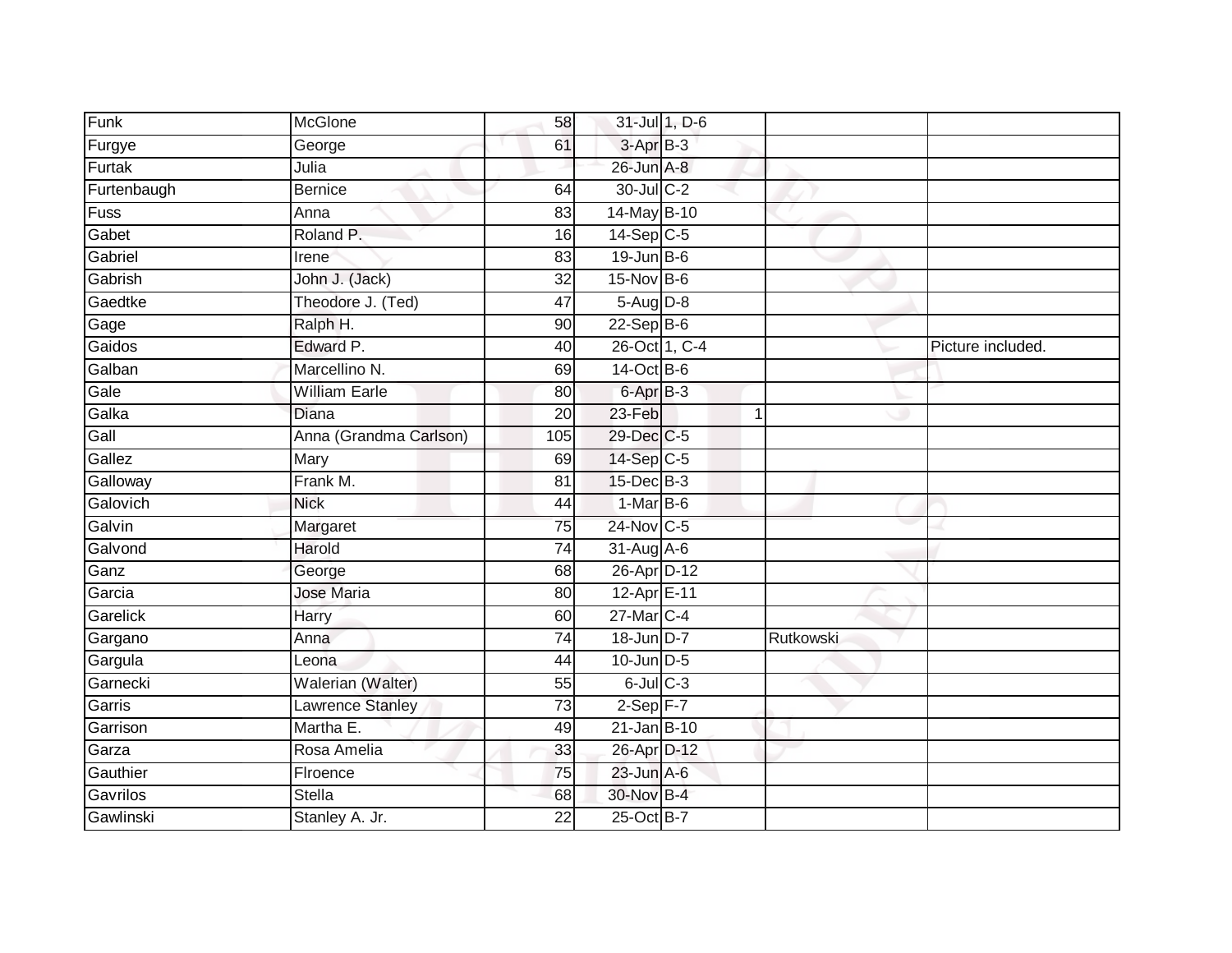| Gayle       | Evelyn Rose         | 48              | 30-Oct B-8       |        |  |
|-------------|---------------------|-----------------|------------------|--------|--|
| Gaynor      | Edith E.            | 61              | $2$ -Oct $A-8$   |        |  |
| Geffert     | Anna                | 84              | 17-Nov B-4       |        |  |
| Geffert     | Anna                | 76              | 8-Jan C-7        |        |  |
| Geffert     | John                | 69              | 14-Jun A-18      |        |  |
| Gemer       | John                | 62              | 26-Mar B-3       |        |  |
| George      | <b>Barbara</b>      | 63              | 16-Jul B-14      |        |  |
| George      | Rhoda S.            | 83              | 18-Oct B-6       |        |  |
| George      | Romeo S.            | 69              | 7-Oct B-12       |        |  |
| Georgel     | Michael             | 62              | $4-FebB-13$      |        |  |
| Gerak       | Ann                 | 78              | 10-Jul D-13      |        |  |
| Gerber      | Armand L.           |                 | 19-Jul B-6       |        |  |
| Gerhardt    | <b>Edna Phyllis</b> | 35              | 8-Nov B-6        |        |  |
| Gerka       | Helen M.            | 85              | 20-Apr C-9       |        |  |
| Gersbaacher | Anne M.             | 48              | $1-SepB-7$       |        |  |
| Geyer       | I. Beatrice Brown   | 80              | 6-Jan C-4        |        |  |
| Giannini    | Nello A.            | $\overline{71}$ | 30-Aug C-6       |        |  |
| Gibbs       | Mary                |                 | $4-Sep$ D-4      |        |  |
| Gibson      | Charles A.          | 60              | $17$ -Jun $B-8$  |        |  |
| Gibson      | Lossie Bell         | 71              | $30 - Jan A - 8$ |        |  |
| Giemzik     | Annette J.          | 28              | $3-AprB-3$       |        |  |
| Giertych    | James A. (Capt.)    | 29              | $20 - Jan$       | 1      |  |
| Giertz      | Ruth L.             | 56              | $7 - Aug$ A-8    |        |  |
| Gifford     | Curtis E.           | 68              | 21-Jun C-10      |        |  |
| Gifford     | Noel H.             | 56              | 30-Apr B-10      |        |  |
| Gilbert     | C. J.               |                 | 30-Nov B-4       |        |  |
| Gilbert     | Veronica            | 85              | $9$ -Oct $A$ -6  |        |  |
| Gilchrist   | George A.           | 65              | $1$ -Jun $C-2$   |        |  |
| Gillham     | Autry G.            | 27              | 18-Jan 1, F-12   |        |  |
| Gilliland   | Carl E.             | 61              | 5-Jan A-8        |        |  |
| Giorgio     | Catherine           | 40              | 8-Sep A-12       | Radice |  |
| Giorgio     | <b>JoEllen</b>      | 9               | 8-Sep A-12       |        |  |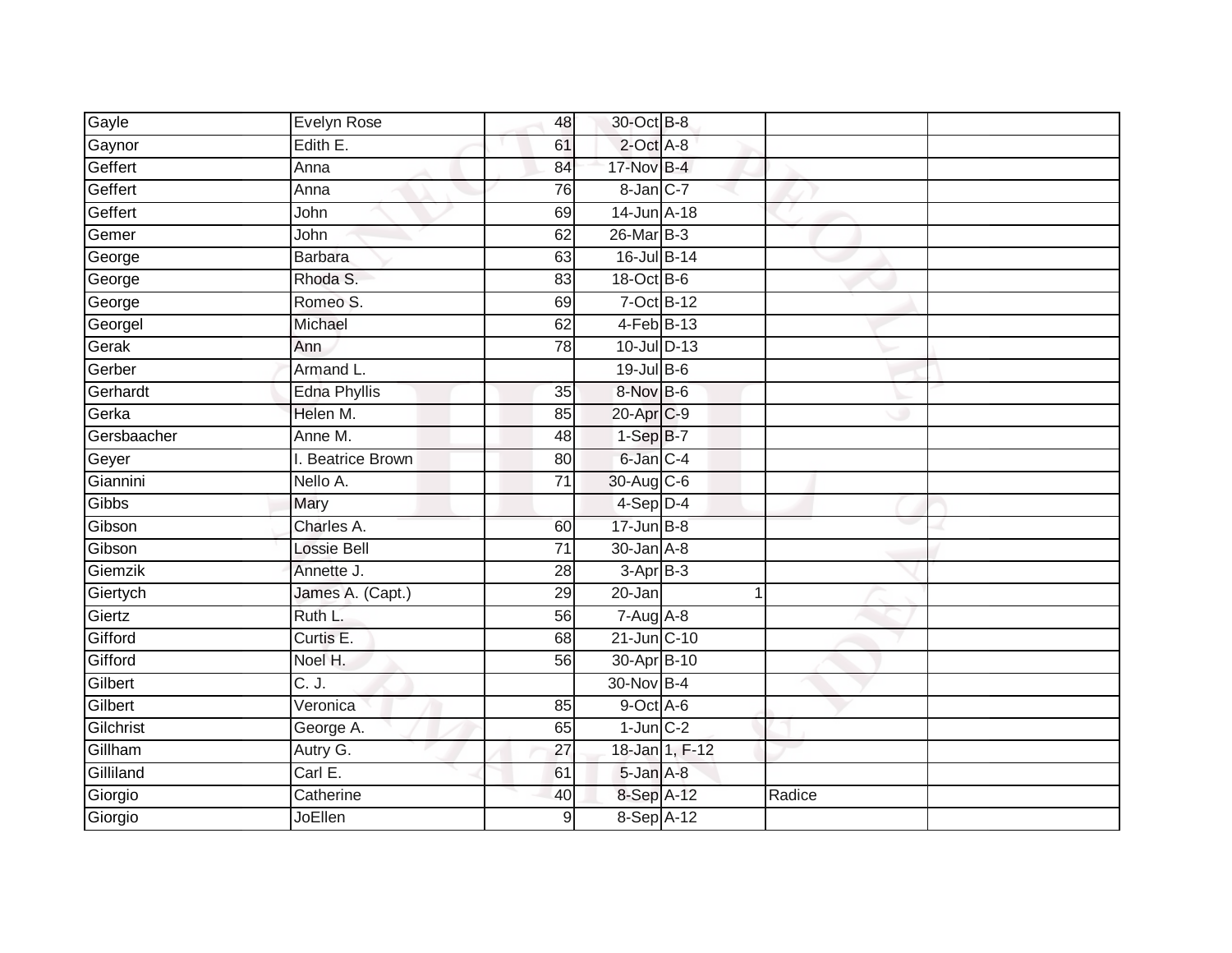| Giorgio      | Rochina (Mary)          |                 | 8-Sep A-12            |              |                |                   |
|--------------|-------------------------|-----------------|-----------------------|--------------|----------------|-------------------|
| Giorgio      | Roseanne                | 18              |                       | 9-Sep 1, C-8 |                |                   |
| Giorgio      | Virginia                | 19              | 8-Sep A-12            |              |                |                   |
| Giotte       | Mary M.                 | 60              | $3$ -Dec $D-5$        |              |                |                   |
| Giovingo     | Lawrence J. (Larry)     | $\overline{57}$ |                       | 9-Oct 1, A-6 |                | Picture included. |
| Girouard     | Roland A. Sr.           | 55              | $6$ -Jul $C$ -3       |              |                |                   |
| Gish         | <b>Calvin Robert</b>    | 23              | $14$ -Jul $A-8$       |              |                |                   |
| Gislason     | Benedict (Jacob)        | 78              | 26-Oct C-4            |              |                |                   |
| Givens       | Lee Green (Army S/Sgt.) | 31              | 14-May B-10           |              |                |                   |
| Givins       | Robert Jr.              | 65              | $25$ -Feb $B$ -6      |              |                |                   |
| Glavin       | Mary Ellen              | 83              | 18-Sep A-10           |              |                |                   |
| Glenn        | Lorene                  | 48              | 15-Sep A-4            |              |                |                   |
| Glover       | Tiney Jr.               | 30              | $2$ -Feb $B-4$        |              |                |                   |
| Glover       | Viola M.                | 72              | 20-Oct B-3            |              |                |                   |
| Gnade        | Wendy                   | 15              | 3-Mar                 |              | $\mathbf 1$    |                   |
| Goebel       | John P.                 | 91              | 23-Mar B-6            |              |                |                   |
| Goetzinger   | Magdalene               | 29              | 21-Aug 1, B-3         |              |                |                   |
| Gojdos       | Joseph                  | 58              | 16-Apr B-9            |              |                |                   |
| Goldasic     | Mary                    | 54              | 23-Feb A-8            |              | Rivich         |                   |
| Golding      | George E.               | 72              | $15$ -Jan $C$ -6      |              |                |                   |
| Golinski     | Jean                    | 47              | $1-Nov$ C-6           |              |                |                   |
| Golubiewski  | Katherine               | $\overline{57}$ | 27-Apr <sub>C-9</sub> |              | Zawada         |                   |
| Golumbeck    | Nedra A.                | 43              | 8-Mar D-2             |              |                |                   |
| Gombos       | Peter                   |                 | 4-Mar                 |              | $\overline{1}$ |                   |
| Gomez        | Fred Sr. (Chief)        | 60              | 20-Jul D-7            |              |                |                   |
| Gomez        | Levy Ann                | 81              | 26-Aug E-7            |              |                |                   |
| Gomez        | Theresa P.              | 70              | 22-Jul B-5            |              |                |                   |
| Gonsiorowski | Mayme                   | 55              | 28-May B-10           |              |                |                   |
| Gonzales     | Manuel                  | 78              | 20-May B-8            |              |                |                   |
| Gonzalez     | Luis                    | 48              | 2-Mar A-9             |              |                |                   |
| Gora         | Stanley A.              | 60              | $2$ -Apr $D-6$        |              |                |                   |
| Gorczyca     | Agnes                   | $\overline{78}$ | 19-May B-6            |              |                |                   |
|              |                         |                 |                       |              |                |                   |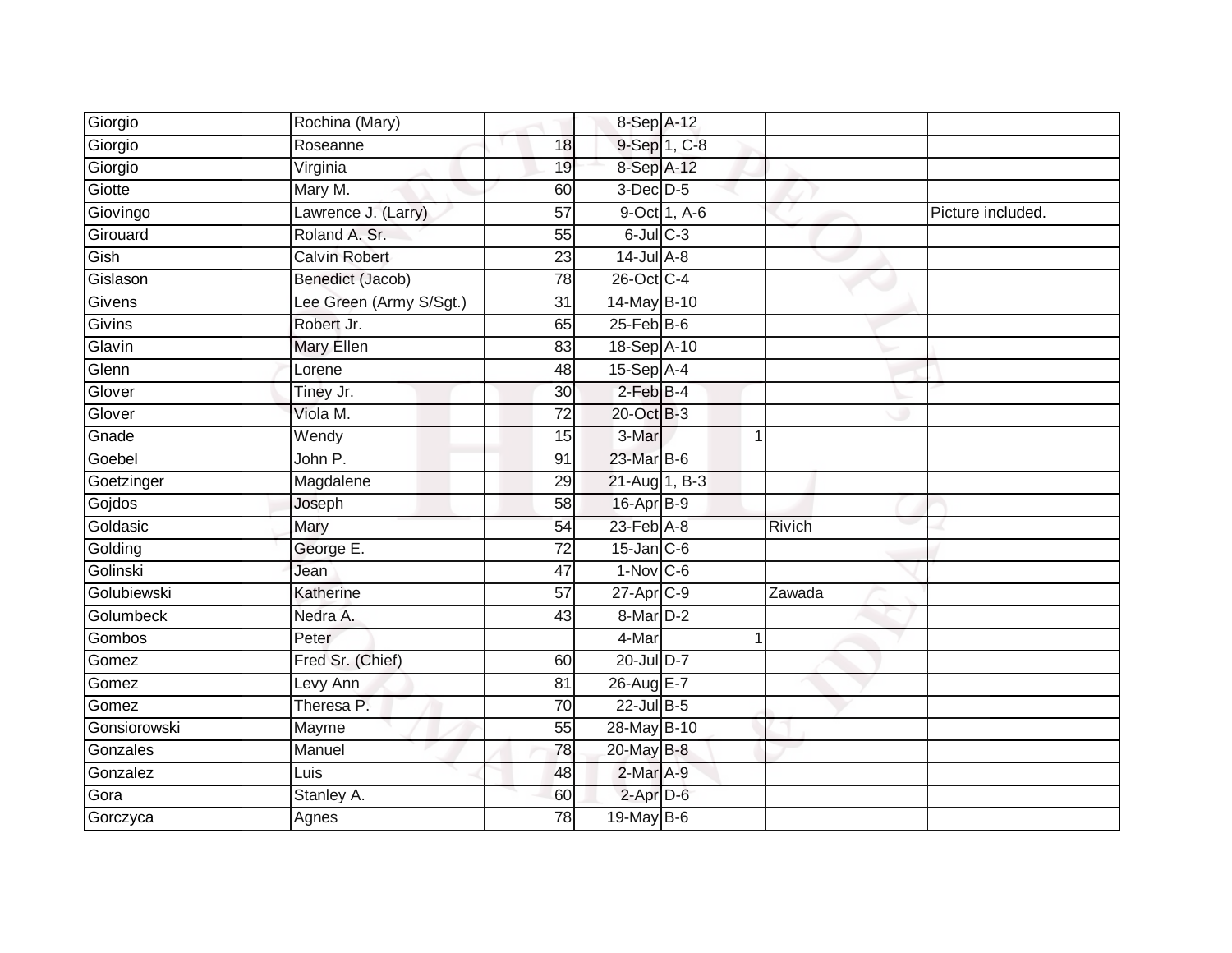| Gordon     | Edmere                 | 91              | 14-May B-10             |              |                                  |
|------------|------------------------|-----------------|-------------------------|--------------|----------------------------------|
| Gordon     | James L.               | 25              | 9-Oct A-6               |              |                                  |
| Goril      | Robert A.              | 73              | $1$ -Oct $B-8$          |              |                                  |
| Gossey     | <b>Geraldine Marie</b> | 66              | $14$ -Apr $B$ -6        |              |                                  |
| Gouwens    | Mary                   |                 | $16$ -Feb $A$ -8        |              |                                  |
| Govert     | William                | $\overline{81}$ | $4$ -May B-6            |              |                                  |
| Graczyk    | Stanley P.             | 45              | $12$ -Jan B-7           |              |                                  |
| Gradin     | Henning                | 63              | $10-Apr$ <sub>C-6</sub> |              |                                  |
| Gradisher  | George S.              | 58              | 29-Dec C-5              |              |                                  |
| Gragg      | H. Charles             | $\overline{38}$ | $24-Feb$                | 1            | Picture of incident<br>included. |
| Grah       | Anthony G.             | 80              | 30-Jul C-2              |              |                                  |
| Grahl      | Clara                  | $\overline{78}$ | $4$ -Aug B-4            |              |                                  |
| Granatir   | John P.                | 68              | 4-May B-6               |              |                                  |
| Grandys    | Joseph T.              | 47              | 17-Apr B-10             |              |                                  |
| Gratunik   | Carrie                 | 74              | 13-Apr B-3              |              |                                  |
| Gray       | Emma                   | 88              | $9$ -Jan $A$ -10        |              |                                  |
| Grayson    | Cynthia M.             |                 | 4-Jan                   | $\mathbf{1}$ |                                  |
| Grdina     | Joseph J. Sr.          | 82              | 22-Sep B-6              |              |                                  |
| Greba      | <b>Chalres</b>         | 81              | $8-Nov$ B-6             |              |                                  |
| Green      | <b>Stanley</b>         | 88              | 26-Oct C-4              |              |                                  |
| Green      | Walter L.              | 74              | 29-Oct B-15             |              |                                  |
| Greene     | William                | 62              | $12 -$ Jul              | 1            |                                  |
| Greenspon  | <b>Bessie</b>          | 84              | $14$ -Sep $C-5$         |              |                                  |
| Grelck     | Hulda E.               | 75              | 18-May B-8              |              |                                  |
| Grembowicz | Chester                | 43              | 22-May A-12             |              |                                  |
| Grencik    | Mary                   | 81              | $5$ -Jul $B$ -6         |              |                                  |
| Greselin   | Catherine L.           | 71              | 23-Aug A-10             |              |                                  |
| Griffin    | James                  | 65              | $28$ -Jan B-6           |              |                                  |
| Griffin    | Susan M.               | 69              | 9-Oct A-6               |              |                                  |
| Grimmer    | Susan F.               | 86              | 24-Aug B-3              |              |                                  |
| Grimmer    | Ulva                   | 78              | $15$ -Jun $C-4$         |              |                                  |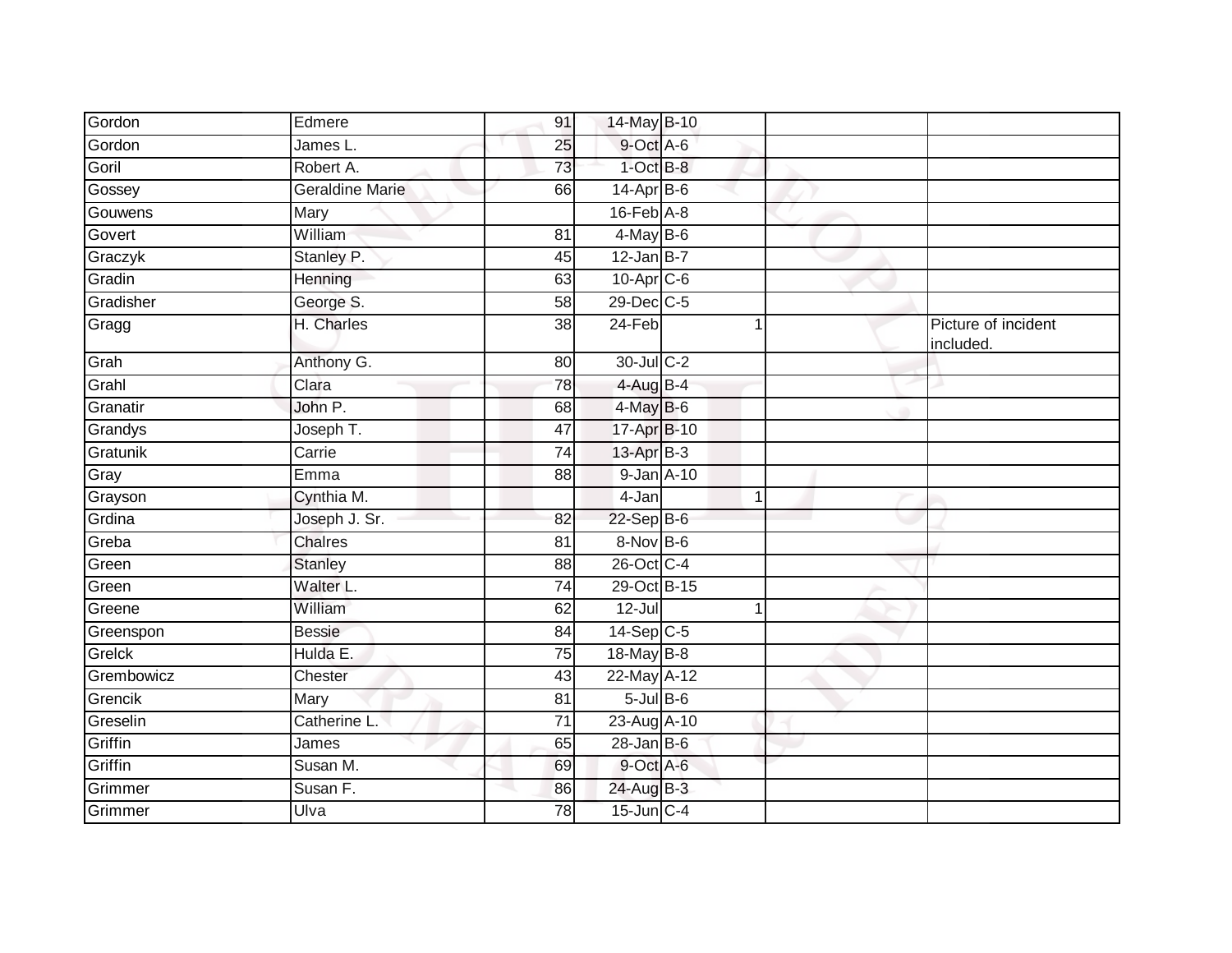| Grocsos        | William Joseph Sr. | 62              | 28-Jun A-14      |      |                          |
|----------------|--------------------|-----------------|------------------|------|--------------------------|
| Groff          | Kathryn M.         | 55              | 24-May B-6       |      |                          |
| Grogan         | Margaret           |                 | 21-Dec B-10      |      |                          |
| Gross          | Leo                | 61              | $25$ -Jan B-6    |      |                          |
| Grossman       | Willard A.         | 44              | 6-Aug A-6        |      |                          |
| Grothaus       | Daryl              | 20              | 9-Jul B-10       |      |                          |
| Grothe         | Donald T.          | 53              | 30-Aug C-6       |      |                          |
| Grover         | Margaret S.        | 56              | 26-May A-4       |      |                          |
| Groves         | Edith S.           | 90              | $20$ -Dec $D-6$  |      |                          |
| Grube          | Joseph A.          | 17              | $10$ -May B-6    |      |                          |
| Gruccan        | Sidonia            | 86              | $8-Apr$ B-6      |      |                          |
| Grugle         | Leona J.           | 52              | 30-Nov B-4       |      |                          |
| Grutzius       | Michael P.         | 69              | 28-Dec C-5       |      |                          |
| Grzych         | Benny T.           | 48              | 21-Sep C-5       |      |                          |
| Gubitz         | <b>Morris</b>      | 83              | $23$ -Jan $B-3$  |      |                          |
| Guenette       | Albert H.          | 52              | 27-Oct B-5       |      |                          |
| <b>Guess</b>   | Wade               | 49              | $17$ -Feb $B$ -4 |      |                          |
| Guettner       | Mamie E.           | $\overline{72}$ | 27-Aug A-10      |      |                          |
| Gulajski       | Walter             | 68              | 25-Sep A-6       |      |                          |
| Gulledge       | <b>Ethel Viola</b> | 65              | 8-Feb B-5        |      |                          |
| Gullette       | Helen B.           | $\overline{72}$ | $15$ -Oct B-8    |      |                          |
| Gumbiner       | Vera               | 78              | 24-May B-6       |      |                          |
| Gurnic         | John A.            | 72              | 9-Jul B-10       |      |                          |
| Gursansky      | Joseph             | 87              | 23-Mar B-6       |      |                          |
| Guthrie        | J. D.              | 36              | $2-Sep$ F-7      |      |                          |
| Guttman        | Michael            | 63              | 23-Oct C-6       |      | Also listed as Gyutment. |
| Guzis          | Agatha             | $\overline{76}$ | $4-Sep$ D-4      |      |                          |
| Guzzo          | Marcella           | 44              | 10-Jul D-13      |      |                          |
| Gzik           | Antonina           |                 | 11-Nov B-10      | Mroz |                          |
| Habzansky      | Michael            | 58              | 13-Dec E-12      |      |                          |
| Hageman        | Henry              | 72              | 26-Jun A-8       |      |                          |
| <b>Haggins</b> | <b>Brian Keith</b> | 8               | 10-Jul D-6       |      |                          |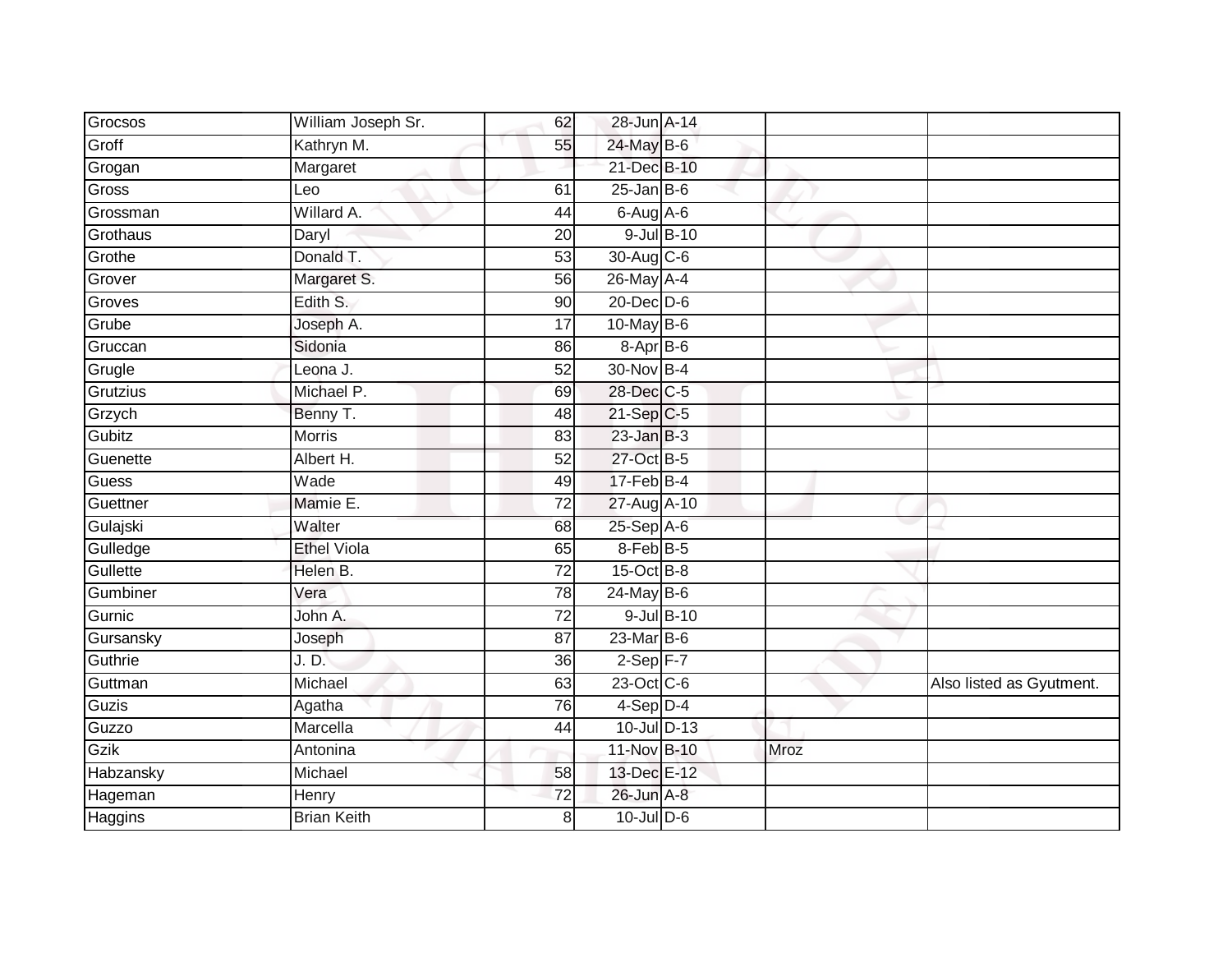| Halcarz         | Andrew             | 83              | 5-Jun A-4        |         |                   |
|-----------------|--------------------|-----------------|------------------|---------|-------------------|
| Halfman         | Peter              | 64              | 30-Mar D-4       |         |                   |
|                 |                    |                 |                  |         |                   |
| Hall            | <b>Francis Lee</b> | 67              | 13-Sep F-10      |         |                   |
| Hall            | Leona              | 65              | 11-Feb B-10      |         |                   |
| Hall            | Mary F.            | $\overline{58}$ | 30-Jul C-2       |         |                   |
| Hall            | Oswald (Buck)      | 60              | 16-Jan B-4       |         |                   |
| Haller          | Gilbert E.         | 67              | $1-Nov$ C-6      |         |                   |
| Hallock         | Isabelle           | 52              | 19-Nov F-2       | Ciovica |                   |
| <b>Halsey</b>   | Robert E.          | 26              | $15$ -Jun $C-4$  |         |                   |
| Ham             | Dale G.            | 59              | 20-Sep D-10      |         |                   |
| Ham             | Phyllis M.         | $\overline{54}$ | 12-May B-5       |         |                   |
| Hamill          | Ronda              | 26              | 11-Nov B-10      |         |                   |
| Hamm            | William Jr.        | 76              | $21-AugB-3$      |         | Picture included. |
| Hampton         | Gloria V.          | $\overline{77}$ | $7$ -Jun $B - 5$ |         |                   |
| Hampton         | Rose M.            | 78              | 3-Feb A-8        |         |                   |
| Hanak           | Anna               | 78              | 14-Oct B-6       |         |                   |
| <b>Hancock</b>  | James Loren        | 54              | $7$ -Jul $C$ -5  |         |                   |
| Hancock         | James W. Jr.       | 49              | 22-Mar E-8       |         |                   |
| Hand            | Edgar L. Sr.       | 68              | 9-Oct A-6        |         |                   |
| Haney           | Joan               | 15              | $2-Sep$ F-7      |         |                   |
| Hann            | Edna S.            | 75              | 11-Jun A-12      |         |                   |
| Hannah          | Emily              | $\overline{84}$ | $23$ -Jun $A-6$  | Reed    |                   |
| Hannon          | Claire M.          |                 | 6-May C-4        |         |                   |
| Hannon          | <b>John Marion</b> | 49              | 18-Feb C-4       |         |                   |
| Hansen          | Eva                | 79              | 23-Dec C-4       |         |                   |
| Hansen          | George R.          | 55              | $16$ -Jun $B-3$  |         |                   |
| Hanson          | Algot S.           | $\overline{81}$ | $11-Oct$ B-6     |         |                   |
| Hanzi           | Daniel N.          | 59              | $17 - Dec$ $D-6$ |         |                   |
| Hardaway        | James W.           | 45              | 5-Feb B-10       |         |                   |
| Hardaway        | Marshall           | 64              | 8-Oct D-9        |         |                   |
| Hardrick        | <b>Alice Hicks</b> | 43              | 12-Jul B-6       |         |                   |
| <b>Hardwick</b> | Ina                | 80              | $5$ -Jul $B$ -6  |         |                   |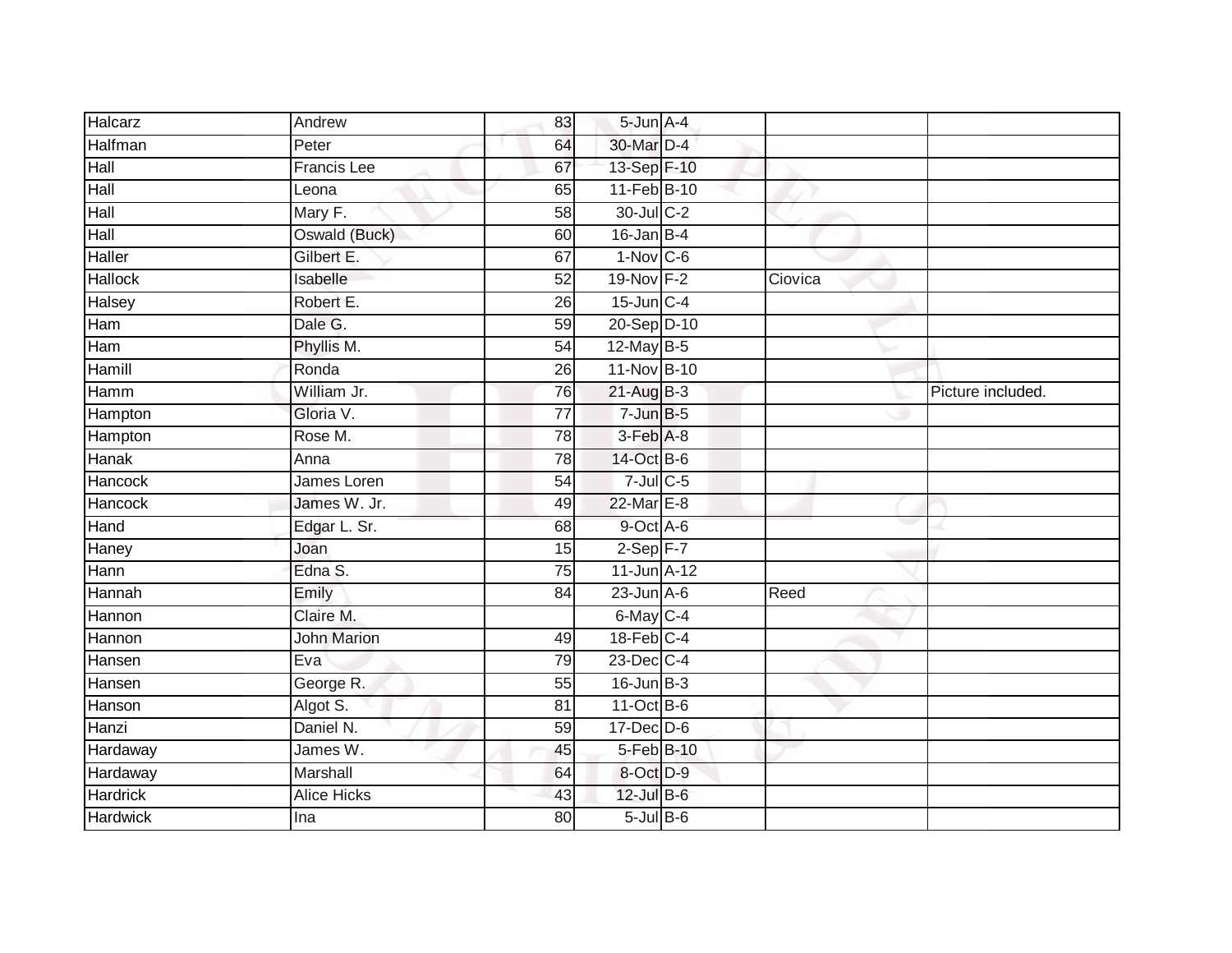| Hargis          | Oscar E. (Dr.)         | 83              | $29$ -Jun B-8    |         |  |
|-----------------|------------------------|-----------------|------------------|---------|--|
| Harper          | Artie                  | 82              | 17-Dec D-6       | Strong  |  |
| Harper          | David T.               | 62              | 27-May C-15      |         |  |
| Harper          | Elmer D.               | 40              | $12$ -Feb $D-6$  |         |  |
| Harretos        | Gloria (Goldie)        | 30              | 27-Dec D-8       |         |  |
| Harrier         | Edna B.                | $\overline{54}$ | $23-Sep$ $E-6$   |         |  |
| Harris          | Connard                | 28              | 15-Mar           | 1       |  |
| Harris          | Edna                   | 62              | 6-Mar B-3        |         |  |
| <b>Harris</b>   | Grace Ann              | 80              | $5-AprE-8$       |         |  |
| <b>Harris</b>   | Jeanette S.            | $\overline{72}$ | 8-Jan C-7        | Seidner |  |
| <b>Harris</b>   | Nathaniel Sr.          | 65              | 7-May B-4        |         |  |
| Hartel          | Ralph                  | $\overline{55}$ | 27-Feb A-12      |         |  |
| Hartline        | James W.               | 66              | 30-Dec B-4       |         |  |
| Hartman         | Louise H.              | 88              | 19-Mar B-4       |         |  |
| Hartzler        | Lewis G.               | 75              | 23-Dec C-4       |         |  |
| Haslam          | Leroy G.               | 76              | $16$ -Jun $B-3$  |         |  |
| Hasler          | Henry                  |                 | $3$ -Jul $B-2$   |         |  |
| <b>Hastings</b> | Naomi                  | 42              | $14$ -Apr $B$ -6 |         |  |
| Hathaway        | Ann E.                 |                 | $7-Aug$ A-8      |         |  |
| <b>Hatos</b>    | Dean                   | 62              | $9$ -Dec $B$ -6  |         |  |
| Hattenbach      | Gwendolyn L.           | 35              | $2$ -Dec $D-6$   | White   |  |
| Hausman         | Margaret C.            | 81              | $7-Dec$ A-8      |         |  |
| Havengar        | Albert W.              | 51              | $11$ -Dec $C$ -5 |         |  |
| Hawley          | Annelle                | $\overline{54}$ | 27-Aug A-10      | Morris  |  |
| Hayden          | Glen                   | 64              | $1-Sep$ B-7      |         |  |
| Hayden          | James E. Sr.           | $\overline{77}$ | 8-Jan C-7        |         |  |
| Hayes           | <b>Genevieve Marie</b> | 68              | $5-AprE-8$       |         |  |
| Hayes           | Paul Edward            | $\overline{3}$  | 19-Aug B-10      |         |  |
| Haywood         | <b>Mabel Marie</b>     | 75              | $1-OctB-8$       |         |  |
| Hazard          | Arthur H.              | 65              | 27-Nov A-8       |         |  |
| Hazi            | Louis E.               | 42              | 10-Sep B-10      |         |  |
| Headlund        | Blanche F.             | 79              | $8-Feb$ B-5      |         |  |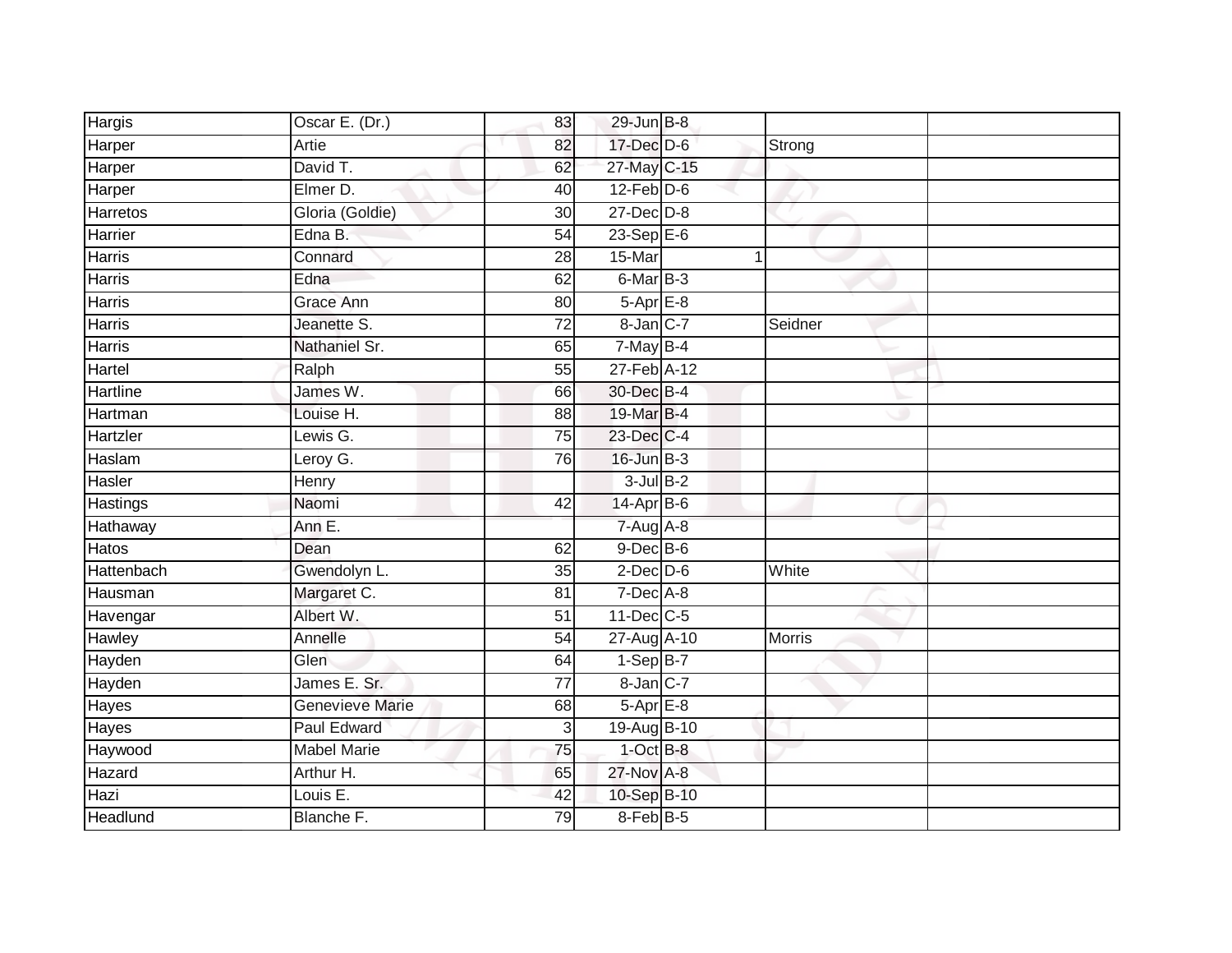| <b>Hebble</b>    | Anna M.             | 79              | 18-Mar E-2        |               |  |
|------------------|---------------------|-----------------|-------------------|---------------|--|
| <b>Hebble</b>    | Hilda A.            | 84              | 9-Feb C-5         |               |  |
| <b>Hegedus</b>   | Mary D.             | 73              | 28-Sep C-2        |               |  |
| Hegykoci         | Istvan              | 46              | $29$ -Jun $B - 8$ |               |  |
| Heigl            | Elizabeth R.        | $\overline{77}$ | $21-Oct$ B-6      |               |  |
| Heimke           | William F.          | 76              | $28$ -Jan B-6     |               |  |
| Heino            | Richard             | 34              | 16-Nov A-6        |               |  |
| Heintz           | Dorothy             | 63              | $17 - Dec$ $D-6$  | <b>Blanco</b> |  |
| Heintz           | Edwin A.            | 76              | 5-Aug D-9         |               |  |
| Heiser           | Florian J.          | 62              | 28-Sep C-2        |               |  |
| Heller           | <b>Jack</b>         | 53              | 8-Sep A-12        |               |  |
| Helm             | <b>Mary Estella</b> | $\overline{82}$ | $10-Aug$ B-6      |               |  |
| Helton           | Sharon Lee          | 25              | 15-Mar H-11       |               |  |
| Henderson        | Elizabeth E.        | 62              | 18-Sep A-10       |               |  |
| Henderson        | Mildred             | 53              | 10-Jun D-5        | Rozwadowski   |  |
| <b>Hendricks</b> | Edna L.             | 76              | 16-Jul B-14       |               |  |
| <b>Hendricks</b> | Ella                | 80              | 19-Mar B-4        | Andryuaskas   |  |
| Hendry           | Robert S.           | 81              | 13-Nov D-2        |               |  |
| Hennessey        | Francis L.          | 59              | 14-May B-10       |               |  |
| Henning          | Paul B.             | 63              | 29-Mar B-8        |               |  |
| Henson           | Eleanor (Peggy)     | 48              | $29$ -Jun $B - 8$ |               |  |
| Hepner           | Abraham             | 70              | $25$ -Jan B-6     |               |  |
| Herman           | Stephanie           | 80              | $1-Sep$ B-7       |               |  |
| Hernandez        | Cresencio V.        | 69              | 18-May B-8        |               |  |
| Hernandez        | Susanna             | 89              | $18$ -Feb $C-4$   |               |  |
| Hero             | Katherine           | $\overline{71}$ | $12$ -Aug B-6     |               |  |
| Herod            | Esther              | 70              | $18$ -Feb $C-4$   |               |  |
| Herrmann         | William J. Jr.      | 23              | 23-Aug            | 1             |  |
| Herron           | Elmore Jr.          | 30              | $6$ -Jul $C$ -3   |               |  |
| Hersma           | Margery W.          |                 | 25-Oct B-7        |               |  |
| Hess             | Gladys M.           |                 | 16-Mar B-6        |               |  |
| <b>Hester</b>    | Emeal               | 43              | $1 -$ Jul         | 1             |  |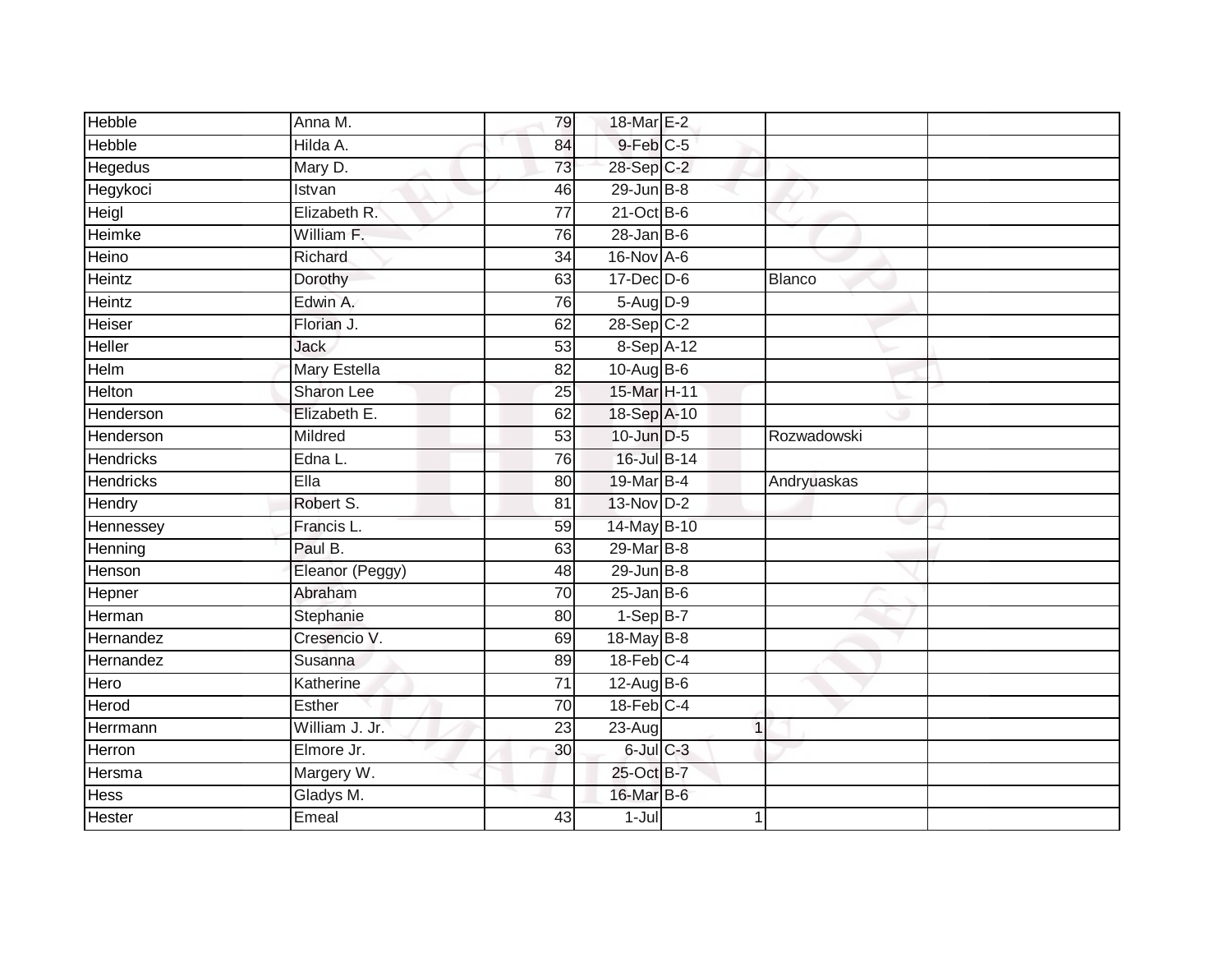| Heywood         | <b>Mable Marie</b>       | 75                    | 30-Sep B-6                |  |  |
|-----------------|--------------------------|-----------------------|---------------------------|--|--|
| <b>Hibbs</b>    | Richard Sr.              | 43                    | 21-May B-12               |  |  |
| <b>Hicks</b>    | <b>Silas</b>             | 66                    | $3$ -Jul $B-2$            |  |  |
| Hidinger        | Harold H.                | 77                    | $3$ -Jul $B-2$            |  |  |
| <b>Hiers</b>    | Robert A.                | $\overline{53}$       | 10-Aug B-6                |  |  |
| Higgins         | Harold G. Sr.            | 65                    | 20-Sep D-10               |  |  |
| Hill            | Forest E.                | $\overline{59}$       | $20$ -Jan B-3             |  |  |
| Hill            | Irving H.                | 72                    | $6$ -Dec $C$ -9           |  |  |
| Hill            | William O.               | 77                    | $28 - Jan$ $B-6$          |  |  |
| <b>Hilt</b>     | Edward H.                | $\overline{72}$       | 24-Jul A-10               |  |  |
| Hindmarch       | John                     | 75                    | 30-Jul C-2                |  |  |
| <b>Hinton</b>   | Guy                      | 54                    | 12-Apr E-11               |  |  |
| Hlavaty         | Julia                    | $\overline{71}$       | $27$ -Jul B-2             |  |  |
| Hnatko          | Peter                    | 76                    | $21-Sep C-5$              |  |  |
| <b>Hnot</b>     | Joseph                   | 44                    | $11-Aug$ B-3              |  |  |
| Hoblitzel       | John W.                  | 78                    | $9-Aug$ B-6               |  |  |
|                 |                          |                       |                           |  |  |
| Hobson          | Rodney J.                | 2 months              | 23-Dec C-4                |  |  |
| Hockema         | <b>Taeke</b>             | 85                    | 31-Dec B-10               |  |  |
| Hoeke           | Fred A. Sr.              | 67                    | 18-May B-8                |  |  |
| Hoekstra        | <b>Hilda</b>             | 50                    | $11$ -Jan B-8             |  |  |
| Hoekstra        | Ralph                    | 64                    | 16-Jul B-14               |  |  |
| Hoekstra        | Rommert                  | 91                    | 30-Dec B-4                |  |  |
| <b>Hoelle</b>   | William L.               | 49                    | $12$ -Jul B-6             |  |  |
| Hoelzel         | Margaret                 | 49                    | 10-Dec B-11               |  |  |
| Hoernig         | Helen J.                 | 69                    | 14-Jun A-18               |  |  |
| Hoff            | Matilda M.               | 89                    | 4-Oct B-14                |  |  |
| Hoffman         | Georgia M.               | $\overline{77}$       | 10-Mar C-4                |  |  |
| Hoffman         | Irving B.                | 60                    | 20-Mar B-10               |  |  |
| Hoffman         | Rose                     | 54                    | 29-Oct B-15               |  |  |
| Hoffman         | <b>Sunday Eve</b>        | 15                    | 8-Jun C-5                 |  |  |
| Hoge<br>Hoglund | William J.<br>William A. | 71<br>$\overline{38}$ | 18-Sep A-10<br>20-Oct B-3 |  |  |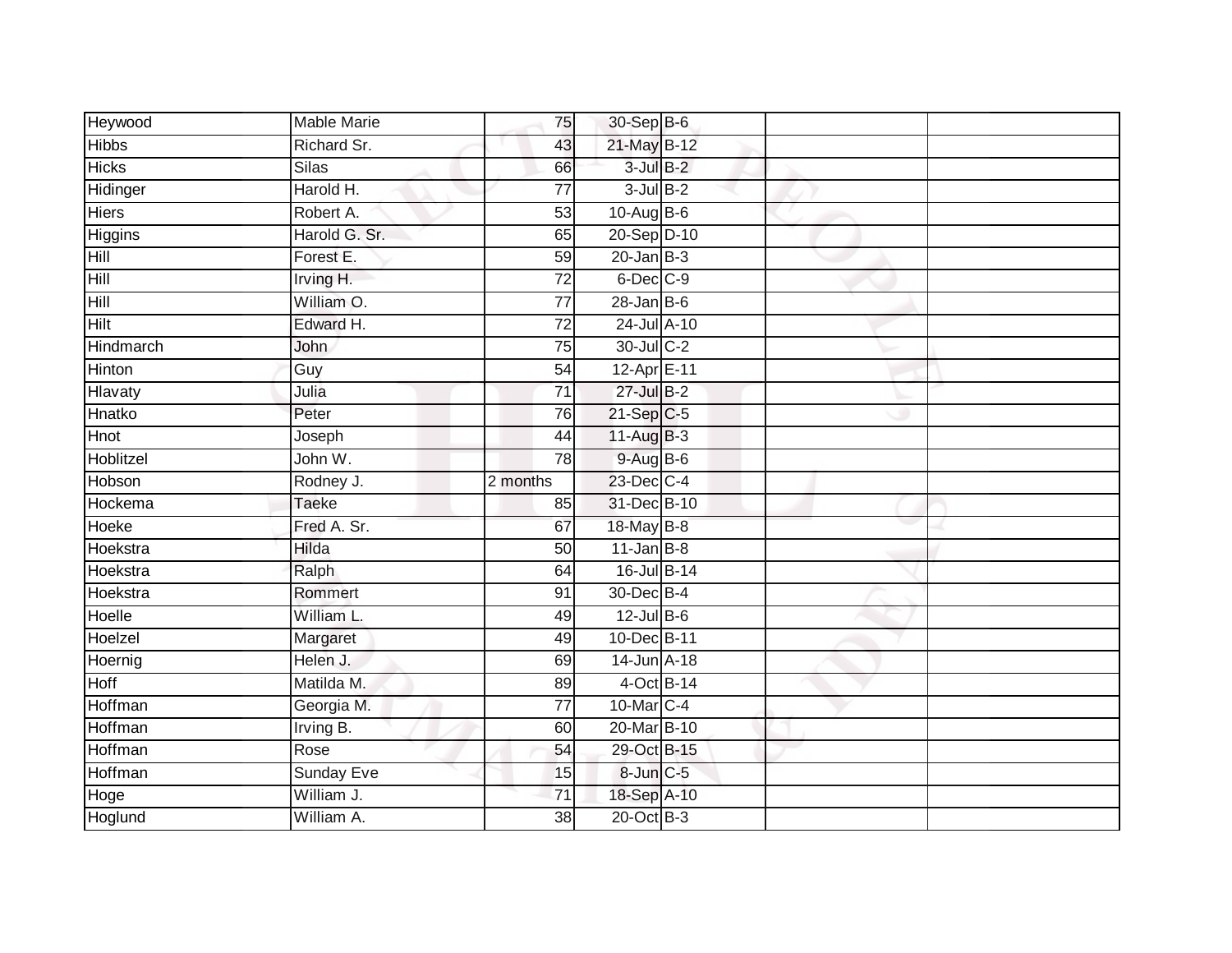| Hohos          | Paul Sr.             | 83              | $1$ -Oct $B-8$  |              |  |
|----------------|----------------------|-----------------|-----------------|--------------|--|
| Holcom         | Lottie               | 54              | 5-Jan A-8       | Obremski     |  |
| Holland        | Fred                 | $\overline{72}$ | 12-Aug B-6      |              |  |
| Holleman       | Egbert Sr.           | 71              | 5-Feb B-10      |              |  |
| Holleran       | Ethel D.             |                 | $10$ -May B-6   | <b>Doyle</b> |  |
| <b>Hollis</b>  | Edith L.             | 46              | $8$ -Jun $C$ -5 |              |  |
| Hollschwandner | Michael              | 86              | 22-Mar E-8      |              |  |
| Holman         | Eldon W. Sr.         | 64              | $11-Sep$ C-4    |              |  |
| Holt           | Ruby Ann             | 18              | 23-Oct C-6      |              |  |
| Holth          | Carter H.            | 76              | 30-Jun A-6      |              |  |
| Holway         | Ethel                | 91              | $17$ -Dec $D-6$ | Streeter     |  |
| Homco          | Michale J. (Rev.)    | 49              | 12-Nov D-2      |              |  |
| <b>Homlack</b> | Anna                 | 76              | 18-Feb C-4      |              |  |
| Homoki         | Ethel                | 70              | 6-Nov A-10      |              |  |
| <b>Hook</b>    | William B.           | $\overline{22}$ | $6$ -Jul $C$ -3 |              |  |
| Hoople         | Gertrude R.          | 85              | 25-Mar B-10     |              |  |
| <b>Hopkins</b> | Calloway (Tom)       | 65              | $3-Sep$ $D-6$   |              |  |
| <b>Hopkins</b> | Margaret I.          | 83              | 16-Nov A-6      |              |  |
| Hoppe          | <b>Henry Otto</b>    | 58              | 28-Jun A-14     |              |  |
| Horr           | Paul D.              | 59              | $1-FebB-6$      |              |  |
| Horton         | Perry W.             | 80              | 26-Jul D-11     |              |  |
| Hotinski       | Frank J.             | 84              | 14-Jan C-10     |              |  |
| Hott           | Ernest W.            | 80              | $21$ -Jul B-5   |              |  |
| Houdupski      | Marcel               | 77              | $6$ -Aug $A$ -6 |              |  |
| Houghton       | Alice                | 55              | 14-Dec B-11     |              |  |
| Houser         | Harry C.             | 90              | 26-May A-4      |              |  |
| Housty         | Theresa              | 90              | 30-Nov B-4      |              |  |
| Houx           | Marion A.            | 39              | $15$ -Jan C-6   |              |  |
| Hovan          | Elizabeth            | 54              | $21-Apr$ B-3    | Troksa       |  |
| Howard         | Alexander A.         | 82              | 16-Oct A-8      |              |  |
| Howard         | Leroy                | 79              | 8-Apr B-6       |              |  |
| Hronas         | <b>Margaret Rose</b> | $\overline{72}$ | $26$ -Jan $C-4$ |              |  |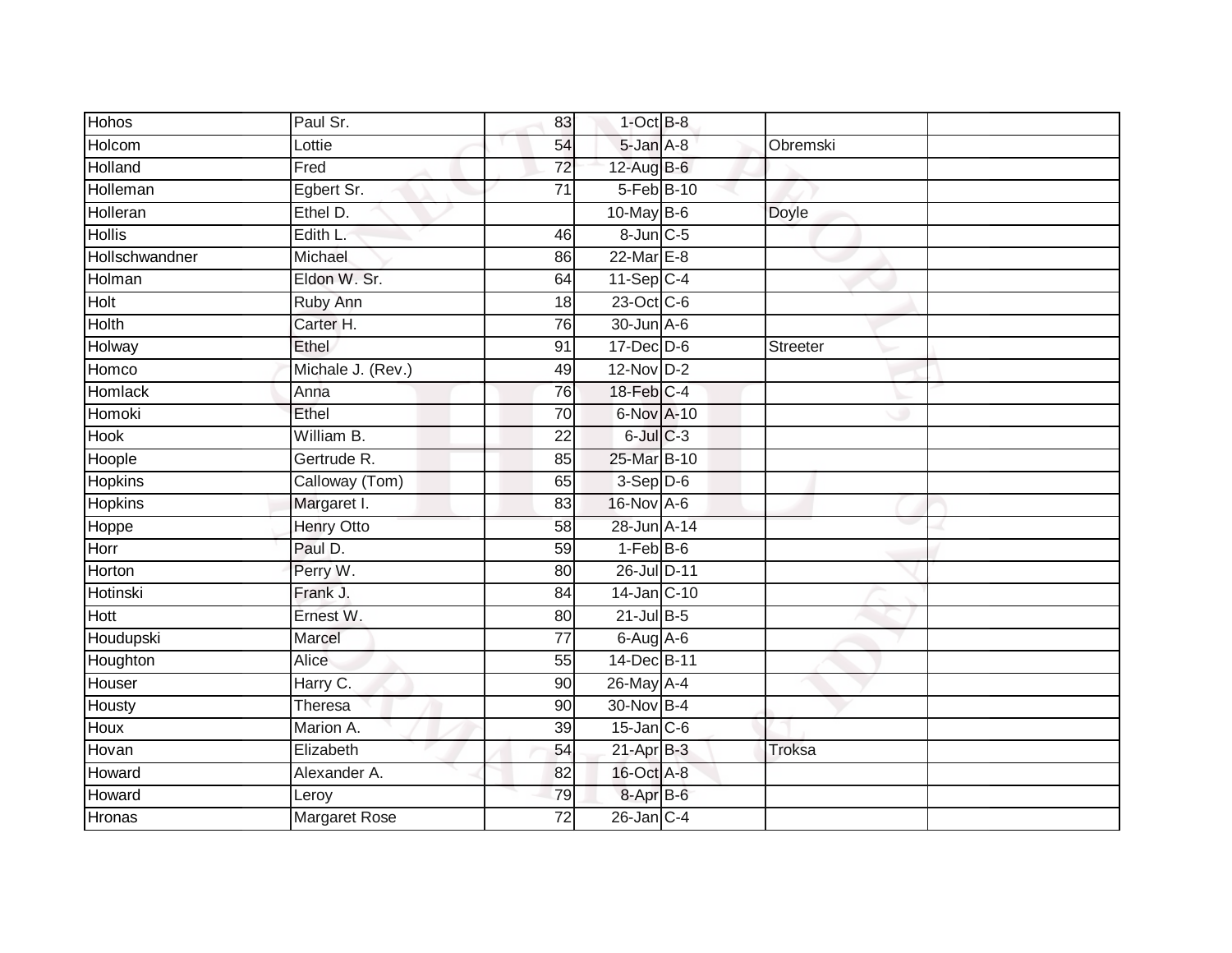| Hruskoci      | Andrew E.           | 58              | 22-Dec D-2           |          |  |
|---------------|---------------------|-----------------|----------------------|----------|--|
| Hubbard       | Josephine Jackson   |                 | $2$ -Jan $B-10$      |          |  |
| <b>Huber</b>  | <b>Brian Jay</b>    | 11              | 30-Mar D-4           |          |  |
| Hucko         | Andrew              | 86              | $13$ -Apr $B-3$      |          |  |
| Hudacin       | <b>Mary</b>         | $\overline{78}$ | $14$ -Apr $B$ -6     |          |  |
| <b>Hudak</b>  | John                | 65              | 13-Aug B-10          |          |  |
| Hudec         | John                |                 | 9-Jan A-10           |          |  |
| Hudson        | Angela V.           | 47              | 26-Oct C-4           | D'Angelo |  |
| Hudson        | Genevieve (Mike)    | 60              | $17 - Jun$ B-8       |          |  |
| Hugg          | Floyd E.            | $\overline{71}$ | $4-Feb$ B-13         |          |  |
| Hughes        | Adie                | 61              | $3-Sep$ $D-6$        |          |  |
| Hughes        | Dennis Lee          | 20              | $21-Apr$ B-3         |          |  |
| Hughes        | Earl B.             | 73              | 8-Mar <sub>D-2</sub> |          |  |
| Hughes        | Elden B. (Bud)      | 38              | 27-Dec D-8           |          |  |
| Hughes        | Mary E.             | 80              | 7-Oct B-12           |          |  |
| <b>Hughes</b> | Orrin Philip        | 74              | 5-Jan A-8            |          |  |
| <b>Hughes</b> | Terrence A. (Terry) | $\overline{24}$ | $24$ -Aug B-3        |          |  |
| Hugo          | Clara M.            | 79              | $2$ -Jan $B-10$      |          |  |
| Huizenga      | Mayme               | 83              | 30-Aug C-6           |          |  |
| Humble        | Ashel               | 92              | $16$ -Apr $B$ -8     |          |  |
| Humpfer       | Carl H. Sr.         | 71              | 26-Mar B-3           |          |  |
| Humphrey      | William             | 60              | 13-Dec E-13          |          |  |
| <b>Hunt</b>   | Charles Vaughn      | 60              | $2$ -Jul $C$ -7      |          |  |
| Hunt          | James F.            | 46              | 24-May B-6           |          |  |
| Hunt          | Ralph B.            | 64              | 18-May B-8           |          |  |
| Hurubean      | George              | 77              | $7 - Jan$ B-6        |          |  |
| Huseman       | Emil H. (Sam)       | 55              | 30-Aug C-6           |          |  |
| Huseman       | Gynn Leah           | Infant          | 3-Mar <sub>C-4</sub> |          |  |
| Huseman       | Helen               | 54              | $16$ -Jun $B-3$      |          |  |
| Huseman       | Lynn Marie          | Infant          | 3-Mar C-4            |          |  |
| Huseman       | <b>Theresa</b>      | 87              | 29-Mar B-8           |          |  |
| <b>Huss</b>   | Cyrilla A.          | 68              | $19$ -May B-6        |          |  |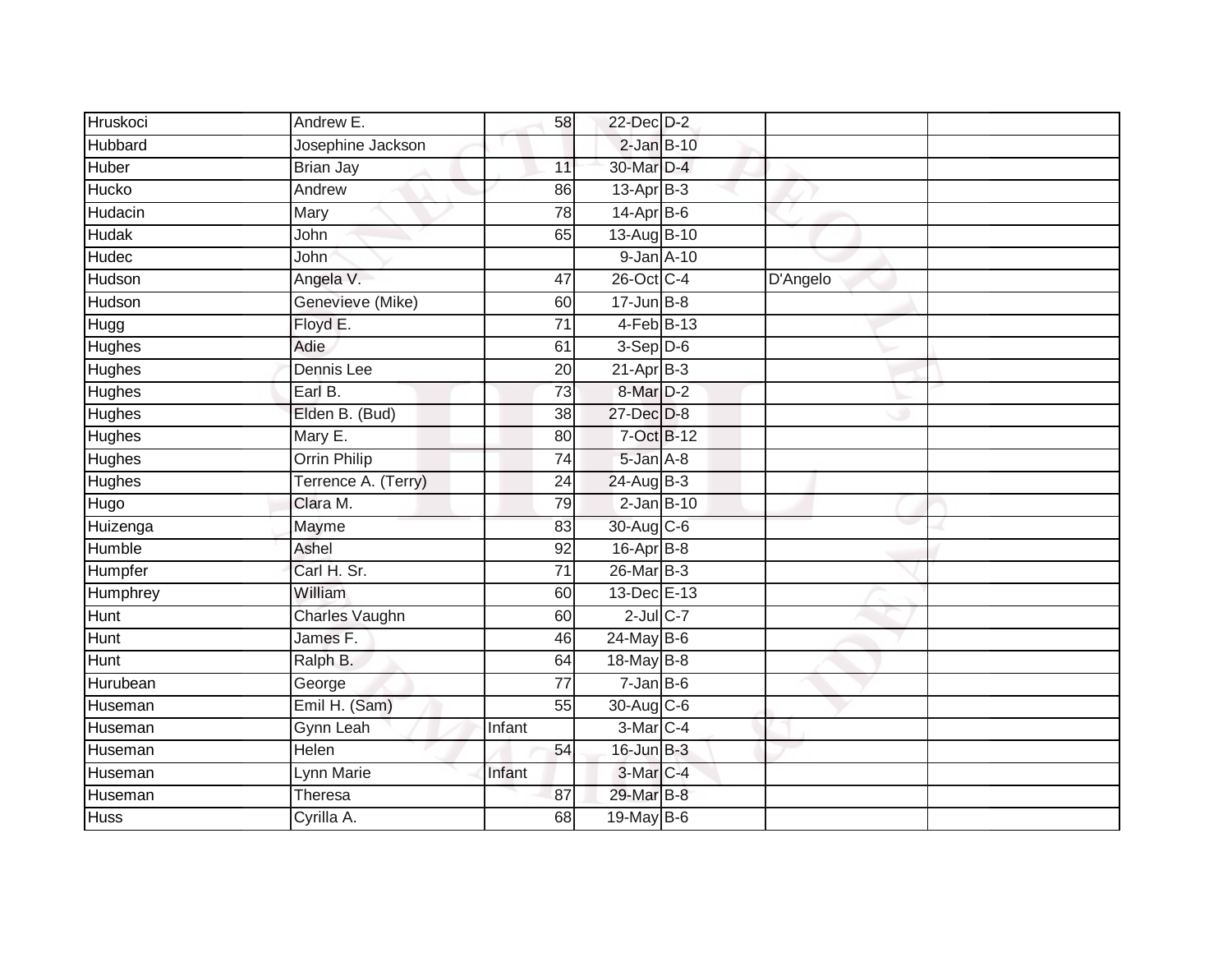| <b>Hylek</b> | <b>LuAnne Marie</b> | 6               | 17-May B-6       |                |          |                   |
|--------------|---------------------|-----------------|------------------|----------------|----------|-------------------|
| Ignas        | Agata               | 88              | $2$ -Jan $B-10$  |                |          |                   |
| <b>Ihasz</b> | Anna                | 86              | 4-Oct B-14       |                |          |                   |
| llickovich   | Ivan                | 80              | $21$ -Jul B-5    |                |          |                   |
| Imfoff       | Meta S.             | $\overline{74}$ | $15$ -Jul $B$ -6 |                |          |                   |
| Infange      | Herman H.           | 76              | 18-May B-8       |                |          |                   |
| Ingraham     | Edwin H.            | 61              | 31-Mar A-8       |                |          |                   |
| Ireland      | Jane I.             | 51              | $7-Apr$ A-8      |                |          |                   |
| Irk          | Andrew A.           | 67              | 31-Jul D-6       |                |          |                   |
| Ison         | Elsie L.            | 48              | 15-May A-6       |                |          |                   |
| Ivan         | <b>Steve</b>        | 84              | $15$ -Jan $C$ -6 |                |          |                   |
| <b>Ivy</b>   | Needham Jr.         | 68              | $17$ -Feb $B$ -4 |                |          |                   |
| Iwan         | Joseph              | 76              | 31-May B-8       |                |          |                   |
| Iwinski      | Thomas J.           | 74              | 25-Nov B-2       |                |          |                   |
| Jablonski    | Edith R.            | 76              | $1$ -Jul $B$ -6  |                | Trader   |                   |
| Jablonski    | Lula Mae            | 79              | $10$ -Apr $C$ -6 |                |          |                   |
| Jacewicz     | Helena              | 76              | 13-Dec E-12      |                |          |                   |
| Jackson      | Agnes J.            | $\overline{75}$ | $3-Aug$ $C-8$    |                |          |                   |
| Jackson      | <b>Arthur Lee</b>   | 38              | 3-May D-6        |                |          |                   |
| Jackson      | David Wayne         | $\overline{7}$  | $4-Sep$ D-4      |                |          |                   |
| Jackson      | Harvey              | 92              | $1$ -Jun $C-2$   |                |          |                   |
| Jackson      | Lewis               |                 | $9-Aug$          |                | 1        |                   |
| Jackson      | Samuel A.           | 76              | 16-Aug B-6       |                |          |                   |
| Jackson      | Sarah               | 23              | $7 - Jun$ B-5    |                |          |                   |
| Jackson      | Silvia              | 51              | $19$ -Jan C-4    |                |          |                   |
| Jackson      | Wilbur C.           | 72              | 28-Aug A-12      |                |          |                   |
| Jacobs       | James J.            | 18              |                  | 11-Jun 1, A-12 |          | Picture included. |
| Jacobs       | Loretta             | 63              | 18-Jan F-12      |                |          |                   |
| Jacobs       | Margaret Ann        | 21              | 6-Dec C-8        |                |          |                   |
| Jacobs       | Ruth M.             | 70              | 12-Nov D-2       |                |          |                   |
| Jacobs       | Theresa I.          | 51              | 8-Sep A-12       |                | Strabavy |                   |
| Jacobson     | Wallace             | $\overline{51}$ | 31-Dec B-10      |                |          |                   |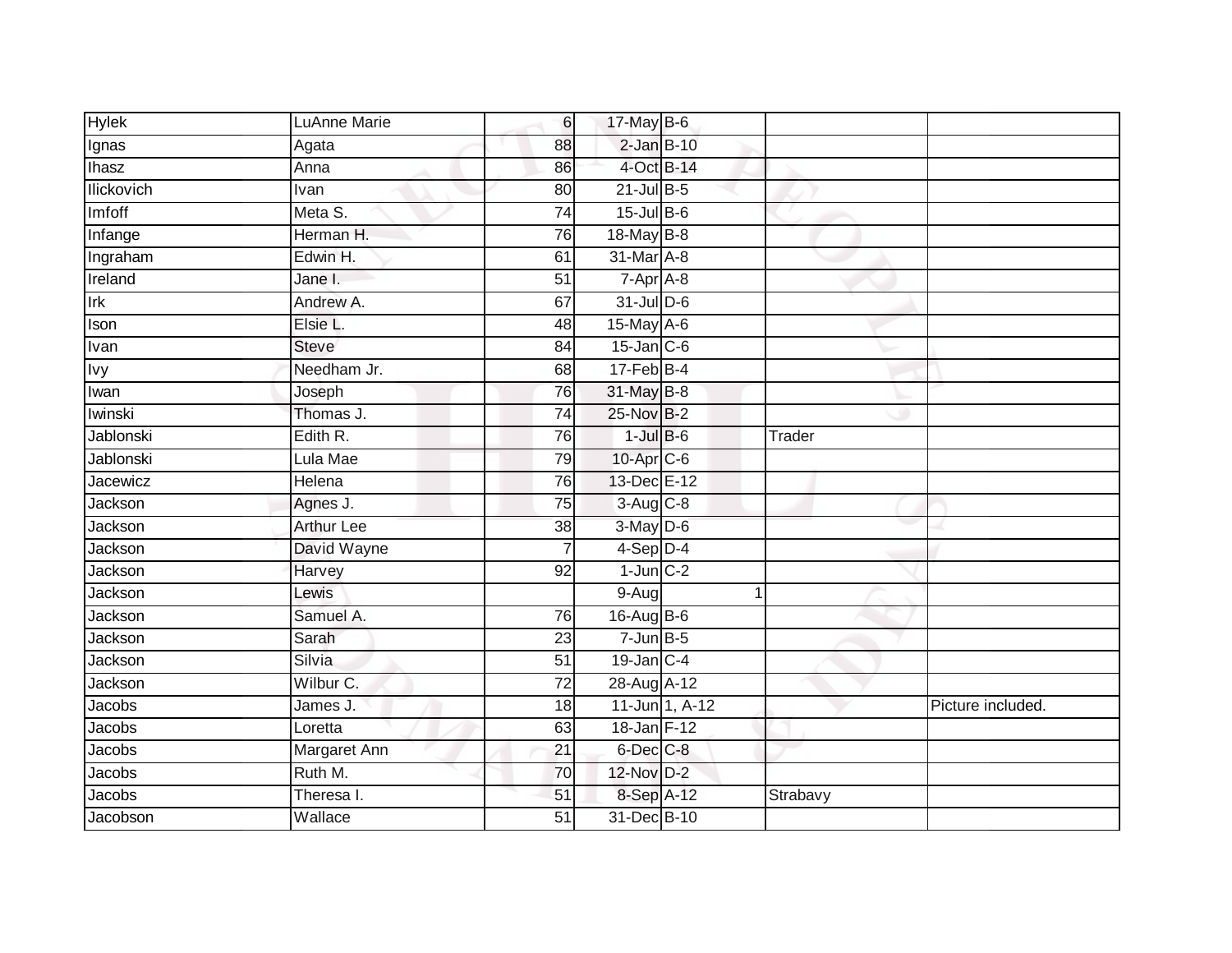| Jakalski            | Joseph J.         | 37              | $23$ -Sep $E-6$                |                |               |  |
|---------------------|-------------------|-----------------|--------------------------------|----------------|---------------|--|
| <b>Jakobcic</b>     | Bertha B.         | 55              | 10-Dec B-10                    |                |               |  |
| <b>Jambik</b>       | <b>Mike</b>       | 52              | 14-Jul A-8                     |                |               |  |
| James               | Olin E. Sr.       | 61              | $5-Nov$ E-6                    |                |               |  |
| James               | Shirley           | 50              | $29$ -Jun $B-8$                |                |               |  |
| James               | Yetta             | 59              | $6$ -Jul $C$ -3                |                |               |  |
| Jamieson            | Gladys A.         | 63              | 22-Dec D-2                     |                |               |  |
| Janco               | Cecelia           |                 | $7 - Aug$ $A-8$                |                |               |  |
| Janich              | Robert            | $\overline{75}$ | 29-Jul B-10                    |                |               |  |
| Janiga              | Andrew Sr.        | 83              | $7 - Jan$ B-6                  |                |               |  |
| Janik               | Stanley G.        | 79              | 26-Mar B-3                     |                |               |  |
| Janovsky            | Thomas J. Sr.     | 77              | 5-Mar B-10                     |                |               |  |
| Jaques              | Hetty             | 84              | $2$ -Nov $A$ -6                |                |               |  |
| Jarman              | Juanita R.        | 88              | 13-Mar B-10                    |                |               |  |
| Jaros               | Julia K.          | $\overline{74}$ | 30-Dec B-4                     |                |               |  |
| Jarosz              | Walter            | 81              | 24-Jul A-10                    |                |               |  |
|                     |                   |                 |                                |                |               |  |
| <b>Jarzembowski</b> | Ludwika (Lucy)    | 79              | 7-May B-4                      |                | Augustynowicz |  |
| Jaskolka            | Jill              | 18              | $27 - Nov$                     | $\overline{1}$ |               |  |
| Jasper              | Lucille Verie     | 58              | $2-Sep$ F-7                    |                |               |  |
| Jazyk               | Allen J.          | $\overline{58}$ | 5-May C-4                      |                |               |  |
| Jehle               | Harry J. Sr.      |                 | 27-Feb A-12                    |                |               |  |
| Jeka                | Anthony J.        |                 | $7 - Jan$ B-6                  |                |               |  |
| Jelenish            | Rose              | 72              | $27 - Dec$ $D-8$               |                |               |  |
| Jenkins             | Dean A.           | 33              | 5-Oct B-6                      |                |               |  |
| Jenkins             | Lena              | 65              | 18-May B-8                     |                |               |  |
| Jenkins             | Ora A.            | 58              | $12$ -Jul B-6                  |                |               |  |
| Jenkins             | Wiliam F.         | $\overline{74}$ | $6$ -Jul $C$ -3                |                |               |  |
| Jennings            | Elmer (Francis)   | 67              | $5$ -Jun $A-4$                 |                |               |  |
| Jennings            | Ralph E.          | 62              | 30-Nov B-4                     |                |               |  |
| Jensen              | Clarence C.       | 59              | 4-Jan D-8                      |                |               |  |
| Jensen              | Elna<br>George S. | 66              | 27-May C-15<br>$9$ -Feb $C$ -5 |                |               |  |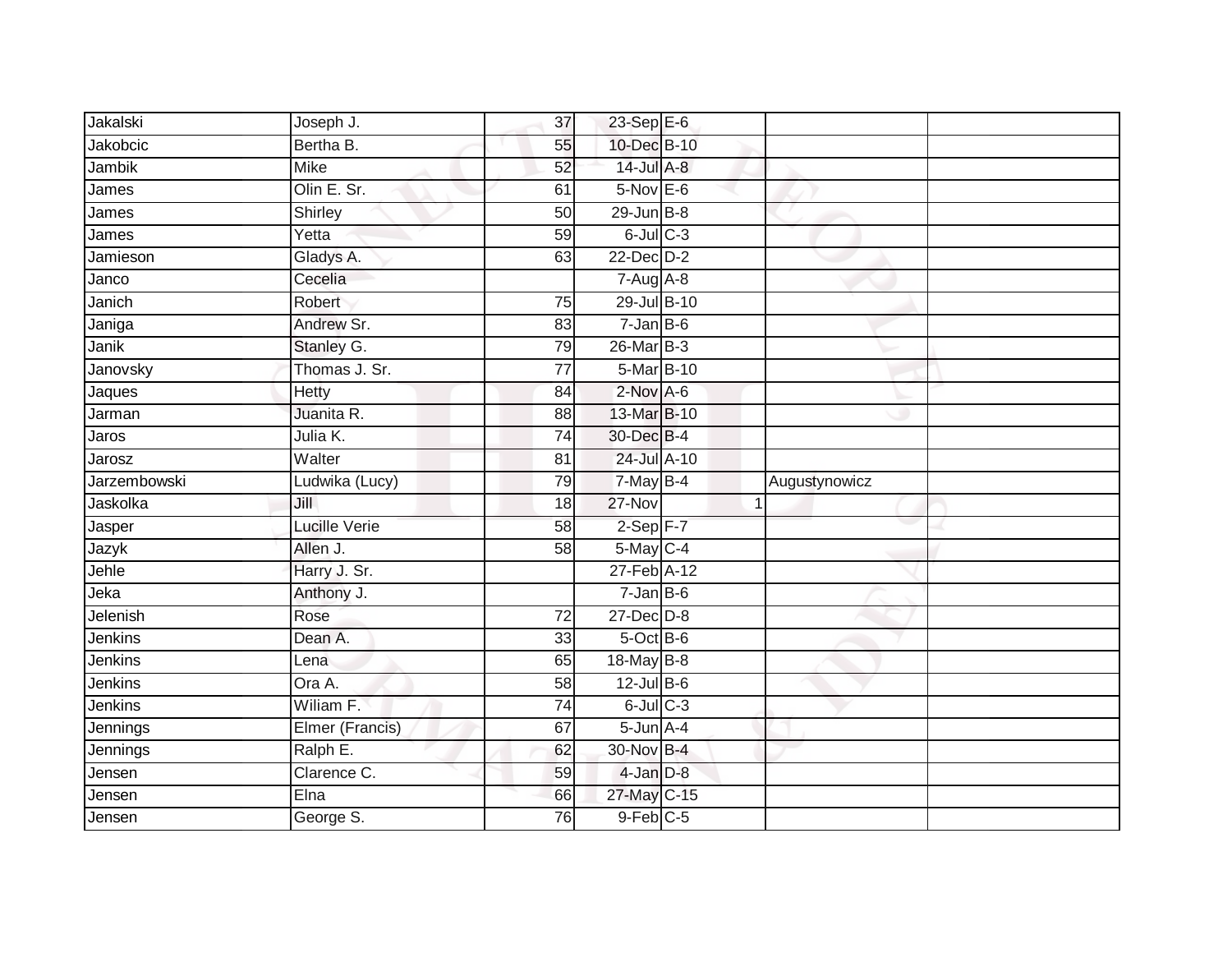| Jensen        | Jens P.                 | 73              | 10-Mar C-4      |            |  |
|---------------|-------------------------|-----------------|-----------------|------------|--|
| Jensen        | Peter                   | 66              | 25-Oct B-7      |            |  |
| Jeremiah      | Carol Jean              | $\overline{36}$ | 2-Aug F-17      |            |  |
| Jeremiah      | Otis                    | 78              | 11-Nov B-10     |            |  |
| Jernberg      | Florence                | 75              | 28-Dec C-5      |            |  |
| Jerner        | Paul W.                 | 75              | 14-Dec B-10     |            |  |
| Jesse         | Carl G.                 | 39              | $22-SepB-6$     |            |  |
| <b>Jewett</b> | Robert L.               | 53              |                 | 9-Jul B-10 |  |
| Jillson       | Amelia                  | $\overline{71}$ | 16-Mar B-6      |            |  |
| Johnson       | Albert P.               | 90              | $21$ -Jan B-10  |            |  |
| Johnson       | Ann                     | 59              | 2-Aug F-17      |            |  |
| Johnson       | Armelia                 | $\overline{32}$ | 26-Mar B-3      |            |  |
| Johnson       | <b>Bonnie Lou</b>       | 41              | 1-Mar B-6       |            |  |
| Johnson       | Cathern                 | 76              | 8-Jun C-5       |            |  |
| Johnson       | Dewey                   | $\overline{71}$ | $23$ -Jan $B-3$ |            |  |
| Johnson       | Donald                  | 33              | 10-May B-6      |            |  |
| Johnson       | <b>Elizebeth Austin</b> | 52              | $12$ -Feb $D-6$ |            |  |
| Johnson       | Elliott                 | 56              | 23-Mar B-6      |            |  |
| Johnson       | Enos C.                 | 69              | 30-Apr B-10     |            |  |
| Johnson       | Frank E.                |                 | 20-Oct B-3      |            |  |
| Johnson       | Gerald                  | 73              | 8-Feb B-5       |            |  |
| Johnson       | James O.                | $\overline{57}$ | 11-Mar B-6      |            |  |
| Johnson       | Joan V.                 | 42              | 19-Mar B-4      |            |  |
| Johnson       | Mabel C.                | $\overline{72}$ | $7$ -Jul $C$ -5 |            |  |
| Johnson       | Marie                   | 45              | 12-May B-5      |            |  |
| Johnson       | Martin Luther (Rev.)    | 79              | $20$ -Nov C-5   |            |  |
| Johnson       | Michael C.              | $\overline{21}$ | $21 - Aug$      |            |  |
| Johnson       | Roy (Swede) (Tiny)      | 67              | $1-Dec$ $D-3$   |            |  |
| Johnson       | Seabron M.              | 82              | 24-Dec B-2      |            |  |
| Johnson       | Sigrid Elizabeth        | 82              | 19-Apr D-12     |            |  |
| Johnson       | Stanley                 | 56              | 30-Jun A-6      |            |  |
| Johnson       | Theodore R.             | 68              | 8-Dec A-12      |            |  |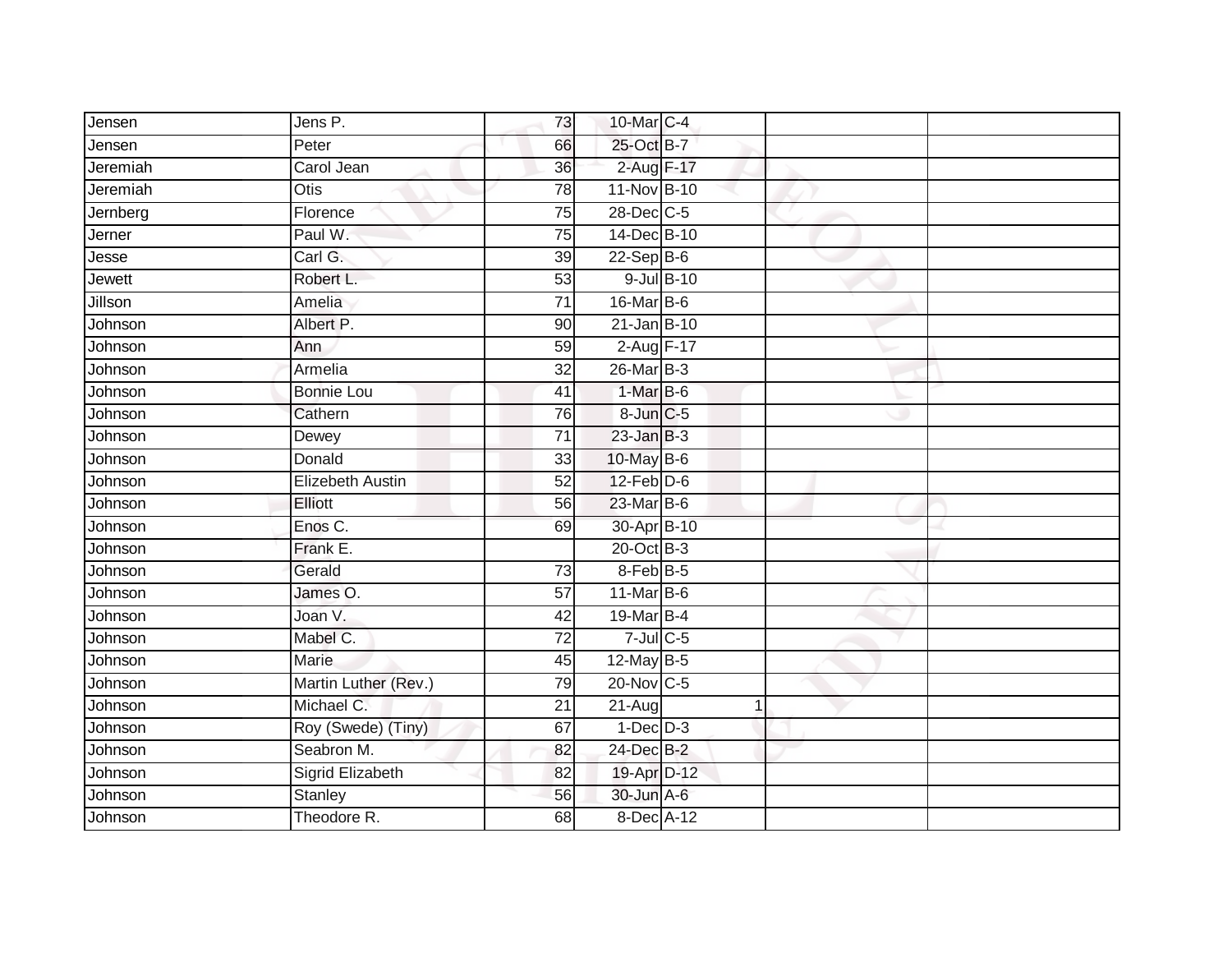| Johnson      | Thomas R.        | 20 | 29-Dec C-5       |  |  |
|--------------|------------------|----|------------------|--|--|
| Johnson      | Wallace K.       | 19 | 19-Jan C-4       |  |  |
| Johnston     | James            | 87 | 19-Apr D-12      |  |  |
| Jolanta      | Mary (Sister)    | 92 | 19-Aug B-10      |  |  |
| Jonas        | Charles F.       | 80 | 21-Dec B-10      |  |  |
| Jonas        | Joseph           | 66 | $24-Sep$ B-6     |  |  |
| Jonas        | Katherine (Kate) | 79 | 13-Dec E-12      |  |  |
| Jones        | Anna Mae         | 72 | $26$ -Jan $C-4$  |  |  |
| Jones        | Annie Fay        | 25 | $23$ -Dec $C-4$  |  |  |
| Jones        | Calvin           | 8  | $14 -$ Jul       |  |  |
| Jones        | <b>Cliffie</b>   | 79 | $3-Aug$ $C-8$    |  |  |
| Jones        | Henry S.         |    | $27 - Dec$ $D-8$ |  |  |
| Jones        | Inez             | 75 | 22-Oct B-6       |  |  |
| Jones        | John             |    | 28-Sep C-2       |  |  |
| <b>Jones</b> | Mary Lee         | 48 | 20-Feb D-4       |  |  |
| Jones        | Melvin L.        | 63 | 22-Mar E-8       |  |  |
| Jones        | Payton           | 62 | 6-Oct B-5        |  |  |
| Jones        | Raymond M.       | 77 | 30-Aug C-6       |  |  |
| Jones        | Roy Lee          | 63 | 25-Nov B-2       |  |  |
| Jones        | Walton K.        | 62 | $23$ -Mar $B-6$  |  |  |
| Jonkman      | Alice            | 91 | $9-Sep C-8$      |  |  |
| Jordan       | Andrea           | 41 | $2$ -Jun $A$ -6  |  |  |
| Jordan       | Benjamin (Ben)   | 66 | 15-Apr B-8       |  |  |
| Josa         | Emma             | 83 | $2$ -Dec $D$ -6  |  |  |
| Josa         | Valentine        | 86 | 9-Jul B-10       |  |  |
| Joyner       | Benjamin F.      | 74 | $1-Apr$ A-10     |  |  |
| Juarez       | John Vela        | 68 | 20-Oct B-3       |  |  |
| Jubera       | George           | 43 | $2$ -Jan $B-10$  |  |  |
| Julkes       | <b>Matthew</b>   | 20 | 29-Apr D-13      |  |  |
| Jung         | Barbara          | 95 | $2$ -Jun $A-6$   |  |  |
| Junigan      | Albert Lee       | 33 | 16-Jan B-4       |  |  |
| Jurczak      | Michael          | 67 | $7-Apr$ A-8      |  |  |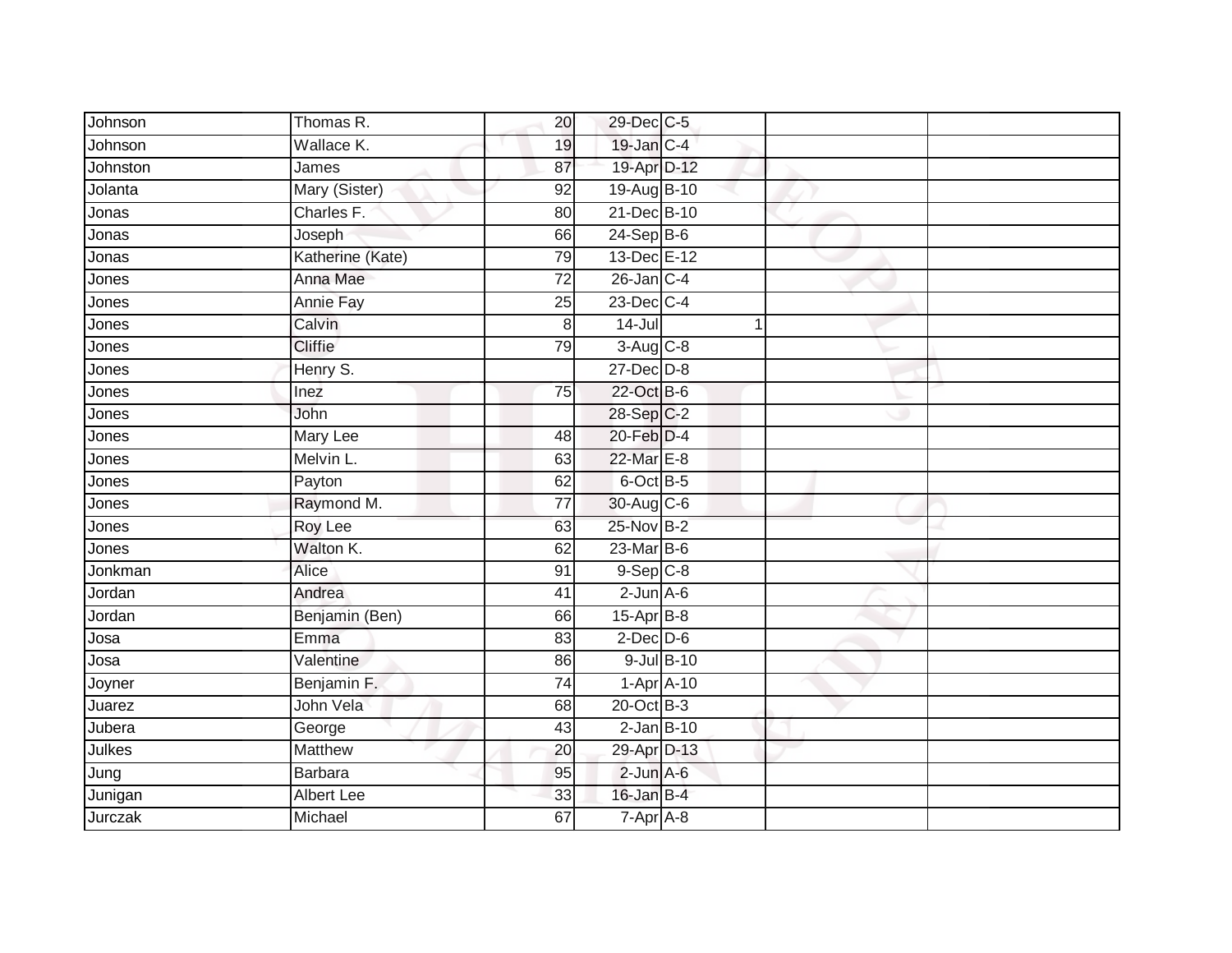| Jurewicz    | Lottie                 | 63              | 11-May $D-4$    |               | Glowacki |  |
|-------------|------------------------|-----------------|-----------------|---------------|----------|--|
| Jurka       | John                   | 81              | 14-Jan C-10     |               |          |  |
| Justice     | <b>Sharon Southard</b> | $\overline{21}$ | 23-Feb 1, A-8   |               |          |  |
| Justynski   | Jan                    | 82              | $2$ -Dec $D-6$  |               |          |  |
| Juszczak    | Johanna                | 79              | 17-Mar C-4      |               |          |  |
| Kabardis    | Evdokia                |                 | $1-Nov$ C-6     |               |          |  |
| Kachiroubas | <b>Therese</b>         | 78              | 15-Jul B-6      |               |          |  |
| Kaczka      | Mary                   | 58              | 25-May C-4      |               |          |  |
| Kaczmarek   | Catherine              | 75              | 11-Oct B-6      |               |          |  |
| Kacznski    | Chester E. (Chet)      | 54              |                 | 9-Nov 1, C-11 |          |  |
| Kaim        | Ernest (Rev.)          | 56              | $22-Sep$ B-6    |               |          |  |
| Kain        | William E.             | 92              | $7-Aug$ A-8     |               |          |  |
| Kaiser      | Mary                   | 91              | 12-Jul B-6      |               |          |  |
| Kalapach    | Fabian                 | 69              | 31-Dec B-10     |               |          |  |
| Kalcicek    | Sam (Simun)            | 79              | 4-Feb B-13      |               |          |  |
| Kaleta      | Delores J.             | 29              | 16-Sep B-12     |               |          |  |
| Kaleta      | George Sr.             | 58              | 30-Aug C-6      |               |          |  |
| Kalich      | <b>Bridget Marie</b>   | 43              | 10-Mar C-4      |               |          |  |
| Kalinowski  | Kazimiera              | 81              | $5$ -Jul B-6    |               |          |  |
| Kallas      | Martha                 | 88              | $16$ -Jan B-4   |               |          |  |
| Kaminski    | Mary F.                | 84              | 30-Oct B-8      |               |          |  |
| Kaminsky    | Antoinette             | 82              | 8-Sep A-12      |               |          |  |
| Kaminsky    | <b>Bernard</b>         | 40              | 24-Jun          |               | 1        |  |
| Kampsneider | Herman J.              | 62              | 11-Nov B-10     |               |          |  |
| Kamzik      | Helen                  |                 | $1$ -Jun $C-2$  |               |          |  |
| Kanocz      | <b>Barbara</b>         | 74              | $27$ -Apr $C-9$ |               |          |  |
| Kaplan      | Ethel                  | 56              | $10$ -Feb $A-8$ |               |          |  |
| Kaplan      | Samuel                 | 62              | $2-Apr$ D-7     |               |          |  |
| Karner      | Ernest (Pop)           | 81              | 12-Mar B-4      |               |          |  |
| Karner      | Rose                   | 88              | 8-Feb B-5       |               | Pittner  |  |
| Karp        | Wencel A. (Rev.)       | 70              | 8-Jun C-5       |               |          |  |
| Karwata     | Joseph F.              | 50              | $8$ -Feb $B$ -5 |               |          |  |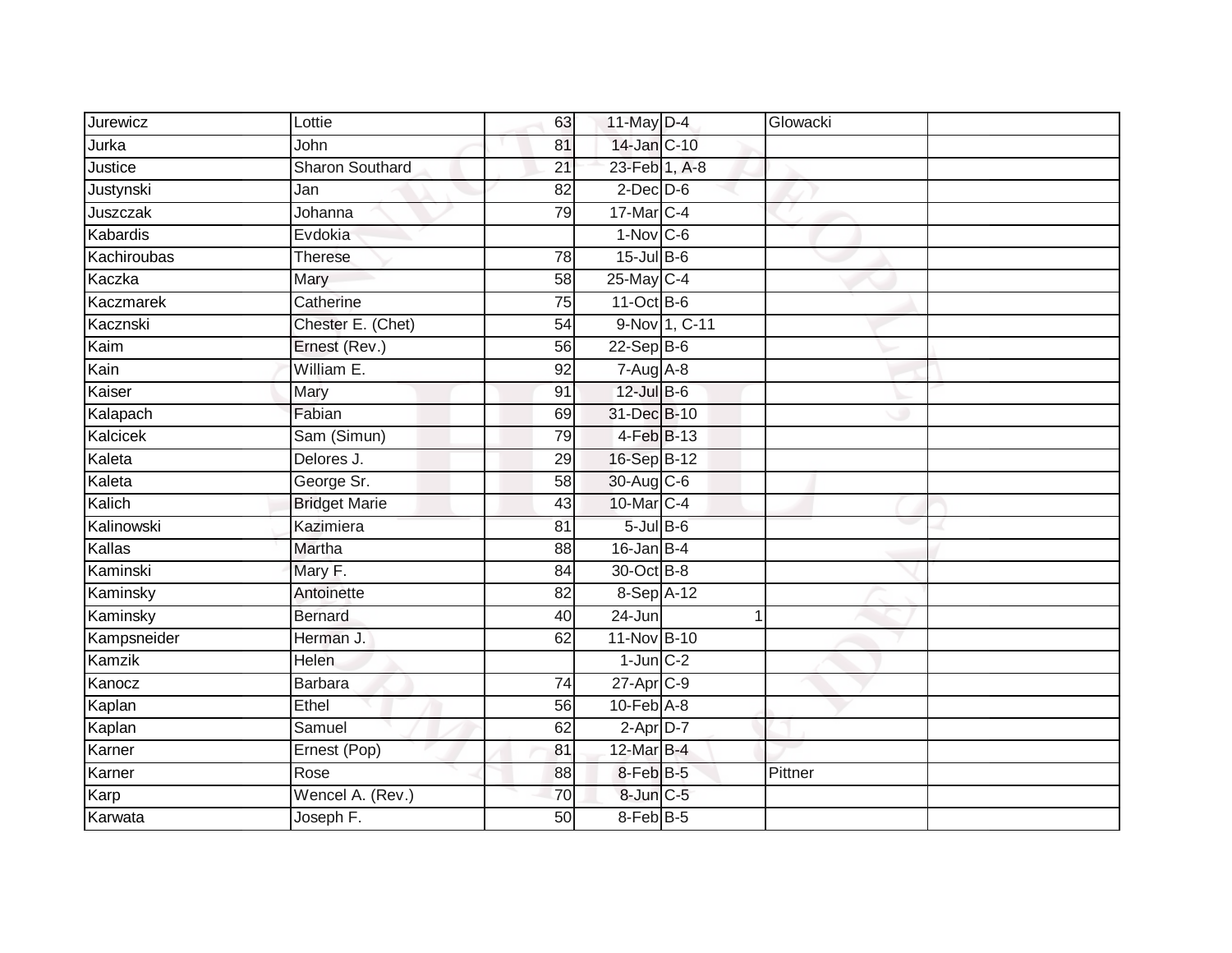| Ernest                 | 80              |  |                                                                                                                                                                                                                                                                                                                                                                                                                                                                                                                                          |                          |
|------------------------|-----------------|--|------------------------------------------------------------------------------------------------------------------------------------------------------------------------------------------------------------------------------------------------------------------------------------------------------------------------------------------------------------------------------------------------------------------------------------------------------------------------------------------------------------------------------------------|--------------------------|
| Antonina               | 85              |  |                                                                                                                                                                                                                                                                                                                                                                                                                                                                                                                                          |                          |
| Stephen                | 86              |  |                                                                                                                                                                                                                                                                                                                                                                                                                                                                                                                                          | Also listed as Kaszonyi. |
| John                   | 77              |  |                                                                                                                                                                                                                                                                                                                                                                                                                                                                                                                                          |                          |
| John                   | $\overline{74}$ |  |                                                                                                                                                                                                                                                                                                                                                                                                                                                                                                                                          |                          |
| Theodore (Tate)        | 79              |  |                                                                                                                                                                                                                                                                                                                                                                                                                                                                                                                                          |                          |
| Hilda M.               | 40              |  |                                                                                                                                                                                                                                                                                                                                                                                                                                                                                                                                          |                          |
| Stephen                | 82              |  |                                                                                                                                                                                                                                                                                                                                                                                                                                                                                                                                          |                          |
| Simo                   | 82              |  |                                                                                                                                                                                                                                                                                                                                                                                                                                                                                                                                          |                          |
| Frances E.             | 56              |  |                                                                                                                                                                                                                                                                                                                                                                                                                                                                                                                                          |                          |
| William Henry (Harry)  | 85              |  |                                                                                                                                                                                                                                                                                                                                                                                                                                                                                                                                          |                          |
| Leone M.               | 60              |  |                                                                                                                                                                                                                                                                                                                                                                                                                                                                                                                                          |                          |
| Daniel                 | 13              |  |                                                                                                                                                                                                                                                                                                                                                                                                                                                                                                                                          |                          |
| Julia                  | 84              |  |                                                                                                                                                                                                                                                                                                                                                                                                                                                                                                                                          |                          |
| Edward J.              | 53              |  |                                                                                                                                                                                                                                                                                                                                                                                                                                                                                                                                          |                          |
| Catherine              | 88              |  |                                                                                                                                                                                                                                                                                                                                                                                                                                                                                                                                          |                          |
| Charles T.             | 63              |  |                                                                                                                                                                                                                                                                                                                                                                                                                                                                                                                                          |                          |
| Casimir B. (C. B.)     | 66              |  |                                                                                                                                                                                                                                                                                                                                                                                                                                                                                                                                          |                          |
| Joseph F. Sr.          |                 |  |                                                                                                                                                                                                                                                                                                                                                                                                                                                                                                                                          |                          |
| <b>Bernice Phyliss</b> | 44              |  | <b>Morris</b>                                                                                                                                                                                                                                                                                                                                                                                                                                                                                                                            |                          |
| Rudelle                | 61              |  |                                                                                                                                                                                                                                                                                                                                                                                                                                                                                                                                          |                          |
| <b>Tillie</b>          |                 |  | Piegalski                                                                                                                                                                                                                                                                                                                                                                                                                                                                                                                                |                          |
| Frank                  | 75              |  |                                                                                                                                                                                                                                                                                                                                                                                                                                                                                                                                          |                          |
| Flora A.               | 83              |  |                                                                                                                                                                                                                                                                                                                                                                                                                                                                                                                                          |                          |
| Maurene                | 62              |  |                                                                                                                                                                                                                                                                                                                                                                                                                                                                                                                                          |                          |
| John                   | 81              |  |                                                                                                                                                                                                                                                                                                                                                                                                                                                                                                                                          |                          |
| Lester R.              | 65              |  |                                                                                                                                                                                                                                                                                                                                                                                                                                                                                                                                          |                          |
| Martha                 | 46              |  |                                                                                                                                                                                                                                                                                                                                                                                                                                                                                                                                          |                          |
| Andrew                 | 79              |  |                                                                                                                                                                                                                                                                                                                                                                                                                                                                                                                                          |                          |
| Edward J.              | 72              |  |                                                                                                                                                                                                                                                                                                                                                                                                                                                                                                                                          |                          |
| William A.             | 68              |  |                                                                                                                                                                                                                                                                                                                                                                                                                                                                                                                                          |                          |
| Joseph A.              | 40              |  |                                                                                                                                                                                                                                                                                                                                                                                                                                                                                                                                          |                          |
|                        |                 |  | 20-Dec D-6<br>30-Nov B-4<br>$5$ -Jul $B$ -6<br>19-May B-6<br>$24$ -Feb $B-3$<br>$15$ -Oct B-8<br>$5$ -Oct B-6<br>15-Apr B-8<br>20-Dec D-6<br>$1$ -Jun $C-2$<br>$6-$ Sep $D-10$<br>$6$ -Dec $C$ -8<br>$16$ -Jan B-4<br>18-Jan F-12<br>$6$ -Jul $C$ -3<br>$1$ -Jun $C-2$<br>10-Mar C-4<br>17-Mar C-4<br>8-Sep A-12<br>20-Sep D-10<br>12-Apr E-11<br>$8$ -Jun $C$ -5<br>16-Jul B-14<br>$3-Aug$ $C-8$<br>$11$ -Mar $B$ -6<br>14-Dec B-11<br>$12$ -Feb $D-6$<br>$30$ -Jun $A$ -6<br>19-Apr D-12<br>26-Apr D-12<br>13-Aug B-10<br>$24-Sep$ B-6 |                          |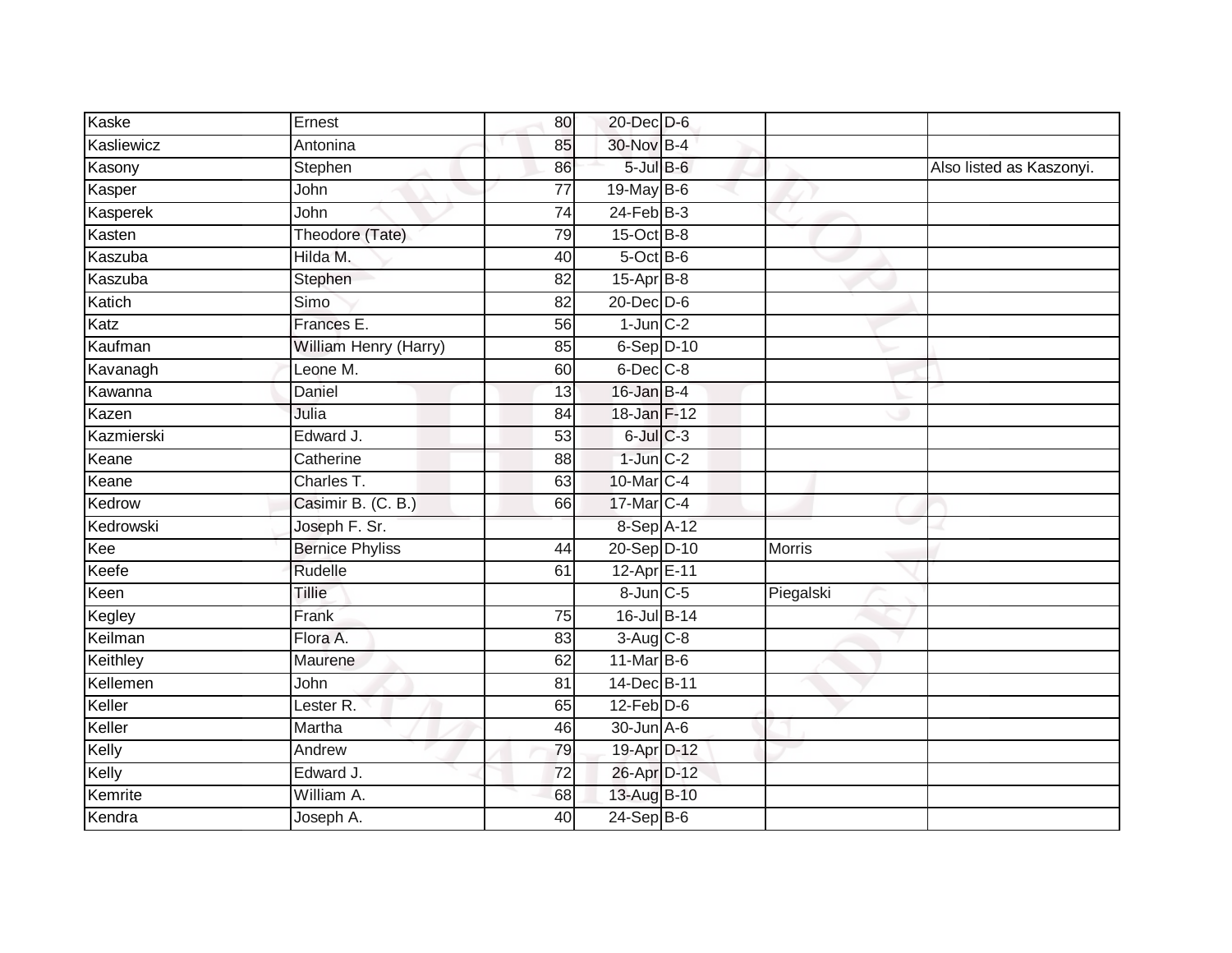| Kendrick   | William F.          |                 | 10-Mar C-4        |          |                           |
|------------|---------------------|-----------------|-------------------|----------|---------------------------|
|            |                     |                 |                   |          |                           |
| Kennedy    | Amy                 | 80              | 31-Aug A-6        |          |                           |
| Kennedy    | Arlan               |                 | $2-Jan$           | 1        |                           |
| Kennedy    | Clarence            | 47              | $5 - Jun$ $A - 4$ |          |                           |
| Kennedy    | John F.             | $\overline{75}$ | $15$ -Feb $B$ -3  |          |                           |
| Kenney     | Jessie E.           | 61              | $10$ -May B-6     |          |                           |
| Kenning    | Milford             | 50              | $3-Sep$ D-6       |          |                           |
| Keown      | Roy F.              | 78              | $2$ -Jan $B-10$   |          |                           |
| Kepperling | Donald R.           | 36              | 17-Mar C-4        |          |                           |
| Kerekes    | Joseph John         | 84              | $22$ -Jun $B$ -6  |          |                           |
| Kerr       | Janet               |                 | $1$ -Oct $B-8$    |          |                           |
| Kerr       | Marion L.           | 52              | 5-May C-4         |          |                           |
| Kersey     | Hubert V.           | 58              | 30-Jun A-6        |          |                           |
| Kertis     | Michael (Curtis)    | 59              | $23$ -Feb $A-8$   |          |                           |
| Kessens    | John H.             | 62              | 20-Mar B-10       |          |                           |
| Kessinger  | Elizabeth           | 70              | $15$ -Jul B-6     |          |                           |
| Kessler    | Mary M.             |                 | $13$ -Feb $B$ -6  | Mayham   |                           |
| Ketchum    | Harry               | 93              | 29-Apr D-13       |          |                           |
| Keuper     | Blanche N.          | 86              | 13-May D-8        |          |                           |
| Kickert    | Peter               | 66              | $21-AprB-3$       |          |                           |
| Kidd       | Bertie A.           | 67              | 17-Sep B-11       |          |                           |
| Kidd       | <b>Robert Wayne</b> | 34              | 29-May            | 1        |                           |
| Kidd       | Wauneta L.          | 54              | $6$ -Jul $C$ -3   |          |                           |
| Kidrow     | Stanley C.          | $\overline{71}$ | $12$ -Oct B-3     |          | Also listed as Kedrowski. |
| Kiernan    | Michael J.          | $\overline{27}$ | $15$ -Oct B-8     |          |                           |
| Kiger      | Doris E.            | 61              | $8$ -Jul $B-4$    | Prohl    |                           |
| Kilgour    | Herbert A.          | $\overline{74}$ | $16$ -Jun $B-3$   |          |                           |
| Kilpatrick | Katherine Avis      | 58              | 15-May A-6        |          |                           |
| Kimmel     | <b>Betty Jane</b>   | 44              | $28$ -Jan B-6     | Pedersen |                           |
| Kinas      | <b>Steve</b>        | 80              | $9-Sep$ $C-8$     |          |                           |
| King       | Alex                | 58              | 7-May B-4         |          |                           |
|            |                     |                 |                   |          |                           |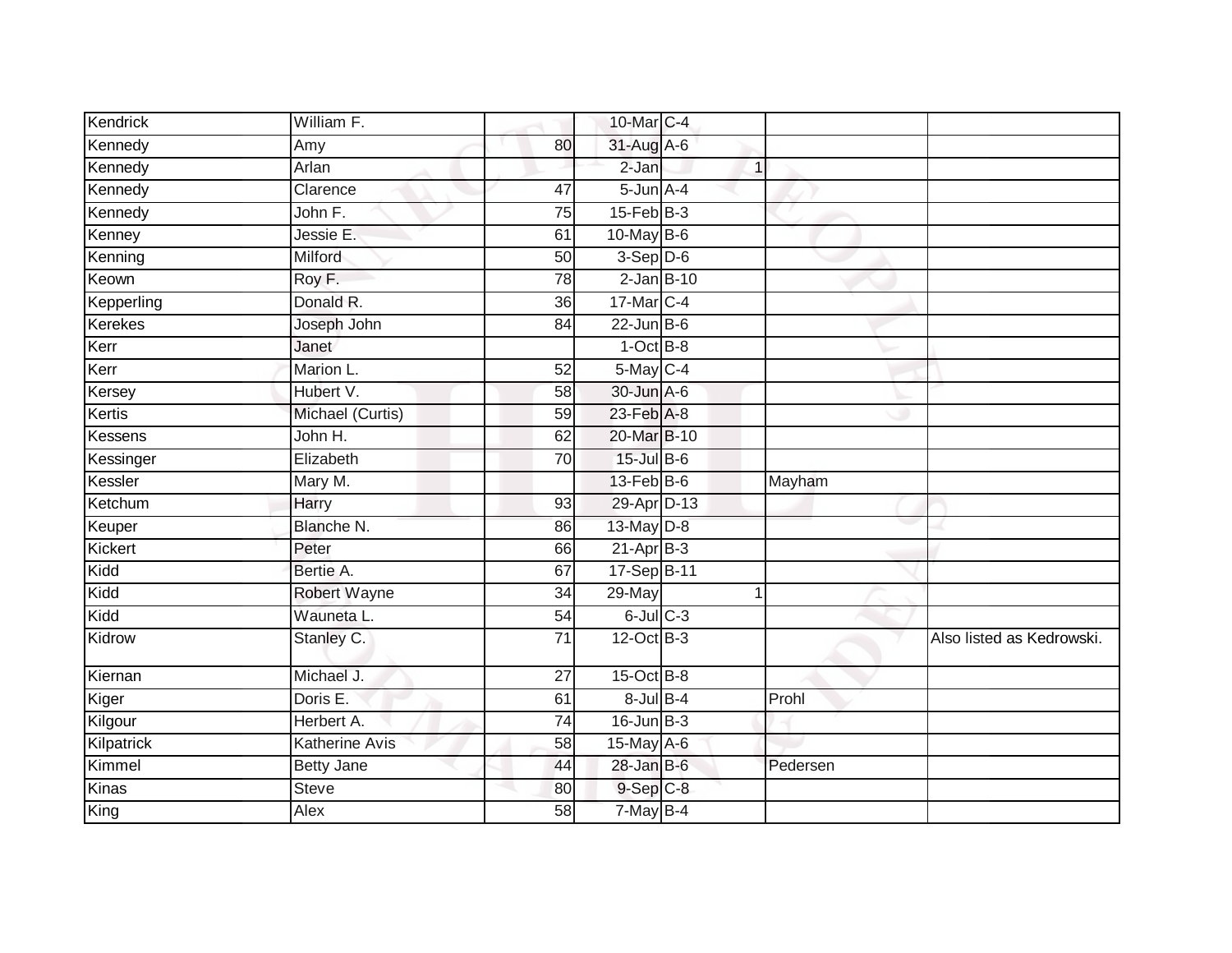| King        | Frank H.       | 81              | 8-May B-4              |  |  |
|-------------|----------------|-----------------|------------------------|--|--|
| King        | Isiah          | 50              | 19-Nov F-2             |  |  |
| King        | Ivy C.         | 68              | 30-Dec B-4             |  |  |
| King        | Luther         | 54              | 17-Nov B-4             |  |  |
| King        | Luther         |                 | $1$ -Jun $C-2$         |  |  |
| King        | Mariah         | $\overline{52}$ | $1-Nov$ C-6            |  |  |
| King        | Ruby           | 47              | $29$ -Jun $B - 8$      |  |  |
| Kinsock     | Mary Beth      | 17              | 16-Aug B-6             |  |  |
| Kirby       | William J.     | 30              | 28-Aug A-12            |  |  |
| Kirk        | Walter A.      | $\overline{57}$ | $11-Sep C-4$           |  |  |
| Kirkland    | Katherine E.   | 44              | 8-Oct D-9              |  |  |
| Kiser       | Richard E.     | 57              | $16$ -Jun $B-3$        |  |  |
| Kissee      | Ira            | 87              | $22$ -Jan B-8          |  |  |
| Klak        | Edmund R.      | 57              | 6-Feb <sup>B-3</sup>   |  |  |
| Klamm       | Walter         | $\overline{73}$ | $7$ -Jul $C$ -5        |  |  |
| Klarkowski  | Fanny A.       | 79              | 23-Mar B-6             |  |  |
| Klassen     | Frances        | 69              | $8$ -Feb $B$ -5        |  |  |
| Klein       | Ralph C.       | 79              | 16-Jul B-14            |  |  |
| Klein       | William (Bill) | 60              | 29-Oct B-15            |  |  |
| Klekot      | Victoria V.    | 79              | $5$ -May $C-4$         |  |  |
| Klemm       | Emil O. Jr.    | 58              | 21-Jun C-10            |  |  |
| Klemm       | Martha         | 82              | $20$ -Feb $D-4$        |  |  |
| Klempner    | Dorothy J.     | 42              | $3$ -Dec $D-5$         |  |  |
| Kline       | Chester W.     | 56              | 24-Mar A-7             |  |  |
| Kline       | Gertrude       | 79              | 13-Dec E-12            |  |  |
| Klinger     | Mary V.        | 78              | 21-Jan B-10            |  |  |
| Klobuchar   | Anna           | 78              | $12-Nov$ D-2           |  |  |
| Klockow     | Ruth Jordan    | 64              | $\overline{3-May}$ D-6 |  |  |
| Klootwyk    | Arie           | 85              | 30-Mar D-4             |  |  |
| Klopsch     | Neil L.        | 19              | 21-Aug 1, B-3          |  |  |
| <b>Kmak</b> | Ray F. (Roman) | 57              | 6-Jan C-4              |  |  |
| Knafla      | Stanley        | 83              | 6-Apr B-3              |  |  |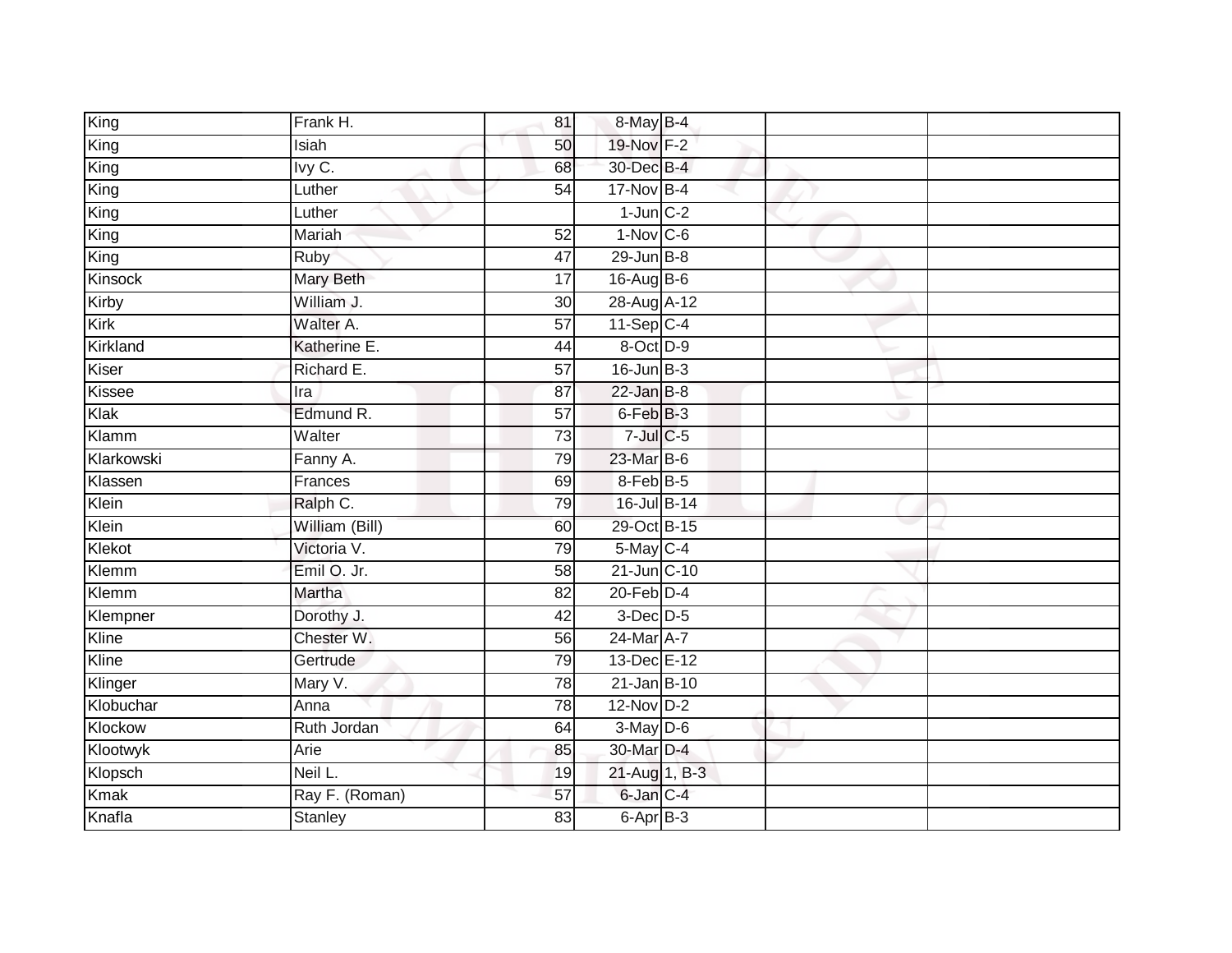| Knapp           | Cora                  | 87              | 22-Dec D-2      |            |          |  |
|-----------------|-----------------------|-----------------|-----------------|------------|----------|--|
| Kniaz           | Jacob                 | 76              | 16-Oct A-8      |            |          |  |
| Knitter         | Vera M.               | 60              | $7$ -Jul C-5    |            |          |  |
| Knizley         | William H.            | 77              | $3-AprB-3$      |            |          |  |
| Knoerzer        | Margaret E.           | $\overline{54}$ | $1$ -Jun $C-2$  |            |          |  |
| Knorr           | George W.             | 75              | 13-Sep F-10     |            |          |  |
| Knudsen         | <b>U.</b> Richard     | 71              | 12-Apr E-11     |            |          |  |
| Koartge         | Charles F.            | 87              | $3$ -Jul $B-2$  |            |          |  |
| Koba            | Seweryna (Sylvia)     | 80              | 9-Oct A-6       |            |          |  |
| Koby            | Linda                 | $\overline{25}$ | 20-Mar B-10     |            | Pauch    |  |
| Kochis          | Anna C.               | 81              | 18-Dec B-6      |            |          |  |
| <b>Koekkoek</b> | Margaret              | $\overline{70}$ | $21-Aug$ B-3    |            |          |  |
| <b>Koers</b>    | Jacob O.              | 64              | 20-Apr C-9      |            |          |  |
| Kolanowski      | Cecelia (Sally)       | 50              | 27-Apr C-9      |            | Iwan     |  |
| Kolas           | Justin                | 86              | 5-Jan A-8       |            |          |  |
| Kolbut          | Mary                  |                 | 10-Mar C-4      |            |          |  |
| Kolibowski      | Josephine             |                 | 29-Jun B-8      |            | Esmond   |  |
| Kollintzas      | Anthony G.            | 28              | 20-Jul D-7      |            |          |  |
| Kolodziej       | Caroline              | 81              |                 | 9-Jul B-10 |          |  |
| Kolwicz         | Joseph                | 71              | $4$ -Jan $D-8$  |            |          |  |
| Komendat        | <b>Stanley</b>        | 58              | 12-Apr E-11     |            |          |  |
| Kompier         | Andrew                | 86              | $12$ -Jun B-4   |            |          |  |
| Kompier         | Michael Walter        | 62              | $11$ -May D-4   |            |          |  |
| Koncevic        | James                 | 26              | 24-Apr          |            | 1        |  |
| Kondiles        | Anastasia             |                 | $26$ -Jan $C-4$ |            |          |  |
| Kondra          | Stephanie             | 82              | $1-Sep$ B-7     |            |          |  |
| Konefsky        | Henry S.              | 72              | 26-Apr D-12     |            |          |  |
| Konieski        | Ted M.                | 75              | 6-Jan C-4       |            |          |  |
| Konkoly         | Mary L.               | 54              | 20-Nov C-5      |            |          |  |
| Konrad          | Julia                 | 55              | 3-Feb A-8       |            | Michalak |  |
| Kontos          | Thomas J.             | 40              | 22-May A-12     |            |          |  |
| Kooy            | <b>Caryn Lorraine</b> | 3 months        | 26-Oct C-4      |            |          |  |
|                 |                       |                 |                 |            |          |  |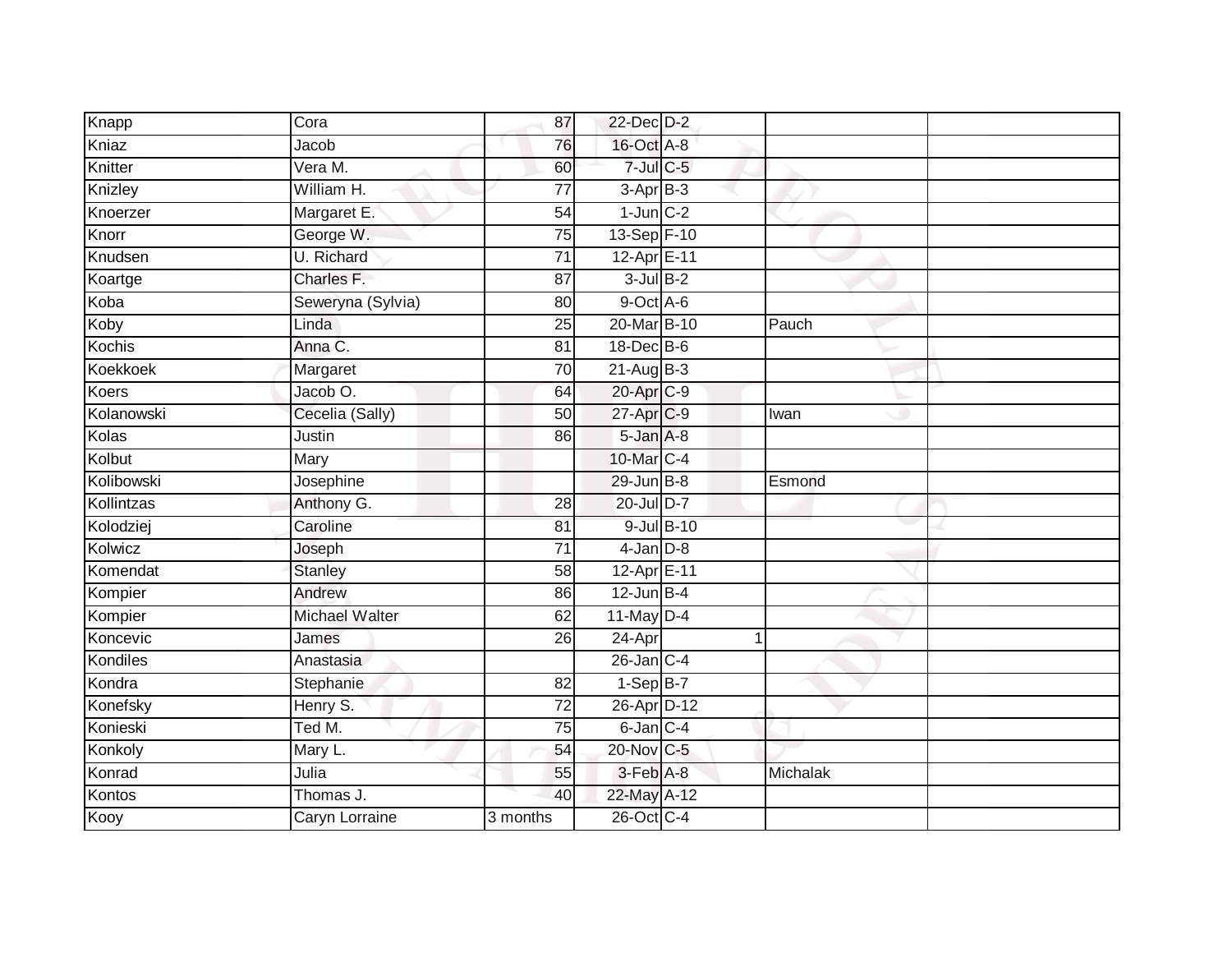| Kopacz      | Walter E.                | 62              | 27-Aug A-10      |                 |       |  |
|-------------|--------------------------|-----------------|------------------|-----------------|-------|--|
| Kopcha      | Mary                     | 84              | 23-Aug A-10      |                 |       |  |
| Koran       | Andrew R.                | 62              | 30-Sep B-6       |                 |       |  |
| Korczak     | George                   | 79              | 19-Feb B-6       |                 |       |  |
| Kordyla     | Henry                    | $\overline{52}$ | 29-Nov B-6       |                 |       |  |
| Kornas      | Clara                    | 76              | $4$ -Dec $D-8$   |                 |       |  |
| Kornelik    | Mary                     | 69              | $26$ -Jan $C-4$  |                 |       |  |
| Kortenhoven | John                     | 61              | 5-May C-4        |                 |       |  |
| Kosanovich  | Mildred (Mika)           | 81              | 2-Aug F-17       |                 |       |  |
| Kosco       | Mary                     | 76              | 30-Jan A-8       |                 |       |  |
| Koselke     | <b>Edward Francis</b>    | 39              | $14-Apr$ B-6     |                 |       |  |
| Kosinski    | Stephen D.               | $\overline{17}$ | 28-Dec C-5       |                 |       |  |
| Koslow      | Albert                   | 56              | $17 - Jun$ B-8   |                 |       |  |
| Kosovac     | Marko                    | 78              | 29-Nov B-6       |                 |       |  |
| Kostanski   | Stanley                  | $\overline{74}$ | 10-Aug B-6       |                 |       |  |
| Kosteba     | Katarina                 | $\overline{77}$ | 10-May B-6       |                 |       |  |
| Koster      | Dawn M.                  | 8 months        | $1-FebB-6$       |                 |       |  |
| Kostik      | John (Rev.)              | 75              | $10-AugB-6$      |                 |       |  |
| Kotecki     | Harry J.                 | 58              | 19-Nov F-2       |                 |       |  |
| Kotfer      | Anna                     | 86              | 12-Aug B-6       |                 |       |  |
| Kotyuk      | Alex                     | 62              | $21$ -Jun $C-10$ |                 |       |  |
| Koulentiky  | John N.                  |                 | 15-May A-6       |                 |       |  |
| Kountoures  | Alex J.                  | 75              |                  | $2$ -Jan $B-10$ |       |  |
| Kovachic    | Thomas                   | $\overline{51}$ | $27$ -Mar $C-4$  |                 |       |  |
| Kovacich    | Anna B.                  | 80              | $23 - SepE-6$    |                 |       |  |
| Kovecski    | Lydia (Lillian)          | 69              | 10-May B-6       |                 |       |  |
| Kowal       | Frank F. Sr.             | 65              | 14-Dec B-10      |                 |       |  |
| Kowal       | <b>Suzanne Christine</b> | Infant          | $17$ -May B-6    |                 |       |  |
| Kowalewski  | <b>Bessie</b>            | 81              | 17-Aug C-4       |                 | Wells |  |
| Kowalski    | Anna H.                  | 78              | 12-Oct B-3       |                 |       |  |
| Kowalski    | Frank J. Sr.             | 67              | $4$ -Jun $A-8$   |                 |       |  |
| Kowalski    | Frederick D.             | 27              | $22$ -Dec $D-2$  |                 |       |  |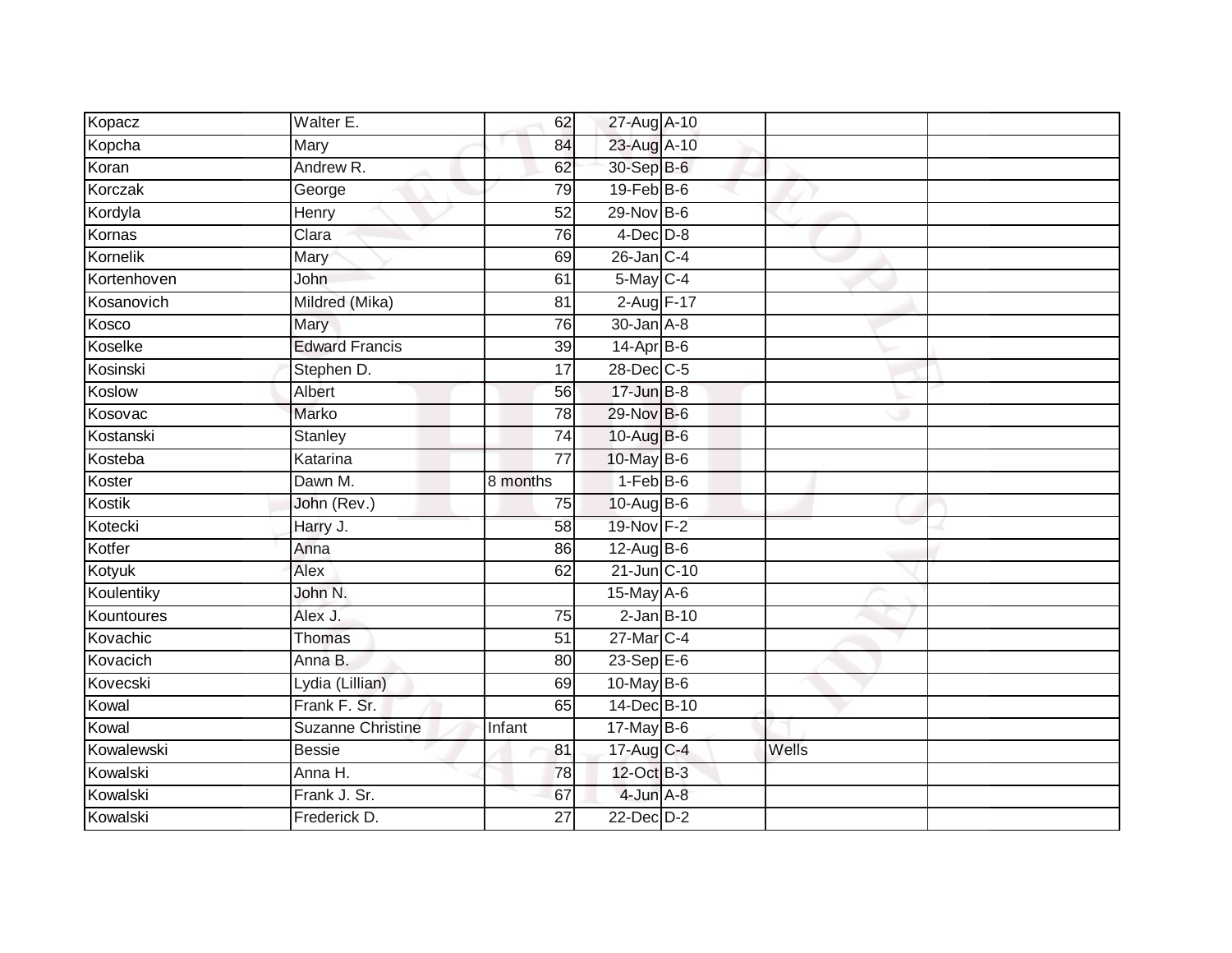| Kozlowski     | Anna           | 79              | 3-Feb A-8       |            |  |
|---------------|----------------|-----------------|-----------------|------------|--|
| Kozlowski     | Pamela Joyce   | 22              | 20-Feb D-4      |            |  |
| Kozul         | John           |                 | 11-Sep C-4      |            |  |
| Kozyra        | Marya          | 82              | 5-Oct B-6       |            |  |
| Kraay         | Arthur W.      | $\overline{81}$ | $22-SepB-6$     |            |  |
| Kraft         | Carey          | 65              | $1-FebB-6$      |            |  |
| Krajnak       | Mary           | 70              | $7-Apr$ A-8     |            |  |
| Kramer        | Charles J.     | 82              | 28-Sep C-2      |            |  |
| Kramer        | Wilhelm F.     | 64              | 12-Oct B-3      |            |  |
| Krapac        | <b>Jacob</b>   | 61              | $12$ -Mar B-4   |            |  |
| Krasowski     | Henry          | 75              | 31-Dec B-10     |            |  |
| <b>Kraus</b>  | Michael H. Sr. | 68              | $12$ -Oct B-3   |            |  |
| Krausky       | Michael        | 82              | $23$ -Jul B-8   |            |  |
| Kristoff      | Frances        | 63              | $4-Sep$ $D-4$   | Dvorscak   |  |
| Kristoff      | Steven         | 67              | $9$ -Dec $B$ -6 |            |  |
| Krizo         | Paul           |                 | 19-Nov F-2      |            |  |
| Krnich        | <b>Susie</b>   | 86              | 9-Nov C-11      |            |  |
| Krol          | John           | 61              | 16-Nov A-6      |            |  |
| Kroll         | Walter         | 82              | 27-Mar C-4      |            |  |
| Kroncke       | Florence H.    | 68              | 8-Dec A-12      |            |  |
| Kruczek       | Catherine      | 83              | 16-Jul B-14     |            |  |
| Kruczek       | Pauline        | 81              | 8-Nov B-6       |            |  |
| Krupinski     | Eleanore       | 43              | 20-Aug C-5      | Mulholland |  |
| Krusemark     | Loretta M.     | 59              | 12-Apr E-11     |            |  |
| Kubacki       | <b>Sallie</b>  | 66              | $10$ -Jul $D-6$ |            |  |
| Kubalanza     | Leonard C.     |                 | 10-Sep B-10     |            |  |
| <b>Kubiak</b> | Steve R.       | $\overline{73}$ | 26-Jul D-11     |            |  |
| Kubicko       | Sam            | 80              | 18-Jan F-12     |            |  |
| Kubisz        | <b>Stanley</b> | 66              | 29-Mar B-8      |            |  |
| Kudera        | Joseph A. Sr.  | 73              | 17-Feb B-4      |            |  |
| Kudirka       | John           | 85              | $9$ -Dec $B$ -6 |            |  |
| Kudla         | <b>Stanley</b> | 47              | $28$ -Jan B-6   |            |  |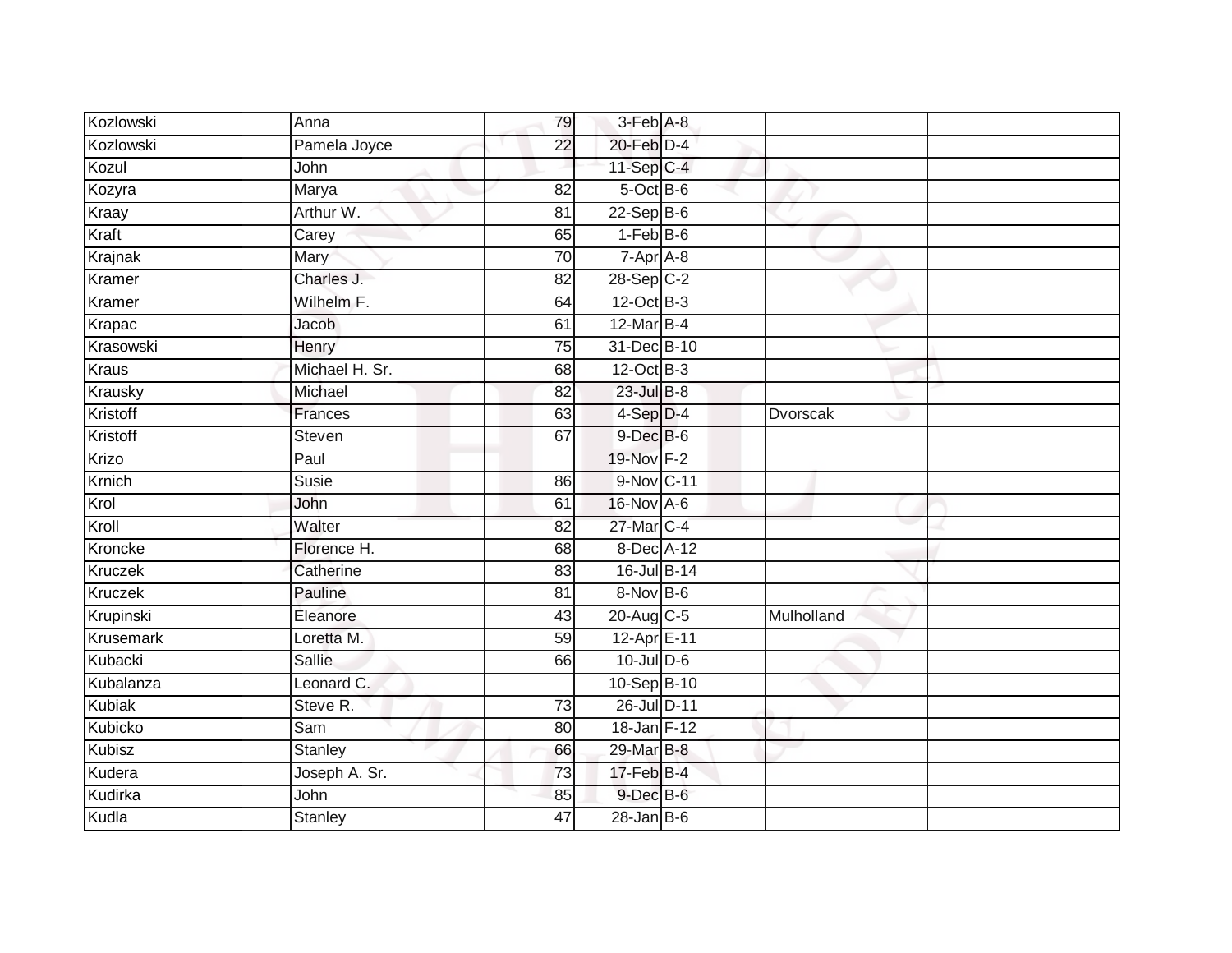| Kuehn           | Frederick C.          | 26              | 14-Sep C-5            |          |                       |
|-----------------|-----------------------|-----------------|-----------------------|----------|-----------------------|
| Kugar           | Harriet               |                 | 20-Feb D-4            |          |                       |
| Kuharich        | Theresa J.            | 80              | 1-Apr A-10            |          |                       |
| Kulchinsky      | Gladie                |                 | 29-Nov B-6            | Prater   |                       |
| Kulda           | George                | $\overline{43}$ | 30-Mar D-4            |          |                       |
| Kulda           | Josefine              | 74              | 10-Jul D-13           |          |                       |
| Kulka           | Theodore              | 76              | $11-AugB-3$           |          |                       |
| Kundich         | Mary T.               | 62              | 16-Dec C-4            |          |                       |
| Kunert          | Nancy H.              | 29              | 30-Jun A-6            |          |                       |
| Kuntz           | Rose C.               | 75              | 8-Mar D-2             |          |                       |
| <b>Kuras</b>    | Genevieve             | 74              | 27-Nov A-8            | Kropp    |                       |
| <b>Kurey</b>    | Mary A.               | 78              | 16-Mar B-6            | Cukravni | Also listed as Kurry. |
| <b>Kurselis</b> | Joseph                | 80              | 27-Aug A-10           |          |                       |
| Kurteff         | Vasil                 | 72              | $12$ -Jan B-7         |          |                       |
| Kurze           | <b>Max</b>            | 76              | 4-Sep D-4             |          |                       |
| Kurzydym        | Anna                  | 91              | 30-Nov B-4            |          |                       |
| <b>Kus</b>      | Katarzyna (Catherine) | 83              | 20-Nov C-5            |          |                       |
| Kuzel           | Joseph B.             | 70              | 18-Jun D-7            |          |                       |
| Kuzma           | Emil                  | 42              | $13$ -Jul B-6         |          |                       |
| Kwiatkowski     | John J.               |                 | $15$ -Dec $B$ -3      |          |                       |
| Kwinta          | Katarzyna             | 82              | 27-Mar C-4            |          |                       |
| La Ross         | Mae J.                | 77              | $4-AugB-4$            |          |                       |
| LaBrandt        | Ina                   | 87              | 8-Sep A-12            |          |                       |
| Lady            | Robert E.             | 68              | 20-Sep D-10           |          |                       |
| Lahey           | John T.               | 59              | $4$ -Mar $E-3$        |          |                       |
| Lain            | May C.                | 77              | $3-Sep$ D-6           |          |                       |
| Lair            | John M. Sr.           | $\overline{73}$ | 16-Nov A-6            |          |                       |
| Lakes           | Michael D.            | 16              | 27-Apr <sub>C-9</sub> |          |                       |
| LaMotte         | Arleigh L.            | 73              | $10-Feb$ A-8          |          |                       |
| Lamprecht       | Charles               | 86              | $2$ -Aug $F-17$       |          |                       |
| Lamprecht       | Charles               | 86              | 30-Jul C-2            |          |                       |
| Lamski          | Rose                  | 62              | 16-Oct A-8            |          |                       |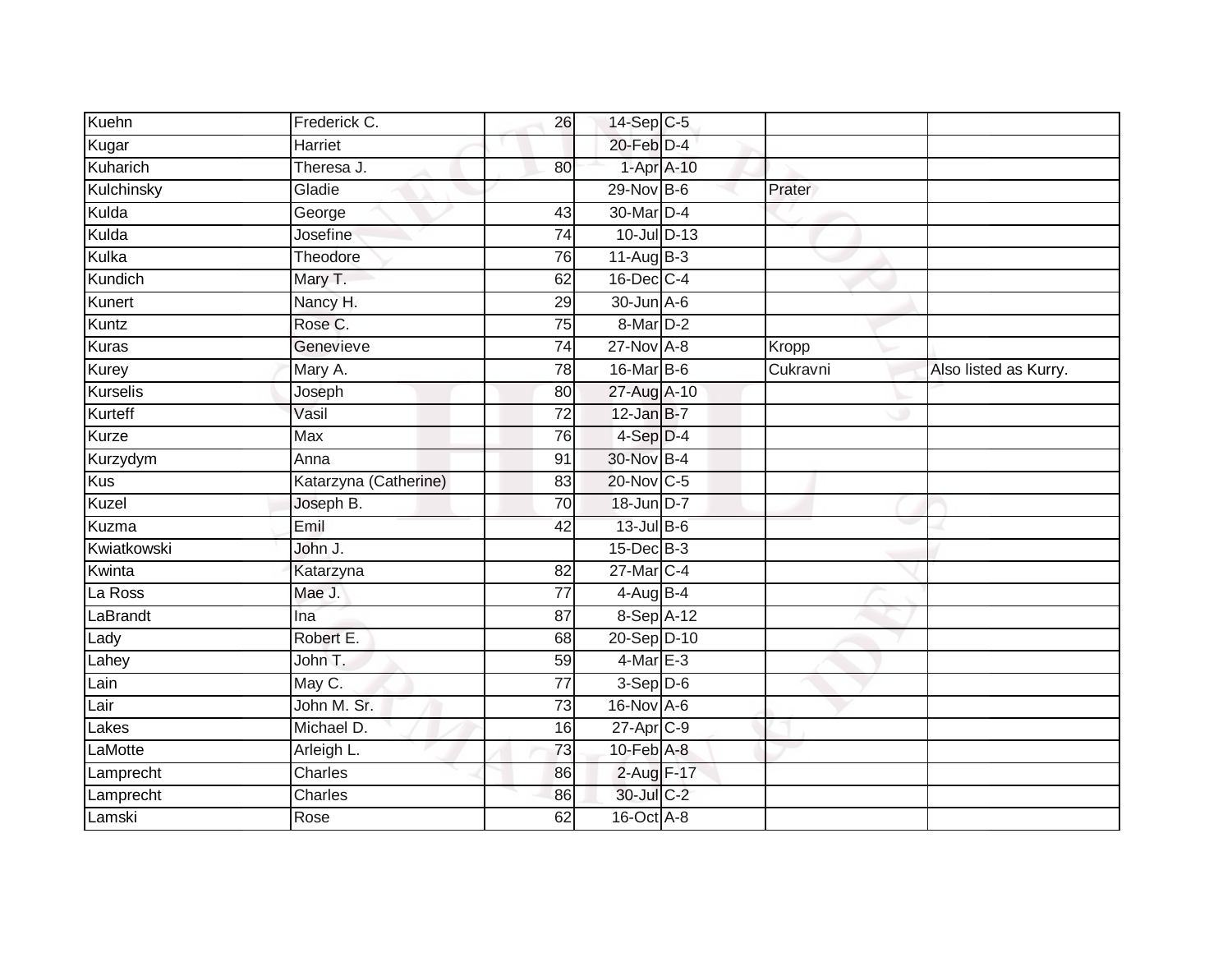| Lancaster | Morris L.                  | 58              | $22$ -Jun B-6           |              |         |  |
|-----------|----------------------------|-----------------|-------------------------|--------------|---------|--|
| Lane      | Anna                       | 88              | 26-Aug E-7              |              |         |  |
| Lange     | Louis J.                   | 85              | 22-Apr B-4              |              |         |  |
| Langel    | Paul J.                    | 62              | $11$ -Mar $B$ -6        |              |         |  |
| Langner   | Marion                     | 62              | $6-Sep$ D-10            |              |         |  |
| Langowski | Mary                       | $\overline{71}$ | 19-Oct A-8              |              |         |  |
| Lankford  | <b>Annie Mary</b>          | 69              | 11-Feb B-10             |              |         |  |
| Lannoy    | Louie                      | 65              | 29-Mar B-8              |              |         |  |
| Lanting   | Henry B.                   | 68              | 21-Dec B-10             |              |         |  |
| LaPoint   | <b>Bruna Del Magro</b>     |                 | $7 - Jan$ B-6           |              |         |  |
| Larkins   | <b>Charles</b>             | 80              | $20$ -Jan $B-3$         |              |         |  |
| Larmon    | Waldo Lloyd                | 55              | $6$ -Jan $C-4$          |              |         |  |
| LaRocca   | James                      |                 | $15$ -Feb $B$ -3        |              |         |  |
| Larsen    | John J.                    | 81              | $5$ -Jul $B$ -6         |              |         |  |
| Larsen    | Stewart                    | 68              | 30-Jul C-2              |              |         |  |
| Larson    | Edward                     | 73              | $17-Aug$ <sub>C-4</sub> |              |         |  |
| Larson    | James R.                   | $\overline{23}$ | 22-Oct B-6              |              |         |  |
| Larson    | Martha                     | 82              | 17-Sep B-11             |              |         |  |
| Larson    | Mary A.                    | 60              | 23-Sep E-6              |              |         |  |
| Larson    | Tessie A.                  | $\overline{73}$ | $7-Oct$ B-12            |              | Gleason |  |
| Laskarin  | <b>Catherine Elizabeth</b> | 63              | $30 - Jan$ $A - 8$      |              |         |  |
| Laskus    | Katherine                  | 55              | 26-Mar B-3              |              |         |  |
| Latia     | Emil                       | 49              | $26$ -Jan $C-4$         |              |         |  |
| Latz      | John                       | 54              | $16$ -AugB-6            |              |         |  |
| Laucis    | Petronella                 | 88              | $31$ -Aug $A$ -6        |              |         |  |
| Lauer     | Ann M.                     | 84              | $2-Sep$ F-7             |              |         |  |
| Lauer     | <b>Hilda</b>               |                 | 20-Aug C-5              |              |         |  |
| Laven     | William N.                 | 82              | 21-Dec B-10             |              |         |  |
| Lawrence  | Fred W.                    | 72              | $26$ -Feb $B$ -6        |              |         |  |
| Laws      | Ronald                     | $\overline{3}$  | 27-Nov                  | $\mathbf{1}$ |         |  |
| Lax       | <b>Benedict</b>            | 58              | 10-Nov A-8              |              |         |  |
| Layer     | Harold (Hadie)             | $\overline{54}$ | $22$ -Jan B-8           |              |         |  |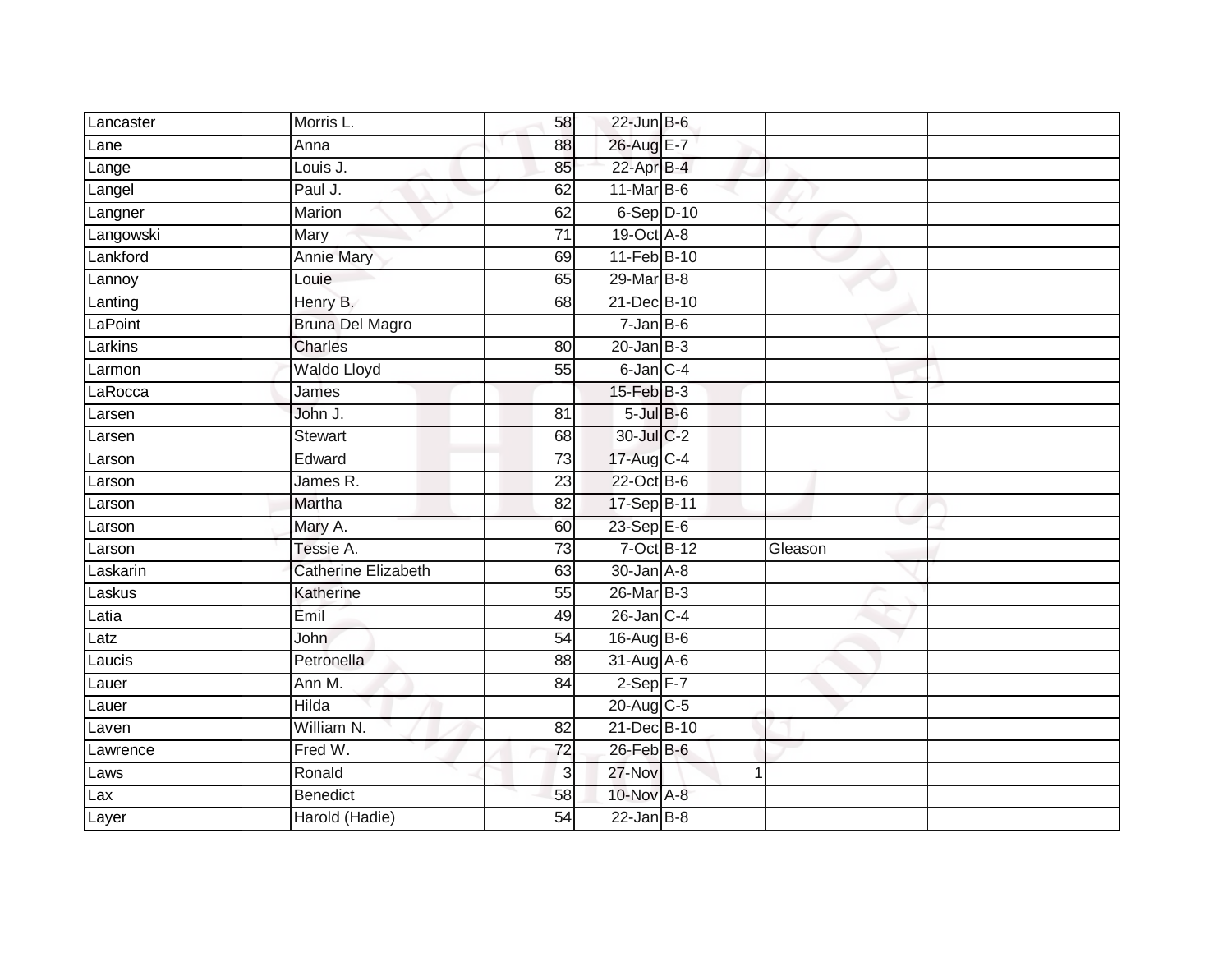| Layton      | <b>Susan Marie</b>        | 17              | 18-Sep A-10      |        |  |
|-------------|---------------------------|-----------------|------------------|--------|--|
| Lazaraton   | Gust K.                   | 76              | 8-Jan C-7        |        |  |
| Lazarian    | Simon A.                  | 70              | 25-Jun B-12      |        |  |
| Leath       | Roy H.                    | 47              | 18-Oct B-6       |        |  |
| Lederer     | Mary E.                   | 85              | 30-Sep B-6       |        |  |
| Lederer     | Minnie                    | 75              | $15-Sep$ A-4     |        |  |
| Lee         | Guy M.                    | $\overline{72}$ | 10-Dec B-10      |        |  |
| Lee         | Illuminada Santiago (Dr.) | 52              | $6$ -Aug $A$ -6  |        |  |
| Leeney      | Catherine E.              | 66              | $2$ -Jun $A - 6$ |        |  |
| Leep        | Jeanette                  | $\overline{57}$ | 30-Jul C-2       |        |  |
| Legler      | Gladys                    | 62              | 17-Aug C-4       |        |  |
| Lehman      | John A.                   | 85              | $27$ -Dec $D-8$  |        |  |
| Lehmann     | Clara B.                  | 82              | 10-Nov A-8       |        |  |
| Lehmann     | Marie Anna                | 84              | 15-Jun C-4       |        |  |
| Lehmker     | William A.                | 76              | 21-Dec B-10      |        |  |
| Leibee      | <b>Helen Louise</b>       | 41              | 14-Apr B-6       |        |  |
| Lem         | Dora                      | 89              | 24-May B-6       |        |  |
| Lendabarker | John E. (Jack)            | 79              | $6$ -Jan $C$ -4  |        |  |
| Lenick      | Natalie E.                | 63              | 4-Nov D-6        |        |  |
| Leonakis    | Christine                 | 85              | $14$ -Jul $A-8$  |        |  |
| Leonard     | Kenneth                   | 15              | 20-Aug           |        |  |
| Leonard     | Mose                      | 46              | $27-Sep$ B-6     |        |  |
| Lesinsky    | May                       | 68              | 12-Oct B-3       |        |  |
| Lesko       | Anna                      | $\overline{71}$ | $9$ -Dec $B$ -6  |        |  |
| Lesniewski  | <b>Bruno</b>              | 75              | 10-Mar C-4       |        |  |
| Lessing     | Mary Ellen C.             | 20              | 8-Jun C-5        | Michko |  |
| Lessner     | Frank M. (Big Six)        | 75              | $4-Sep$ D-4      |        |  |
| Lester      | George T.                 | 73              | 14-Jan C-10      |        |  |
| Levin       | Ida                       | 80              | 13-Jul B-6       |        |  |
| Lewandowski | Frank P.                  | 69              | 22-Nov B-6       |        |  |
| Lewis       | Charmaine (Sherry)        | 17              | 18-May B-8       |        |  |
| Lewis       | Dana Mae                  | 37              | $17$ -Jul $D-4$  |        |  |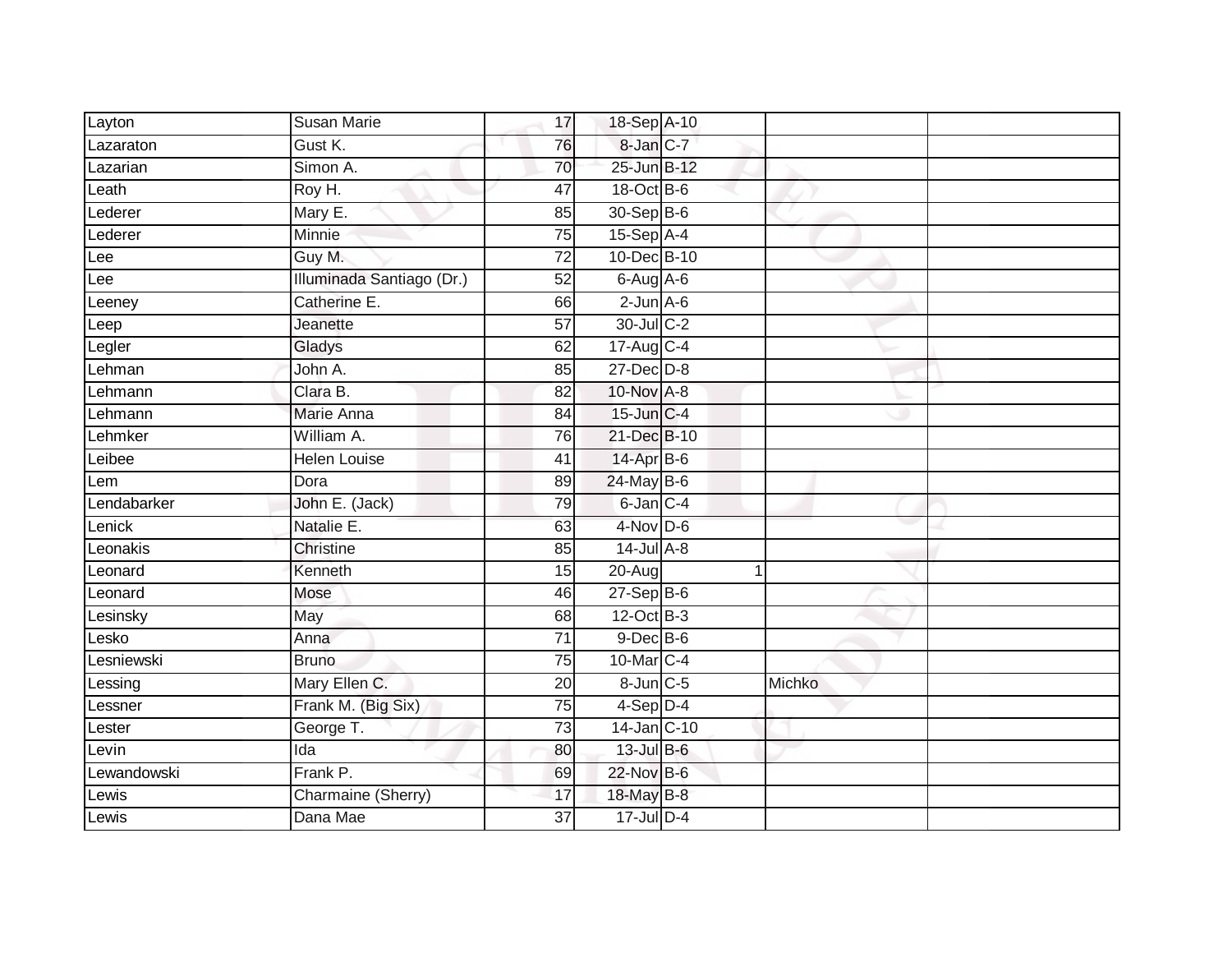| Lewis       | Gordon R.          | 34    | $7 - Jan$ $B - 6$     |         |  |
|-------------|--------------------|-------|-----------------------|---------|--|
| Lewis       | Larry D.           | 1 day | 6-Aug A-6             |         |  |
| Lewis       | William            | 84    | 19-May B-6            |         |  |
| Lidster     | Hobart G.          | 66    | 24-Aug B-3            |         |  |
| Lignar      | Sophie E.          | 68    | 13-Jul B-6            |         |  |
| Likens      | Ben J.             | 28    | 10-Sep B-10           |         |  |
| Lilly       | John A.            | 79    | $8-Nov$ B-6           |         |  |
| Lincoln     | Mary B.            | 86    | 31-Dec B-10           |         |  |
| Lindell     | Charles K.         |       | 22-Nov B-6            |         |  |
| Lindley     | Helen E.           | 52    | $4$ -May $B$ -6       |         |  |
| Lindner     | Carl G.            | 75    | 13-Sep F-10           |         |  |
| Lipke       | Catherine          | 79    | $14$ -Aug D-4         |         |  |
| Lipner      | Rose               | 80    | 18-May B-8            |         |  |
| Lipshutz    | <b>Barbara</b>     | 44    | 22-Feb D-16           | Levin   |  |
| Liss        | <b>Helen</b>       | 43    | 19-Feb B-6            | Legienc |  |
| Liszczak    | Joseph J.          | 56    | 19-May B-6            |         |  |
| Liszczak    | Mary               | 84    | $14-Sep C-5$          |         |  |
| Lithay      | Stefania           | 80    | 30-Nov B-4            |         |  |
| Litton      | Frances            | 42    | $27 - Dec$ $D-8$      |         |  |
| Llano       | Jessie             | 62    | $24-Sep$ B-6          |         |  |
| Lobodzinski | Chester S.         | 51    | 30-Dec B-4            |         |  |
| Lockhart    | <b>H. L. (Red)</b> | 68    | $16$ -Jan B-4         |         |  |
| Lohse       | Wilford M.         | 68    | 13-Apr B-3            |         |  |
| Lomberger   | Joseph             | 75    | 13-Dec E-12           |         |  |
| Long        | Glenn C.           | 82    | 29-Nov B-6            |         |  |
| Long        | Thelma L.          | 56    | 11-Jun A-12           |         |  |
| Long        | Wayne              | 26    | $4-\overline{AugB-4}$ |         |  |
| Lorance     | Ruby               | 63    | $5 - Jun$ $A - 4$     |         |  |
| Lorance     | William C.         | 71    | $29-Nov$ B-6          |         |  |
| Lorenz      | Emma               | 83    | 22-Nov B-6            |         |  |
| Lorig       | Nellie             | 69    | 1-May B-14            |         |  |
| Lotkowski   | Bernard L. (Ben)   | 67    | 17-Nov B-4            |         |  |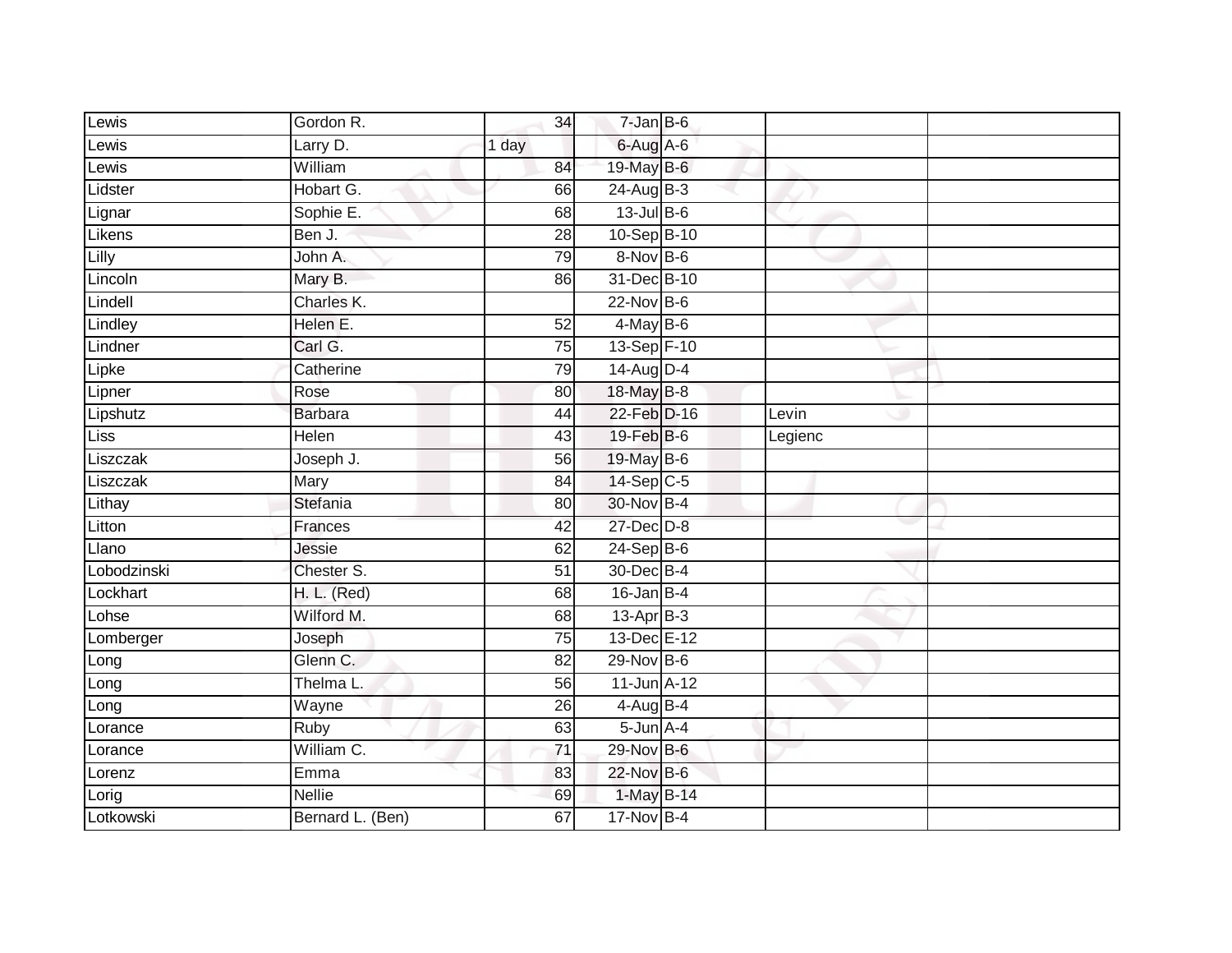| Love             | Eleanor Mae        | 57              | $19$ -Jan $C-4$   |                  |       |                   |
|------------------|--------------------|-----------------|-------------------|------------------|-------|-------------------|
| Love             | Lawson             |                 | 19-Apr D-12       |                  |       |                   |
| Love             | Nancy Lela         | 87              |                   | 9-Jan A-10       |       |                   |
| Lovell           | Mary G.            | 53              | $21 - Aug$ $B-3$  |                  |       |                   |
| Lowe             | George             | 34              | $3 - Jun$         |                  |       | Picture included. |
| Lowe             | <b>Terrie Lee</b>  | 3               | 8-Jan C-7         |                  |       |                   |
| Lowry            | Ruth S.            | $\overline{77}$ | $8$ -Jun $C$ -5   |                  |       |                   |
| Lozich           | Anna               | 70              |                   | 8-Sep A-12       |       |                   |
| Luboja           | Marko              | 82              | $29-Sep$ B-4      |                  |       |                   |
| Luca             | <b>Nick</b>        | 89              |                   | $3 - Jun$ $B-10$ |       |                   |
| Lucas            | David Allen        | 25              | $20$ -Dec $D-6$   |                  |       |                   |
| Lucas            | Joseph N.          | 51              | $26$ -Feb $B$ -6  |                  |       |                   |
| Lucka            | John               | 76              | $7 - Jan$ $B - 6$ |                  |       |                   |
| Luczak           | Theodore           | 72              | $27 - Jan A - 7$  |                  |       |                   |
| Lukas            | David Joseph       | 8 months        | 3-Mar C-4         |                  |       |                   |
| Lukashevitz      | Rose               | 81              | 15-May A-6        |                  | Sitar |                   |
| Lukes            | <b>Bessie</b>      | 76              |                   | 4-Oct B-14       |       |                   |
| Lundell          | Oscar              | 66              | 10-Jul D-6        |                  |       |                   |
| Lundquist        | Charles            | 64              | 30-Oct B-8        |                  |       |                   |
| Luring           | Bert G.            | 90              | $7$ -Jul $C$ -5   |                  |       |                   |
| Lusby            | Earl B.            | 72              | 18-Mar E-2        |                  |       |                   |
| <b>Lusebrink</b> | Robert P.          | 42              |                   | $7-Oct$ B-12     |       |                   |
| Lute             | Emma C.            | 71              | $5$ -Jul $B$ -6   |                  |       |                   |
| Lutes            | William J. (Fritz) | 56              |                   | $2$ -Jan $B-10$  |       |                   |
| Lutz             | James              | 85              |                   | $2$ -Jan $B-10$  |       |                   |
| Lynch            | Basil G.           | 66              | 17-Aug C-4        |                  |       |                   |
| Lynch            | Jesse C.           | 87              | $1-FebB-6$        |                  |       |                   |
| Lynch            | Lena               |                 | $3$ -Jul $B-2$    |                  |       |                   |
|                  |                    |                 |                   |                  |       |                   |
|                  |                    |                 |                   |                  |       |                   |
|                  |                    |                 |                   |                  |       |                   |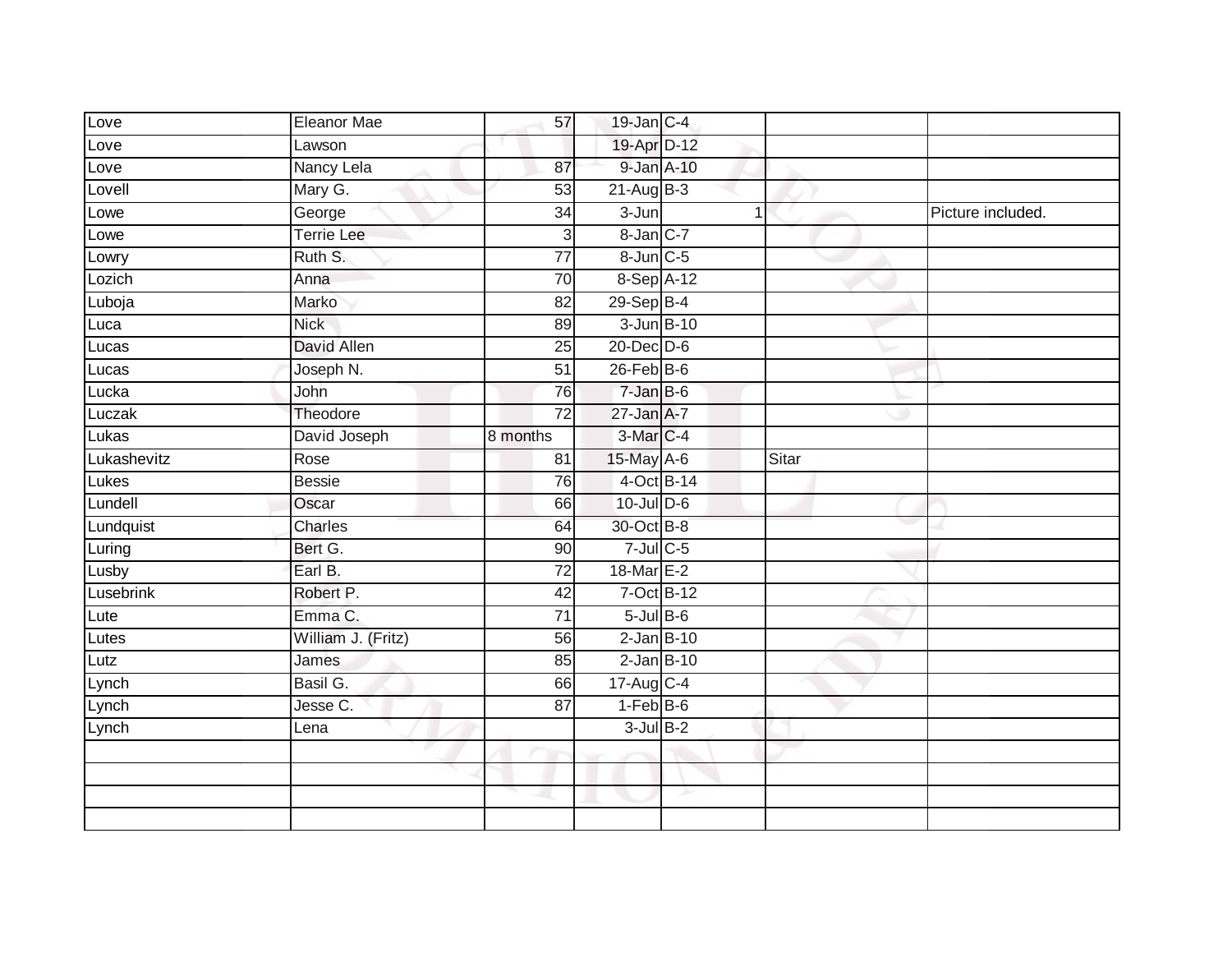| <b>Surname</b> | <b>Given</b>        | Age             | <b>Date</b>     | Page | <b>Maiden</b> | <b>Note</b> |
|----------------|---------------------|-----------------|-----------------|------|---------------|-------------|
| Maack          | William             |                 | 6-Feb B-3       |      |               |             |
| <b>Maas</b>    | Agnes M.            | 65              | 28-Jul C-4      |      |               |             |
| MacDonald      | Robert              | 61              | $17$ -May $B-6$ |      |               |             |
| <b>Macek</b>   | Carolina            | 80              | 6-Apr B-3       |      |               |             |
| Macenski       | Catherine           | 84              | 20-Apr C-9      |      |               |             |
| Machler        | Frank D.            | 65              | 8-Dec A-12      |      |               |             |
| Maciejewski    | Stanley S.          | 43              | $4-AugB-4$      |      |               |             |
| Macon          | Henry               | $\overline{3}$  | 10-May B-6      |      |               |             |
| Maday          | <b>Stella</b>       |                 | $22$ -Jan $B-8$ |      |               |             |
| Maddox         | Billy B.            | 41              | 30-Nov 1, B-4   |      |               |             |
| Madera         | Mary                | 83              | 10-Apr C-6      |      |               |             |
| Maggio         | Carl                | 63              | 4-Mar E-3       |      |               |             |
| Magila         | <b>Tillie</b>       | 80              | $7$ -Jul $C$ -5 |      | Sestakauckas  |             |
| Magyar         | John                | 67              | 10-Mar C-4      |      |               |             |
| Mahaney        | <b>Nellie Susan</b> |                 | 20-May B-8      |      |               |             |
| Mahler         | Anna M.             | $\overline{85}$ | $4$ -May B-6    |      |               |             |
| Mahoney        | Ellen M.            | 84              | $7$ -Jul C-5    |      |               |             |
| Majchrowicz    | Daniel Jr.          | 11 days         | 18-Nov A-16     |      |               |             |
| Majestic       | Stephanie E.        | 43              | 13-May D-8      |      |               |             |
| Majkoski       | John S.             | 86              | 30-Sep B-6      |      |               |             |
| Malek          | Mary                | 76              | $1$ -Jun $C-2$  |      |               |             |
| Malinka        | Anna                | 85              | 27-Nov A-8      |      |               |             |
| Maliszewski    | Karol               |                 | 19-Apr D-12     |      |               |             |
| Malmstone      | Wilma               | 83              | 10-Dec B-10     |      |               |             |
| Malon          | Fred W.             | 80              | $1-SepB-7$      |      |               |             |
| Maman          | <b>Helen</b>        | 88              | 2-Aug F-17      |      | <b>Budnyk</b> |             |
| Manchak        | Anna S.             | 88              | $9-$ Sep $C-8$  |      |               |             |
| Mandich        | Peter               | 52              | 31-May B-8      |      |               |             |
| Manich         | <b>Steve</b>        | 75              | $3$ -Jul $B-2$  |      |               |             |
| Mankey         | William             | 86              | 27-Apr C-9      |      |               |             |
| Manna          | Angelo              | 89              | 27-Mar C-4      |      |               |             |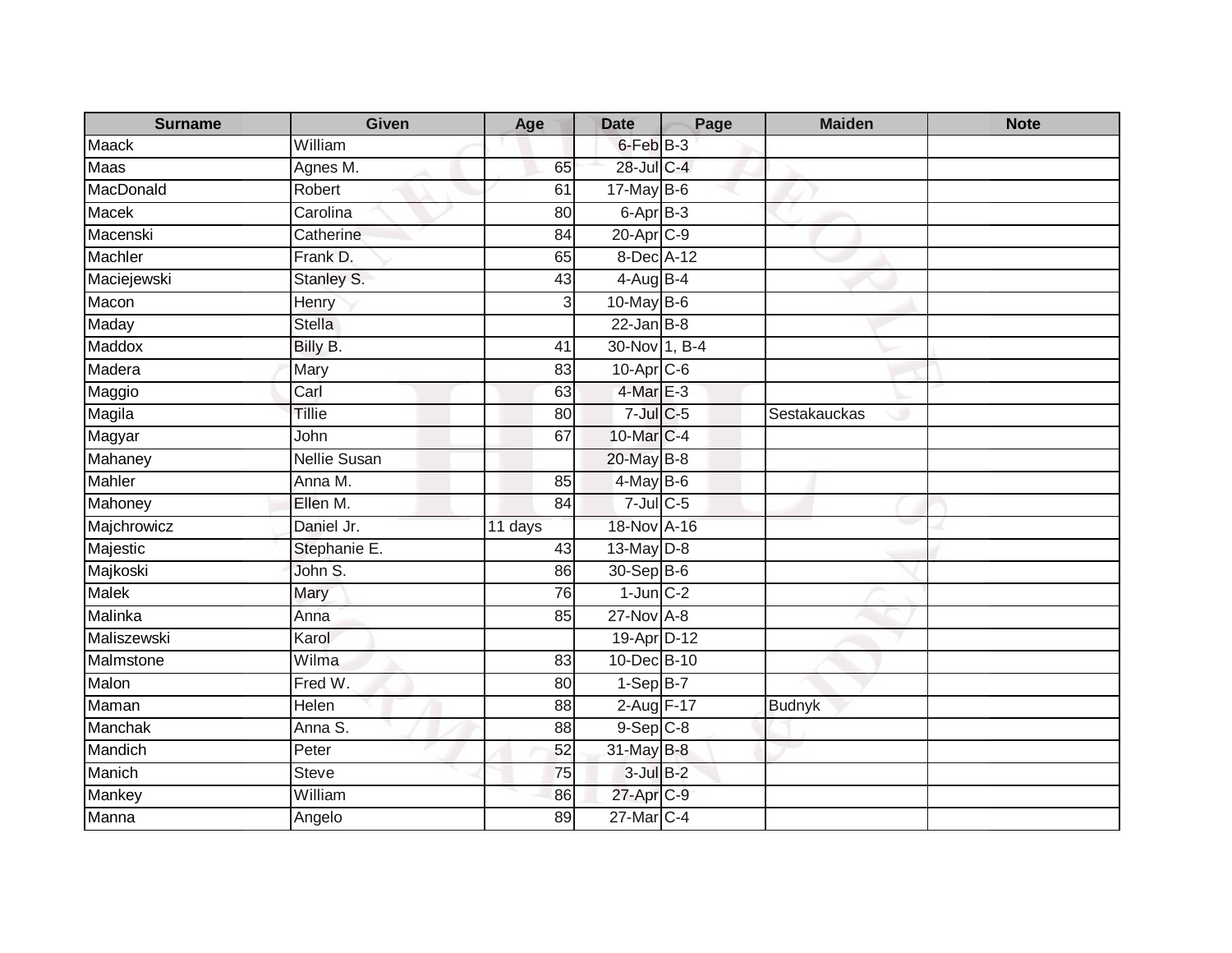| Mannarelli      | Jeffery             | 18              | $2-Sep$ F-7          |  |
|-----------------|---------------------|-----------------|----------------------|--|
| Mannino         | Peter               | 64              | 5-Feb B-10           |  |
| Mantell         | Florence            | 56              | 22-May A-12          |  |
| Manuszak        | William             | 80              | 30-Jul C-2           |  |
| Manzo           | Ramon               | 66              | $26$ -Jun $A-8$      |  |
| Marcer          | Marco               |                 | $24 -$ Jul           |  |
| March           | Zipora              | 32              | 30-Oct B-8           |  |
| Marchuk         | George Sr.          | 74              | $9-AugB-6$           |  |
| Marcinkiewicz   | Rose                | 64              | 26-Aug E-7           |  |
| Marco           | <b>David</b>        | $\overline{31}$ | 11-Dec<br>1          |  |
| <b>Marcus</b>   | Alys                |                 | $20$ -Jan $B-3$      |  |
| Marcus          | <b>Bessie</b>       | 83              | 29-Oct B-15          |  |
| <b>Marek</b>    | Pearl E.            | 47              | 29-May A-4           |  |
| Margrave        | John E.             | 82              | $3$ -Jul $B-2$       |  |
| Maric           | <b>Mile</b>         | $\overline{73}$ | 20-Sep D-10          |  |
| Marion          | Gladys C.           | 49              | 19-Nov F-2           |  |
| Markovich       | Theresa             | $\overline{75}$ | $22-Sep$ B-6         |  |
| Marosi          | Joseph Jr.          | 62              | $24-AugB-3$          |  |
| Marovich        | Dennis              | 24              | $2-Sep$ F-7          |  |
| Marquardt       | <b>Minnie</b>       | $\overline{73}$ | $5-AprE-8$           |  |
| Marr            | Ralph J.            | 32              | $22$ -Oct B-6        |  |
| Marshall        | Adah M.             | 90              | $29$ -Jun $B-8$      |  |
| Marszalek       | Katherine           | 82              | $11-Sep C-4$         |  |
| Martin          | Julius R.           |                 | 8-Mar <sub>D-2</sub> |  |
| <b>Martin</b>   | <b>Lindel Adele</b> |                 | $6-Sep$ D-10         |  |
| <b>Martin</b>   | Peter F.            |                 | $22$ -Oct B-6        |  |
| <b>Martin</b>   | Roena               | 50              | $6$ -Feb $B-3$       |  |
| Martin          | Theresa             | 78              | 20-Aug C-5           |  |
| <b>Martinez</b> | Elena G.            | 79              | 23-Apr B-8           |  |
| Martinez        | Frank               | 84              | 7-Oct B-12           |  |
| Martinez        | Josefa              | 66              | 5-Aug D-8            |  |
| <b>Martinez</b> | Magaly              | $\overline{32}$ | 24-Sep 1, B-6        |  |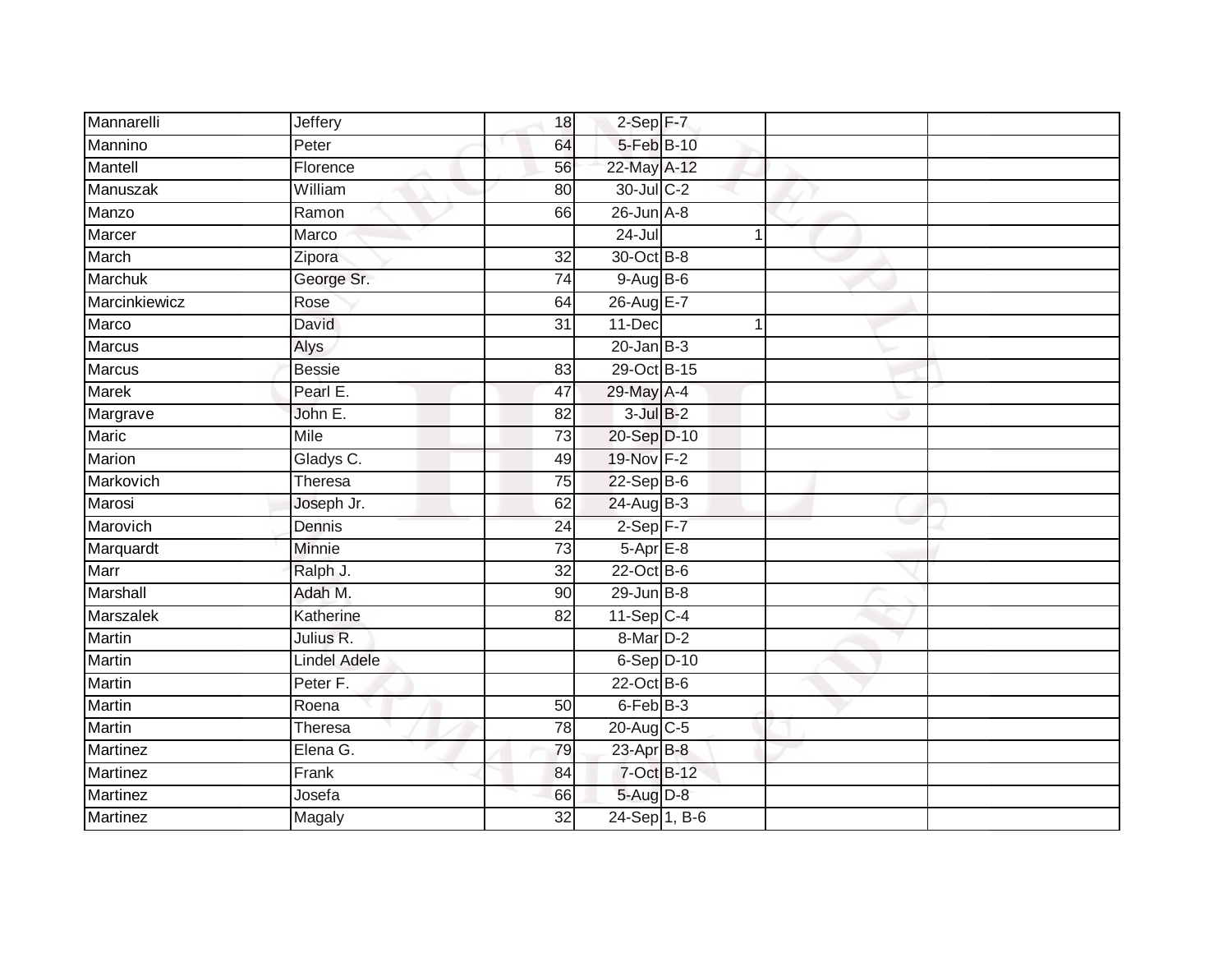| <b>Martinez</b> | Maria            | 39              | 14-Jan C-10      |              |  |
|-----------------|------------------|-----------------|------------------|--------------|--|
| Martinez        | Rodolfo          | $\overline{21}$ | 22-Jul B-4       |              |  |
| <b>Martinez</b> | Susan            | 9 months        | 27-Jul B-2       |              |  |
| Martinsen       | Elmer            | $\overline{71}$ | 16-Dec C-4       |              |  |
| Marton          | Theresa          | 79              | $25$ -Jan B-6    |              |  |
| Maryanski       | Martha           |                 | 6-Dec C-8        | <b>Marek</b> |  |
| Marynowski      | Mary             | 94              | $18 - Jun$ D-7   | <b>Brach</b> |  |
| Mask            | Callie           | 70              | 12-Mar B-4       |              |  |
| Mason           | Eugene L.        | 44              | 3-Mar C-4        |              |  |
| Mason           | Frances          | 70              | 8-Mar D-2        |              |  |
| Massey          | Lucian Edgar     | 86              | 6-May C-4        |              |  |
| Mastej          | David            | 11              | $22$ -Dec $D-2$  |              |  |
| <b>Masura</b>   | Emilia           | 84              | 22-May A-12      |              |  |
| Mataski         | <b>Stanley</b>   | 66              | 21-Jan B-10      |              |  |
| Mateja          | Michael          | $\overline{77}$ | 8-Apr B-6        |              |  |
| Mathews         | <b>Mark</b>      | Infant          | 28-May B-10      |              |  |
| <b>Mathias</b>  | Edward T.        | 81              | $13-Apr$ B-3     |              |  |
| <b>Mathis</b>   | Emma M.          | 56              | 5-Oct B-6        |              |  |
| Matovina        | Paul L.          | 45              | 9-Jan A-10       |              |  |
| <b>Matthew</b>  | Willard L.       | 36              | 21-Jun C-10      |              |  |
| <b>Matthews</b> | <b>Ada Davis</b> | 84              | 30-Sep B-6       |              |  |
| <b>Matthews</b> | Maye             | 68              | 16-Aug B-6       |              |  |
| Mattingly       | John (Pat)       | 59              | $23-Sep$ E-6     |              |  |
| Mattingly       | Joseph A.        | $\overline{71}$ | 16-Oct A-8       |              |  |
| Mattox          | Lillian          | 74              | $21$ -Jan $B-10$ |              |  |
| Mau             | Walter F.        | $\overline{71}$ | 21-Jan B-10      |              |  |
| Mayberry        | Hubert H.        | $\overline{57}$ | 30-Sep B-6       |              |  |
| Mayer           | Mary Bertha      | 76              | 17-Sep B-11      |              |  |
| Mayhew          | Robert L. (Rev.) | 40              | 3-Aug C-8        |              |  |
| Maynez          | Maria R.         | 73              | 24-Apr B-6       |              |  |
| Mays            | Sarah Frances    | 68              | 9-Nov C-11       |              |  |
| Mazinis         | Christos A.      | 78              | 20-Sep D-10      |              |  |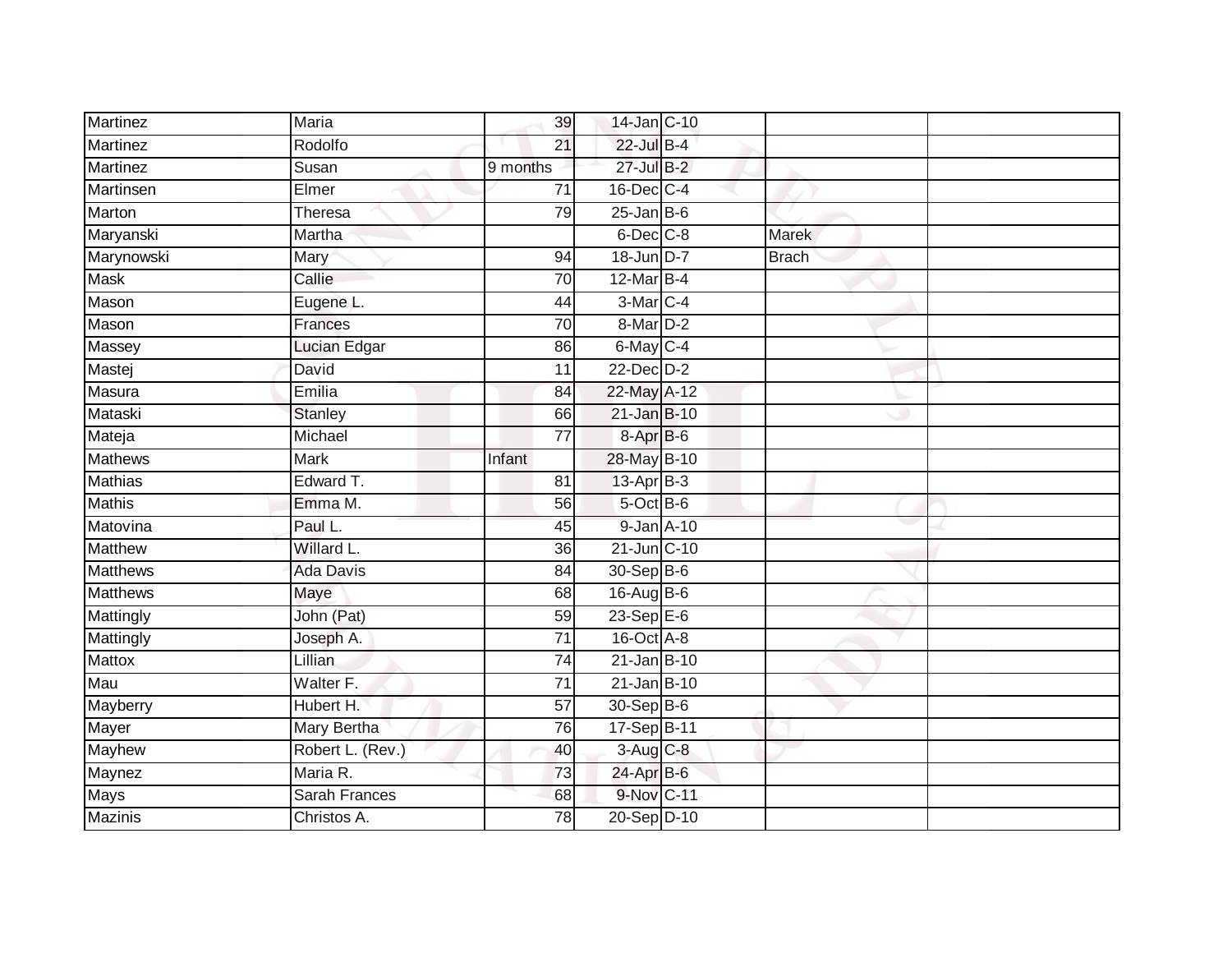| Mazonas           | Charles S.        | 79              | 11-Nov B-10                 |                  |                   |
|-------------------|-------------------|-----------------|-----------------------------|------------------|-------------------|
| Mazurane          | Karen J.          | 32              | 20-Mar B-10                 |                  |                   |
| <b>McAbbee</b>    | Henry F.          | 59              | 24-Nov C-5                  |                  |                   |
| <b>McAllister</b> | Irene             | 82              | $4$ -Jan $D-8$              |                  |                   |
| <b>McAnulty</b>   | John O.           | 47              | 17-Nov B-4                  |                  |                   |
| <b>McBride</b>    | Runelle           | 48              | $17$ -Dec $D$ -6            |                  |                   |
| <b>McCarter</b>   | Ines G.           | 82              | $23$ -Mar $ B-6 $           |                  |                   |
| <b>McCarthy</b>   | David J. (C.F.D.) | 65              | 25-Jun B-12                 |                  |                   |
| McCausland        | George Sr.        | 87              | 22-Nov B-6                  |                  |                   |
| <b>McCay</b>      | Stasia M.         | 79              | $23$ -Feb $\overline{A}$ -8 |                  |                   |
| McClaran          | Joseph C.         | 60              | $15-Nov$ B-6                |                  |                   |
| McClellan         | Cecil             | 63              | 31-Aug A-6                  |                  |                   |
| <b>McClure</b>    | Calvin A.         | 69              | 28-May B-10                 |                  |                   |
| <b>McCluskey</b>  | Robert E.         | 21              | 27-Sep B-6                  |                  |                   |
| <b>McClusky</b>   | Mildred           | 62              | 28-Apr B-4                  |                  |                   |
| McCollister       | George            | 74              | 30-Jan A-8                  |                  |                   |
| <b>McCord</b>     | Eugene B.         | 56              | $13$ -Jan $B-4$             |                  |                   |
| <b>McCoy</b>      | Doris A.          | 65              | 10-Apr C-6                  |                  |                   |
| <b>McCreary</b>   | Suzanne           | 60              | 17-Nov B-4                  | Zitko            |                   |
| McCuecheon        | <b>Marion</b>     | 91              | 13-Oct A-8                  |                  |                   |
| <b>McCullom</b>   | Robert J.         | 77              | 28-Oct B-9                  |                  |                   |
| <b>McCuskey</b>   | Dorothy           | $\overline{77}$ | 20-Jul D-7                  |                  |                   |
| McDonald          | Amanda M.         | 72              | $11-Oct$ B-6                |                  |                   |
| McDonald          | Clarence E.       | 78              | $11-Oct$ B-6                |                  |                   |
| McDonald          | Kenneth L.        | 66              | 3-Feb A-8                   |                  |                   |
| McDonnell         | William V.        | 66              | $25$ -Jan B-6               |                  | Picture included. |
| McFadden          | Helen (Tenkie)    | 48              | $27 - Dec$ $D-8$            | <b>Timkovich</b> |                   |
| McFarland         | Harry             | 77              | $21-Apr$ B-3                |                  |                   |
| McFarland         | Mary M.           | 66              | 14-Dec B-10                 |                  |                   |
| <b>McGill</b>     | Clifford          | $\overline{72}$ | 29-Nov B-6                  |                  |                   |
| <b>McGrath</b>    | Richard F.        | 72              | 14-Dec B-10                 |                  |                   |
| <b>McGrath</b>    | Robert            | 69              | $2-Sep$ F-7                 |                  |                   |
|                   |                   |                 |                             |                  |                   |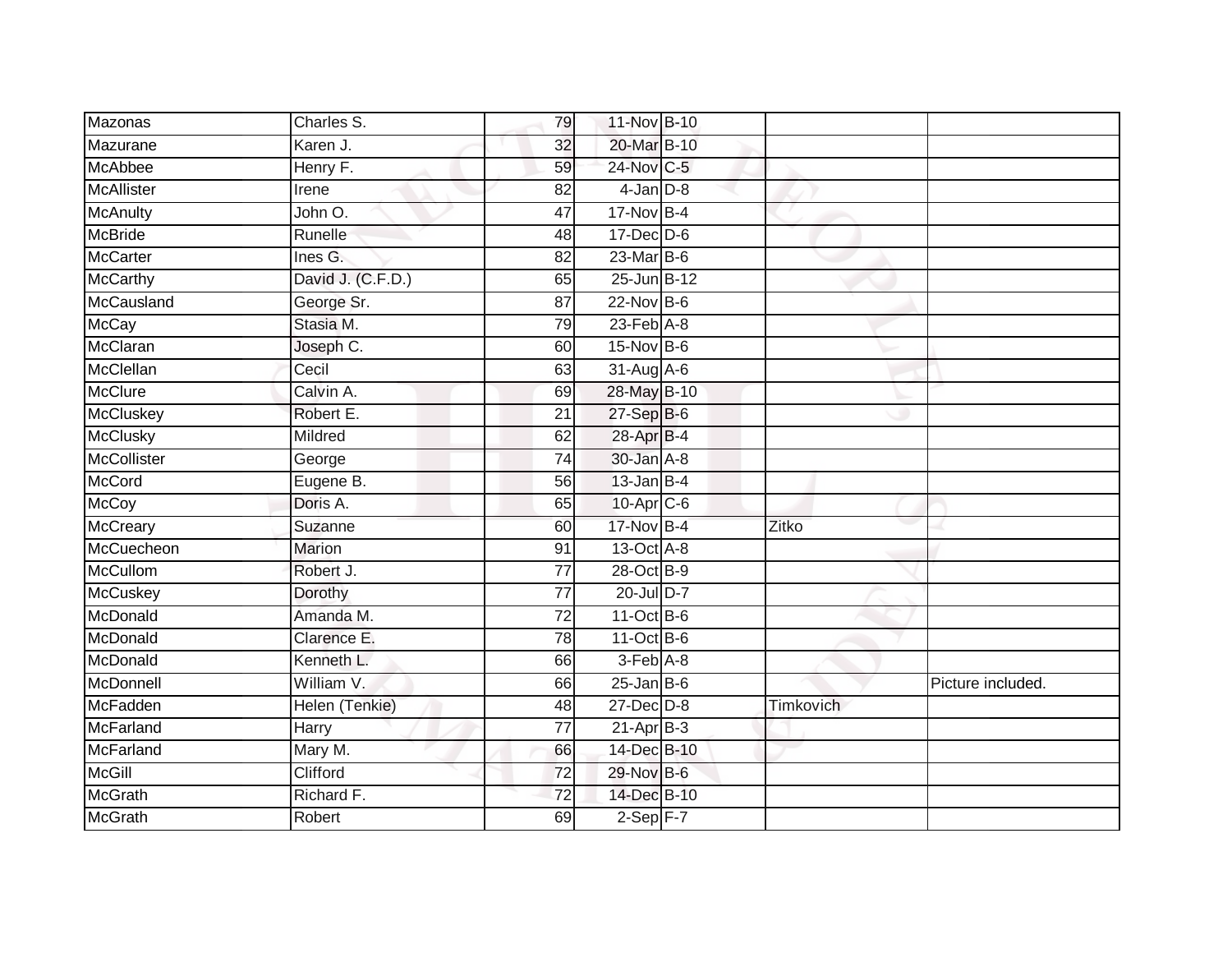| <b>McGraw</b>   | Fern                   | 71              | 13-Nov D-2       |   |                 |
|-----------------|------------------------|-----------------|------------------|---|-----------------|
| McInnes         | Robert B. (Scotty)     | 83              | 3-May D-6        |   |                 |
| <b>McKay</b>    | Vernice S.             | 64              | 2-Nov A-6        |   |                 |
| McKesson        | Gertrude E.            | 56              | $20$ -Jan B-3    |   |                 |
| McKesson        | Leo Vernon             | 61              | $13$ -Jul $B$ -6 |   |                 |
| <b>McKown</b>   | Buren C.               | 63              | $12$ -Jun B-4    |   |                 |
| McLain          | Grace E.               | 81              | $16$ -AugB-6     |   |                 |
| McLeod          | <b>Charles Russell</b> | 67              | 29-Sep B-4       |   |                 |
| <b>McMillen</b> | Edgar R.               | 78              | 30-Jun A-6       |   |                 |
| <b>McNally</b>  | Frank Lloyd            | $\overline{72}$ | $14$ -Jul $A-8$  |   |                 |
| <b>McNeill</b>  | Elsie H.               | 76              | 17-Sep B-11      |   |                 |
| <b>McNeill</b>  | John                   | $\overline{71}$ | 19-Apr D-12      |   |                 |
| <b>McSwain</b>  | Johnnie                | 37              | 12-Mar           | 1 |                 |
| Meacham         | Alfred                 | 69              | 13-Mar B-10      |   |                 |
| Meade           | Genevieve              | 95              | 5-Jan A-8        |   | <b>Herricks</b> |
| <b>Meadows</b>  | Ernest W.              | $\overline{77}$ | 18-Aug A-9       |   |                 |
| Meinberg        | Earl R.                | 59              | $9$ -Feb $C$ -5  |   |                 |
| Mellon          | Byron J.               | 62              | 29-Jul B-10      |   |                 |
| Melton          | Onis H.                | 54              | $2$ -Jan $B-10$  |   |                 |
| Melyon          | Julius                 | 83              | 10-Mar C-4       |   |                 |
| Mensing         | Len W.                 | 66              | 14-Jan C-11      |   |                 |
| Merch           | Andy (Ricco Rotz)      | 57              | 10-Sep B-10      |   |                 |
| Mergesky        | Steve R.               | 52              | 20-Apr C-9       |   |                 |
| <b>Merritt</b>  | Jay                    |                 | $7 - Jun$ B-5    |   |                 |
| Meszaros        | Katlin                 |                 | 11-Nov           |   |                 |
| <b>Mettier</b>  | Esther                 | 85              | 20-Nov C-5       |   |                 |
| <b>Mettler</b>  | Anna A.                |                 | $7$ -Jul $C$ -5  |   |                 |
| Mettler         | Elizabeth              | 83              | $2$ -Apr $D-6$   |   | <b>Becker</b>   |
| Metz            | Alex                   | 65              | 13-Jul B-6       |   |                 |
| Metzcus         | Charles Sr.            | 64              | 19-May B-6       |   |                 |
| Metzger         | Dorothy                | 58              | 19-Apr D-12      |   |                 |
| <b>Meves</b>    | Leora J.               | 79              | $7$ -May $B-4$   |   |                 |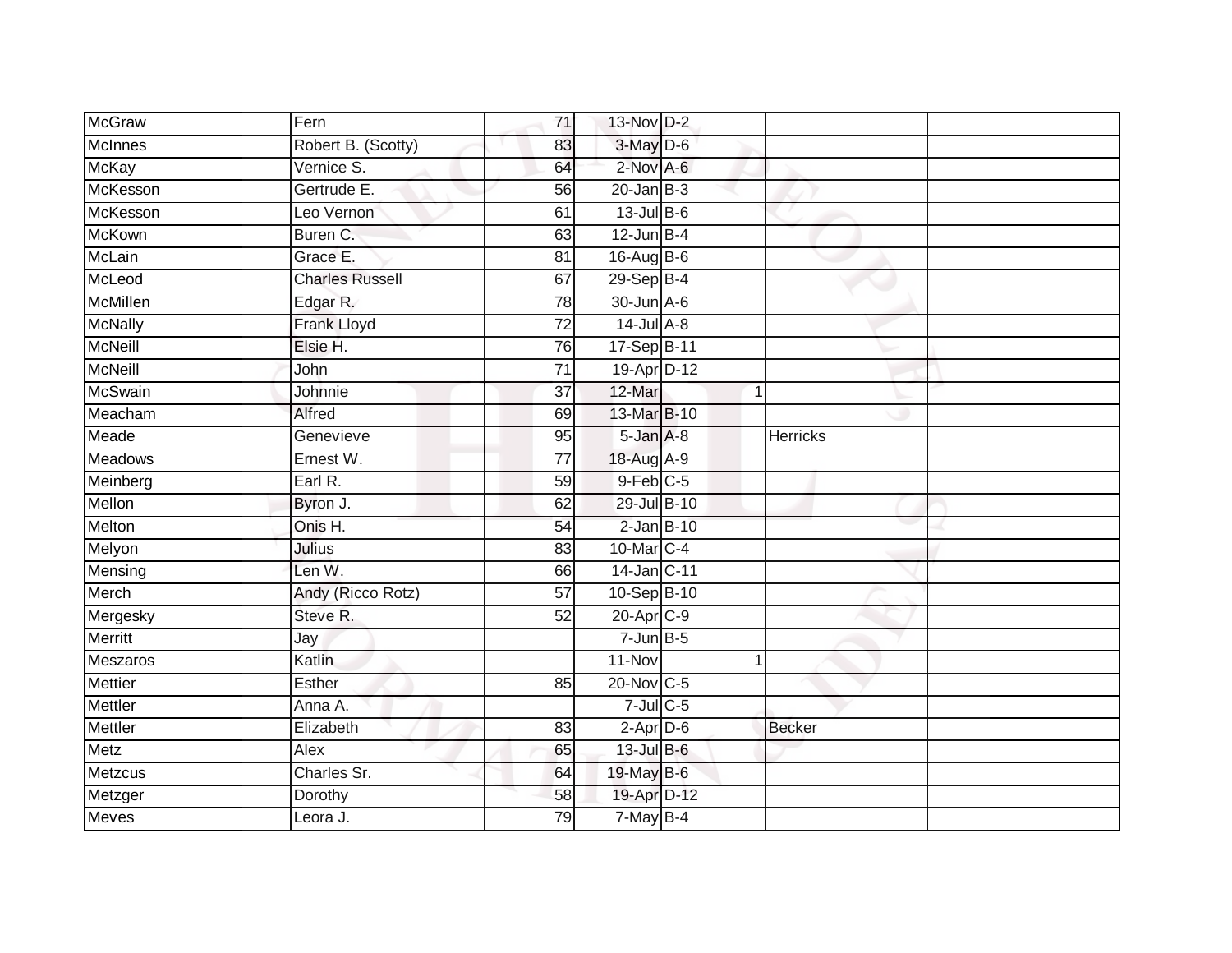| Meyer           | Joseph E.            | 33              | 27-Nov 1, A-8    |       |  |
|-----------------|----------------------|-----------------|------------------|-------|--|
| Meyer           | <b>William Henry</b> | 70              | 3-Mar C-4        |       |  |
| <b>Meyers</b>   | William              | 64              | $2$ -Feb $B-4$   |       |  |
| Meza            | Lillia               | 46              | 23-Aug A-10      |       |  |
| Michael         | Anna P.              | $\overline{84}$ | 8-Oct D-9        |       |  |
| Michael         | Ernst J.             | 79              | $10$ -May B-6    |       |  |
| Michalak        | Ignacy               | $\overline{77}$ | $11$ -Jan B-8    |       |  |
| Michalik        | Stanley              | 53              | 21-May B-12      |       |  |
| Michalka        | Josephine            | 81              | $29$ -Jun B-8    |       |  |
| Michalski       | Stella A.            | 64              | 26-Oct C-4       | Bomba |  |
| Michel          | Francisco            | $\overline{72}$ | 13-Aug B-10      |       |  |
| Mickey          | Hazel B.             | 78              | $13$ -Feb $B$ -6 |       |  |
| Middleton       | Daniel L.            | 20              | 11-Oct B-6       |       |  |
| Mihailovich     | Pavle                | 62              | 28-Aug A-12      |       |  |
| <b>Mihalic</b>  | George A. Jr.        | 62              | 18-Mar E-2       |       |  |
| <b>Miko</b>     | Cyril M.             | 56              | 18-Feb C-4       |       |  |
| <b>Mikulich</b> | Slavko               | 78              | $13$ -Jan B-4    |       |  |
| Mikulski        | John R.              | 52              | 30-Jun A-6       |       |  |
| Mikuta          | Lillian              | 53              | 31-Mar A-8       |       |  |
| Milazzo         | Valerie              | 49              | 18-May B-8       |       |  |
| Milda           | Salomea              | 85              | 29-Mar B-8       |       |  |
| <b>Miles</b>    | Orba                 | 73              | 26-Jul D-11      |       |  |
| Milkowski       | Josephine            | 56              | 26-May A-4       |       |  |
| Miller          | Anna M.              | 87              | $23$ -Dec $C-4$  |       |  |
| <b>Miller</b>   | Elizabeth J.         |                 | 8-Sep A-12       |       |  |
| Miller          | Emma M.              | 67              | 24-Jul A-10      |       |  |
| <b>Miller</b>   | Emmitt D.            | 67              | 7-Oct B-12       |       |  |
| <b>Miller</b>   | Gertrude (Mary)      | 89              | 11-Jun A-12      |       |  |
| <b>Miller</b>   | Hobart               | $\overline{72}$ | 9-Jun C-4        |       |  |
| Miller          | Jack (Big Jack)      | 64              | $12$ -Jan B-7    |       |  |
| Miller          | Katharina            | 89              | 28-Apr B-4       |       |  |
| Miller          | Lee                  | $\overline{71}$ | $24$ -May B-6    |       |  |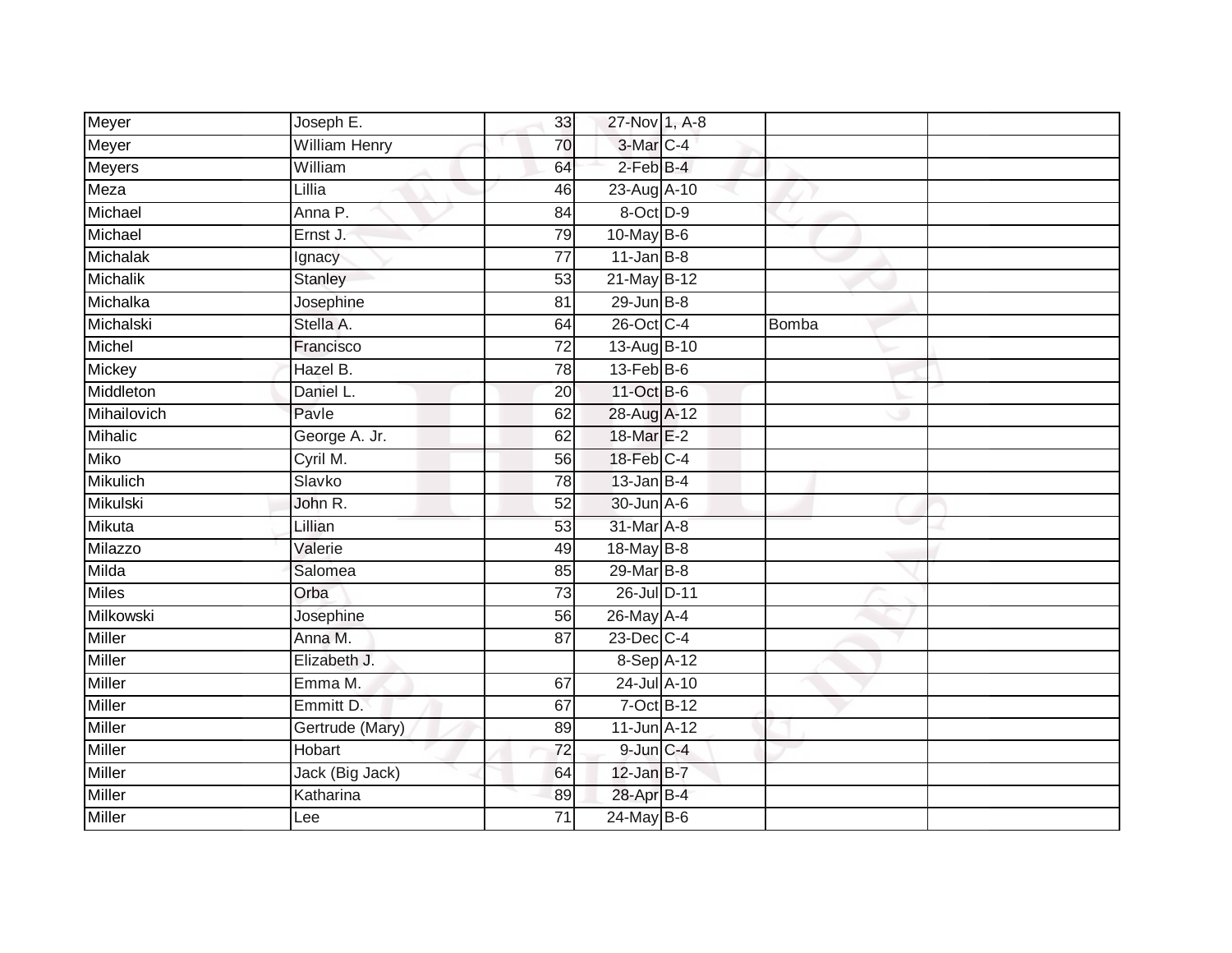| <b>Miller</b>  | Louis                 | 73              | 30-Dec B-4       |             |        | Also listed as Milonas. |
|----------------|-----------------------|-----------------|------------------|-------------|--------|-------------------------|
| <b>Miller</b>  | Louis W.              | 84              | 20-Aug C-5       |             |        |                         |
| <b>Miller</b>  | Margaret              | 57              | $9$ -Dec $B$ -6  |             | Turczi |                         |
| Miller         | Mayme R.              | 79              | 4-Aug B-4        |             |        |                         |
| Miller         | Robert G.             | 47              | $28 - Jan$ $B-6$ |             |        |                         |
| Miller         | <b>Robert Roy</b>     | 53              | 31-May B-8       |             |        |                         |
| Miller         | Vernon H.             | 66              | 25-Jun B-12      |             |        |                         |
| <b>Miller</b>  | William T.            | $\overline{41}$ | 8-Sep A-12       |             |        |                         |
| <b>Mills</b>   | Nellie I.             | 78              | 31-Aug A-6       |             |        |                         |
| <b>Mindock</b> | Peter                 | 61              | $22$ -Oct B-6    |             |        |                         |
| Minton         | William R. Jr. (Rev.) | 31              | 18-Dec B-6       |             |        |                         |
| <b>Mireles</b> | Eleutrio              | 73              | $23$ -Feb $A-8$  |             |        |                         |
| Miresso        | Anthony               | 76              | $20$ -Jan $B-3$  |             |        |                         |
| <b>Mish</b>    | Peter J.              | 65              | 23-Feb A-8       |             |        |                         |
| Misiewich      | Lillian V.            | $\overline{32}$ | $7$ -Jul $C$ -5  |             |        |                         |
| Misner         | Otto H.               | $\overline{72}$ | $21$ -Jul B-5    |             |        |                         |
| Mitch          | James                 | $\overline{18}$ | 3-May D-6        |             |        |                         |
| Mitch          | Jane                  | 18              | $4$ -May $B$ -6  |             |        |                         |
| Mitchell       | Clifford              | 38              | 14-Dec B-11      |             |        |                         |
| Mitchell       | <b>Hollis</b>         | 46              | $13-Feb$         | $\mathbf 1$ |        |                         |
| Mitchell       | James                 | 61              | 16-Mar B-6       |             |        |                         |
| Mitchell       | Thomas W.             | 50              | $5 - Jan A - 8$  |             |        |                         |
| Modrak         | Joseph                | 67              | 31-Aug A-6       |             |        |                         |
| Mohr           | John N.               | 79              | 30-Sep B-6       |             |        |                         |
| Mojzik         | Ignac                 | 79              | $8$ -Jul $B-4$   |             |        |                         |
| Mola           | Carmela               | 72              | 28-Dec C-5       |             |        |                         |
| Molenaar       | John                  | $\overline{82}$ | $29$ -Jan B-6    |             |        |                         |
| Moll           | Barney S.             | 65              | 15-Mar H-11      |             |        |                         |
| <b>Moll</b>    | Harry H.              | 82              | 6-Dec C-8        |             |        |                         |
| Moneachi       | John J.               | 63              | 11-Jun A-12      |             |        |                         |
| Montalvo       | <b>Isabelle S.</b>    | 62              | 25-Oct B-7       |             |        |                         |
| Montenegro     | Ciria M.              | 66              | $2$ -Apr $D-6$   |             |        |                         |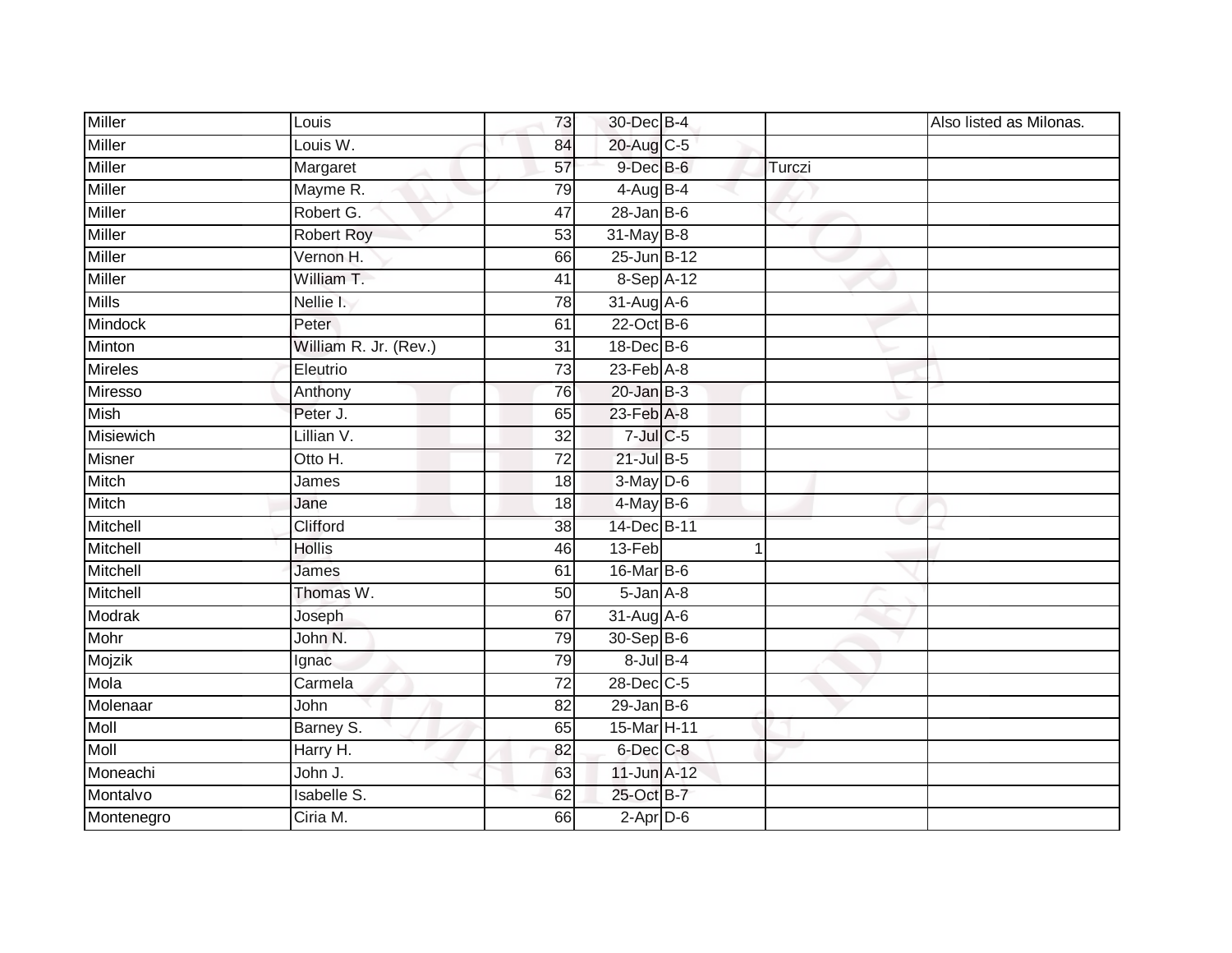| Montgomery    | Ellenstine          | 43                      | 7-Dec A-8             |          |                                  |
|---------------|---------------------|-------------------------|-----------------------|----------|----------------------------------|
| Montgomery    | John J.             | 76                      | $10$ -Feb $A-8$       |          |                                  |
| Mooney        | Joseph J.           | 59                      | 24-Mar A-7            |          |                                  |
| Mooney        | <b>Sharon Marie</b> | 14 months               | 18-Jan F-12           |          |                                  |
| Moore         | Aaron L.            | 31                      | 5-Aug D-8             |          |                                  |
| Moore         | <b>Bertha May</b>   | 86                      | $19$ -Feb $B$ -6      |          |                                  |
| Moore         | Clifford            | 65                      | $3$ -Jul $B-2$        |          |                                  |
| Moore         | Dewey               | 68                      | 20-Apr <sub>C-9</sub> |          |                                  |
| Moore         | Dorothy J.          | 50                      | 16-Dec C-4            |          |                                  |
| Moore         | Eugene E. (Mrs.)    | 50                      | 15-Dec                |          | Picture of incident<br>included. |
| Moore         | <b>Hazel Marie</b>  | 39                      | $26$ -Jun $A-8$       |          |                                  |
| Moore         | Merrill W.          | 69                      | 1-May B-14            |          |                                  |
| Moore         | Metha L.            | $\overline{75}$         | $1-Nov$ C-6           |          |                                  |
| Moore         | <b>Mollie</b>       |                         | 29-Jun B-8            |          |                                  |
| Moore         | Mollie K.           |                         | $7$ -Jul $C$ -5       |          |                                  |
| Moore         | Robert James Jr.    | 20                      | 27-May C-15           |          |                                  |
| Moran         | Herbert J.          |                         | 29-Oct B-14           |          |                                  |
| Morden        | Clifford            | 85                      | 18-Mar E-2            |          |                                  |
| Moredich      | Stephen W. (Chip)   | 57                      | 11-Nov B-10           |          |                                  |
| Morehouse     | George D. Sr.       | $\overline{72}$         | 16-Jul B-14           |          |                                  |
| Morgan        | Lena                | 58                      | 9-Oct A-6             |          |                                  |
| Morganthaler  | Fred L.             | 65                      | 31-Mar A-8            |          |                                  |
| <b>Morris</b> | Joseph              | 84                      | 24-Aug B-3            |          |                                  |
| <b>Morris</b> | Laura               | 87                      | $4$ -May B-6          | Stephens |                                  |
| <b>Morris</b> | Paul E.             | 62                      | $2$ -Dec $D$ -6       |          |                                  |
| <b>Morris</b> | Willie F.           | 82                      | 11-Nov B-10           |          |                                  |
| Morrison      | Irene               | 55                      | 20-Dec D-6            |          |                                  |
| <b>Morse</b>  | Milford             | 39                      | $\overline{2}$ -Jan   |          |                                  |
| Morthland     | Mary B.             |                         | $12$ -Jan $B-7$       |          |                                  |
| Mosby         | Monet Carlyn        | $2\sqrt{1/2}$<br>months | 13-Apr B-3            |          |                                  |
| <b>Moser</b>  | Joe W.              | 58                      | 16-Dec C-4            |          |                                  |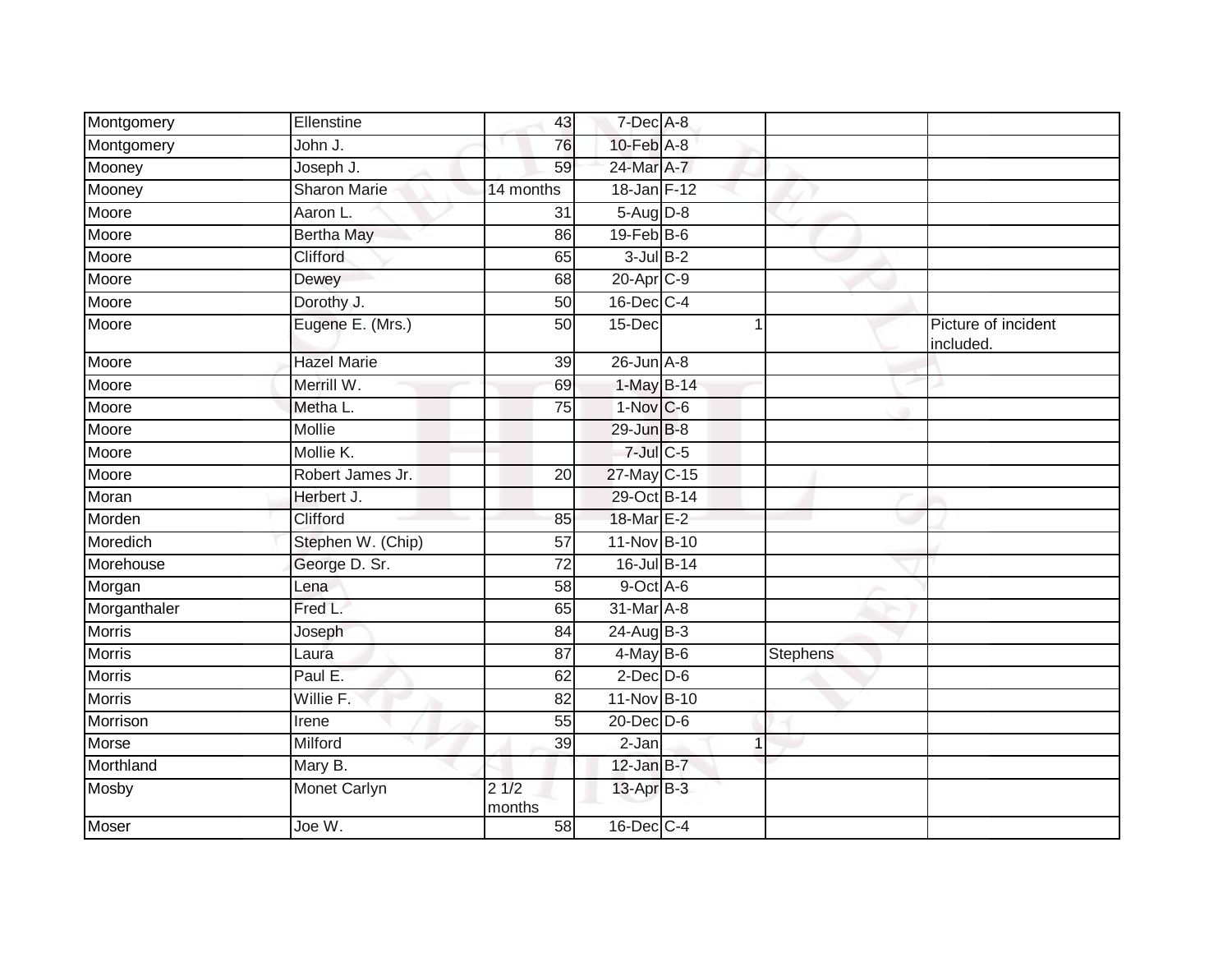| <b>Moss</b>    | Julia Helen                             | 56              | 17-Mar C-4             |            |           |                   |
|----------------|-----------------------------------------|-----------------|------------------------|------------|-----------|-------------------|
| <b>Moss</b>    | <b>Mary Angel</b>                       |                 | 2-Oct A-8              |            |           |                   |
| Mostil         | John                                    | 74              | 11-Dec C-5             |            |           |                   |
| <b>Mounts</b>  | Leo E.                                  | 45              | $10-Aug$ B-6           |            |           |                   |
| <b>Mroz</b>    | AIC.                                    | 83              | 26-Oct C-4             |            |           |                   |
| Mucha          | Ignacio Gregory Jr.                     | Infant          | 5-May C-4              |            |           |                   |
| Mucha          | John                                    | 63              | $17$ -Dec $ D-6$       |            |           |                   |
| Mucha          | Michael                                 | 61              | $17$ -May B-6          |            |           |                   |
| Muir           | Maude M.                                | 86              | 28-Apr B-4             |            |           |                   |
| Mullaney       | Bernard R.                              |                 | $22$ -Oct B-6          |            |           |                   |
| <b>Mullins</b> | Bert J. Sr.                             | $\overline{57}$ | 16-Oct A-8             |            |           |                   |
| Mulva          | Leo T.                                  | 79              | $11$ -Jan B-8          |            |           |                   |
| Mund           | Anna H.                                 | 77              | 18-Oct B-6             |            |           |                   |
| Munda          | Frank (Chuck)                           | 63              | $4$ -Dec $D-8$         |            |           |                   |
| Mundo          | Martha                                  | 64              | 23-Apr B-8             |            |           |                   |
| Munger         | <b>Irene Hattie</b>                     | 58              | 4-Oct B-14             |            |           |                   |
| Muntean        | Anna                                    | $\overline{70}$ | 19-Aug B-10            |            |           |                   |
| Murakowski     | Clara                                   | 69              | $3-Nov$ <sub>C-5</sub> |            |           |                   |
| Murin          | John R.                                 | 64              | $27-Sep$ B-6           |            |           |                   |
| Muringhan      | Laurie                                  | 16              | $21 -$ Jul             |            | 1         | Picture included. |
| Murphy         | David L.                                |                 | $24-Sep B-6$           |            |           |                   |
| <b>Murphy</b>  | Dennis                                  | $\overline{21}$ | $25 - Jun$             |            | 1         |                   |
| Murphy         | Frank                                   | 84              | $2-FebB-4$             |            |           |                   |
| Murphy         | George O.                               | 80              | $21$ -Jun $C-10$       |            |           |                   |
| Murphy         | Irene                                   |                 | 10-Mar C-4             |            |           |                   |
| Murphy         | M. Xavier Therese (Sister,<br>C. S. C.) | 56              | 8-May B-4              |            |           |                   |
| <b>Murphy</b>  | Marvin                                  | 68              | $20$ -Oct $B-3$        |            |           |                   |
| Murphy         | Richard                                 | 62              | $4$ -Dec $D-8$         |            |           |                   |
| Murrin         | Norman C.                               | 66              | 14-Sep C-5             |            |           |                   |
| Murzyn         | Anna                                    | 75              | $4$ -Aug B-4           |            |           |                   |
| <b>Musulin</b> | Julia                                   | 72              |                        | 9-Jul B-10 | Elibasich |                   |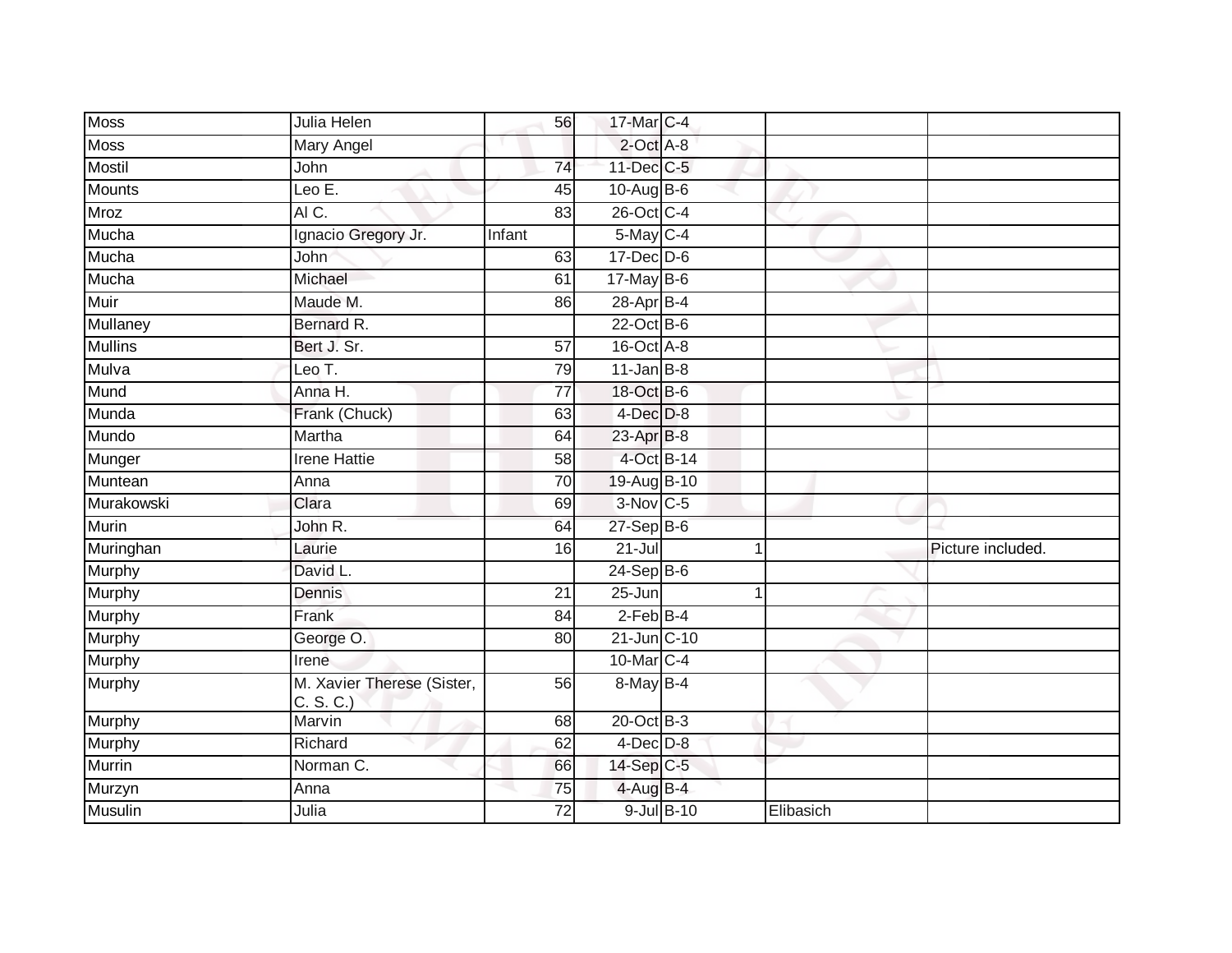| Musuta           | Albert              | 69              | 26-Jul D-11     |              |
|------------------|---------------------|-----------------|-----------------|--------------|
| Mycka            | Casimir             | 62              | 13-Aug B-10     |              |
| <b>Myer</b>      | Edith M.            | 84              | $3$ -Jul $B-2$  |              |
| <b>Myers</b>     | Nora B.             | 61              | $15$ -Nov $B-6$ |              |
| <b>Mysliwiec</b> | Joseph M.           | 48              | $28$ -Apr $B-4$ |              |
| <b>Nack</b>      | Walter C.           | $\overline{57}$ | $2-Sep$ F-7     |              |
| Nagdeman         | E. Samuel           | 64              | 17-Apr B-10     |              |
| Nagdeman         | Ethel               | 91              | $4$ -Aug B-4    |              |
| Naginskas        | Charles (Nagin)     | 80              | 20-Dec D-6      |              |
| Nagle            | Grace P.            | 67              | 28-Oct B-9      | <b>Bragg</b> |
| Nagy             | <b>Dolores</b>      | 40              | 28-Oct B-9      |              |
| Nagy             | Frank G.            | 54              | 18-Oct B-6      |              |
| Nagy             | Joseph J.           | 72              | 22-Feb D-16     |              |
| Nagy             | <b>Mary</b>         | 68              | $4$ -Jan $D-8$  |              |
| <b>Nagy</b>      | Mary                | 87              | 28-Apr B-4      |              |
| Nagy             | Norbert G.          | 42              | 28-Oct B-9      |              |
| Narug            | Martha              | 72              | $1-Nov$ C-6     |              |
| Nauracay         | Gertrude O.         | 74              | 26-Apr D-12     |              |
| Neal             | Paul A.             | 45              | 15-Sep A-4      |              |
| Neal             | Van E.              | 20              | $29$ -Jun $B-8$ |              |
| Neil             | Mabel               | 66              | 10-Aug B-6      |              |
| Neilsen          | Richard G.          | 65              | 20-Dec D-6      |              |
| Nelson           | Clarence W. (Lefty) | 69              | $7 - Jun$ B-5   |              |
| Nelson           | Rose                |                 | $17$ -May B-6   |              |
| Nelson           | Signe V.            | 75              | $2$ -Mar $A-9$  | Aldrin       |
| <b>Nestor</b>    | Jessie P.           | 64              | 19-Apr D-12     |              |
| Newhouser        | Frances E.          | 48              | 3-Nov C-5       |              |
| Newlin           | Dona Sue            | 1 month         | 8-Mar D-2       |              |
| Newlun           | Harold L.           | 52              | $13$ -Jan B-4   |              |
| Newman           | Roosevelt           | 67              | 12-Nov D-2      |              |
| Newton           | Clyde V.            | 61              | 16-Apr B-9      |              |
| <b>Nichols</b>   | L. Ralph            | 67              | $1-OctB-8$      |              |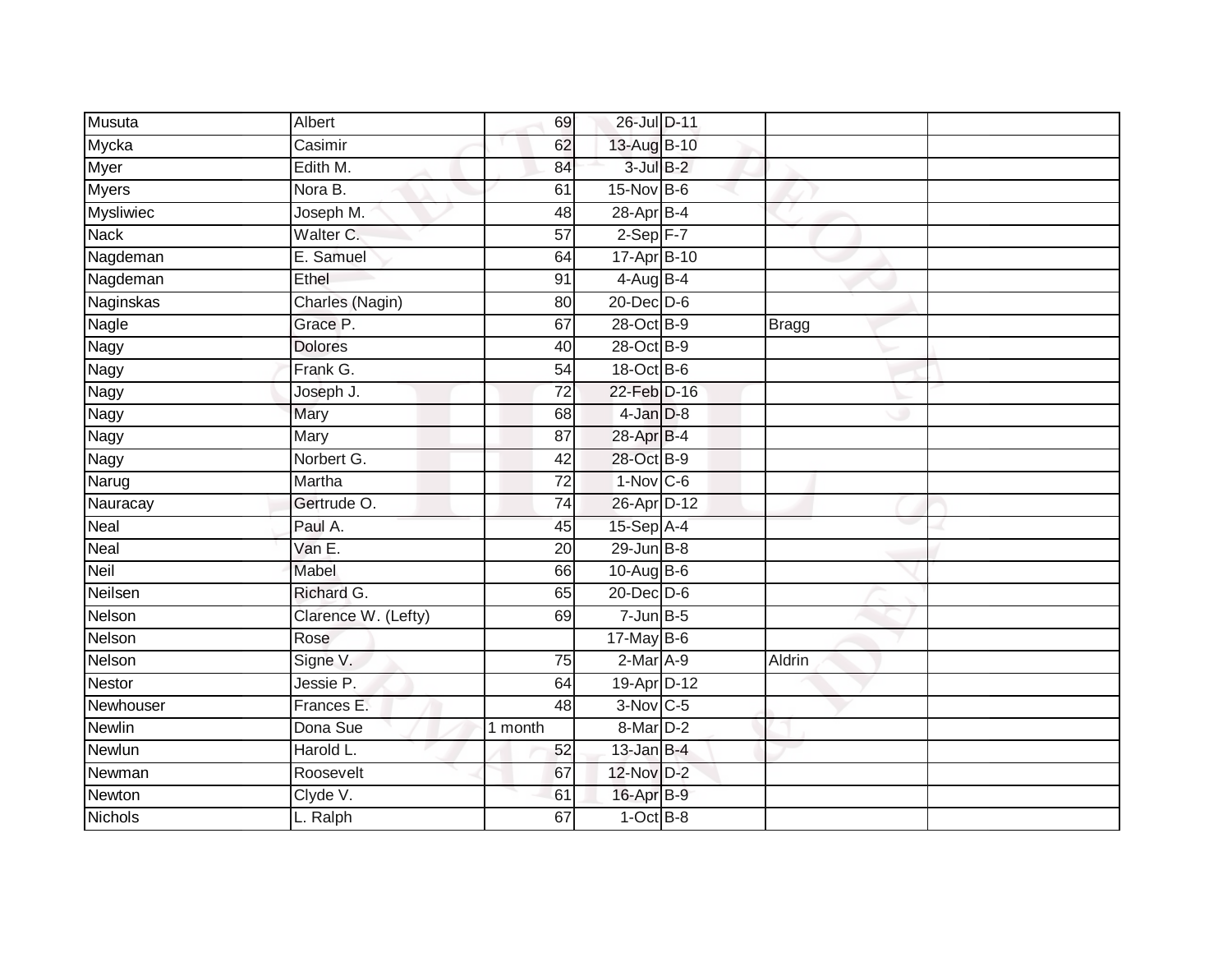| <b>Nichols</b> | Walter E.            | 31              | 7-Dec A-8        |              |  |
|----------------|----------------------|-----------------|------------------|--------------|--|
| Nickell        | Luther K.            | 66              | 7-Dec A-8        |              |  |
| Nicolaisen     | Willard A.           | 50              | 29-Jan B-6       |              |  |
| Niemann        | Carl H.              | 85              | 17-Mar C-4       |              |  |
| Niemiec        | Frank                | $\overline{55}$ | 30-Aug C-6       |              |  |
| Nieto          | Cleto R.             | 54              | 13-Oct A-8       |              |  |
| Niksch         | Raymond              | $\overline{77}$ | 19-Mar B-4       |              |  |
| Nimerela       | Helen P.             | 52              | 22-May A-12      | <b>Hylek</b> |  |
| Nipp           | Earl J.              | 82              | $15-Apr$ B-8     |              |  |
| Noce           | <b>Celeste Maria</b> | 73              | $27 - Dec$ $D-8$ |              |  |
| <b>Nokes</b>   | Mary                 | 88              | 24-Dec B-2       |              |  |
| Nolan          | Mabel E.             | 70              | 12-Aug B-6       |              |  |
| Nomanson       | Peter E.             | 59              | 6-Mar B-3        |              |  |
| Nordberg       | Clara H.             |                 | 16-Aug B-6       | Duckrow      |  |
| Normand        | John                 | 78              | 19-Jul B-6       |              |  |
| Novak          | Casimer J. (Casey)   | 55              | 25-Sep A-6       |              |  |
| Novotny        | Michael              | 65              | 26-Jan C-4       |              |  |
| <b>Now</b>     | Fred                 | $\overline{77}$ | 19-Jul B-6       |              |  |
| Nowak          | Benny                | 52              | 17-Aug C-4       |              |  |
| <b>Nowak</b>   | Henry F.             | $\overline{57}$ | 30-Nov B-4       |              |  |
| <b>Nowak</b>   | Sophie               | 68              | $2$ -Feb B-4     |              |  |
| Nowak          | <b>Stanley</b>       | 74              | $12$ -Jun B-4    |              |  |
| Nowak          | Walter               | 80              | 14-Oct B-6       |              |  |
| <b>Nurin</b>   | Zofia                | 87              | 8-Nov B-6        |              |  |
| Nuthman        | Gerald Lee (Jerry)   | 59              | 5-Nov E-6        |              |  |
| <b>Nuzzo</b>   | Mary A.              | 77              | 20-Oct B-3       |              |  |
| Nye            | Ruskin W.            | 70              | 30-Nov B-4       |              |  |
| Oakley         | Alice A.             | $\overline{72}$ | $22$ -Jun B-6    |              |  |
| Oberg          | Bernard F.           | 54              | 5-Feb B-10       |              |  |
| Obral          | Mary T.              | 85              | 16-Feb A-8       |              |  |
| O'Brien        | Bertha M.            | 89              | $6-Sep$ D-10     |              |  |
| O'Brien        | James F. Sr.         | $\overline{77}$ | $6$ -Jul $C$ -3  |              |  |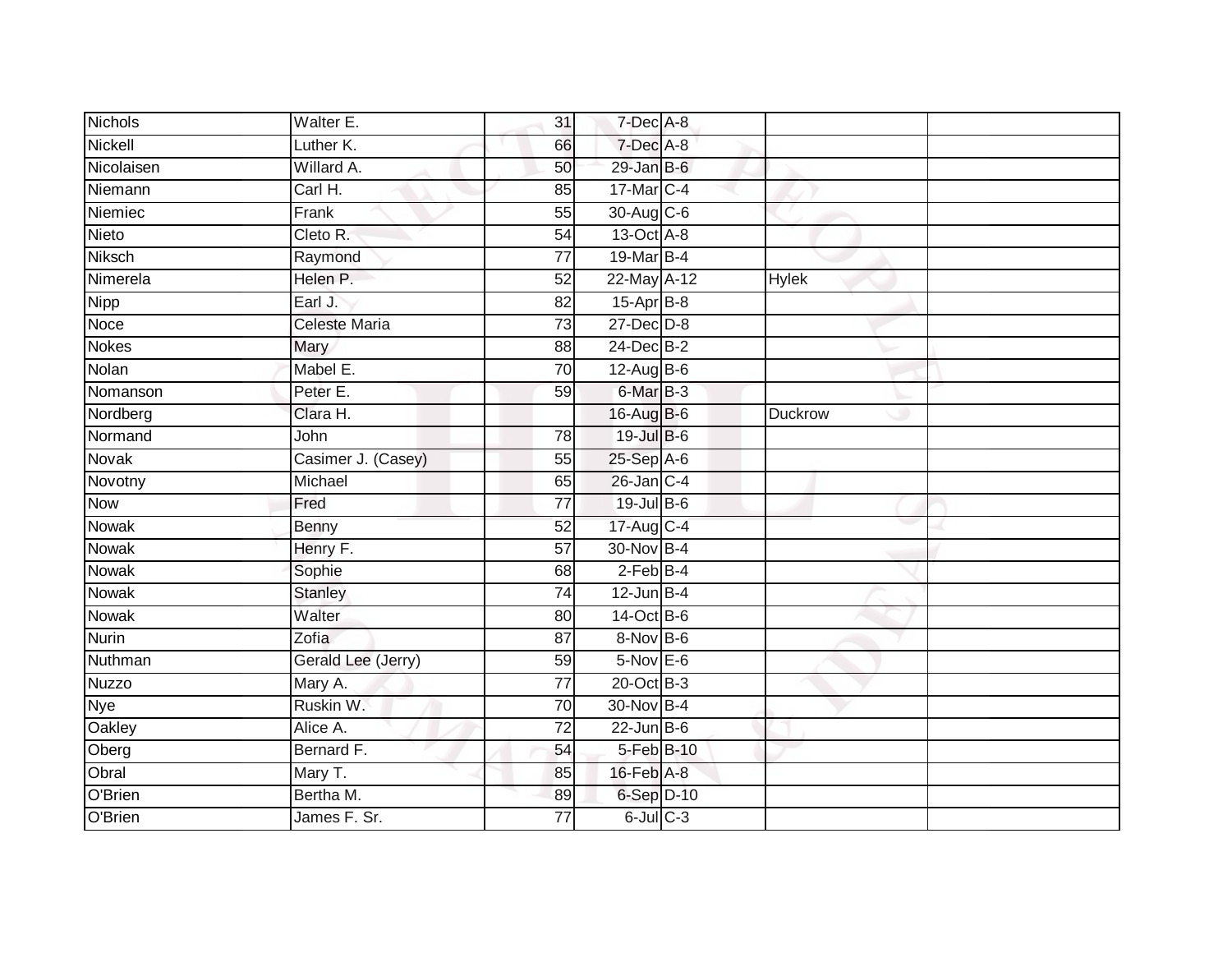| Obzetich   | Marko             | 85              | 4-Mar E-3             |                |  |
|------------|-------------------|-----------------|-----------------------|----------------|--|
| Ociepka    | Cora              | 75              | 10-May B-6            |                |  |
| O'Connor   | James F. (Lt.)    | 62              | 29-Jan                | 1              |  |
| O'Connor   | John              | 80              | $21-AugB-3$           |                |  |
| O'Connor   | M. Lucille        | 61              | 10-Dec B-10           |                |  |
| O'Donnell  | John E.           | 66              |                       | 11-Nov 1, B-10 |  |
| Offner     | Elmer             | 62              | 11-Nov B-10           |                |  |
| Ogden      | Raymond C.        | 48              | 18-Jan F-12           |                |  |
| Ogrizovich | Eli               | 50              | 20-Mar B-10           |                |  |
| O'Hara     | George E.         | $\overline{77}$ | $1$ -Oct $B-8$        |                |  |
| O'Keefe    | Daniel T. Jr.     | 33              | $19$ -Jan $C-4$       |                |  |
| O'Keefe    | Harold H.         | $\overline{75}$ | 26-Aug E-7            |                |  |
| O'Keefe    | John Sr.          | 62              | 11-Dec C-5            |                |  |
| Okray      | Lottie B.         | 67              | 13-Feb B-6            |                |  |
| Okubo      | Evelyn            | 18              | 17-Jul                | 1              |  |
| Oldert     | John H.           | $\overline{90}$ | 27-Apr <sub>C-9</sub> |                |  |
| Olds       | Alpha M.          | 81              | 11-May D-4            |                |  |
| O'Leary    | Joseph J.         | 72              | $1-FebB-6$            |                |  |
| Oleska     | Michael J.        | 67              | 20-Mar B-11           |                |  |
| Oliver     | James             | $\overline{3}$  | $12$ -Oct             | 1              |  |
| Oliver     | Rebeckah          | 1               | 12-Oct                |                |  |
| Olschki    | Julius            |                 | $11$ -Mar B-6         |                |  |
| Olsen      | August            | 74              | 28-Dec C-5            |                |  |
| Olsen      | Axel C.           | 70              | $19$ -Feb $B$ -6      |                |  |
| Olsen      | Esther            | $\overline{73}$ | 29-Dec C-5            |                |  |
| Olsen      | William D.        | 76              | 15-Mar H-11           |                |  |
| Olszewski  | Stephanie B.      | 61              | 10-May B-6            |                |  |
| Oman       | Leroy E.          | 54              | 20-Aug C-5            |                |  |
| O'Neil     | William (Billy)   | 53              | 30-Jan A-8            |                |  |
| O'Neill    | <b>Carl Henry</b> | 1 months        | 5-Oct B-6             |                |  |
| O'Neill    | Myrtle M.         |                 | 29-May A-4            |                |  |
| Onohan     | George            | 40              | 8-Jun C-5             |                |  |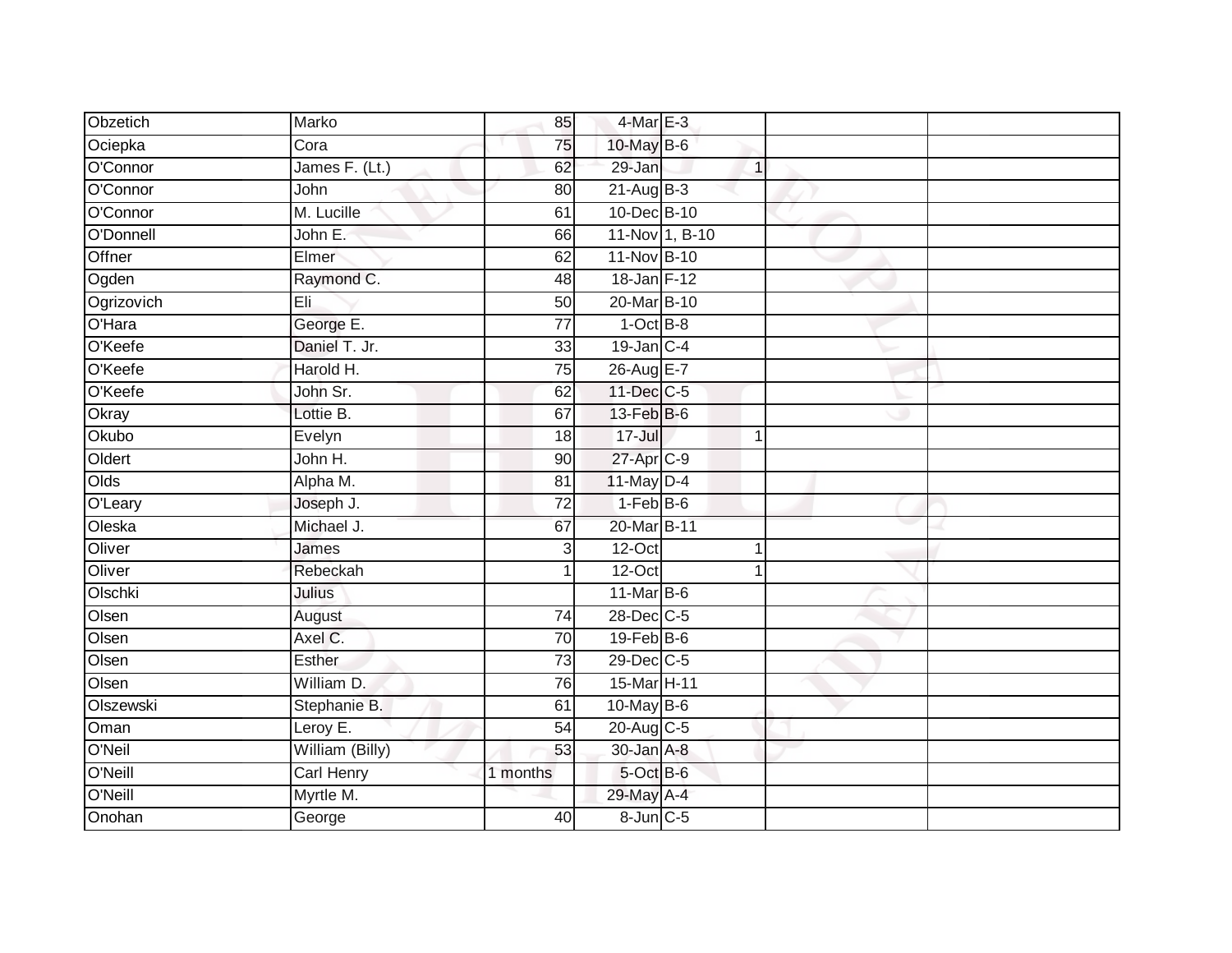| Oostman    | Gertie                | 86              | 16-Aug B-6           |                |             |  |
|------------|-----------------------|-----------------|----------------------|----------------|-------------|--|
| Opasik     | <b>Richard Lee</b>    | 22              |                      | 19-Aug 1, B-10 |             |  |
| Orange     | <b>Thomas Thurman</b> | 54              | 24-Jul A-10          |                |             |  |
| Orban      | Joseph Jr.            | 48              | $23$ -Jan B-3        |                |             |  |
| Ordean     | Leonard A. (Spanky)   | $\overline{18}$ | $11$ -Jun $A-12$     |                |             |  |
| Orr        | John E.               | 68              | $2-Sep$ $F-7$        |                |             |  |
| Ortyl      | Louis T.              | 33              | 3-Jun B-10           |                |             |  |
| Osborne    | Earl J. Sr.           | 54              | $4$ -Mar $E-3$       |                |             |  |
| Osborne    | Lillian M.            | 91              | 5-Mar B-10           |                |             |  |
| Osborne    | Margaret A.           | 75              | $17$ -Feb $B$ -4     |                |             |  |
| Osolinski  | John                  | 84              | $10$ -Jul $D-6$      |                |             |  |
| Osterman   | Alvin C.              | 56              | 17-Dec D-6           |                |             |  |
| Ostoich    | Tom                   | 76              | 26-May A-4           |                |             |  |
| Ostrander  | Arthur L.             | 75              | 3-Apr <sub>B-3</sub> |                |             |  |
| Ostrowski  | Theresa               | $\overline{77}$ | $4-AugB-4$           |                | Rybicki     |  |
| Owen       | Aubry Glen            | 75              | 2-Mar A-9            |                |             |  |
| Owens      | Basil A.              | $\overline{73}$ | 10-Mar C-4           |                |             |  |
| Owens      | Thelma                |                 | 14-Apr B-6           |                |             |  |
| Paarlberg  | Minnie R.             | 55              | 6-Sep D-10           |                |             |  |
| Padgett    | <b>Mildred</b>        | $\overline{45}$ | $14-Sep$ C-5         |                | <b>Back</b> |  |
| Pafco      | Joseph S.             | $\overline{57}$ | 3-Jun B-10           |                |             |  |
| Pagels     | Fred E.               | 58              | $5 - Jan A - 8$      |                |             |  |
| Pagett     | <b>Charles</b>        | 73              | 11-Dec C-5           |                |             |  |
| Pahler     | Jessie K.             | 80              | $4$ -Feb $B$ -13     |                |             |  |
| Pajic      | Anna                  | 56              | 18-May B-8           |                |             |  |
| Pakovich   | Milicia               | 77              | 12-Apr E-11          |                |             |  |
| Palacz     | Edward                | 62              | 10-Mar C-4           |                |             |  |
| Palczynski | Lillian               | $\overline{77}$ | 30-Oct B-8           |                | Kuta        |  |
| Palfi      | Anna                  | 77              | 6-Feb B-3            |                |             |  |
| Palka      | Lillian               | 53              | 16-Apr B-8           |                |             |  |
| Palla      | Anna                  | 79              | 18-Jun D-7           |                |             |  |
| Pallick    | John                  | $\overline{71}$ | 27-Mar C-4           |                |             |  |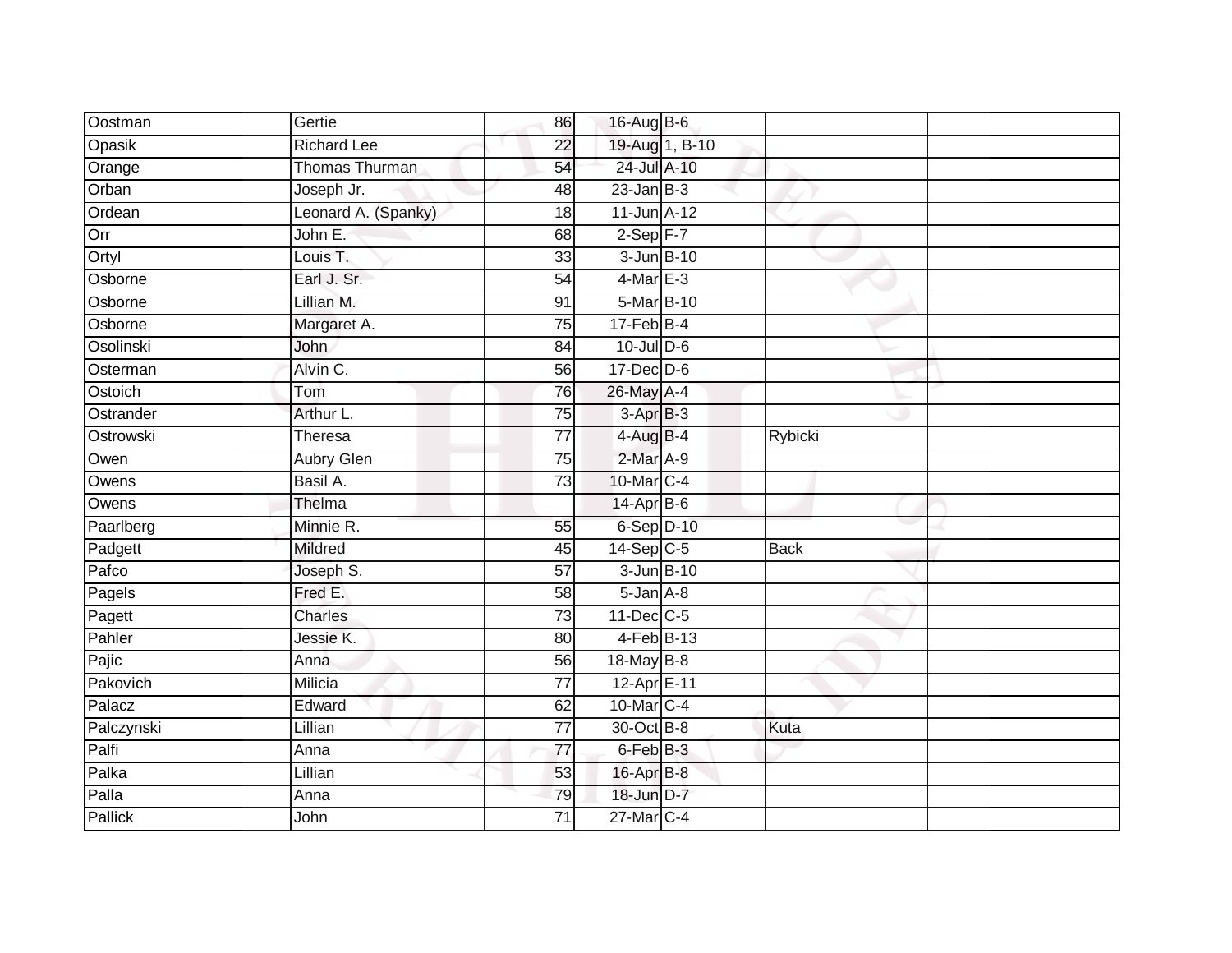| Panares        | S. V. (Dr.)          |                 | 8-Jan C-7               |                |                        |
|----------------|----------------------|-----------------|-------------------------|----------------|------------------------|
| Panek          | Sarah V.             | 67              | $23$ -Jun $A-6$         | Grugel         |                        |
| Panian         | Peter                | 81              | 26-May A-4              |                |                        |
| Panic          | Zivan                | 67              | $16$ -Mar $ B-6$        |                |                        |
| Papais         | Ignatz               | 84              | $4$ -Jan $D-8$          |                |                        |
| Papp           | Elizabeth            | 80              | $2-Sep$ F-7             |                |                        |
| Paras          | Ruth M.              | $\overline{75}$ | $9-Aug$ B-6             |                |                        |
| Parchem        | Beatrice M.          | 55              | $22$ -Jun B-6           |                |                        |
| Paris          | Lloyd H.             | 67              | $2$ -Jun $A - 6$        |                |                        |
| Parker         | Alice                | 61              | $7$ -Jun $B$ -5         |                |                        |
| Parker         | Walter               | 88              | 19-Oct A-8              |                |                        |
| Parkhurst      | Kimberly A.          | 7 months        | 25-Aug C-5              |                |                        |
| Parks          | <b>Arlene Louise</b> | 58              | $3-May$ D-6             |                |                        |
| Parks          | Lawrence F.          | 69              | 14-Sep C-5              |                |                        |
| Parris         | <b>Clyde Warren</b>  | 81              | 22-Feb D-16             |                |                        |
| Partyka        | Eva L.               | 58              | 25-Aug C-5              |                |                        |
| Paskevich      | Mary M.              | 62              | 25-May C-4              | <b>Brazina</b> |                        |
| Pasquale       | Michael              | 86              | $9$ -Jun $C - 4$        |                |                        |
| Pasternak      | Michael              | 51              | 17-Dec D-6              |                |                        |
| Patch          | Janet E.             | $\overline{48}$ | 16-Mar B-6              |                |                        |
| Patko          | Michael              | 60              | $10-Aug$ B-6            |                | Also listed as Podkul. |
| <b>Patrick</b> | John W.              | 61              | $4$ -May B-6            |                |                        |
| Pattee         | Elvah                | 70              | 26-Mar B-3              |                |                        |
| Pattee         | Roy                  | 75              | 11-Jun A-12             |                |                        |
| Patterson      | Mamie                | 76              | $28-Sep$ <sub>C-2</sub> |                |                        |
| Paul           | Earl A.              | 65              | $11$ -Jan B-8           |                |                        |
| Paul           | Fred A.              | 88              | 16-Jul B-14             |                |                        |
| Pauley         | Mary Elizabeth       | $\overline{74}$ | $8-Sep\overline{A-12}$  |                |                        |
| Paunicka       | Methodius (Brother)  | 77              | 26-May A-4              |                |                        |
| Pavacik        | Peter                | $\overline{71}$ | 24-Feb B-3              |                |                        |
| Pavich         | Antoinette           | 88              | $3$ -Jul $B-2$          |                |                        |
| Pavisich       | John (Jack)          | $\overline{82}$ | 29-Oct B-14             |                |                        |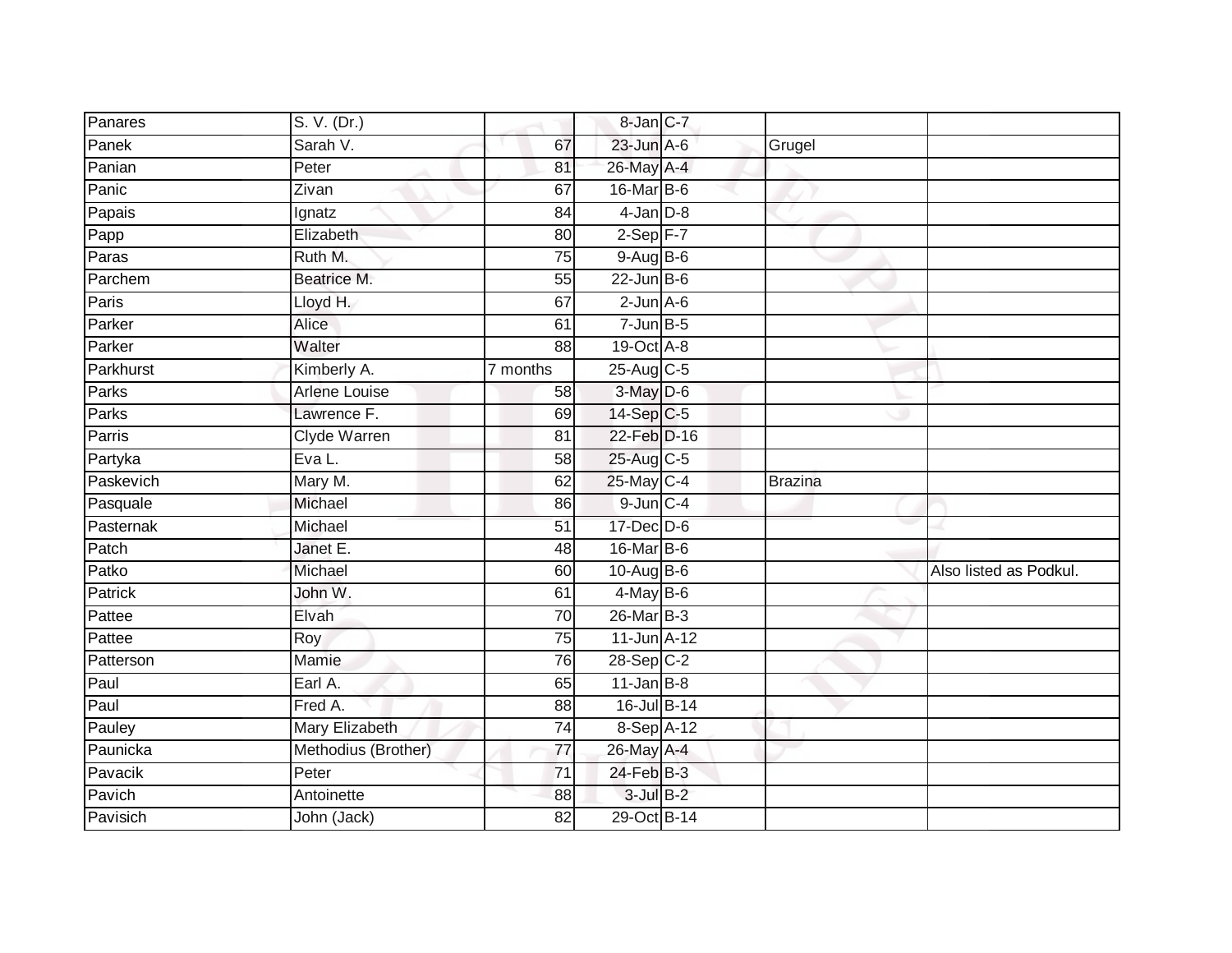| Pawlak     | Katherine          | 77              | 18-Aug A-9      |                  |                   |
|------------|--------------------|-----------------|-----------------|------------------|-------------------|
| Pawlik     | Alex               | 48              | 13-Feb B-6      |                  |                   |
| Pawlowski  | Chester            | 58              | 19-Aug B-10     |                  |                   |
| Pawlowski  | Harriet J.         | $\overline{54}$ | $4$ -Mar E-3    | <b>Jankowski</b> |                   |
| Payne      | Rosalie            | 60              | $9$ -Dec $B$ -6 |                  |                   |
| Payonk     | Jane E.            | 43              | $2$ -Jul C-7    |                  |                   |
| Payton     | <b>Albert Lee</b>  | 58              | 17-Jul D-4      |                  |                   |
| Payton     | Shirley Ann        | 20              | $22$ -Jun B-6   |                  |                   |
| Pazdon     | Mary               | 91              | $2$ -Jul $C-7$  |                  |                   |
| Pear       | Florence C.        | 80              | $23-SepE-6$     | Cullen           |                   |
| Pearce     | <b>Clare Marie</b> | 69              | $14-Apr$ B-6    |                  |                   |
| Pearcey    | <b>John Mott</b>   | 23              | 14-Oct B-6      |                  |                   |
| Pearson    | Frank J.           | $\overline{74}$ | $20$ -Feb $D-4$ |                  |                   |
| Pearson    | Max J.             | 65              | 31-Jul D-6      |                  |                   |
| Pearson    | Octie              |                 | 25-Aug C-5      |                  | Picture included. |
| Pearson    | Phillip A.         | 79              | 8-Nov B-6       |                  |                   |
| Pearson    | <b>Ruth</b>        | $\overline{71}$ | $9$ -Feb $C$ -5 |                  |                   |
| Peehl      | Mildred E.         |                 | 9-Nov C-11      |                  |                   |
| Pehlen     | Walter             | 33              | 25-May          | 1                |                   |
| Pelachik   | Anna               | 68              | 19-Aug B-10     |                  |                   |
| Pelton     | Herbert J.         | 69              | 7-Oct B-12      |                  |                   |
| Pemberton  | Lola M.            | $\overline{47}$ | 21-Dec B-10     |                  |                   |
| Pempleton  | Sandy              | 50              | 10-Nov          | 1                |                   |
| Penington  | Lawrence           |                 | 30-Dec          |                  |                   |
| Penkala    | John F.            | 62              | $8 - Jan$ $C-7$ |                  |                   |
| Penman     | John H.            | 64              | 17-Nov B-4      |                  |                   |
| Pennington | Raymond S.         | 80              | 30-Aug C-6      |                  |                   |
| Penwell    | Joseph H.          | 20              | 7-Oct           | 1                |                   |
| Pepkowski  | Frank A.           | 59              | $1$ -Jun $C-2$  |                  |                   |
| Pepkowski  | Mary Agnes         | 59              | 24-Feb B-3      |                  |                   |
| Pepperdine | Lyman S.           | 67              | $1-Dec$ D-3     |                  |                   |
| Pera       | Clementina         | 93              | $9$ -Feb $C$ -5 |                  |                   |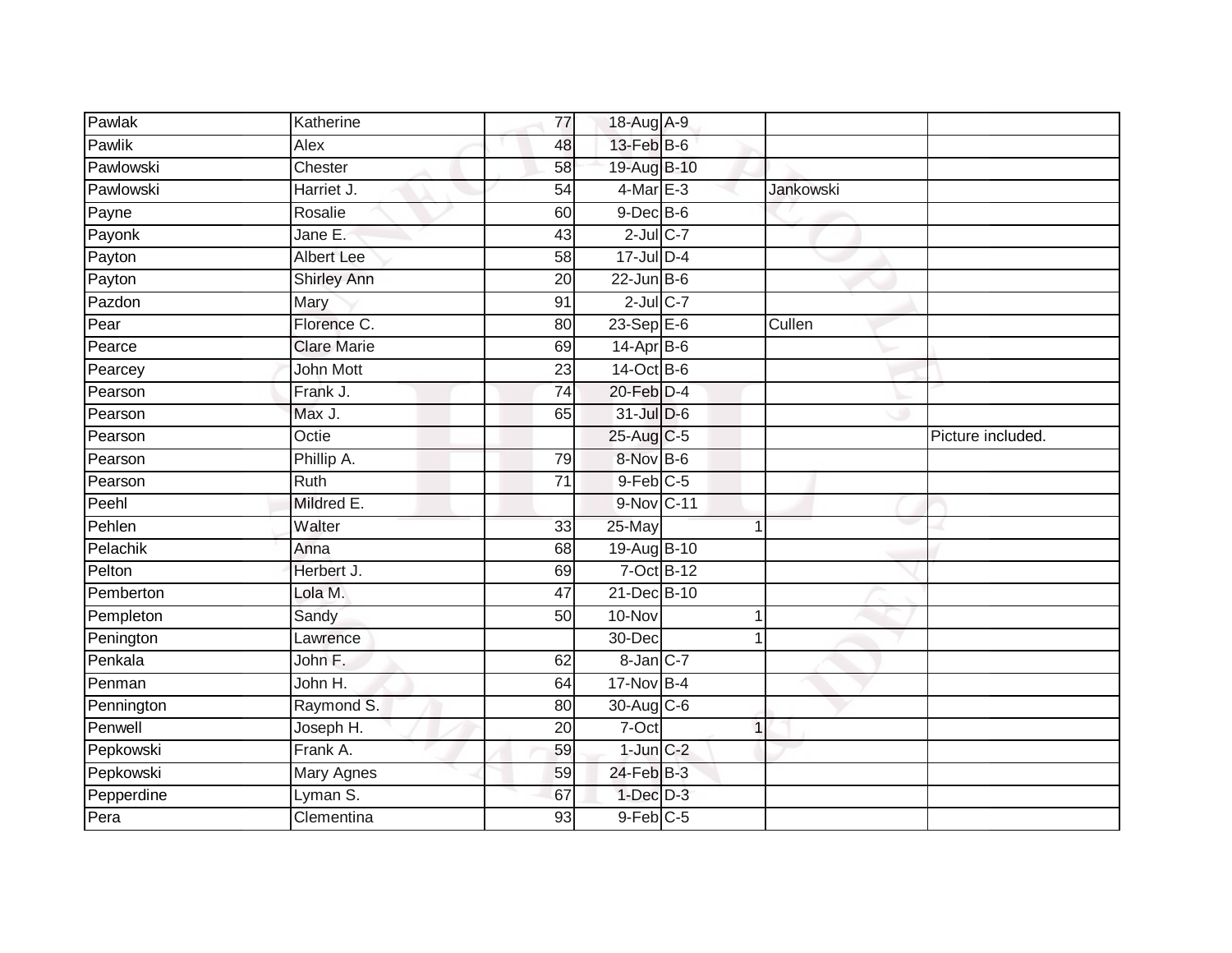| Perew                  | Ida May           | 86              | $2$ -Apr $D$ -6           |              |           |  |
|------------------------|-------------------|-----------------|---------------------------|--------------|-----------|--|
| Perez                  | Jose              | 65              | 22-Nov B-6                |              |           |  |
| Perez                  | Roman             | 18              | 28-Oct 1, B-9             |              |           |  |
| Pernecky               | Stephen (Steve)   | 72              | $16$ -Feb $A$ -8          |              |           |  |
| Perrin                 | Catherine         |                 | 13-Sep F-10               |              |           |  |
| Perry                  | Charles           | 56              | 30-Apr B-10               |              |           |  |
| Perry                  | Dorothy M.        | 59              | $12$ -Jul $B-6$           |              |           |  |
| Perry                  | Goerge W. Sr.     | 59              | 13-Mar B-10               |              |           |  |
| Person                 | Max J.            | 65              | $2$ -Aug $F-17$           |              |           |  |
| Pete                   | <b>Helen</b>      | $\overline{73}$ | $5-Nov$ E-6               |              |           |  |
| Peters                 | Henry F.          | 80              | $1-Nov$ C-6               |              |           |  |
| Peters                 | Julia             | 63              | 3-Jun B-10                |              |           |  |
| Petersen               | Edith V.          | 76              | 19-Jul B-6                |              |           |  |
| Petersen               | William C.        | 77              | 30-Nov B-4                |              |           |  |
| Peterson               | Anna Elizabeth    |                 | 20-Jul D-7                |              |           |  |
| Peterson               | Arthur L.         | 62              | 27-Sep B-6                |              |           |  |
|                        |                   |                 |                           |              |           |  |
| Peterson               | Mary              | 77              | 30-Jul C-2                |              | Pietrucha |  |
| Petrel                 | Iva               | 84              | $25$ -Jan B-6             |              |           |  |
| Petroff                | Michael           | 75              | $23$ -Jan $B-3$           |              |           |  |
| Petrovich              | <b>Thomas</b>     | 90              | 28-Jul C-4                |              |           |  |
| Peveler                | Robert W.         | 56              | 12-Apr E-11               |              |           |  |
| Phebus                 | Sula E.           | $\overline{74}$ | 15-Mar H-11               |              |           |  |
| Philips                | Thomas (Bucky)    | 42              | 30-Mar D-4                |              |           |  |
| Philipt                | Henry O.          | 59              | 29-Oct B-14               |              |           |  |
| Phillips               | Anna              |                 | 16-Dec C-4                |              |           |  |
| <b>Phillips</b>        | Lawrence Randall  | 67              | $23$ -Mar $B-6$           |              |           |  |
| <b>Phillips</b>        | <b>Walter Lee</b> | $\overline{57}$ | 6-Feb B-3                 |              |           |  |
| Piatek                 | Walter T.         | $\overline{57}$ | $15$ -Jul B-6             |              |           |  |
| Piatkowski             | Joseph            | 51              | 23-Jul B-8                |              |           |  |
| Piazza                 | Carlos            | 37              | 22-Sep                    | $\mathbf{1}$ |           |  |
| Pickering<br>Pickering | Grace P.          | 65              | 26-Jul D-11<br>14-Oct B-6 |              |           |  |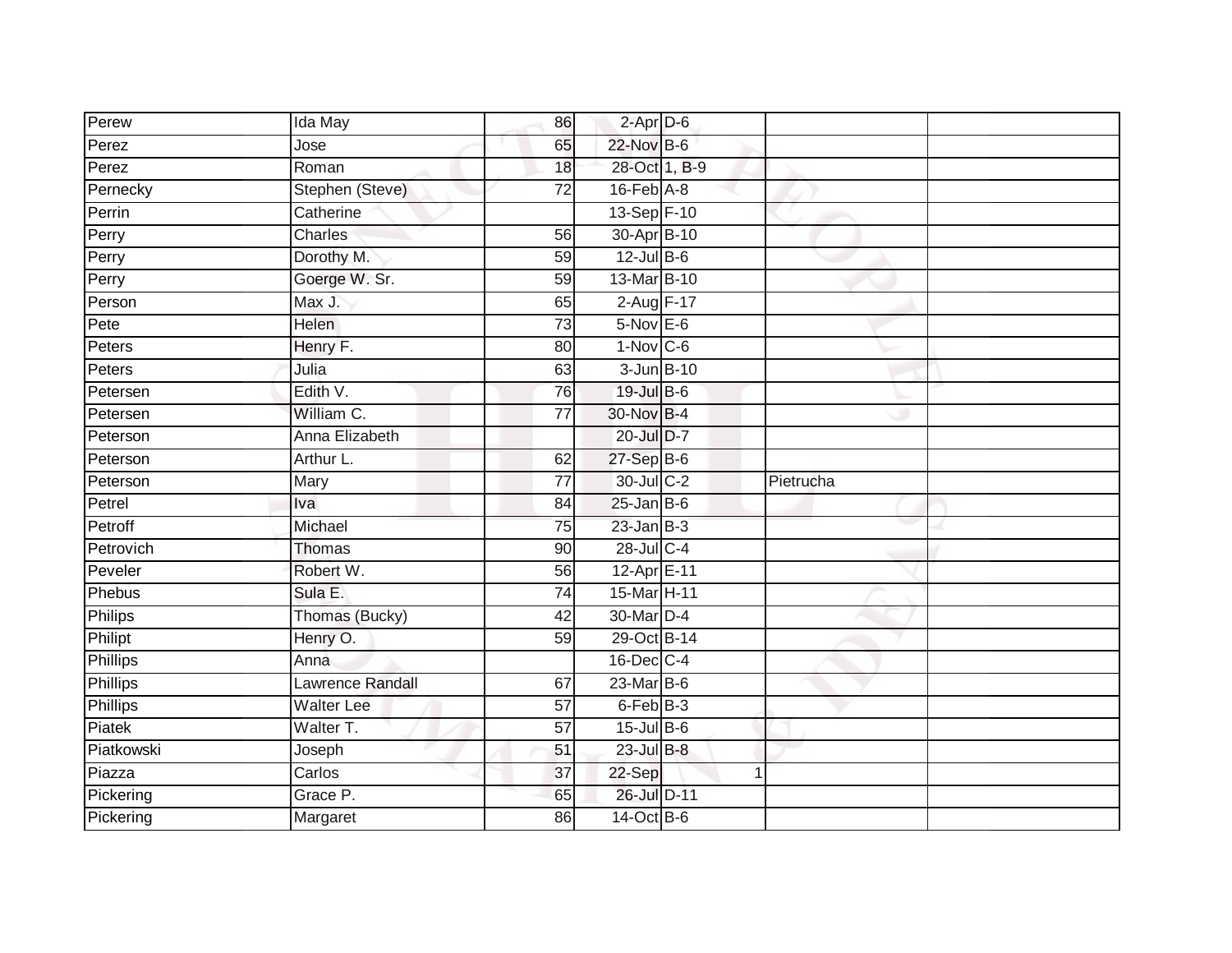| Pickett    | Mary Catherine   | 56              | $15$ -Feb $B$ -3       |  |  |
|------------|------------------|-----------------|------------------------|--|--|
| Piehocki   | Hattie           |                 | $6 -$ Apr $B - 3$      |  |  |
| Piekarczyk | Anna             | 76              | 23-Dec C-4             |  |  |
| Piekarz    | Walter           | 67              | 19-Nov F-2             |  |  |
| Pierce     | Arthur H.        | 83              | 15-Mar <sub>H-11</sub> |  |  |
| Pierce     | Hugh E.          | 67              | 12-Apr E-11            |  |  |
| Pierson    | Eileen           | $\overline{7}$  | 15-May                 |  |  |
| Pierson    | Harry R.         | $\overline{71}$ | 13-Dec E-12            |  |  |
| Pieters    | Amelia           | 65              | $9-AprB-3$             |  |  |
| Pietrzak   | Stephen          | 68              | 30-Aug C-6             |  |  |
| Pihulic    | Joseph           | 79              | $20$ -Jan B-3          |  |  |
| Pihulic    | Mary             | 86              | $21$ -Jan B-10         |  |  |
| Pike       | Mabel V.         | 72              | 2-Mar A-9              |  |  |
| Pikul      | Carolyn          | 74              | 30-Mar D-4             |  |  |
| Pince      | Dean (Sgt.)      | 32              | $27 -$ Jul             |  |  |
| Piper      | William          | 83              | 25-May C-4             |  |  |
| Pippenger  | Margaretta Pearl | $\overline{71}$ | 13-Nov D-2             |  |  |
| Pisowicz   | Michael          | 76              | 12-Apr E-11            |  |  |
| Pisowicz   | <b>Stanley</b>   | 79              | 18-Nov A-16            |  |  |
| Piszczek   | Joseph           | 79              | $26$ -Feb $B$ -6       |  |  |
| Pitzele    | Abe              | 84              | 18-Oct B-6             |  |  |
| Pitzele    | Malvin J.        | 55              | 29-Apr D-13            |  |  |
| Pivarnik   | George           | 67              | 30-Aug C-6             |  |  |
| Pivarnik   | John Sr.         | 74              | $1$ -Jun $C-2$         |  |  |
| Pizza      | Pasquale         | 88              | 7-Dec A-8              |  |  |
| Planer     | Anna             | 90              | $10$ -Jun $D-5$        |  |  |
| Planer     | Catherine        | 78              | $12$ -Mar $B-4$        |  |  |
| Plavec     | Anna             | 85              | 19-Mar B-4             |  |  |
| Plawecki   | Wanda A.         | 52              | $23$ -Feb $A-8$        |  |  |
| Plesniak   | Andrew           | 83              | 22-Sep B-6             |  |  |
| Ploch      | John H.          | 92              | $10$ -Aug $B$ -6       |  |  |
| Plucinski  | <b>Stella</b>    | 73              | $2$ -Dec $D$ -6        |  |  |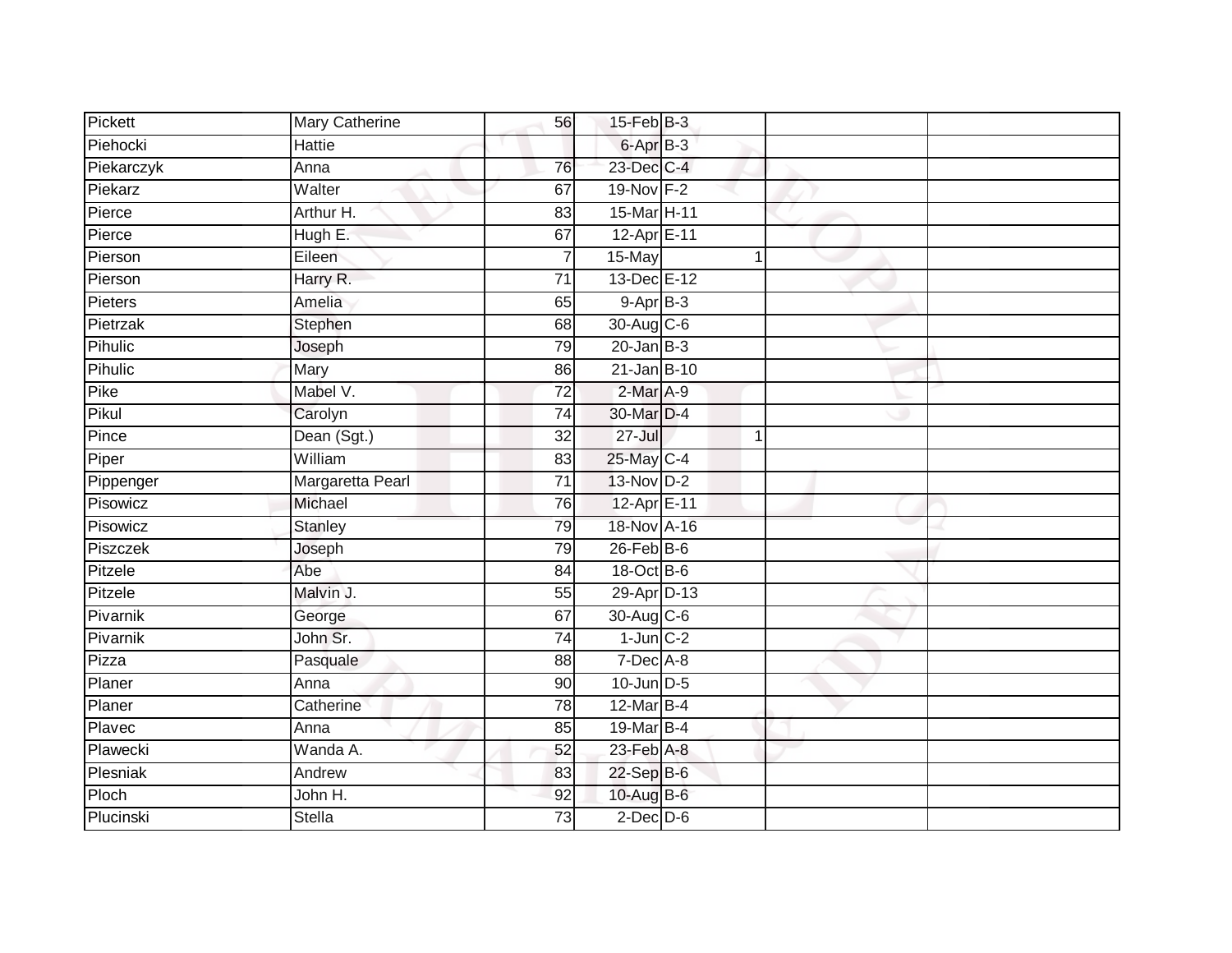| Plunkett    | William L.         | 72              | $13$ -Feb $B$ -6       |  |  |
|-------------|--------------------|-----------------|------------------------|--|--|
| Podgorny    | Anna M.            | 59              | 13-Mar B-10            |  |  |
| Podsiadlik  | <b>Brent Allen</b> | 6 weeks         | 22-Feb D-16            |  |  |
| Podzius     | Zigmont            | 83              | $11-Sep C-4$           |  |  |
| Poff        | Josephine          | $\overline{47}$ | 23-Aug A-10            |  |  |
| Pogatich    | Steve S. (Sgt.)    | 22              | $4$ -Dec $D-8$         |  |  |
| Pogue       | Ozello (Eddy)      | 55              | $9-Feb$ <sub>C-5</sub> |  |  |
| Pokropinski | Walter             | 55              | 8-Feb B-5              |  |  |
| Pollack     | Albert J.          | 54              | 27-Nov A-8             |  |  |
| Pollak      | Eugene             | 59              | 9-Nov C-11             |  |  |
| Poloncas    | Charles W.         | 61              | 22-May A-12            |  |  |
| Polonscak   | Alex               | 63              | 24-Aug B-3             |  |  |
| Poloson     | Nick Sr.           | 90              | 20-Dec D-6             |  |  |
| Pomperger   | Richard J.         | 18              | $13$ -Jan B-4          |  |  |
| Popoff      | Catherine          | 73              | $2-AprD-6$             |  |  |
| Popovich    | George             | $\overline{77}$ | 16-Mar B-6             |  |  |
| Porta       | James F.           | $\overline{22}$ | 27-Feb A-12            |  |  |
| Porter      | Herman             | 72              | $27 -$ Jul B-2         |  |  |
| Porter      | John E.            | 59              | $15$ -Jun $C-4$        |  |  |
| Porter      | William V.         |                 | 28-Apr B-4             |  |  |
| Portlock    | Sylvia             | 71              | $3-AprB-3$             |  |  |
| Posipanka   | Susan              | 79              | 16-Jul B-14            |  |  |
| Post        | Harvey J.          | 83              | 28-Dec C-5             |  |  |
| Potocsky    | Anna               | 70              | $24$ -May B-6          |  |  |
| Potraza     | Elizabeth          | 77              | 22-Mar E-8             |  |  |
| Pottinger   | George J.          | 92              | 1-May B-14             |  |  |
| Powell      | Lillian            | $\overline{84}$ | 16-Nov A-6             |  |  |
| Powell      | Mabel A.           | 47              | 13-Mar B-10            |  |  |
| Powell      | Martin             | $\overline{77}$ | 20-Sep D-10            |  |  |
| Pratt       | Charles W.         | 75              | 12-Mar B-4             |  |  |
| Pratt       | Jesse G.           | 71              | 7-Jan B-6              |  |  |
| Predaina    | David L.           | 18              | 18-Mar E-2             |  |  |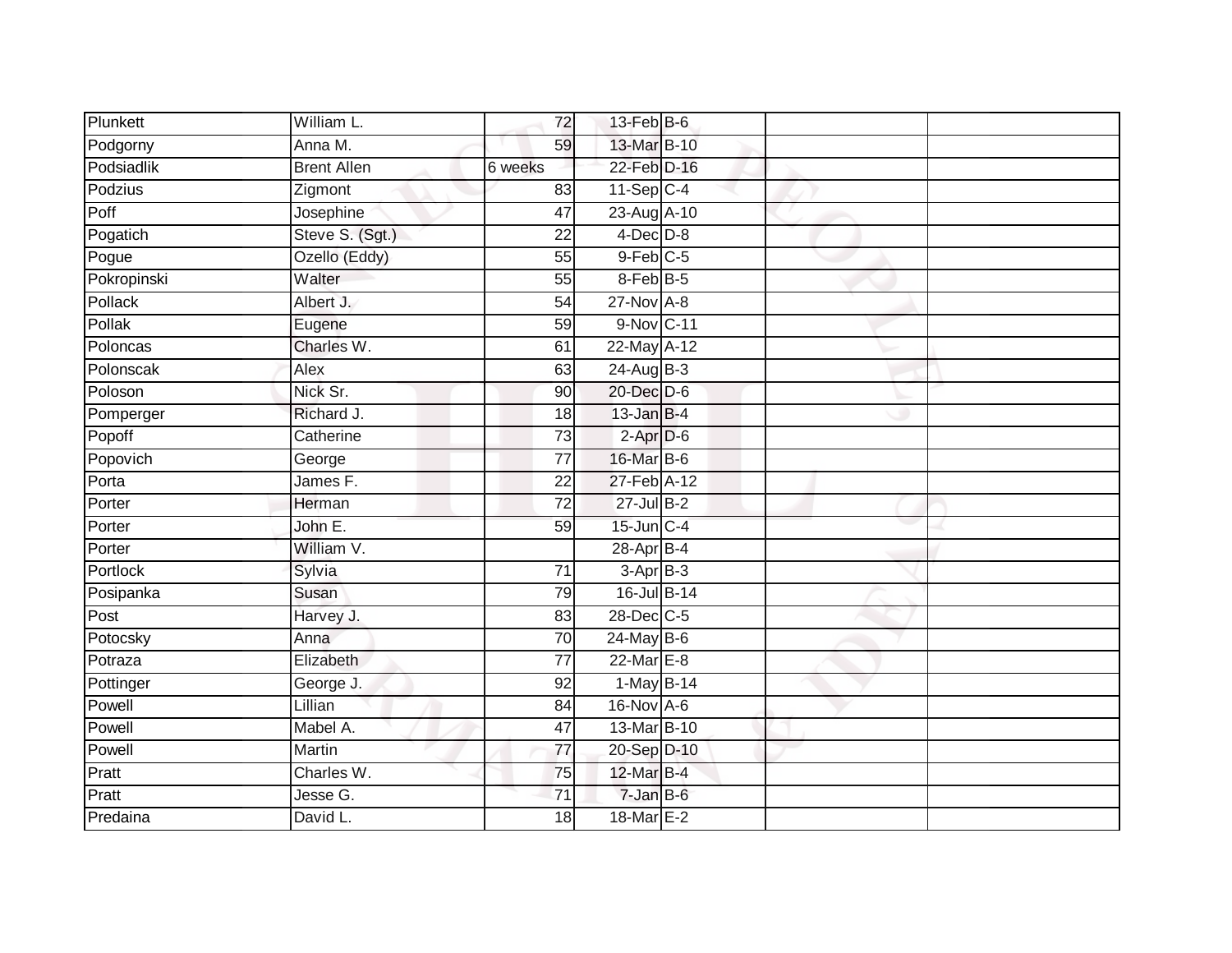| Pregent    | Alma                | 81              | 11-Feb B-10     |        |  |
|------------|---------------------|-----------------|-----------------|--------|--|
| Prentice   | Edward D.           | 82              | 5-Oct B-6       |        |  |
| Prescott   | Agnas               | 60              | $25$ -Jan B-6   |        |  |
| Preston    | Clinton J.          |                 | 18-Jan F-12     |        |  |
| Preusz     | <b>Gerald Keith</b> | 7               | 16-Jul B-14     |        |  |
| Price      | Naomi               | 85              | 28-Dec C-5      | Thomas |  |
| Price      | Ronald E.           | $\overline{27}$ | 25-May 1, C-4   |        |  |
| Price      | Wilma Viola         |                 | $1-FebB-6$      |        |  |
| Prill      | Elsie M.            | $\overline{77}$ | 4-Oct B-14      |        |  |
| Procario   | Filomena            | 80              | $15-Apr$ B-8    |        |  |
| Prochot    | Aloisious J.        | 62              | $21-Apr$ B-3    |        |  |
| Prochot    | <b>Betty Ann</b>    | 40              | 28-May B-10     |        |  |
| Proeschold | Oliver              | 85              | $27$ -Jan $A-7$ |        |  |
| Progar     | John                | 40              | $21-Sep$ C-5    |        |  |
| Proto      | Frank               | $\overline{54}$ | 28-Jun A-14     |        |  |
| Pryor      | William             | 70              | 20-Oct B-3      |        |  |
| Psikla     | Anna                | 70              | $11-Sep C-4$    |        |  |
| Pudlo      | Julia               | 77              | 8-Sep A-12      |        |  |
| Pugh       | Lloyd Sr.           | 62              | $24$ -Feb $B-3$ |        |  |
| Pulkowski  | Paulene C.          | 60              | 24-May B-6      |        |  |
| Pulliam    | Artie               | 87              | 8-Mar D-2       |        |  |
| Purkey     | Lefa                | 75              | 31-Aug A-6      |        |  |
| Purnell    | Sadie B.            | 60              | 12-Apr E-11     |        |  |
| Purnick    | William R.          | 55              | 13-Aug B-10     |        |  |
| Queen      | <b>Robert Guy</b>   | 56              | 10-Sep B-10     |        |  |
| Quinlan    | Jeremiah (Jerry)    | 69              | $4$ -May B-6    |        |  |
| Rabatine   | John                | $\overline{72}$ | 27-Apr C-9      |        |  |
| Rabenhorst | William F.          | 93              | $20$ -Feb $D-4$ |        |  |
| Raboin     | Alfred L.           | 48              | $7 - Apr$ $A-8$ |        |  |
| Raceina    | Adelina             | 75              | 5-Jun A-4       |        |  |
| Raczak     | Anna                |                 | 18-Mar E-2      |        |  |
| Radencic   | Catherine           | 57              | $3$ -Dec $D-5$  |        |  |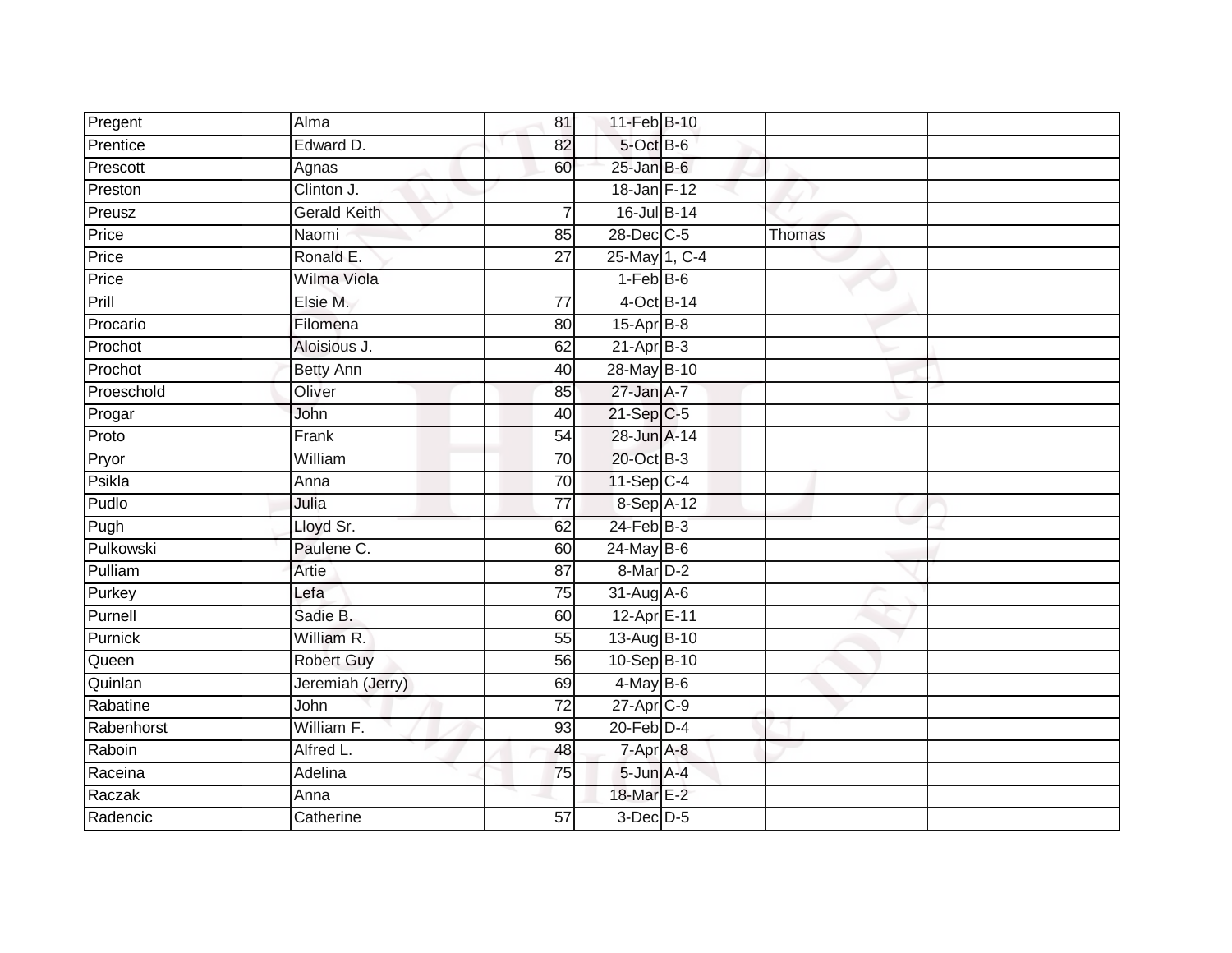| Radin     | Marko                | 85              | 13-Sep F-10      |              |          |
|-----------|----------------------|-----------------|------------------|--------------|----------|
| Rafferty  | Virginia             | 73              | 15-Mar H-11      |              | Insull   |
| Raganyi   | Gaza (Victor)        | 86              | 21-Dec B-10      |              |          |
| Rainaud   | Alphonse J.          | 79              | $13$ -Jan $B-4$  |              |          |
| Rains     | <b>William David</b> | 68              | 8-Feb B-5        |              |          |
| Rainwater | Everett              | 63              | $16$ -Feb $A$ -8 |              |          |
| Rainwater | Neva W.              | 41              | $23$ -Apr $B$ -8 |              |          |
| Rajkowski | Jean                 | 35              | 8-Mar D-2        |              | Powell   |
| Rak       | Kenneth              | 23              | 8-Nov B-6        |              |          |
| Rakowski  | Mary                 | 69              | $4$ -May B-6     |              |          |
| Rallis    | Peter                | 78              | $16$ -Jan B-4    |              |          |
| Ralph     | <b>Bertha</b>        | 80              | $8$ -Jun $C$ -5  |              |          |
| Ramey     | Donovan              | $\overline{2}$  | $1$ -Jun $C-2$   |              |          |
| Ramirez   | <b>Bartolome</b>     | 67              | $9$ -Feb $C$ -5  |              |          |
| Ramirez   | Victoriano           | 78              | 19-Jan C-4       |              |          |
| Ramos     | Julia S.             | 53              | 12-Nov D-2       |              |          |
| Rampke    | Carol Ann            | $\overline{25}$ | 26-Apr D-12      |              |          |
| Ramsey    | <b>James William</b> | 55              | $22$ -Jan B-8    |              |          |
| Randazzo  | Angelo               | $\overline{74}$ | 17-Mar C-4       |              |          |
| Rankovich | Marga                | 50              | 20-Apr C-9       |              |          |
| Ransier   | Mary                 | 79              | $2-Nov$ A-6      |              |          |
| Rapacki   | Hipolit (Harry)      | 75              | 28-Aug A-12      |              |          |
| Rapczak   | Alexander            | 59              | 31-Dec B-10      |              |          |
| Raptis    | <b>John</b>          | 11              | 14-Jan           | $\mathbf{1}$ |          |
| Rasala    | Martin Sr.           | 73              | $16$ -Feb $A$ -8 |              |          |
| Rasch     | Helen                | 66              | $21$ -Jun $C-10$ |              | Ryska    |
| Raschke   | <b>Mary Delores</b>  | $\overline{51}$ | 28-Jun A-14      |              |          |
| Rasdall   | <b>Betty LaVonne</b> | 1 day           | 10-Aug $B$ -6    |              |          |
| Ratajczak | Vera                 | 64              | $19$ -Feb $B$ -6 |              | Jasinski |
| Ratkay    | Frank                | 56              | 7-Dec A-8        |              |          |
| Raves     | John C. Sr.          | 70              | $15$ -Jan $C$ -6 |              |          |
| Ravesloot | Pearl                | 63              | 17-Dec D-6       |              |          |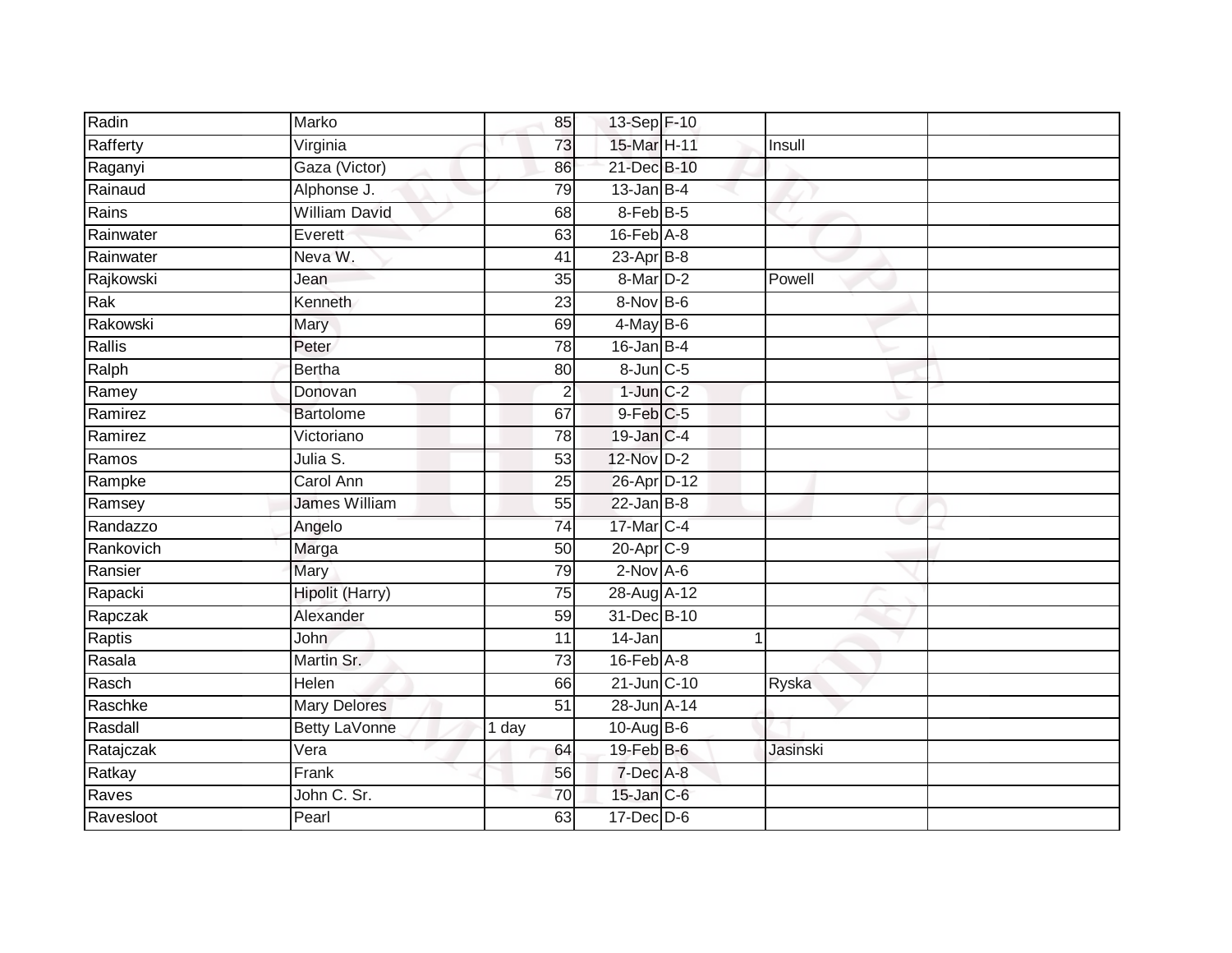| Rayburn      | Lillian M.          | 71              | 3-May D-6        |              |                   |
|--------------|---------------------|-----------------|------------------|--------------|-------------------|
| Ready        | Elmer M.            | 64              | 10-Sep B-10      |              |                   |
| Reagan       | Mertie B.           |                 | $16$ -Jun $B-3$  |              |                   |
| Rebey        | Mary                | 47              | 10-Dec B-10      | Rosolanka    |                   |
| Redmond      | John (Babe)         | 48              | $15$ -Jul B-6    |              |                   |
| Reed         | Crettie             | 83              | 10-Apr C-6       |              |                   |
| Reed         | Ermel E.            | $\overline{71}$ | $22$ -Oct B-6    |              |                   |
| Reed         | Harrold B.          | 80              | 11-Nov B-10      |              | Picture included. |
| Reed         | Howard J. Sr.       | 59              | $16$ -Oct $A$ -8 |              |                   |
| Reed         | Hugh M.             | 68              | 15-Sep A-4       |              |                   |
| Reeder       | Orpha B.            | 79              | $24$ -May B-6    |              |                   |
| Reedus       | Joseph              | 34              | 4-Sep            | $\mathbf{1}$ |                   |
| Reedy        | James R.            | 36              | 17-Aug C-4       |              |                   |
| Reese        | Gary                | 30              | 8-Apr B-6        |              |                   |
| Regan        | Beulah A.           | 76              | 18-Jan F-12      |              |                   |
| Regan        | Lawrence M.         | 78              | $7$ -Jul $C$ -5  |              |                   |
| Regnier      | Anna E.             | 49              | $13$ -Apr $B-3$  |              |                   |
| Regnier      | Minnie A.           | 80              | 12-Oct B-3       |              |                   |
| Rehder       | Arthur J.           | $\overline{74}$ | 21-Jun C-10      |              |                   |
| Rehder       | Doris (Sophie Kopp) |                 | $11$ -Jan B-8    |              |                   |
| Reichert     | George H.           | 69              | 8-Jan C-7        |              |                   |
| Reidelbach   | Deanna Lynn         | 11 days         | $1-MarB-6$       |              |                   |
| Reiff        | Harry G. Jr.        | 46              | $4$ -Feb $B$ -13 |              |                   |
| Reiplinger   | Cecelia             | 83              | $26$ -Feb $B$ -6 |              |                   |
| Reiter       | John A.             | 74              | 24-Mar A-7       |              |                   |
| Rejlek       | Beatrice B.         | 72              | $1-Apr$ $A-10$   |              |                   |
| Renfro       | Harold E.           | 58              | $1-MarB-6$       |              |                   |
| Resetar      | Mary Louise         | $\overline{72}$ | $12$ -Feb $D-6$  |              |                   |
| Rettig       | Clara M.            | 60              | 15-Oct B-8       |              |                   |
| Rettinger    | John $E$ .          | 66              | 12-Oct B-3       |              |                   |
| Reuhl        | Walter W.           | $\overline{76}$ | 4-Sep D-4        |              |                   |
| <b>Reuss</b> | Edward F.           | $\overline{72}$ | $1-Dec$ $D-3$    |              |                   |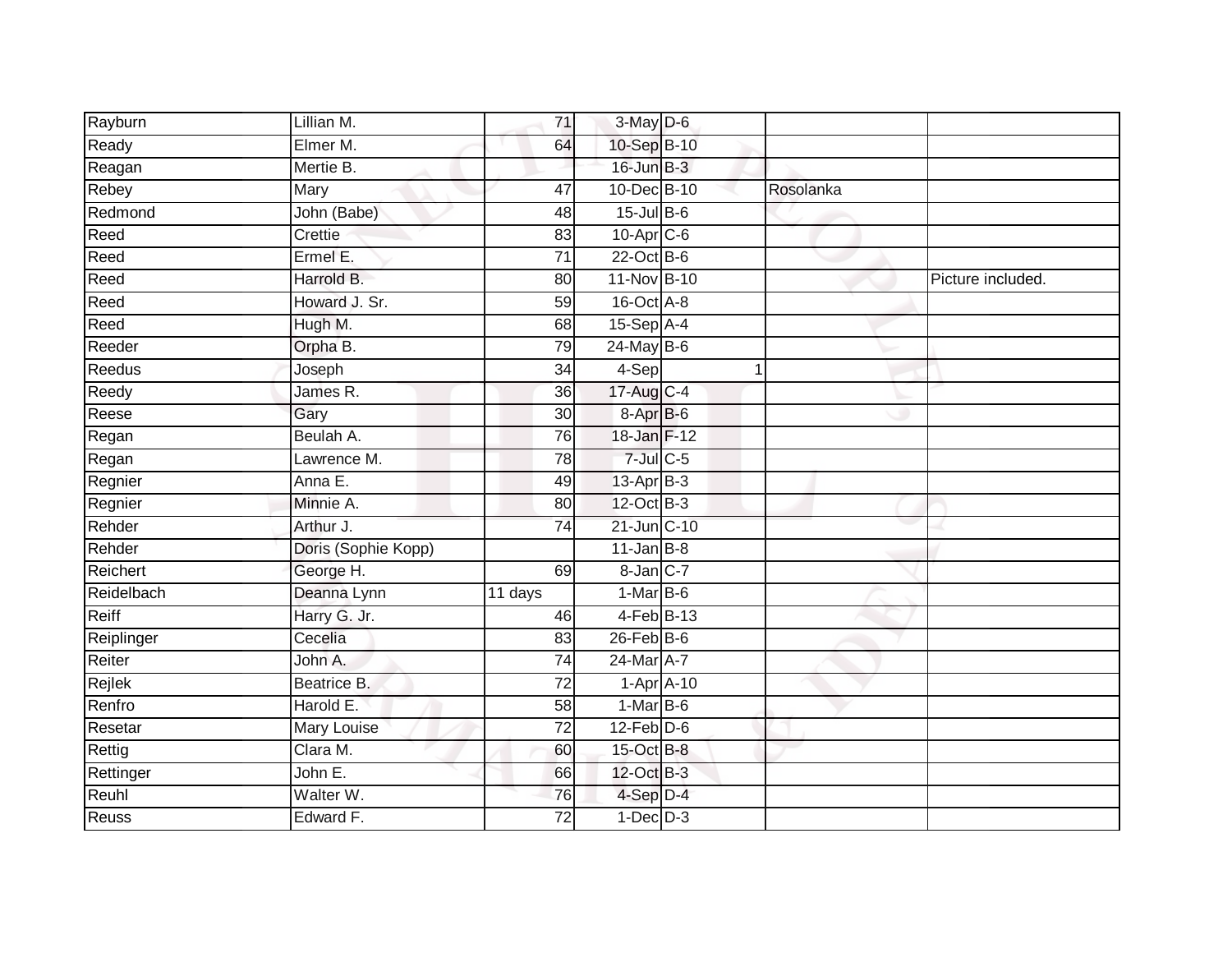| Revill       | Theresa                  | 92              | 4-Aug B-4              |         |  |
|--------------|--------------------------|-----------------|------------------------|---------|--|
| Rewelski     | Anna                     | $\overline{77}$ | 30-Aug C-6             |         |  |
| Reyna        | Jose C.                  | 63              | 29-Jul B-10            |         |  |
| Reynolds     | Jeffrey                  | 12              | 6-Nov                  | 1       |  |
| Reynolds     | Jesse R.                 | 63              | $22$ -Nov $B-6$        |         |  |
| Rhinesperger | Rose                     | 84              | 5-Aug D-8              |         |  |
| Rhyne        | Claude Kimball Sr.       | 60              | 6-Oct B-5              |         |  |
| Riadon       | <b>Mattie Trudie</b>     | 86              | $3$ -Jul $B-2$         |         |  |
| Ricciardi    | <b>Catherine Sciotto</b> | 85              | $15$ -Feb $B$ -3       |         |  |
| Richards     | Renee                    | 69              | 25-Oct B-7             |         |  |
| Richardson   | Frederick (Fred)         | 81              | $25-Sep$ A-6           |         |  |
| Richardson   | Louise                   | 65              | 13-May D-8             | Neudorf |  |
| Richter      | Patti Lynn               | 1 day           | 4-Sep D-4              |         |  |
| Richvalsky   | Mary                     | 96              | 26-Jan C-4             |         |  |
| Richwalski   | <b>Helen</b>             | $\overline{80}$ | 27-Nov A-8             |         |  |
| Richwine     | Irving                   | 60              | 24-May B-6             |         |  |
| Rieder       | Joseph G.                | 89              | 15-Jan C-6             |         |  |
| Riegle       | Charles J.               | 57              | $7$ -Jul $C$ -5        |         |  |
| Rietman      | Frances C.               | 61              | 30-Jan A-8             |         |  |
| Riggin       | Ethel L.                 | $\overline{81}$ | 22-Feb D-16            |         |  |
| Riggs        | Shirley A.               | 38              | $21$ -Jul B-5          |         |  |
| Rimmel       | Robert F.                | 40              | 27-Feb A-12            |         |  |
| Riordan      | Ada M.                   | 62              | 12-Apr <sub>E-11</sub> |         |  |
| <b>Rios</b>  | Jose                     | 66              | 28-Apr B-4             |         |  |
| Rios         | Jose                     | 70              | 7-May B-4              |         |  |
| Rippe        | William H.               | 80              | $7$ -May B-4           |         |  |
| Ritchie      | Johnette                 | $\overline{37}$ | $14-Apr$ B-6           | Nauch   |  |
| Ritsema      | Rudolph                  | 83              | 8-Sep A-12             |         |  |
| Ritter       | Alice                    | 49              | 16-Feb A-8             |         |  |
| Ritter       | Margaret Evans           | 72              | 11-Nov B-10            |         |  |
| <b>Ritz</b>  | Alan Scott               | 6               | 28-Aug A-12            |         |  |
| Rivera       | Anthony                  | 32              | $8$ -Jul $B-4$         |         |  |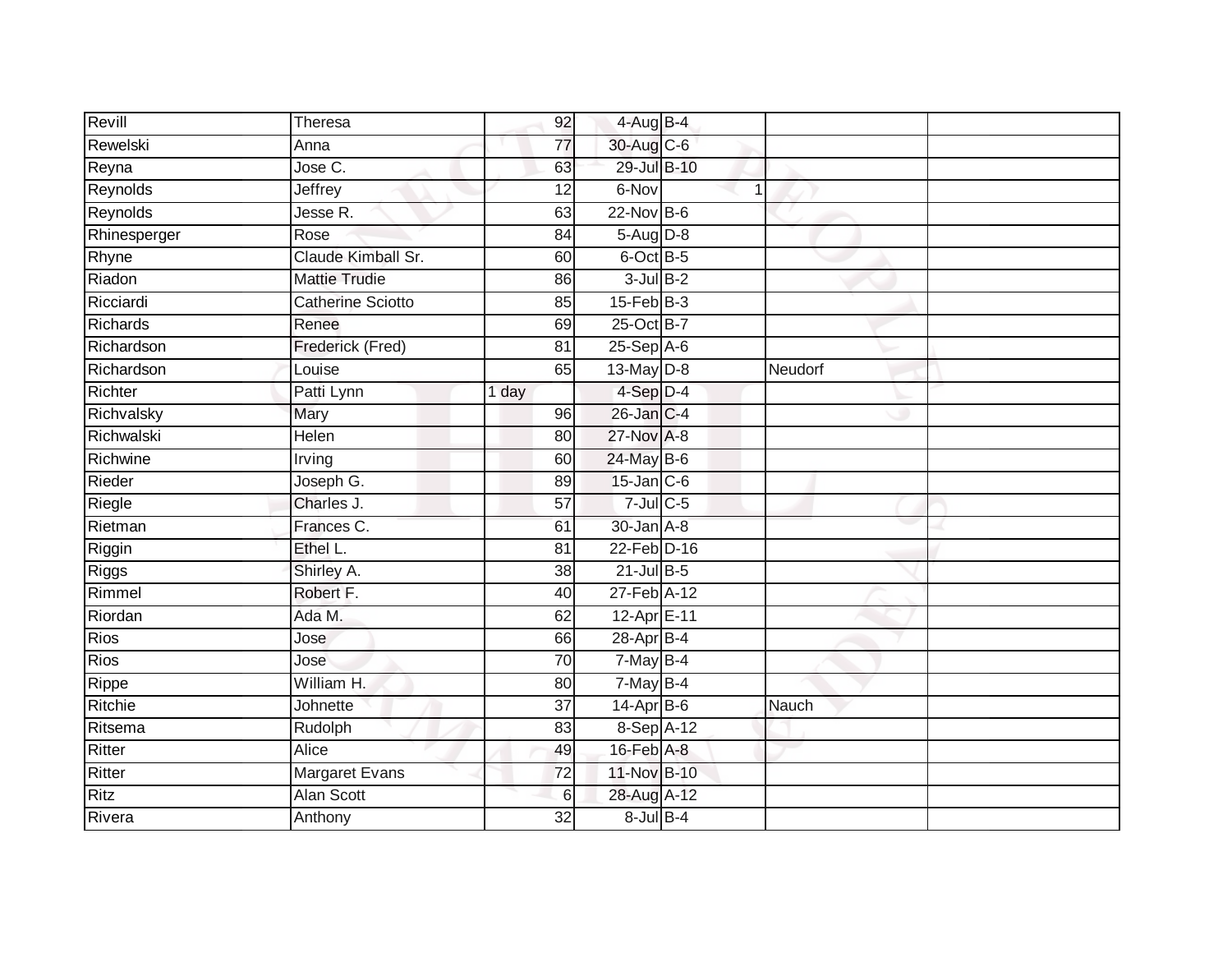| Rivera         | Jose R.             | 23              | 22-May A-12           |                |  |
|----------------|---------------------|-----------------|-----------------------|----------------|--|
| Rivich         | Nicholas S.         | 56              | $22-Sep$ B-6          |                |  |
| <b>Robbins</b> | Charles F.          | 56              | 9-Feb                 | $\mathbf{1}$   |  |
| Robert         | Michael             | 15              | 30-Jun                | $\overline{1}$ |  |
| Roberts        | <b>Mack</b>         | 42              | 18-Nov 1, A-16        |                |  |
| Robinson       | Dexter F.           | 66              | $5$ -May $C-4$        |                |  |
| Robuck         | Anna                | $\overline{78}$ | 9-Oct A-6             |                |  |
| Rochelle       | Jewell H.           | 53              | 21-Jan B-10           |                |  |
| Rocska         | Anna (Rosko)        | 79              | $4$ -Mar E-3          |                |  |
| Rodal          | Emma Gustafson      | 84              | 18-Aug A-9            |                |  |
| Roderick       | Emma K.             | 93              | 7-Apr A-8             |                |  |
| Rodgers        | <b>Charles Fred</b> | 85              | 28-Jun A-14           |                |  |
| Rodgers        | Dennis              | 80              | 16-Dec C-4            |                |  |
| Rodriguez      | Juanita             | 52              | 3-Dec D-5             |                |  |
| Rodriguez      | Louisa P.           | 70              | 23-Aug A-10           |                |  |
| Rodriguez      | Salvador E.         | 58              | 29-Nov B-6            |                |  |
| Roemer         | Mathilda Elizabeth  | 68              | 17-Mar C-4            |                |  |
| Roennau        | <b>Marie</b>        | 63              | 11-Oct B-6            |                |  |
| Roessner       | Lillie              | 86              | 26-Jul D-11           |                |  |
| Rogers         | Conye               | 78              | 5-May C-4             |                |  |
| Rogers         | Hazel               | 69              | $3$ -Dec $D-5$        |                |  |
| Rogers         | Kermit              | 63              | 23-Aug A-10           |                |  |
| Rogick         | Sam                 | 66              | $4$ -May B-6          |                |  |
| Rogowski       | Andrew              | 77              | $9$ -Feb $C$ -5       |                |  |
| Rogula         | Eli                 | 85              | 19-May $B-6$          |                |  |
| Rohde          | Ralph               | 69              | $25$ -Feb $B$ -6      |                |  |
| Rohloff        | Clara               | 88              | $24-Apr$ B-6          |                |  |
| Rohrberg       | Helen M.            | 67              | $15$ -Jul B-6         |                |  |
| Rokosz         | Angeline            | 58              | 6-Mar <sub>B</sub> -3 |                |  |
| Rokosz         | John S.             | 66              | 19-Apr D-12           |                |  |
| Rosario        | Gladys E.           | 39              | 18-Jan F-12           |                |  |
| Roseen         | Jane L.             | 49              | $12-Nov$ D-2          |                |  |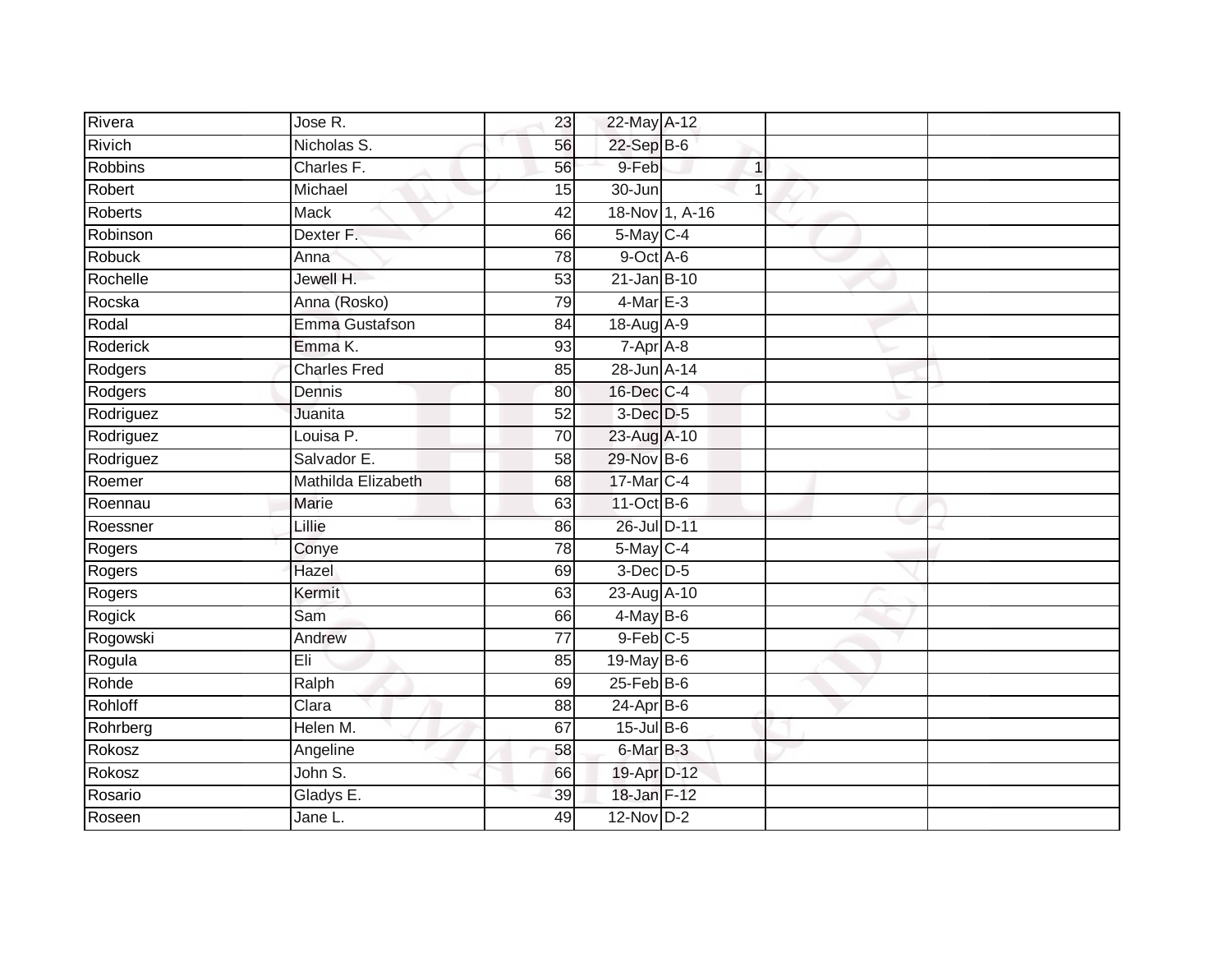| Rosenstein    | Max                    | 84              | 31-May B-8              |         |  |
|---------------|------------------------|-----------------|-------------------------|---------|--|
| Rosing        | Louis <sub>F.</sub>    | 42              | 18-Feb C-4              |         |  |
| Rospond       | Joseph F.              | 66              | 13-Aug B-10             |         |  |
| Ross          | John H.                | 70              | 28-Jul C-4              |         |  |
| Rossa         | Frances T.             | $\overline{51}$ | 3-Mar C-4               |         |  |
| Rossin        | Arthur                 | 59              | 19-Apr D-12             |         |  |
| Roth          | Clara A.               | $\overline{77}$ | $15$ -Jul B-6           |         |  |
| Rought        | <b>Leon Norton</b>     | 74              | 25-Oct B-7              |         |  |
| Rouse         | Lotta M.               | 82              | 23-Mar B-6              |         |  |
| Rovy          | Philip                 | 53              | 29-May A-4              |         |  |
| Rowe          | <b>Mary Ellen</b>      | 82              | $14-Sep$ <sub>C-5</sub> |         |  |
| Royer         | Jerry G.               | 21              | $14-Sep$ C-5            |         |  |
| Royer         | Patricia               | 25              | 14-Sep C-5              |         |  |
| Royer         | Toby                   | 5               | 14-Sep C-5              |         |  |
| Royse         | Gene W.                | $\overline{50}$ | 22-Apr B-4              |         |  |
| Rozhon        | James Edward           | 60              | $20$ -Jan B-3           |         |  |
| Rozman        | John Sr.               | 77              | 19-Mar B-4              |         |  |
| Ruble         | Edith M.               | 31              | 28-Sep C-2              |         |  |
| Ruddy         | <b>William Charles</b> | 61              | 21-Jan B-10             |         |  |
| Rudinski      | Lucas                  | 80              | 27-Oct B-5              |         |  |
| Rudman        | Theodore               | 82              | $5$ -Jul $B$ -6         |         |  |
| Rudzik        | Lawrence F.            | $\overline{81}$ | $3-Aug$ $C-8$           |         |  |
| Rule          | Robert H.              | 66              | 18-Jan F-12             |         |  |
| <b>Runick</b> | Elizabeth              | 66              | 29-May A-4              | Walsko  |  |
| Rush          | Edward                 | 61              | 11-Dec C-5              |         |  |
| <b>Rusk</b>   | Walter J. H.           | 84              | 27-Apr C-9              |         |  |
| Russell       | Lillian                | $\overline{37}$ | 21-Jun C-10             |         |  |
| Rusthoven     | Henrietta              |                 | 18-Jan F-12             | Buikema |  |
| Rutkowski     | Jennie                 | 78              | 13-Sep F-10             |         |  |
| Rutledge      | Arthur P.              | 54              | $2$ -Feb $B-4$          |         |  |
| Ruzycki       | Frank (Paul Casey)     | 60              | 22-Nov B-6              |         |  |
| Ryband        | Henry A.               | 56              | 21-Jan B-10             |         |  |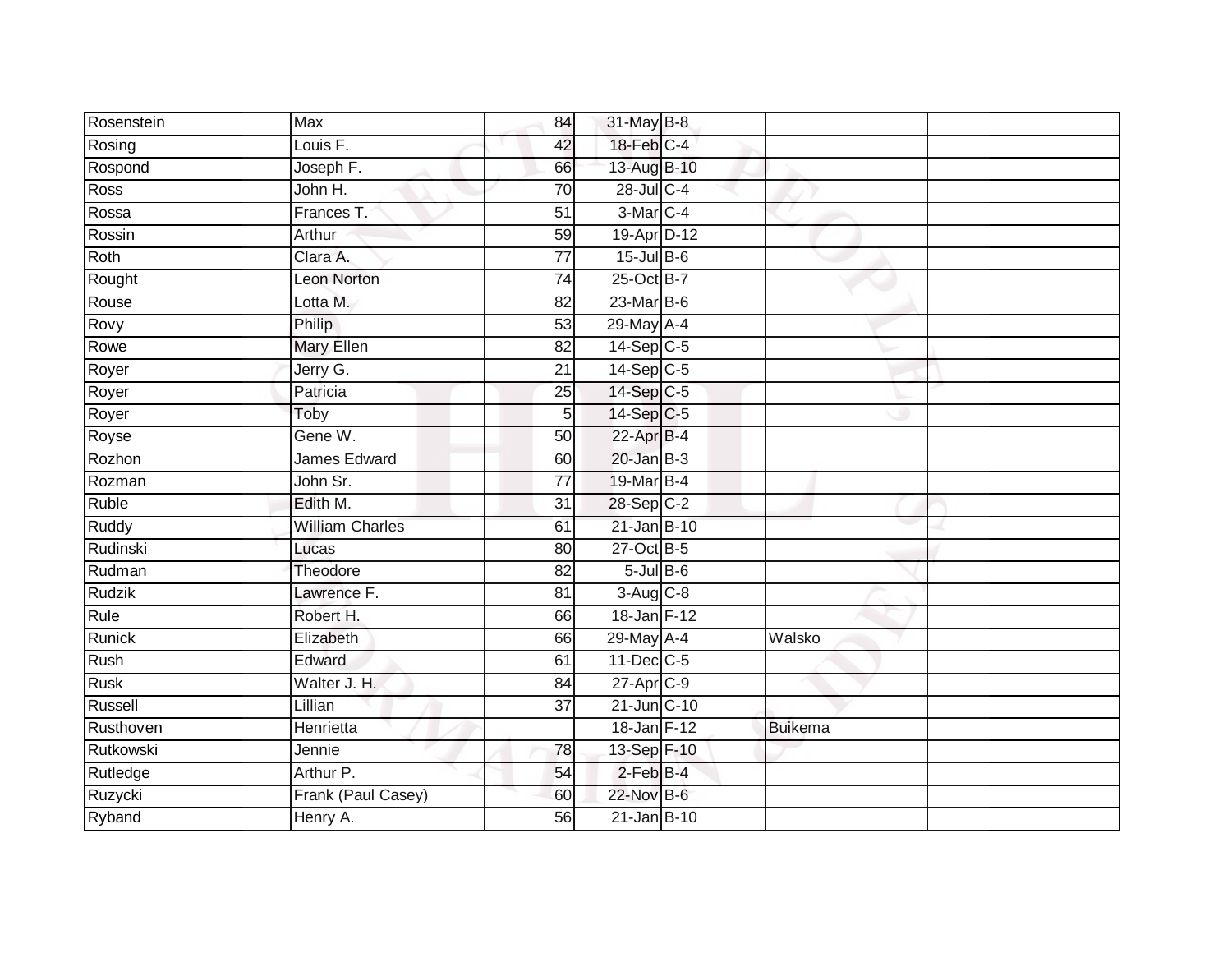| Rybicki     | Mary Ann       | 58              | 11-Dec C-5        | Keltyka      |  |
|-------------|----------------|-----------------|-------------------|--------------|--|
| Rylander    | Anton W.       | 77              | $22$ -Jan $B-8$   |              |  |
| Rymarczyk   | Frank          | 80              | $12$ -Jun $B-4$   |              |  |
| Sabo        | Julia          | 77              | $2$ -Oct $A$ -8   |              |  |
| Sabo        | Stephen        | 69              | 6-Jan C-4         |              |  |
| Sabol       | Agnes          |                 | 17-May B-6        | Skrabala     |  |
| Saculla     | <b>Charles</b> | 66              | $11$ -Jan B-8     |              |  |
| Saczawa     | <b>Stella</b>  | 69              | $12$ -Jan B-7     |              |  |
| Saffrahn    | Harold A.      | 61              | $23$ -Apr $B-8$   |              |  |
| Sahm        | Allen E.       | 19              | 6-May C-4         |              |  |
| Sailor      | Earl           | 86              | 24-May B-6        |              |  |
| Sailors     | Antha          | 85              | 8-Dec A-12        |              |  |
| Sajdera     | Frank J.       | 67              | 15-Jul B-6        |              |  |
| Sajdera     | Lucille (Lucy) | 64              | 27-Feb A-12       |              |  |
| Sako        | John Jr.       | 67              | 3-Nov C-5         |              |  |
| Salapski    | Walter         | 78              | 14-Sep C-5        |              |  |
| Saley       | Fred           | 79              | $15$ -Feb $ B-3 $ |              |  |
| Saliga      | Helen          | 73              | $9$ -Dec $B$ -6   |              |  |
| Salka       | Mary           | 90              | $21$ -Jul B-5     |              |  |
| Sambol      | Nicholas S.    | 71              | 18-Mar E-2        |              |  |
| Samborski   | Leonard        | 86              | 26-Jul D-11       |              |  |
| Samolis     | Joseph (Joe)   | $\overline{82}$ | $15$ -Jan $C$ -6  |              |  |
| San Philipo | Anthony        | 74              | $27$ -Jan $A-7$   |              |  |
| Sandberg    | Darryl         | 29              | $1-Nov$           | $\mathbf{1}$ |  |
| Sanders     | Charles H.     | 48              | $11$ -Jun $A-12$  |              |  |
| Sanders     | Kenneth J.     | 65              | 6-Dec C-8         |              |  |
| Sanders     | Virgie J.      | $\overline{34}$ | $3-Aug$ $C-8$     |              |  |
| Sandor      | Debor          | 80              | $8-Nov$ B-6       |              |  |
| Santefort   | John L.        | 86              | 27-Apr C-9        |              |  |
| Sarlea      | Peter Sr.      | 89              | 12-Mar B-4        |              |  |
| Sarnecki    | Mary           | 74              | 19-Jan C-4        |              |  |
| Saroff      | Amelia         | $\overline{80}$ | 1-May B-14        |              |  |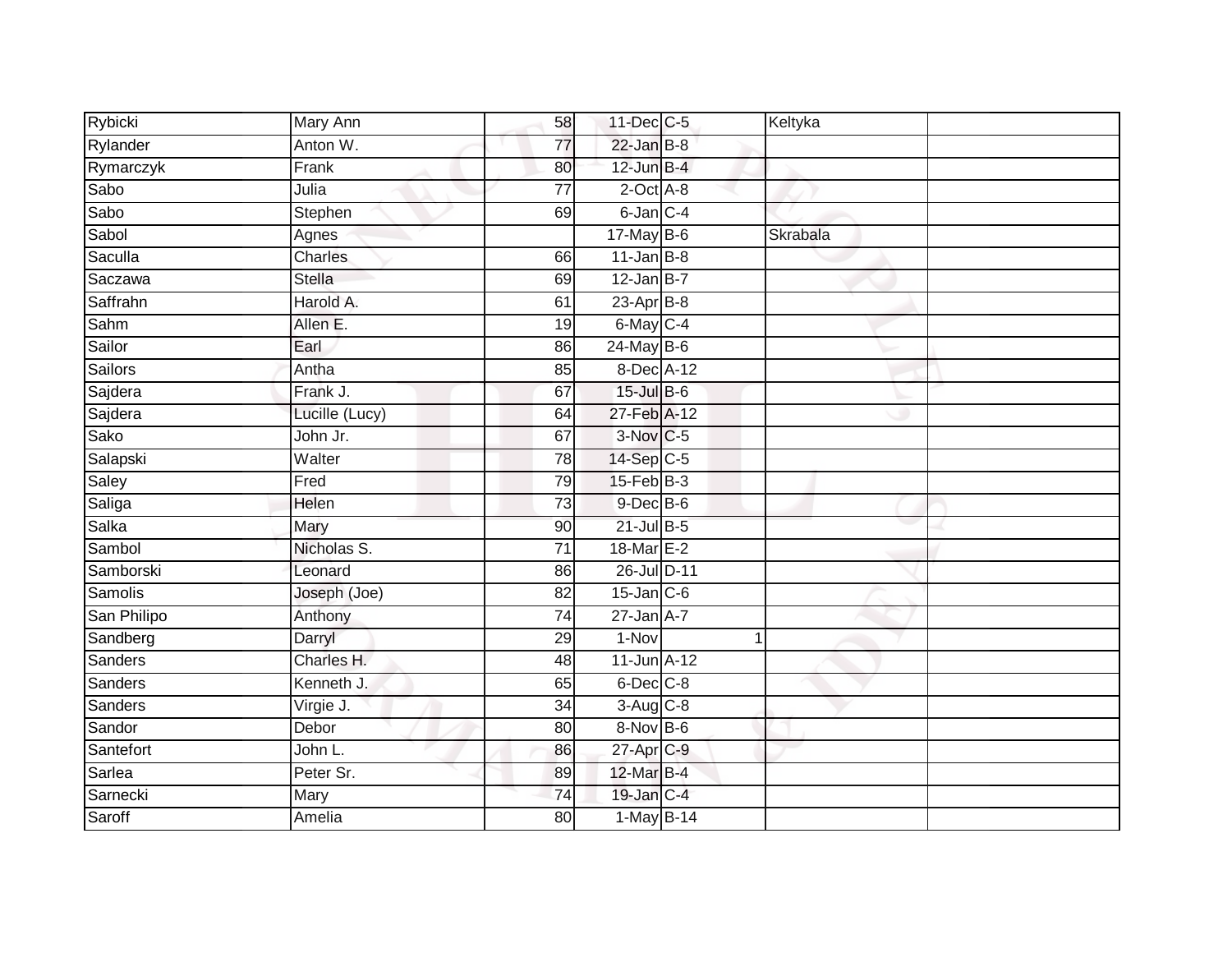| <b>Sass</b> | Mitilda            | 73              | 31-Aug A-6       |         |  |
|-------------|--------------------|-----------------|------------------|---------|--|
| Sasser      | Randolph Jr.       | 17              | 27-Sep B-6       |         |  |
| Sauder      | <b>Elsie</b>       | 65              | 10-Nov A-8       |         |  |
| Sauers      | Charles G. (Cap)   | 77              | $22$ -Jun B-6    |         |  |
| Savitski    | <b>Doris</b>       | 47              | $22$ -Jun B-6    | Walczak |  |
| Saylor      | Dory A.            | 82              | $23$ -Feb $A-8$  |         |  |
| Schanlaub   | Daisey             | 89              | $1$ -Jun $C-2$   |         |  |
| Schatzman   | Diantha            | 49              | 16-Apr B-8       | Parrish |  |
| Scheeringa  | <b>John Robert</b> | 18              | 20-May B-8       |         |  |
| Scheidler   | Lawrence J. Jr.    | $\overline{21}$ | 26-Mar B-3       |         |  |
| Scheidt     | George             | 69              | $25$ -Nov $B-2$  |         |  |
| Scheidt     | Joseph             | 49              | 30-Dec B-4       |         |  |
| Scheidt     | Leona Catherine    | 67              | $4$ -May B-6     |         |  |
| Scheja      | Sylvester          | 63              | $9$ -Jul $B$ -10 |         |  |
| Schelfo     | Joseph             | 70              | 8-Oct D-9        |         |  |
| Schellberg  | Howard M.          | 59              | 4-Nov D-6        |         |  |
| Schellinger | Hazel M.           | $\overline{71}$ | $2$ -Jul $C$ -7  |         |  |
| Schepper    | Lisette            | 87              | 14-Jan C-10      |         |  |
| Scherer     | Rose M.            | 88              | 10-Feb A-8       |         |  |
| Schlesinger | Fannie             | 77              | $27 - Dec$ $D-8$ |         |  |
| Schlueter   | Henry F. Sr.       | 67              | 17-May B-6       |         |  |
| Schmal      | <b>Helen Ann</b>   | 65              | $9$ -Dec $B$ -6  |         |  |
| Schmidt     | Katharina          | 86              | $7$ -May B-4     |         |  |
| Schmidt     | Le Roy C.          | 46              | 10-Nov A-8       |         |  |
| Schmidt     | May E.             | 79              | 8-Sep A-12       |         |  |
| Schmidt     | Richard O.         | 27              | $15$ -Dec        | 1       |  |
| Schmieding  | Gertrude           | 95              | $7$ -Dec $A$ -8  |         |  |
| Schmit      | Joseph             | 78              | 30-Apr B-10      |         |  |
| Schmitt     | Donald L. Jr.      | 19              | 12-Oct B-3       |         |  |
| Schmitt     | Edward J. Sr.      | 80              | 20-Aug C-5       |         |  |
| Schmitz     | Anna               | 84              | 8-Sep A-12       |         |  |
| Schneider   | Marguerite F.      | 56              | 27-May C-15      |         |  |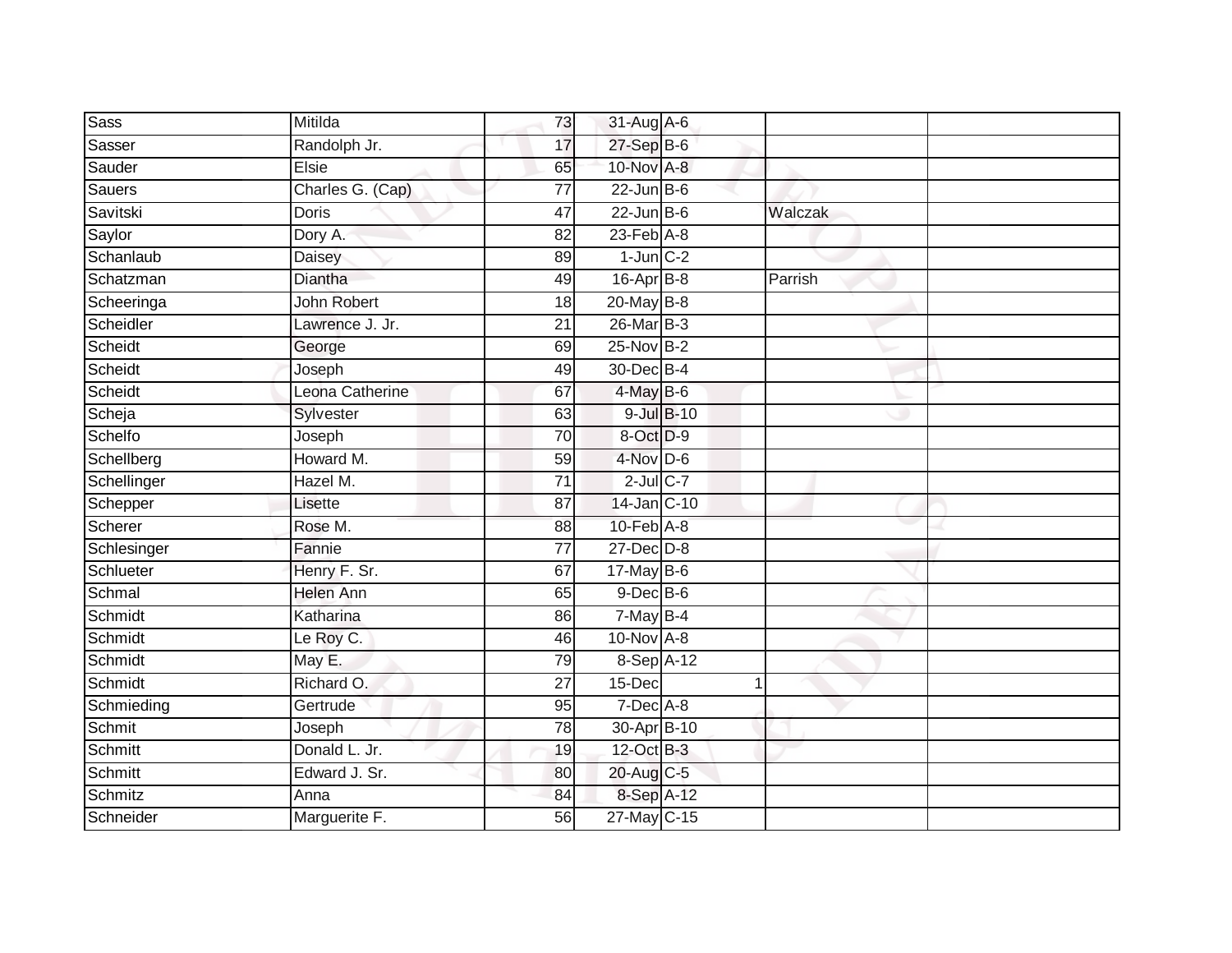| Schneider     | Otto E.           | 74              | 17-Mar C-4      |  |  |
|---------------|-------------------|-----------------|-----------------|--|--|
| Schnell       | Patricia          | 45              | 11-Sep C-4      |  |  |
| Schoon        | Catherine         | 96              | 25-Sep A-6      |  |  |
| Schott        | Albert A.         | 64              | $26$ -Jan $C-4$ |  |  |
| Schoudel      | Herman A. (Rev.)  | 55              | $3-Sep$ D-6     |  |  |
| Schreiber     | Carl H.           |                 | 16-Apr B-9      |  |  |
| Schreiber     | Louis R.          | 51              | 22-Dec D-2      |  |  |
| Schroeder     | Elmer F.          | 63              | 29-Jul B-10     |  |  |
| Schroeder     | Martha V.         |                 | 24-Jul A-10     |  |  |
| Schrum        | Minnie            | 90              | $1$ -Jun $C-2$  |  |  |
| Schubert      | <b>Ben</b>        | $\overline{70}$ | 24-Jul A-10     |  |  |
| Schubert      | Opal              | 69              | 28-Aug A-12     |  |  |
| Schuhrke      | Adolph L. (Ottie) | 75              | 16-Oct A-8      |  |  |
| Schulp        | Peter C.          | 63              | 25-Aug C-5      |  |  |
| Schulte       | Walter C. (Bill)  | 55              | 15-Jan C-6      |  |  |
| Schultz       | Johanna M.        | 80              | $1$ -Oct $B-8$  |  |  |
| Schultz       | Ralph F.          |                 | 23-Feb A-8      |  |  |
| Schultz       | Rodney            | 5               | $7$ -Jul $C$ -5 |  |  |
| Schultz       | Walter            | 82              | $27$ -Jan $A-7$ |  |  |
| Schultz       | Walter A.         | 66              | $24$ -Aug B-3   |  |  |
| Schurmann     | Jean              | 78              | 25-Oct B-7      |  |  |
| Schuster      | <b>Martin</b>     | 64              | $1-Sep$ B-7     |  |  |
| Schutz        | Anthony           | 63              | 10-Jul D-13     |  |  |
| Schutz        | Frances L.        | 63              | $2$ -Oct $A-8$  |  |  |
| Schutz        | Lillian P.        | 67              | $1-MarB-6$      |  |  |
| Schwartz      | George J. Sr.     | 49              | $28 - Apr$ B-4  |  |  |
| Schweiger     | Darlene           | 56              | 18-Nov A-16     |  |  |
| Schweighardt  | <b>Terez</b>      | 80              | 24-Aug B-3      |  |  |
| Schweingruber | Adolph (Dutch)    |                 | 8-Dec A-12      |  |  |
| Schwenke      | Hester            | 84              | 26-Jul D-11     |  |  |
| Schwerdt      | Ella M.           | 71              | 21-Jun C-10     |  |  |
| Schwerin      | Lewis Jr.         | 52              | $6$ -Jan $C$ -4 |  |  |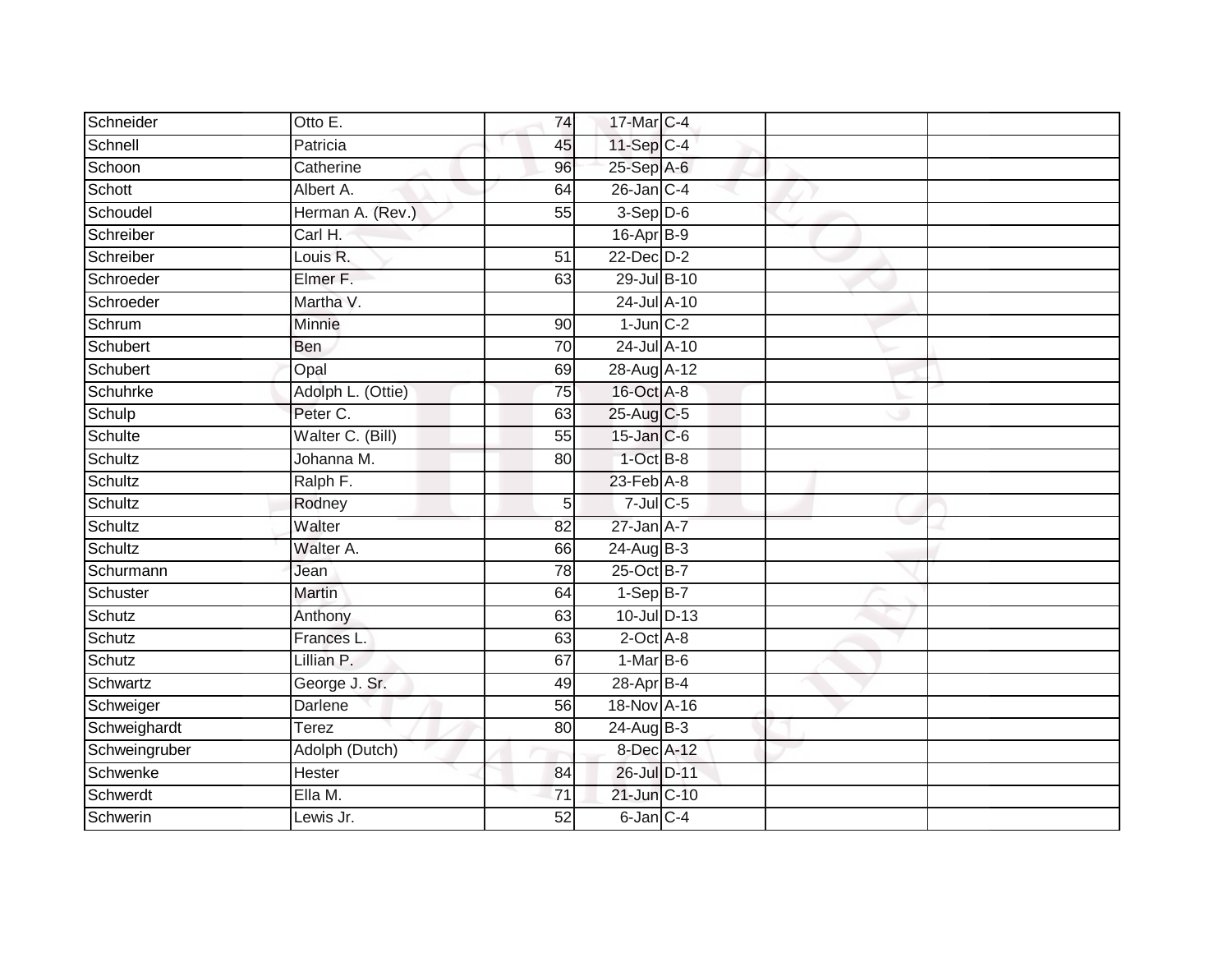| Schwingendorf | <b>William Charles</b> | 59              | 15-Sep A-4        |                |              |                       |
|---------------|------------------------|-----------------|-------------------|----------------|--------------|-----------------------|
| Scofield      | Janice B.              | 60              | $5$ -Jun $A$ -4   |                |              |                       |
| Scoggins      | James C.               | $\overline{37}$ | 14-Sep C-5        |                |              |                       |
| Scoville      | Paula Kay              | 18              |                   | 18-Jan 1, F-12 |              |                       |
| Sculley       | Vada                   | 52              | $11-Aug$ B-3      |                |              |                       |
| Scymanski     | Harry                  | $\overline{57}$ | 25-Oct B-7        |                |              |                       |
| Seaberg       | Helen                  | 68              | 5-Mar B-10        |                |              |                       |
| Seaman        | August P.              | 76              | 23-Apr B-8        |                |              |                       |
| Searle        | Olive M.               | 92              | $26$ -Jun $A-8$   |                |              |                       |
| Seat          | Herbert L.             | 69              | 20-May B-8        |                |              |                       |
| Seberger      | Carrie                 | 89              | 29-Nov B-6        |                |              |                       |
| Sedor         | Stephen J. Sr. (Steve) | 75              | $2$ -Feb B-4      |                |              |                       |
| Segneri       | Angelo                 | 63              | 6-Nov A-10        |                |              |                       |
| Seidler       | Zella                  | 94              | $2-Sep$ F-7       |                |              |                       |
| Seils         | <b>Bernhardt</b>       | 80              | $1$ -Jun $C-2$    |                |              |                       |
| Sell          | Vincent R.             | 68              | 18-Feb C-4        |                |              |                       |
| Seminatore    | Caroline               | 81              | 14-Oct B-6        |                | <b>Marks</b> |                       |
| Serafin       | John Z.                | 77              | 18-May B-8        |                |              |                       |
| Serafini      | Frank P.               | 48              | 19-May $B-6$      |                |              |                       |
| Serbon        | Mary                   | 88              | $22$ -Nov $B-6$   |                |              |                       |
| Seth          | Harry C.               |                 | 18-May B-8        |                |              |                       |
| Sewell        | Janice Lee             | 15              | 13-Aug 1, B-10    |                |              |                       |
| Sewich        | Leona                  | 60              | $20$ -Aug C-5     |                |              |                       |
| Seybold       | Dorothy L.             |                 | $11-AugB-3$       |                | Trischman    |                       |
| Seyda         | Anthony                | $\overline{77}$ | 16-Mar B-6        |                |              | Also listed as Sejda. |
| Seymanski     | Harry                  | 57              | 23-Oct C-6        |                |              |                       |
| Shabi         | Andrew                 | 59              | $1$ -Jul B-6      |                |              |                       |
| Shader        | Evelyn M.              |                 | $5 - Jan$ $A - 8$ |                |              |                       |
| Shafer        | Zelda                  | 69              | 10-Feb A-8        |                |              |                       |
| Shalaitis     | <b>Mike</b>            | 87              | 15-Dec B-3        |                |              |                       |
| Sharkey       | Gordon                 | 56              | 6-Feb B-3         |                |              |                       |
| Shaw          | Lafayette              | 76              | 26-Mar B-3        |                |              |                       |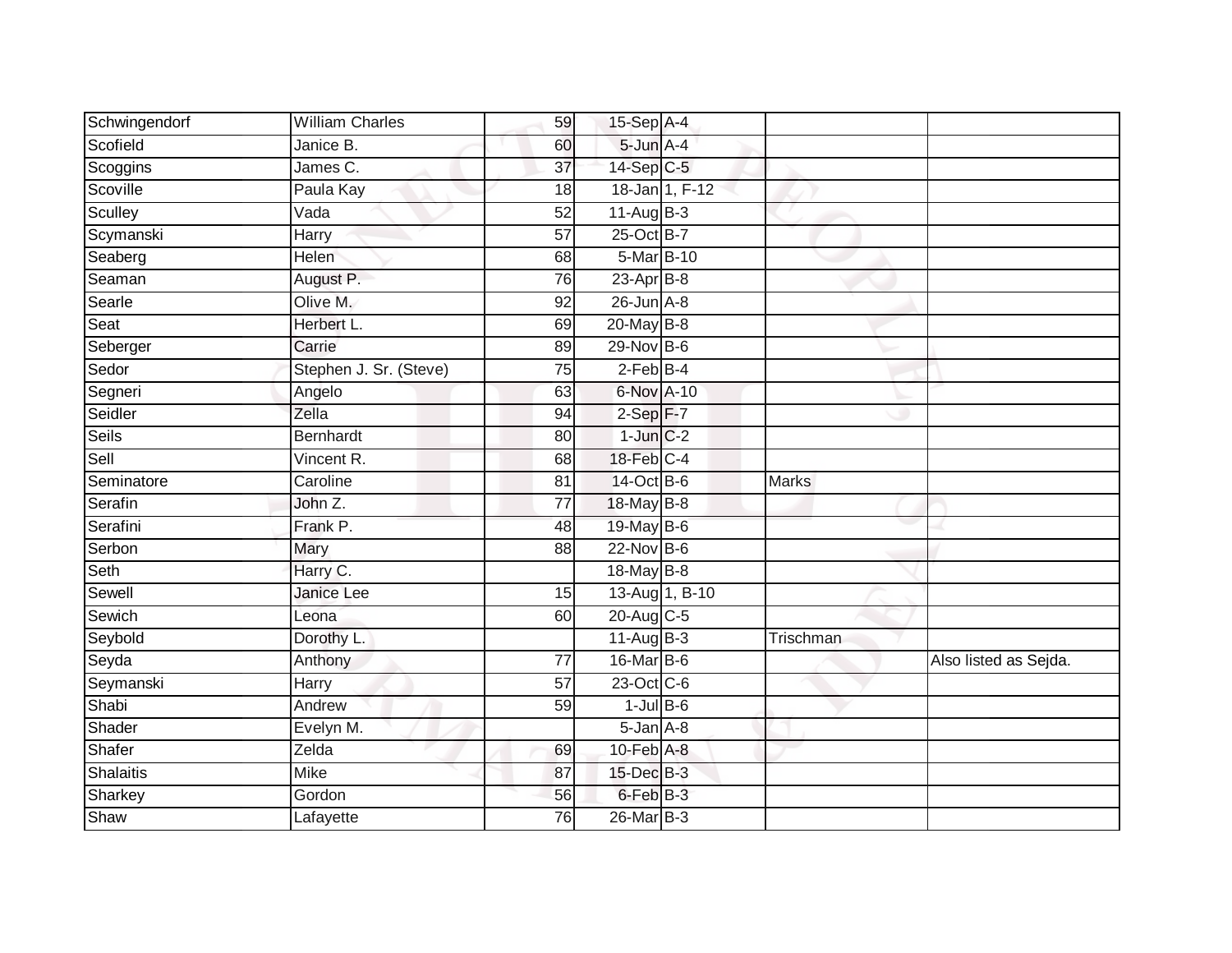| Shaw          | Raymond B.         | 56              | 13-May D-8       |        |                                 |
|---------------|--------------------|-----------------|------------------|--------|---------------------------------|
| Shearer       | May I.             | 80              | 6-Feb B-3        |        |                                 |
| Shearon       | John W.            | 46              | 27-Oct B-5       |        |                                 |
| Shebesh       | William W.         | 53              | $5$ -Jun $A-4$   |        |                                 |
| <b>Sheeps</b> | <b>Josie Mae</b>   | 85              | $3$ -Jul $B-2$   | Mohler |                                 |
| Shehigian     | Melkon             | 77              | $10$ -Jul $D-6$  |        |                                 |
| Shelton       | Clyde W.           | 59              | $13$ -Feb $B$ -6 |        |                                 |
| Sherer        | Max D.             |                 | 1-May B-14       |        |                                 |
| Sherrell      | Edythe             | 24              | 5-Apr            |        | Picture of incident<br>included |
| Shifley       | Robert M.          | 76              | 19-May B-6       |        |                                 |
| Shinn         | Edith              | 83              | $10$ -Apr $C$ -6 |        |                                 |
| Shlesman      | Benjamin           | $\overline{77}$ | 19-Mar B-4       |        |                                 |
| Sholsky       | <b>Mike</b>        | $\overline{74}$ | 20-Nov C-5       |        |                                 |
| Shondel       | Stephen S.         | 62              | 28-Jun A-14      |        |                                 |
| Shoop         | Myron A.           | 85              | 24-May B-6       |        |                                 |
| Short         | Aura               | 66              | $12$ -Feb $D-6$  |        |                                 |
| Short         | Philip E.          | 53              | 12-Oct B-3       |        |                                 |
| Shouse        | Charles L.         | 47              | 29-Dec C-5       |        |                                 |
| Shriner       | Eileen             | 43              | 24-Apr           |        |                                 |
| Shriner       | Herb               | 51              | 24-Apr           |        | Picture included.               |
| Shumaker      | Fred               | 40              | 22-Mar E-8       |        |                                 |
| Shumaker      | <b>Trina Marie</b> | 23 months       | 30-Jul C-2       |        |                                 |
| Sicich        | Vincent M.         | 51              | 12-Apr E-11      |        |                                 |
| Sieber        | Joseph (Pepich)    | 81              | $23$ -Apr $B-8$  |        |                                 |
| Siecker       | Albert B.          | 50              | $22$ -Dec $D-2$  |        |                                 |
| Siegel        | Helen              | 82              | $15-Nov$ B-6     |        |                                 |
| Siegfried     | Dawn               | 15              | 21-Jun C-10      |        |                                 |
| Siegler       | Jacob              | 74              | 10-Mar C-4       |        |                                 |
| Sikla         | Stephen B.         | 75              | 16-Aug B-6       |        |                                 |
| Sikora        | John               | 76              | 5-Jan A-8        |        |                                 |
| Silverstone   | Ben                | 55              | $20$ -Feb $D-4$  |        |                                 |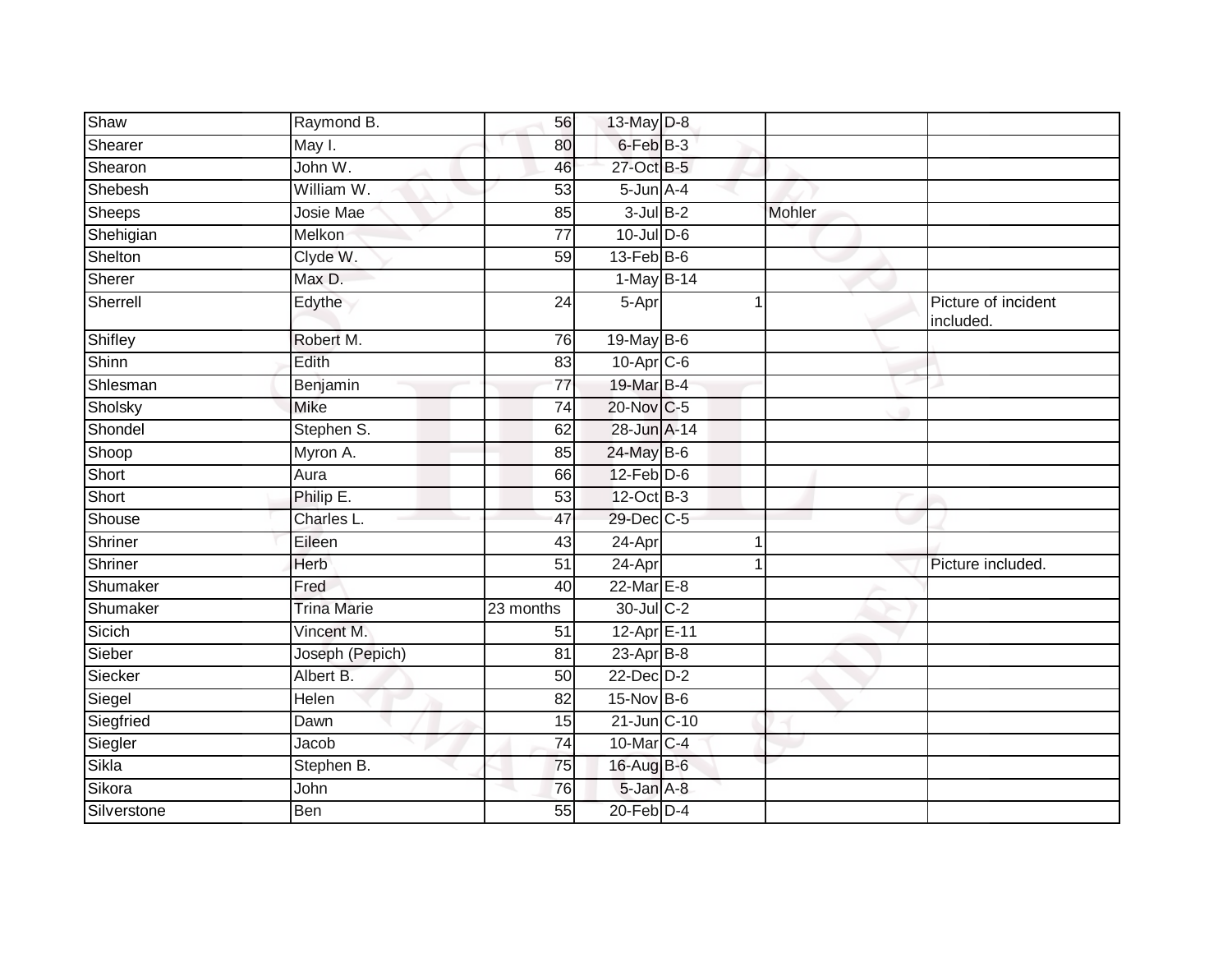| Simich         | Robert J.           | 13              | 8-Sep A-12        |        |                           |
|----------------|---------------------|-----------------|-------------------|--------|---------------------------|
| Siminski       | Frances             | 82              | $6$ -Jul $C$ -3   |        |                           |
| Simmons        | <b>Brian Keith</b>  | 3               | 26-Jul D-11       |        |                           |
| <b>Simmons</b> | Clyde N.            | 68              | 18-Oct B-6        |        |                           |
| Simmons        | Mable J.            | $\overline{83}$ | $20$ -Dec $D-6$   |        |                           |
| Simon          | <b>Barthol</b>      | 73              | 6-Mar B-3         |        |                           |
| Simon          | Elizabeth           | 83              | 5-Oct B-6         |        |                           |
| Simons         | <b>Blanch Roth</b>  | 78              | $23$ -Jun $A-6$   |        |                           |
| Simpanis       | George              | 79              | $13$ -Jan B-4     |        | Also listed as Siambones. |
| Sinclair       | Ora                 | 76              | 19-Aug B-10       |        |                           |
| Singleton      | Della J.            | $\overline{74}$ | $11-Aug$ B-3      |        |                           |
| Sinon          | George N.           | 75              | $12$ -Jan B-7     |        |                           |
| Sipkosky       | John (Zip)          | 41              | $1$ -Jul $B$ -6   |        |                           |
| Siska          | Irene T.            | 51              | 16-Dec C-4        | Vargo  |                           |
| Skager         | Anna                | 91              | $1$ -Jun $C-2$    |        |                           |
| Skalka         | Henry               | 50              | 3-Dec D-5         |        |                           |
| Skarwecki      | Frank               | 73              | 6-Apr B-3         |        |                           |
| Skarwecki      | Robert F.           | 34              | 11-Mar B-6        |        |                           |
| Skelly         | Dorothy             | 54              | 22-Dec D-2        |        |                           |
| Skeoch         | <b>Anne Daniels</b> | 61              | $31$ -Jul D-6     |        |                           |
| <b>Skrtic</b>  | Mike A. (Marko)     | 76              | 29-Apr D-13       |        |                           |
| <b>Skrtich</b> | Marko               | 78              | 29-Sep B-4        |        | Also listed as Skertich.  |
| Skrzekut       | Kinga J.            | 75              | $11$ -May $D-4$   |        |                           |
| Slacanin       | <b>Susan Marie</b>  | 1 day           | $6$ -Mar $B-3$    |        |                           |
| <b>Slack</b>   | <b>Ruth Ann</b>     | 16              | $12$ -Aug B-6     |        |                           |
| Slamkowski     | John J.             | 63              | 26-Jun A-8        |        |                           |
| Slavena        | John H.             | 63              | $7 - Jan$ $B - 6$ |        |                           |
| Slawniak       | John                | 85              | $9-AprB-3$        |        |                           |
| Slepetis       | Ciprionas           | 74              | 8-May B-4         |        |                           |
| Slocum         | Annie Will          | 47              | 11-Mar B-6        | Upshaw |                           |
| Slotwinski     | Walter R.           | 65              | $27$ -Jan $A$ -7  |        |                           |
|                |                     |                 |                   |        |                           |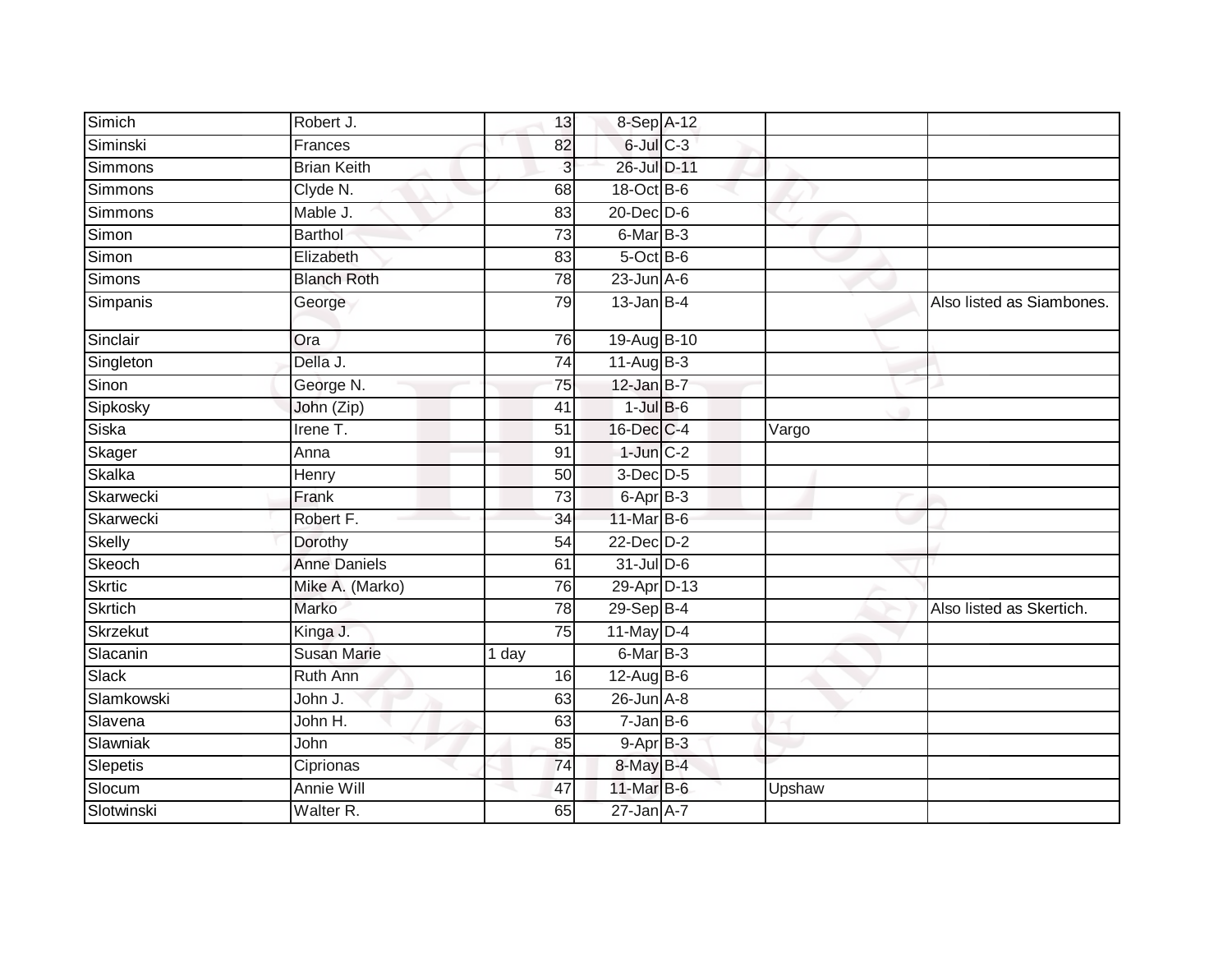| Slusser      | Frank               | 61              | 27-Apr C-9       |              |  |
|--------------|---------------------|-----------------|------------------|--------------|--|
| Smalley      | Martha V.           | 54              | 5-Jan A-8        |              |  |
| Smead        | Jack B.             | $\overline{37}$ | 19-Nov F-2       |              |  |
| Smejkal      | Frank J.            | 79              | $31$ -Aug $A$ -6 |              |  |
| Smentek      | Leonard F.          | $\overline{73}$ | 19-Mar B-4       |              |  |
| Smiddy       | Harry F. Sr.        | 74              | $4$ -Dec $D-8$   |              |  |
| Smierciak    | Stanley J. (Smitty) | 56              | 14-Dec B-10      |              |  |
| Smith        | Angeline            | 59              | 8-Oct D-9        | Czarnik      |  |
| Smith        | <b>Beatrice</b>     | 61              | 8-Nov B-6        |              |  |
| Smith        | Charles E.          | $\overline{71}$ | 6-Oct B-5        |              |  |
| Smith        | Chester             | 13              | $14$ -Jul $A-8$  |              |  |
| Smith        | Cole                | 2 months        | 23-Oct C-6       |              |  |
| Smith        | Dorothy J.          | 60              | $24$ -Apr $B$ -6 |              |  |
| Smith        | <b>Frances</b>      | 57              | $16$ -Jan B-4    | Rydzewski    |  |
| Smith        | Frank               | 82              | 8-Nov B-6        |              |  |
| Smith        | Frank James         | 52              | $25$ -Jan B-6    |              |  |
| Smith        | George E.           | $\overline{75}$ | 23-Mar B-6       |              |  |
| Smith        | Goldie I.           | $\overline{71}$ | $2-Mar A-9$      |              |  |
| Smith        | Jay E.              | 81              | 23-Nov B-6       |              |  |
| <b>Smith</b> | Joan M.             |                 | $11$ -Dec $C-5$  |              |  |
| Smith        | John Joseph         | 20              | 21-Sep 1, C-5    |              |  |
| Smith        | Johnnie             | 49              | $5-AprE-8$       |              |  |
| Smith        | Joseph J. (Smitty)  | 58              | 18-Mar E-2       |              |  |
| Smith        | Kenneth Wayne       | $\overline{22}$ | 5-Jul            | $\mathbf{1}$ |  |
| Smith        | Lawrence            | 8               | $1$ -Jun $C-2$   |              |  |
| Smith        | Lois B.             |                 | 31-Jul D-6       |              |  |
| Smith        | Loran H.            | 69              | $1-Nov$ C-6      |              |  |
| Smith        | Loran H.            | 69              | 30-Oct B-8       |              |  |
| Smith        | Rose Hartman        | 53              | 18-Sep A-10      |              |  |
| Smith        | William L.          | 54              | 28-Sep C-2       |              |  |
| Smith        | William T. (Dr.)    | 66              | 19-Jul B-6       |              |  |
| Smitka       | Andrew R.           | 60              | 12-Mar B-4       |              |  |
|              |                     |                 |                  |              |  |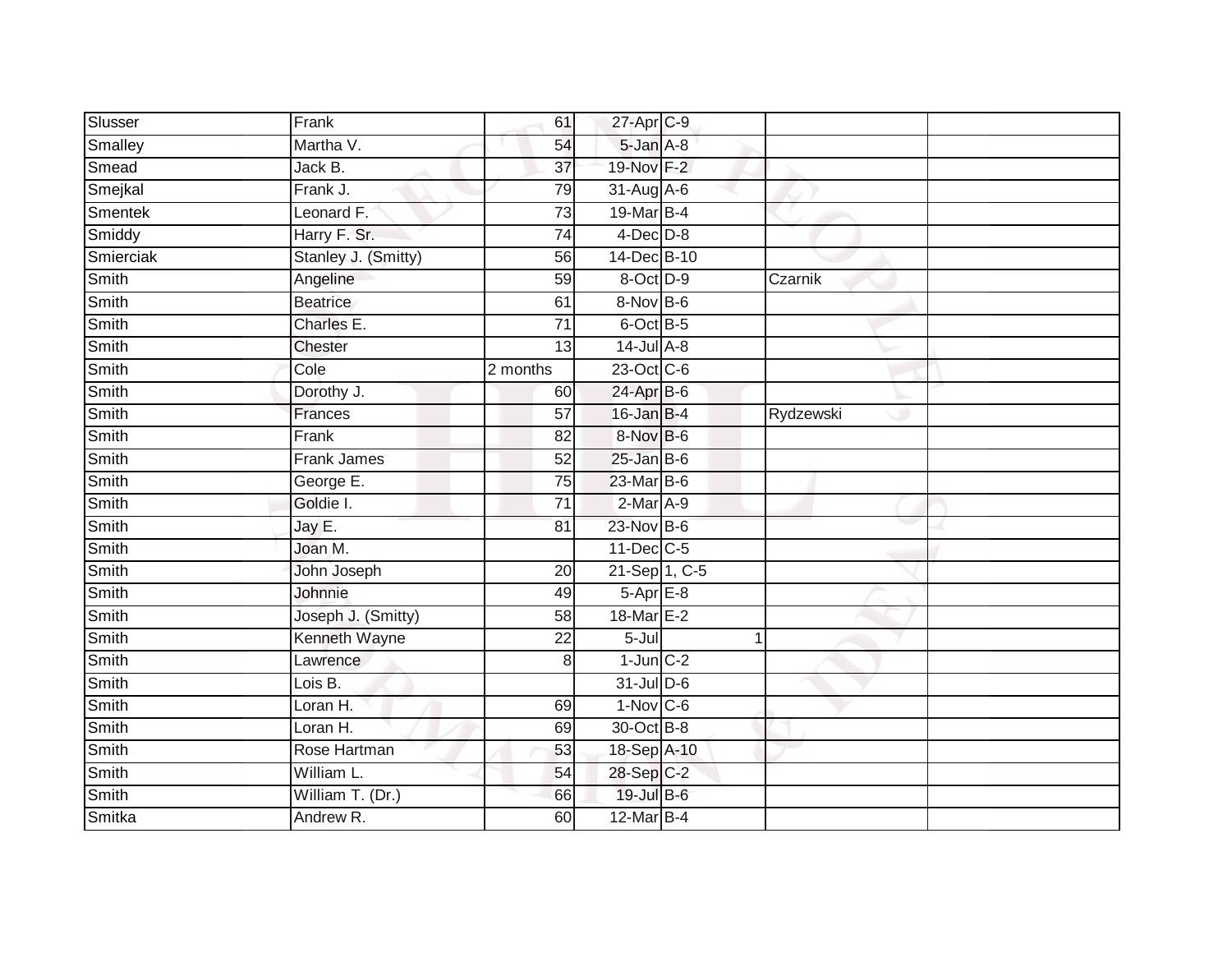| Smodi       | David                  | 64              | 22-Oct B-6       |            |           |  |
|-------------|------------------------|-----------------|------------------|------------|-----------|--|
| Smolen      | Andrew E.              | 80              |                  | 9-Jul B-10 |           |  |
| Smulevitz   | Joseph                 | 56              | 25-Mar B-10      |            |           |  |
| Snay        | George J.              | 62              | $20$ -Jan B-3    |            |           |  |
| Snider      | <b>Alice Ruth</b>      | $\overline{51}$ | 28-Jun A-14      |            |           |  |
| Snyder      | Venton S.              | 89              | 13-Dec E-12      |            |           |  |
| Sobczak     | Walter J. (Drummer)    | 62              | $4$ -Jun $A-8$   |            |           |  |
| Socha       | Michael                | 45              | 16-Nov A-6       |            |           |  |
| Sodrick     | Joseph                 | 63              | $18$ -Feb $C-4$  |            |           |  |
| Sokol       | Carl F.                | 59              | 12-May B-5       |            |           |  |
| Sokolowski  | John                   | 69              | $20$ -Jan B-3    |            |           |  |
| Soldos      | John                   | 88              | $20$ -Jan $B-3$  |            |           |  |
| Solon       | Mary                   | 83              | 13-Jul B-6       |            | Flaherty  |  |
| Soloski     | Harry J.               | 79              | 8-Oct D-9        |            |           |  |
| Sommers     | Joseph (Joe)           | 63              | 28-Aug A-12      |            |           |  |
| Sons        | Elizabeth              | $\overline{87}$ | 12-Apr E-11      |            |           |  |
| Sopczak     | Pearl                  | 65              | 20-Sep D-10      |            |           |  |
| Sorota      | John                   | 67              | 6-Feb B-3        |            |           |  |
| Sotos       | Christ P.              | 76              | 16-Mar B-6       |            |           |  |
| Soules      | <b>James (Suleles)</b> | $\overline{72}$ | $4$ -May $B$ -6  |            |           |  |
| Southworth  | Ema Louise             | 85              | $9-AugB-6$       |            |           |  |
| Sovich      | Charles S.             | 20              | $12-Nov$         |            |           |  |
| Sowa        | Katherine              | 78              | 8-Dec A-12       |            | Ginalski  |  |
| Sowasky     | Laura L.               | 69              | $22$ -Jan B-8    |            |           |  |
| Sowinski    | Mary                   | 76              | 21-May B-12      |            |           |  |
| Soy         | Lottie                 | 79              | 10-Mar C-4       |            |           |  |
| Span        | Helen                  |                 | $24$ -Dec $B-2$  |            | Rutkowski |  |
| Span        | John                   |                 | 14-Dec B-10      |            |           |  |
| Spangenburg | Donald H. Jr.          | 22              | 13-Oct A-8       |            |           |  |
| Spanich     | Josephine              | 80              | 19-May B-6       |            |           |  |
| Spanich     | Rose                   | 78              | 16-Oct A-8       |            |           |  |
| Spann       | <b>Karl Henry</b>      | 19              | $13$ -Feb $B$ -6 |            |           |  |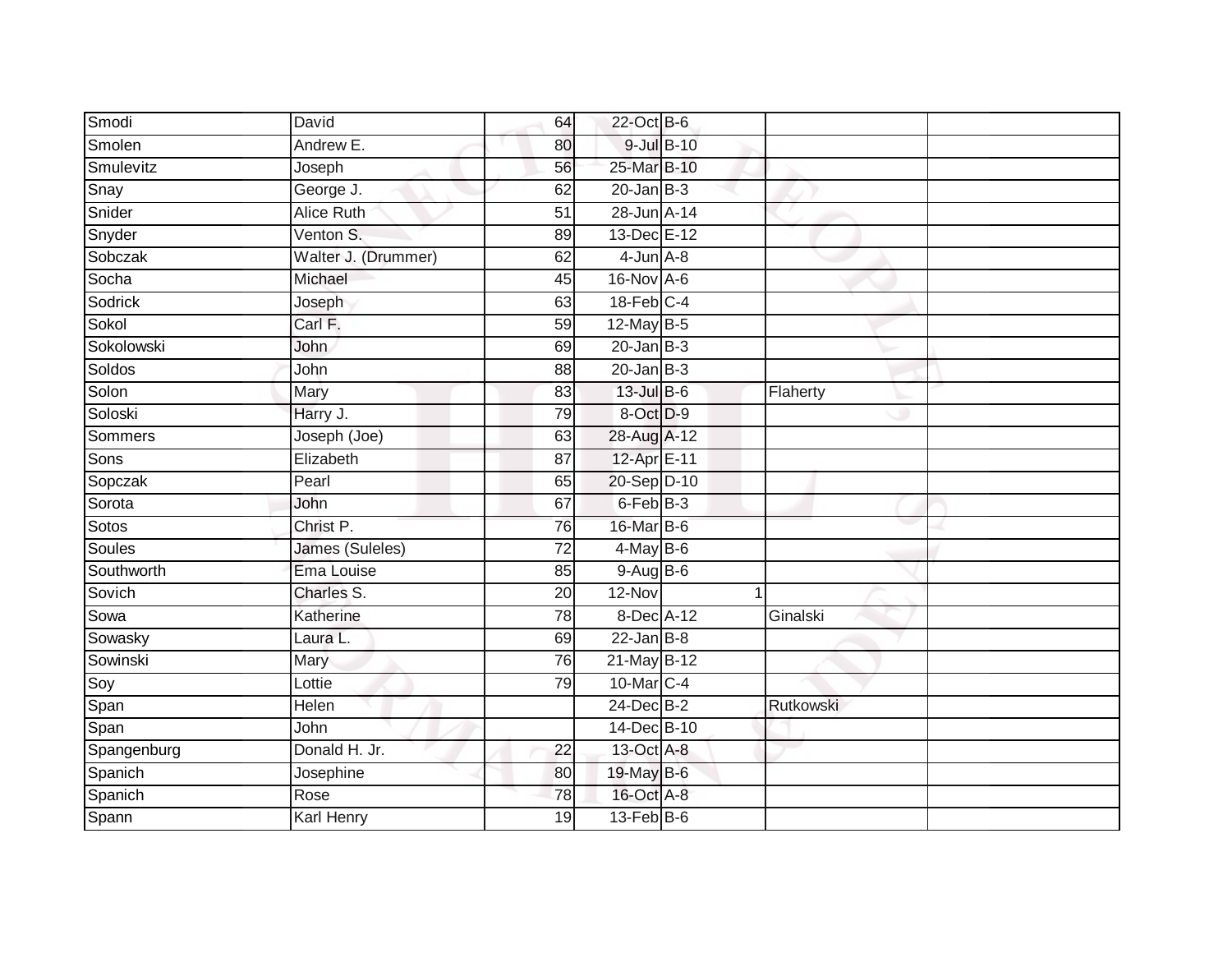| Spann         | Samuel J.             | 45              | 14-Jan C-10      |  |  |
|---------------|-----------------------|-----------------|------------------|--|--|
| Spannan       | Linda Marie           | 22              | 6-Oct B-5        |  |  |
| Speck         | Theresa               | 81              | $21-SepC-5$      |  |  |
| Spence        | Norman                | 48              | $12$ -Jul $B$ -6 |  |  |
| Spencer       | Clair S.              | $\overline{80}$ | $9-$ Sep $ C-8 $ |  |  |
| Spencer       | Ellsworth C. (Sepcne) | 71              | 5-Oct B-6        |  |  |
| Spencer       | John G. Jr.           | 55              | $15$ -Dec $B$ -3 |  |  |
| Spencer       | Leslie Diane          | 1 day           | 30-Jul C-2       |  |  |
| Spicker       | William T.            | 84              | 9-Jan A-10       |  |  |
| Spier         | Joseph M.             | $\overline{51}$ | $15$ -Jan $C$ -6 |  |  |
| Spipancic     | Frank                 | 57              | 25-Oct B-7       |  |  |
| Sprainis      | John E.               | 55              | 23-Mar B-6       |  |  |
| Spreno        | Walter                | 73              | 13-Mar B-10      |  |  |
| Sprovtsof     | Alexander Sr.         | 49              | $14$ -Jun $A-18$ |  |  |
| Spudich       | Mike P. (Marko)       | 76              | 5-Nov E-6        |  |  |
| Srbovan       | Laza                  | 81              | $27$ -Apr $C-9$  |  |  |
| Sredzinski    | Leo W. (Sredin)       | 65              | 22-Feb D-16      |  |  |
| Sroka         | Anna                  | 83              | 5-May C-4        |  |  |
| St. John      | Walter E.             |                 | 14-May B-10      |  |  |
| <b>Stack</b>  | Caroline B.           | 86              | $24$ -Aug $B-3$  |  |  |
| Staley        | Bess M.               | 88              | 31-Mar A-8       |  |  |
| Stambeck      | Alberta J.            | 68              | 17-Aug C-4       |  |  |
| Stambek       | Joseph J.             | 82              | 25-Nov B-2       |  |  |
| Stammis       | John                  | 70              | $7-Aug$ A-8      |  |  |
| Stancik       | Mary                  | $\overline{74}$ | $9$ -Jun $C - 4$ |  |  |
| Standish      | Mary (Granny)         | 71              | $8-Sep$ A-12     |  |  |
| Staniszewski  | Walter W.             |                 | 27-Aug A-10      |  |  |
| Stanton       | Muriel                | 83              | 18-Mar E-2       |  |  |
| Starcher      | Roscoe B.             | 62              | 25-May C-4       |  |  |
| Starzak       | Frank                 | 92              | 4-Sep D-4        |  |  |
| Stecz         | Helen Irene           | 54              | 7-Apr A-8        |  |  |
| <b>Steele</b> | Robert K.             | 44              | 29-Dec C-5       |  |  |
|               |                       |                 |                  |  |  |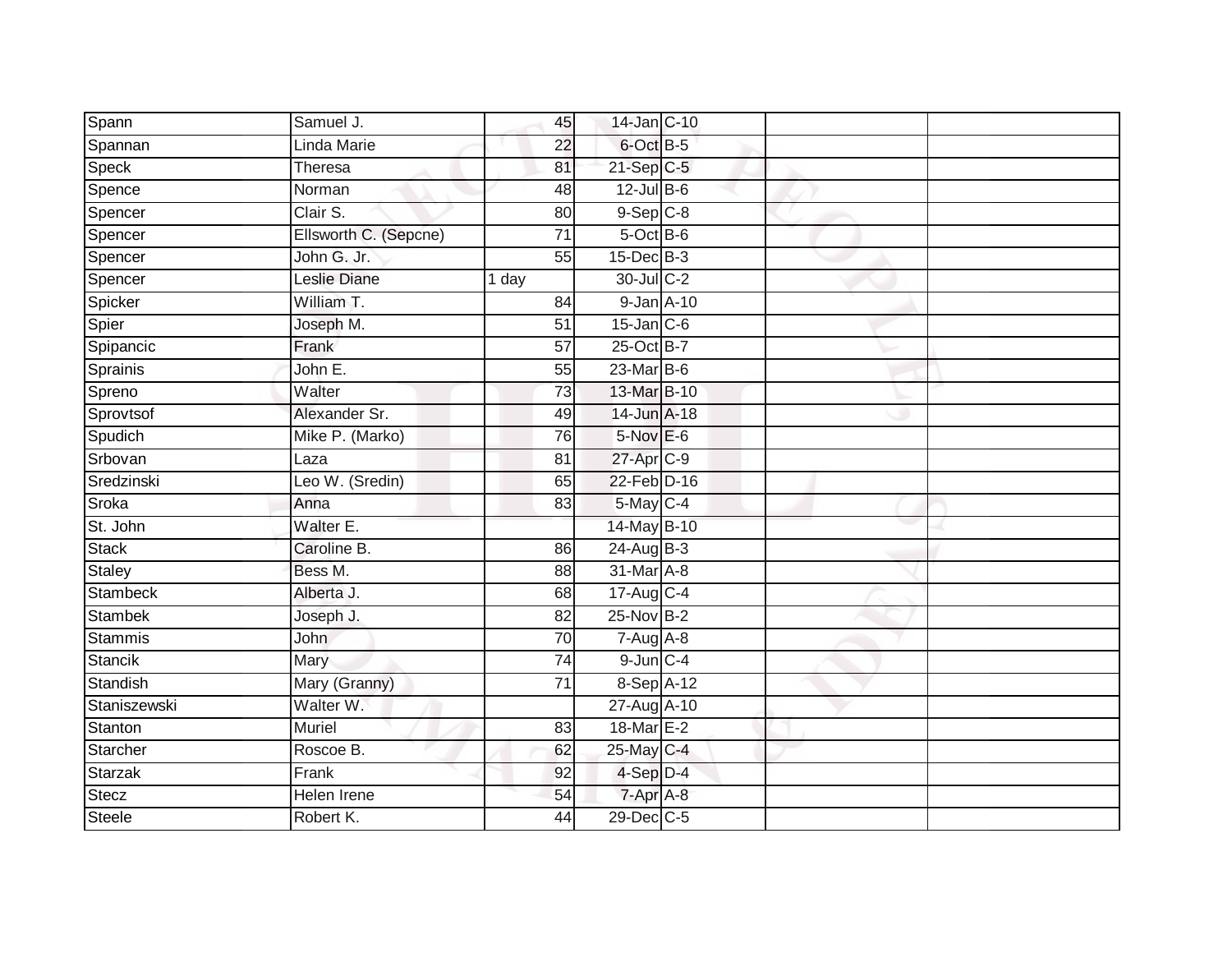| <b>Steen</b>    | William               | 80              | 19-Apr D-12     |  |  |
|-----------------|-----------------------|-----------------|-----------------|--|--|
| Stefaniszyn     | William               | 77              | 22-Mar E-8      |  |  |
| Stein           | Joseph Robert         | 72              | 18-Nov A-16     |  |  |
| <b>Stella</b>   | Mary                  | 68              | 16-Dec C-4      |  |  |
| Stelow          | <b>Alfred Charles</b> | $\overline{75}$ | $20$ -Oct $B-3$ |  |  |
| Stemp           | Joan S.               | 49              | 23-Oct C-6      |  |  |
| Stemper         | John C.               | 54              | 19-Jul B-6      |  |  |
| Stenstrom       | Erling O.             | 54              | $11$ -May D-4   |  |  |
| <b>Stephens</b> | Clarence              | $\overline{71}$ | 17-Apr B-10     |  |  |
| Stepp           | Roy                   | 50              | 27-Mar C-4      |  |  |
| Stepp           | Sally                 | 87              | $20$ -Jul D-7   |  |  |
| Stepp           | Sarah F.              | 84              | 29-Nov B-6      |  |  |
| Stepp           | <b>Terry Douglas</b>  | 19              | $10$ -Jul $D-6$ |  |  |
| Sternberg       | William               | 77              | 5-Apr E-8       |  |  |
| Stetson         | Marvin R.             | 45              | 11-Oct B-6      |  |  |
| Steuart         | Casandra Ruth         | 1 day           | 24-Feb B-3      |  |  |
| Stevens         | Bernal R.             | 70              | $3-Nov$ C-5     |  |  |
| Stiburski       | <b>William Edward</b> | $\overline{2}$  | $16$ -Jan B-4   |  |  |
| Stiglitz        | Mary                  | 90              | $2-Sep$ F-7     |  |  |
| <b>Stiles</b>   | Jeffrey W.            | $\overline{51}$ | 22-May A-12     |  |  |
| <b>Stills</b>   | Jessie                | 67              | 14-Oct B-6      |  |  |
| Stimple         | Alice                 | 67              | 27-May C-15     |  |  |
| Stinson         | Howard                | 71              | $11-AugB-3$     |  |  |
| Stockhouse      | Harry                 |                 | $5-Nov$ E-6     |  |  |
| Stodola         | Andrew Sr.            | 85              | $15$ -May A-6   |  |  |
| Stoehr          | Charles W.            | 85              | $19$ -Jan $C-4$ |  |  |
| Stoehr          | Ruth P.               | $\overline{77}$ | $4$ -Jan $D-8$  |  |  |
| Stoich          | William               | 61              | 21-Dec B-10     |  |  |
| Stojan          | Paul                  | 85              | 29-Mar B-8      |  |  |
| Stokes          | Anna L.               | 82              | 8-Sep A-12      |  |  |
| <b>Stokes</b>   | Loretta               | 79              | 31-Jul D-6      |  |  |
| <b>Stokes</b>   | William E.            | 59              | 30-Dec B-4      |  |  |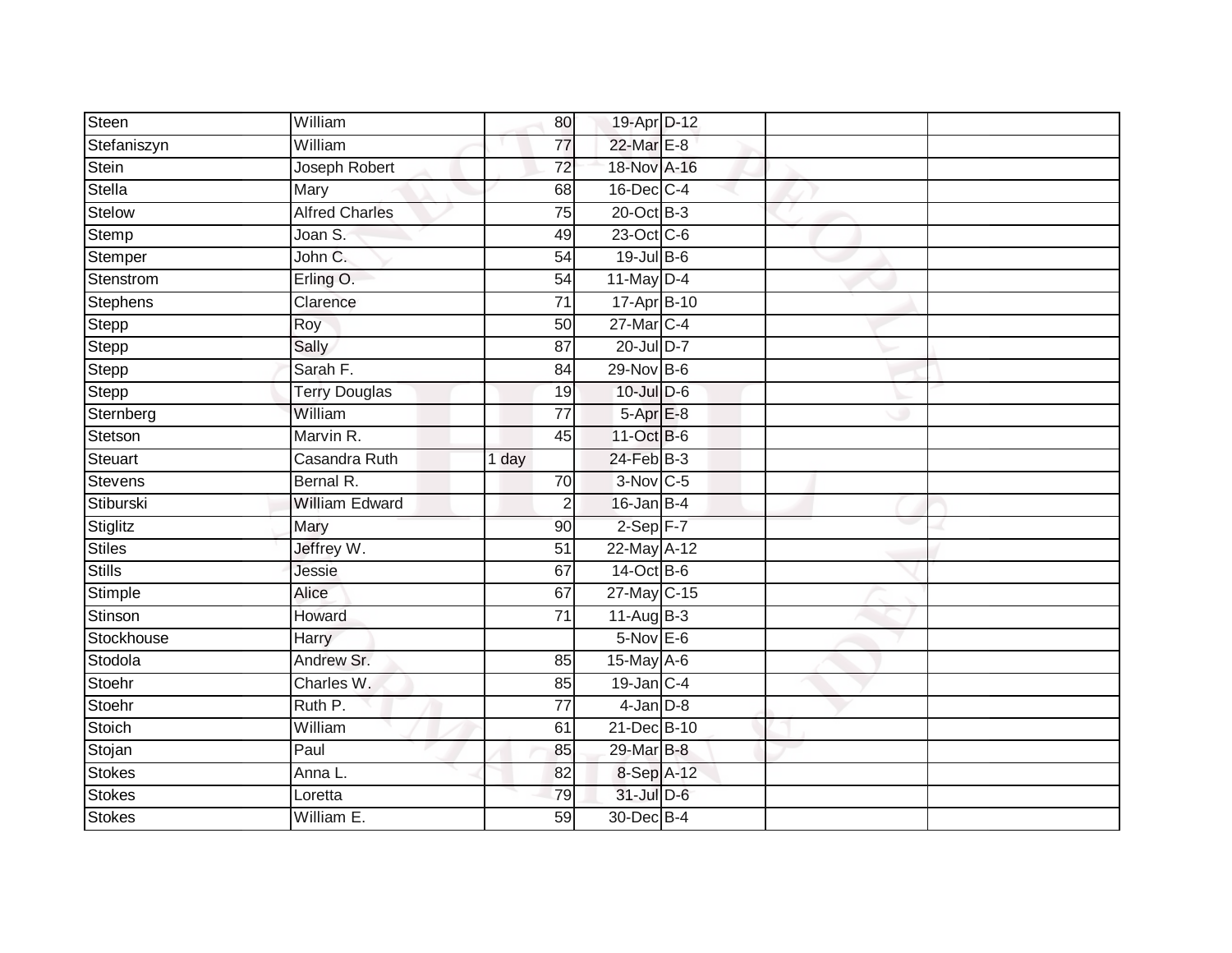| Stoll          | Rudolph G.         | 71              | 14-Jan C-10          |            |                |                   |
|----------------|--------------------|-----------------|----------------------|------------|----------------|-------------------|
| Stone          | Anne               | 96              | 29-May A-4           |            | Crinion        |                   |
| Stone          | Emma M.            | 49              | $9 - Apr$ $B-3$      |            |                |                   |
| <b>Stoss</b>   | Katherine          | 60              | $13$ -Jul $B-6$      |            | Dezelich       |                   |
| Stout          | Mary               | $\overline{35}$ | 5-Jan                |            |                |                   |
| Straight       | Viola P.           | $\overline{77}$ | $5 - Jan A - 8$      |            |                |                   |
| Streva         | John P.            | 52              | 16-Sep B-12          |            |                |                   |
| Strickland     | Harold L. (Judge)  | $\overline{74}$ | 15-Nov 1, B-6        |            |                | Picture included. |
| Strickland     | Homer              | 70              | $2-Sep$ F-7          |            |                |                   |
| Stringham      | Harry B.           | $\overline{57}$ | 21-Dec B-10          |            |                |                   |
| Strippi        | Joseph             | 66              | 29-Nov B-6           |            |                |                   |
| <b>Strisko</b> | Paul R.            | 65              | $7$ -May B-4         |            |                |                   |
| Strope         | Ruby M.            | 51              | 7-Dec A-8            |            |                |                   |
| Stropke        | Paul M.            | 69              | 20-Jul D-7           |            |                |                   |
| Struble        | Frances B.         | $\overline{22}$ | 30-Aug C-6           |            | <b>Buzzell</b> |                   |
| <b>Strufe</b>  | Arnold H.          | 70              | 26-Oct C-4           |            |                |                   |
| Strug          | Catherine          | 80              | $2$ -Nov $A-6$       |            |                |                   |
| Strykantz      | Carolyn            |                 | $1-Dec$ D-3          |            |                |                   |
| Strzelinski    | Joseph             | 55              |                      | 9-Jul B-10 |                |                   |
| Studich        | <b>Blagoye</b>     | 80              | 17-Aug C-4           |            |                |                   |
| Stump          | Robert L.          | 47              | $2$ -Feb $B-4$       |            |                |                   |
| <b>Stupeck</b> | Frances            | $\overline{87}$ | 3-Mar <sub>C-4</sub> |            | Gast           |                   |
| Stur           | Mary               | 71              | $24$ -May B-6        |            |                |                   |
| Styburski      | John M.            | 61              | 11-May $D-4$         |            |                |                   |
| Suarez         | Juanita            | 38              | 16-Apr B-8           |            |                |                   |
| Such           | Charlotte (Lottie) | $\overline{54}$ | $15$ -Dec $B$ -3     |            |                |                   |
| Suchan         | John J.            | 56              |                      | 9-Jul B-10 |                |                   |
| Sucich         | Paul               | 84              | 13-Oct A-8           |            |                |                   |
| Suda           | John Sr.           | 66              | 22-Mar E-8           |            |                |                   |
| Sufak          | John Sr.           | 81              | $2$ -Jul $C$ -7      |            |                |                   |
| Sukta          | Frank              | 78              | 15-Mar H-11          |            |                |                   |
| Sullens        | Minda J.           | 60              | 24-Mar A-7           |            |                |                   |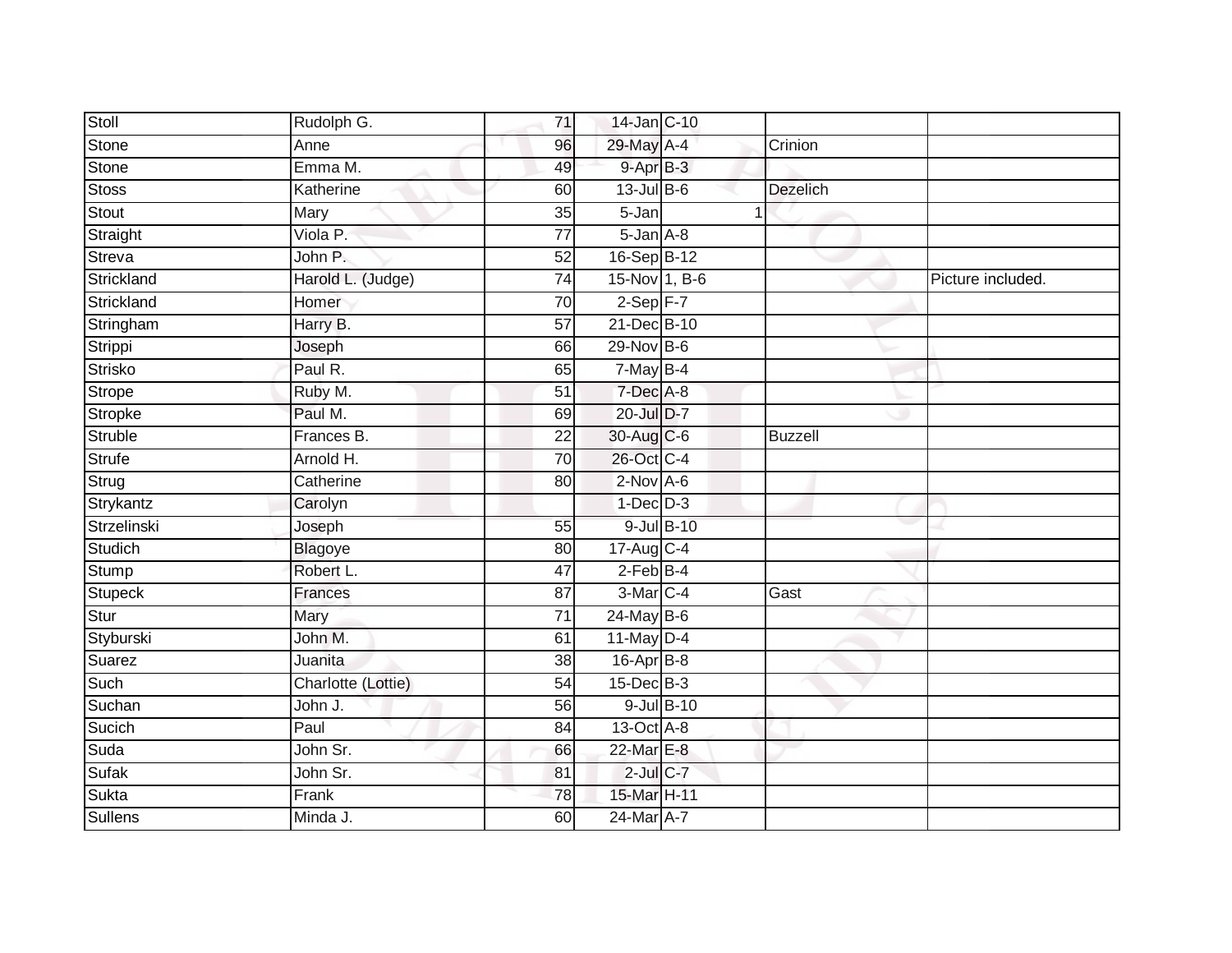| Sullivan      | Daniel E.         | 82              | 20-Sep D-10        |                |  |
|---------------|-------------------|-----------------|--------------------|----------------|--|
| Sullivan      | Dorothy           | 38              | 16-Jan B-4         |                |  |
| Sullivan      | Eugene P.         | 75              | 27-Oct B-5         |                |  |
| Sullivan      | Frank             | 59              | 12-Mar B-4         |                |  |
| Sullivan      | John Hiram Sr.    | 50              | $14$ -Apr $B$ -6   |                |  |
| Sullivan      | Neasie            | $\overline{71}$ | 19-Nov F-2         |                |  |
| Sulski        | Arthur R. Sr.     | 59              | 25-Feb B-6         |                |  |
| Summers       | Violet            | 63              | 15-Dec B-3         |                |  |
| Surofka       | Lottie            | 48              | 11-Oct B-6         | Sobkowicz      |  |
| Survillo      | Chester A. Jr.    | 25              | $6$ -Jul $C$ -3    |                |  |
| Suto          | Rose              | 75              | 28-Oct B-9         |                |  |
| Suto          | <b>Steve</b>      | 82              | $5-AprE-8$         |                |  |
| Suttinger     | Mary E.           | 69              | $22$ -Jan B-8      | <b>Dillion</b> |  |
| Suty          | Helen Tapajna     | 68              | 28-Oct B-9         |                |  |
| <b>Svitek</b> | Andrew F.         |                 | 76 Feburary 4 B-13 |                |  |
| Svoboda       | Anna              | 92              | 26-May A-4         |                |  |
| Swanson       | Lucius            | 55              | $12$ -May B-5      |                |  |
| Swantko       | Rose              | 88              | $25$ -Jan B-6      |                |  |
| Swarens       | Verle L.          | 53              | 21-Jun C-10        |                |  |
| Swasko        | Andrew B. (Rev.)  | 80              | 25-May C-4         |                |  |
| Sweeko        | Michael           | 63              | 5-Mar B-10         |                |  |
| Sweeney       | Floy              | $\overline{76}$ | 31-Dec B-10        |                |  |
| Sweet         | Calvin            | 48              | $1-Apr$ A-10       |                |  |
| Sweigart      | Edward W. (Msgr.) | 67              | $20$ -Feb $D-4$    |                |  |
| Swets         | Walter J.         | 78              | $21-Oct$ B-6       |                |  |
| Swistak       | Jan               | 75              | $26$ -Nov $D-4$    |                |  |
| Szabo         | Julia             | $\overline{77}$ | 10-Sep B-10        |                |  |
| Szabo         | Stephen           | 84              | 25-Jun B-12        |                |  |
| Szalay        | Katherine         | 95              | 3-Feb A-8          |                |  |
| Szarmach      | <b>Boleslau</b>   | 82              | $2$ -Dec $D-6$     |                |  |
| Szczawinski   | Bruno S. (Rev.)   | 51              | 24-May B-6         |                |  |
| Szczepanik    | <b>Martin</b>     | $\overline{77}$ | $24$ -May B-6      |                |  |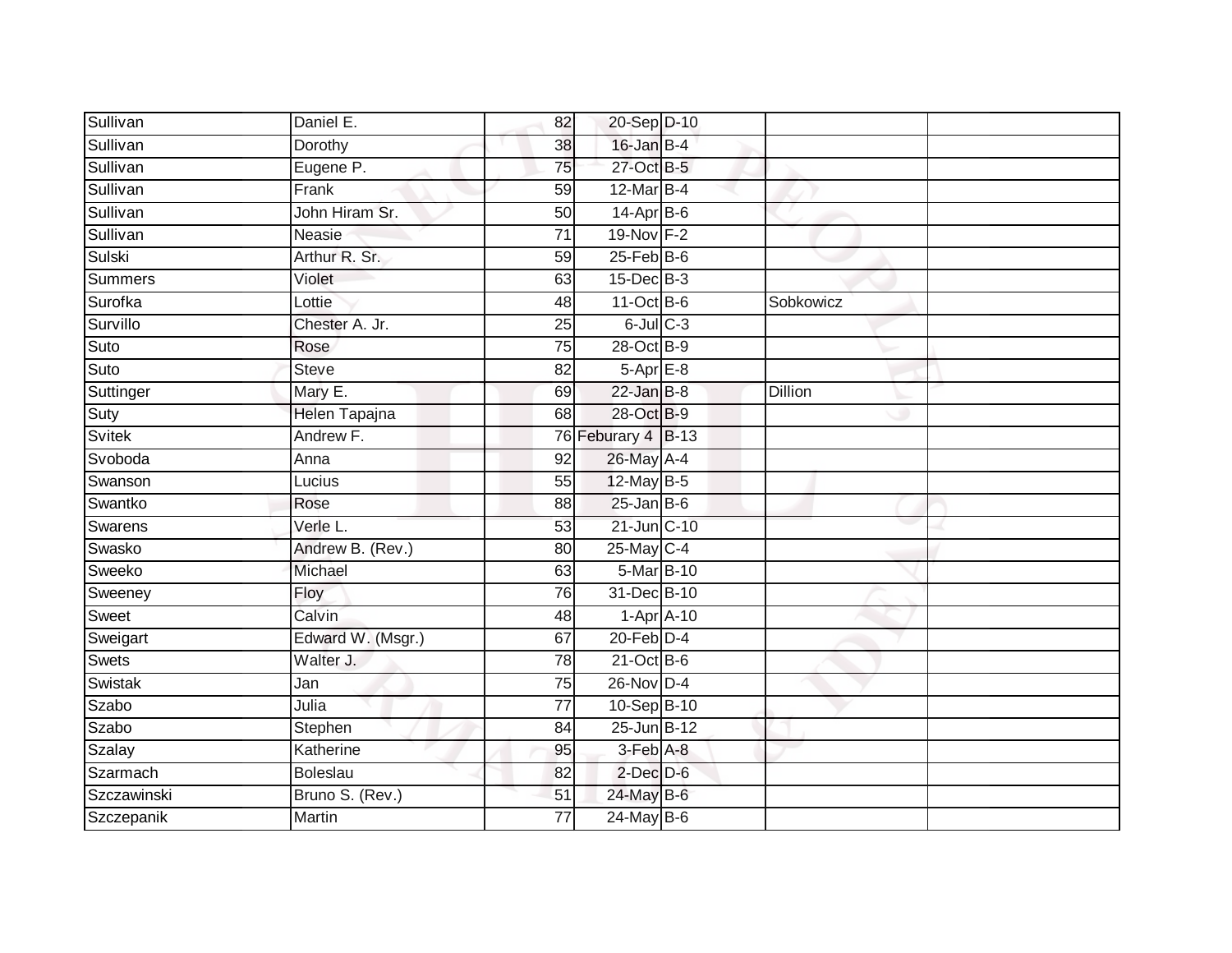| Szczesny       | Catherine      | 83              | 10-May B-6      |        |  |
|----------------|----------------|-----------------|-----------------|--------|--|
| Szekely        | Dan            | 81              | 26-Nov D-4      |        |  |
| <b>Szerlak</b> | <b>Bernice</b> | 86              | 6-Mar B-3       |        |  |
| Szlanda        | Walter J.      | 69              | 8-Feb B-5       |        |  |
| <b>Szmuc</b>   | John           | 43              | 6-Oct B-5       |        |  |
| Szot           | John (Rev.)    | 56              | 17-Mar C-4      |        |  |
| Szumelda       | Paul           | 84              | $27$ -Jan $A-7$ |        |  |
| Szurgot        | Andrew         | 83              | 5-Mar B-10      |        |  |
| Szymczak       | Helen          | 61              | 11-May D-4      |        |  |
| Szymonik       | Alvina         | $\overline{57}$ | $2-FebB-4$      | Sikora |  |
| Szypkowski     | Anna           | 87              | 27-Apr C-9      |        |  |
| Tabor          | Sarah (Sadie)  | 90              | $21-Sep$ C-5    |        |  |
| Tadda          | Tony L.        | 73              | 20-Sep D-10     |        |  |
| Tadora         | Sava           | 82              | 19-Aug B-10     |        |  |
| Tague          | Thomas E.      | $\overline{77}$ | 6-Dec C-8       |        |  |
| Talabaj        | Sophie         | 90              | 1-Mar B-6       |        |  |
| <b>Talarek</b> | Andrew J.      | 52              | 11-Dec C-5      |        |  |
| Talmage        | Edith          | 69              | 18-Sep A-10     |        |  |
| Tamminga       | Gerrit         | 58              | 25-Jun B-12     |        |  |
| Tangerman      | Alfred H.      | 75              | 3-Mar C-4       |        |  |
| Tangermann     | Bernhardine M. | 92              | $4-Nov$ D-6     |        |  |
| Tanner         | Freda          | 90              | 15-Nov B-6      |        |  |
| Tanner         | Lillian        | 73              | 7-Dec A-8       |        |  |
| Tanner         | Lorenzo Childs | 80              | 17-Aug C-4      |        |  |
| Taraj          | John           | 80              | $4$ -Jun $A$ -8 |        |  |
| Tarr           | Robert         | 2 months        | 12-Oct B-3      |        |  |
| <b>Tauck</b>   | John           | 69              | 20-Apr C-9      |        |  |
| Taylor         | Ernest         | 57              | 10-May $B-6$    |        |  |
| Taylor         | Evelyn         | 48              | 29-Jul B-10     |        |  |
| Taylor         | Joe            | 24              | 16-Jan 1, B-4   |        |  |
| Taylor         | Lucile M.      | 68              | 2-Aug F-17      |        |  |
| Tazzi          | Augustino      | $\overline{78}$ | $6-Sep$ D-10    |        |  |
|                |                |                 |                 |        |  |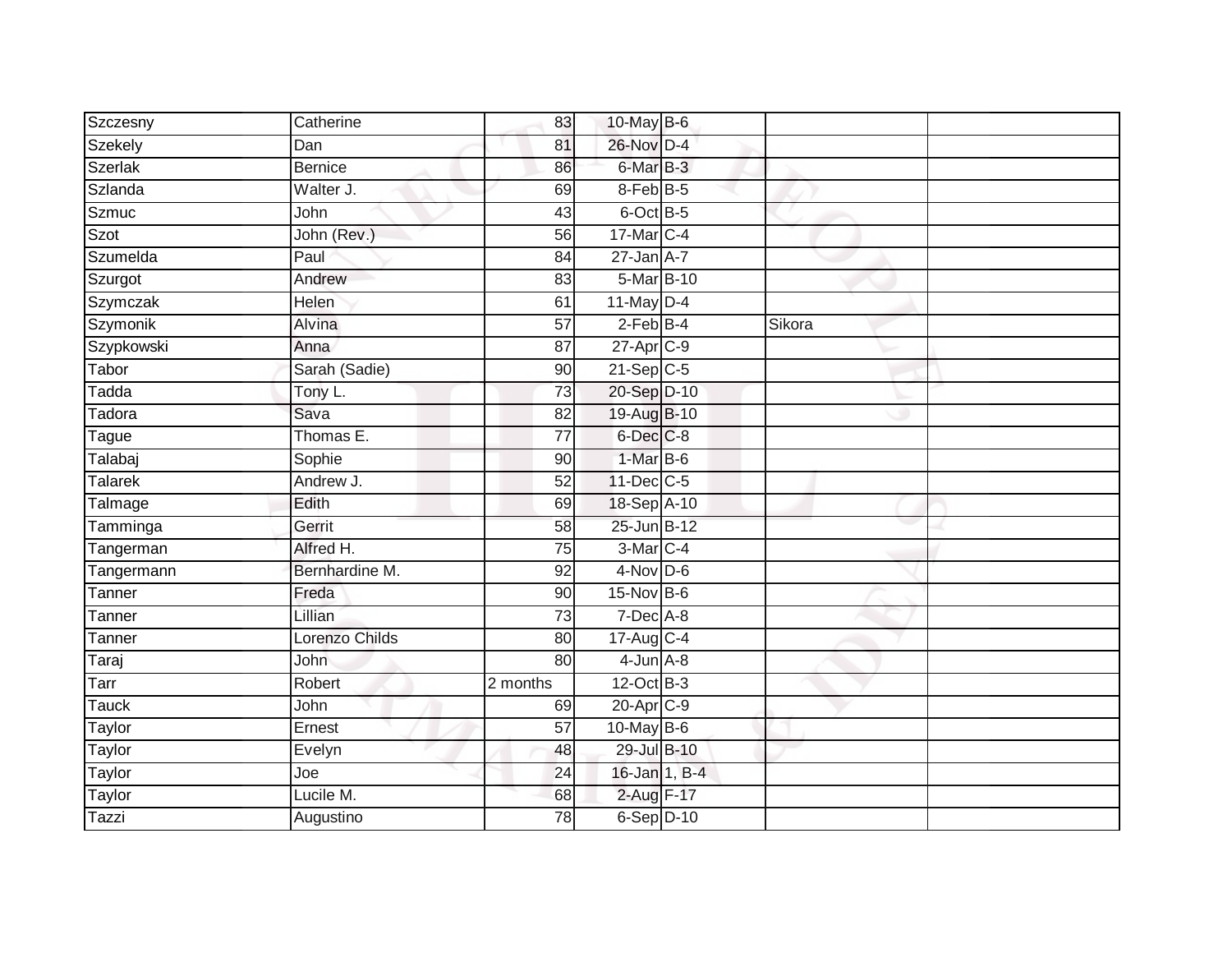| <b>Teeter</b> | Evelyn E.        | 52              | $5$ -Jul $B$ -6  |         |  |
|---------------|------------------|-----------------|------------------|---------|--|
| Tegosik       | Login (Tim)      | 54              | 24-Dec B-2       |         |  |
| Temple        | Geneva           |                 | 28-Apr B-4       |         |  |
| Templer       | Sylvia O.        | 84              | $2$ -Nov $A-6$   |         |  |
| Tennyson      | Roger            | $\overline{21}$ | 16-Sep           |         |  |
| Terpstra      | Jennie           | 82              | 3-Feb A-8        |         |  |
| Terrell       | Lillie           | 84              | 22-May A-12      |         |  |
| Terrell       | Tribue           | 84              | 22-May A-12      |         |  |
| Terrey        | <b>Nellie</b>    | 84              | $2-Sep$ F-7      |         |  |
| Tershay       | Joseph E.        | 60              | 9-Dec            |         |  |
| Tessmer       | Virginia         | 57              | $4$ -Jun $A$ -8  |         |  |
| <b>Tetak</b>  | John             | 80              | 25-Nov B-2       |         |  |
| Tharp         | Don              | 63              | 10-Mar C-4       |         |  |
| Tharp         | Pauline          | 79              | 9-Oct A-6        |         |  |
| Thegze        | Helen            | 84              | 5-Oct B-6        |         |  |
| Theil         | Howard A.        | 60              | $4$ -May $B$ -6  |         |  |
| Theobald      | Margaret         | 93              | 6-Oct B-5        |         |  |
| Theobald      | Robert L.        | 69              | $24$ -Jun B-5    |         |  |
| Thiel         | Gerald R.        | 56              | 17-Mar C-4       |         |  |
| Thielmann     | Holda M.         | $\overline{77}$ | 6-Nov A-10       |         |  |
| Thiery        | Nicholas F.      | 80              | 3-Mar C-4        |         |  |
| Thill         | <b>John Paul</b> | $\overline{4}$  | $1$ -Jun $C-2$   |         |  |
| Thinnes       | Helen M.         | 59              | 19-May B-6       |         |  |
| Thomas        | Aaron D.         | 65              | $6$ -May $C-4$   |         |  |
| Thomas        | <b>Betty</b>     | 46              | 8-Apr B-6        | Weydert |  |
| Thomas        | Coral M.         | 67              | $20 - Jan$ $B-3$ | Dunfee  |  |
| Thomas        | Doc              | 70              | $24$ -Feb $B-3$  |         |  |
| Thomas        | Paul W.          | 22              | $16$ -Dec $C-4$  |         |  |
| Thompson      | F. John (Sean)   | 23              | 20-Sep D-10      |         |  |
| Thompson      | Lillian C.       | 67              | $6$ -Dec $C$ -8  |         |  |
| Thompson      | Mary B.          |                 | 18-Dec B-6       |         |  |
| Thompson      | Mary E.          | 90              | $27$ -May C-15   |         |  |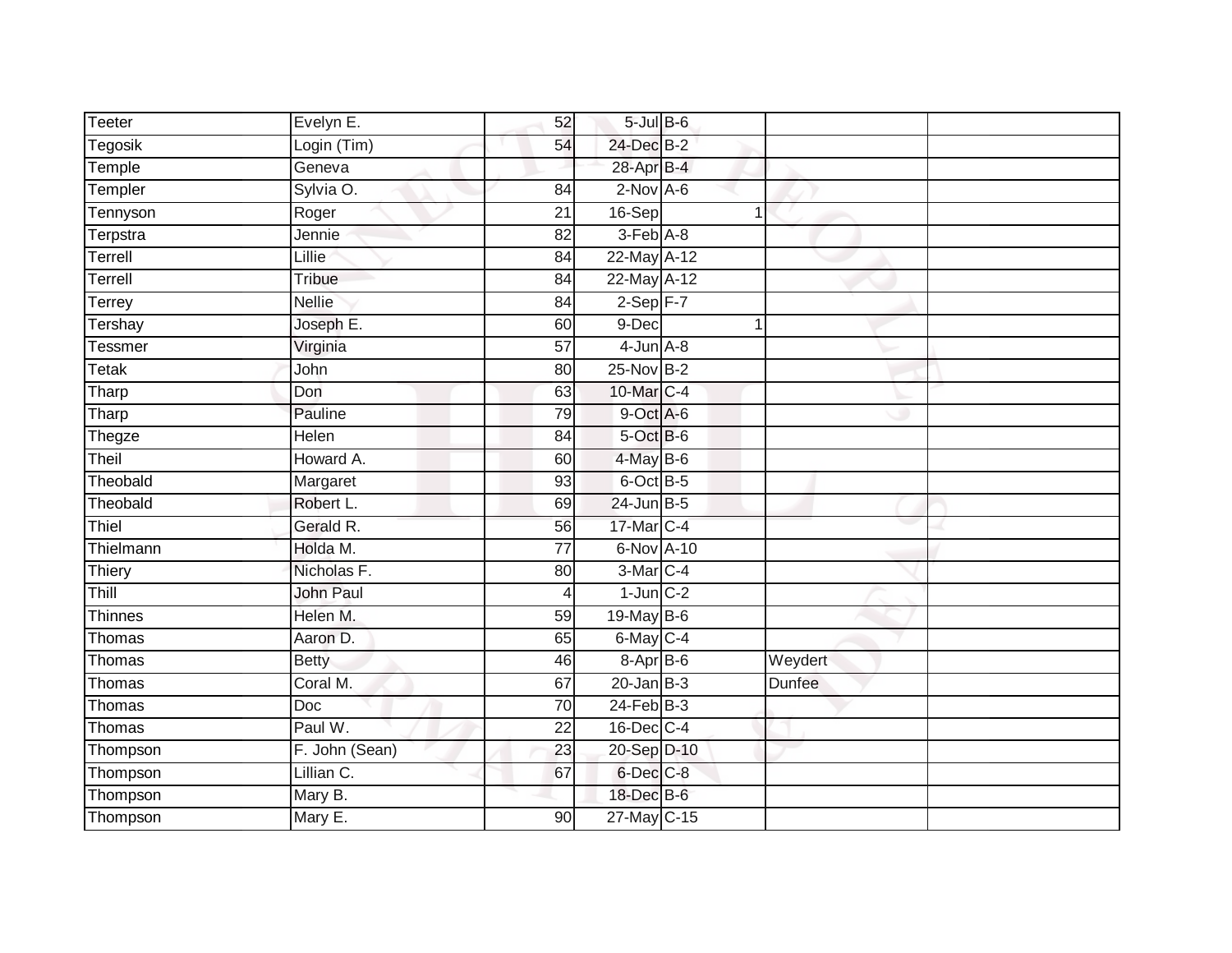| Thompson        | Ora (Peggy)            | 59              | 5-Feb B-10       |  |  |
|-----------------|------------------------|-----------------|------------------|--|--|
| Thompson        | <b>Wayne Terrence</b>  | 20              | 20-Feb D-4       |  |  |
| Thomsen         | Lillian (Peggy)        | 61              | 15-Sep A-4       |  |  |
| Thomsen         | Michael (Mike)         | 40              | 28-Jul C-4       |  |  |
| Thornborrow     | <b>William Travis</b>  | 64              | 3-Feb A-8        |  |  |
| Tilka           | Ruth E.                | 50              | 6-Apr B-3        |  |  |
| Tinglof         | Everet                 | 39              | 23-Sep E-6       |  |  |
| Tinglof         | Oscar                  | 84              | $9-AugB-6$       |  |  |
| Tinsley         | <b>Earl Thomas</b>     | 57              | 18-Nov A-16      |  |  |
| Tinsley         | Gary J.                | 18              | 23-Feb           |  |  |
| Tobin           | John                   | 63              | $2$ -Jun $A-6$   |  |  |
| Todd            | Carlos F. (Staff Sgt.) | 31              | 19-Jul B-6       |  |  |
| Todd            | <b>Floyd Raymond</b>   | 57              | 8-Jan C-7        |  |  |
| Todd            | William P.             | 86              | 14-Jul A-8       |  |  |
| Todorovic       | <b>Darinka</b>         | $\overline{35}$ | $2$ -Nov $A-6$   |  |  |
| <b>Tokarz</b>   | Stephanie M.           | 79              | 17-Sep B-11      |  |  |
| Tolin           | <b>Donald Richard</b>  | 11              | 21-Jun C-10      |  |  |
| Tolzmann        | Emil H.                | 78              | 12-Nov D-2       |  |  |
| Tomczak         | Clemens S.             | 63              | 16-Oct A-8       |  |  |
| Tomczak         | Isabel                 | 60              | $23$ -Jun $A-6$  |  |  |
| <b>Tompkins</b> | Jack                   | 53              | $1-Apr$ $A-10$   |  |  |
| Topa            | Joseph B.              | $\overline{71}$ | $2$ -Jul $C$ -7  |  |  |
| Topolski        | Michael                | 84              | 14-May B-10      |  |  |
| <b>Torok</b>    | Morine (Sue)           | 54              | 5-Feb B-10       |  |  |
| Torphy          | James                  | 14              | $16$ -Mar $ B-6$ |  |  |
| Torres          | Jose Jr.               | 44              | 13-Dec E-12      |  |  |
| <b>Torres</b>   | Julia V.               | 64              | 6-Mar B-3        |  |  |
| Toth            | John J.                | 63              | $1-May$ B-14     |  |  |
| Townsend        | Frieda F.              |                 | 28-Oct B-9       |  |  |
| Towry           | Louis C.               | 43              | 19-Oct 1, A-8    |  |  |
| Traczyk         | Leon                   | 62              | 4-Aug B-4        |  |  |
| Trapane         | Frank P.               | 48              | 29-May A-4       |  |  |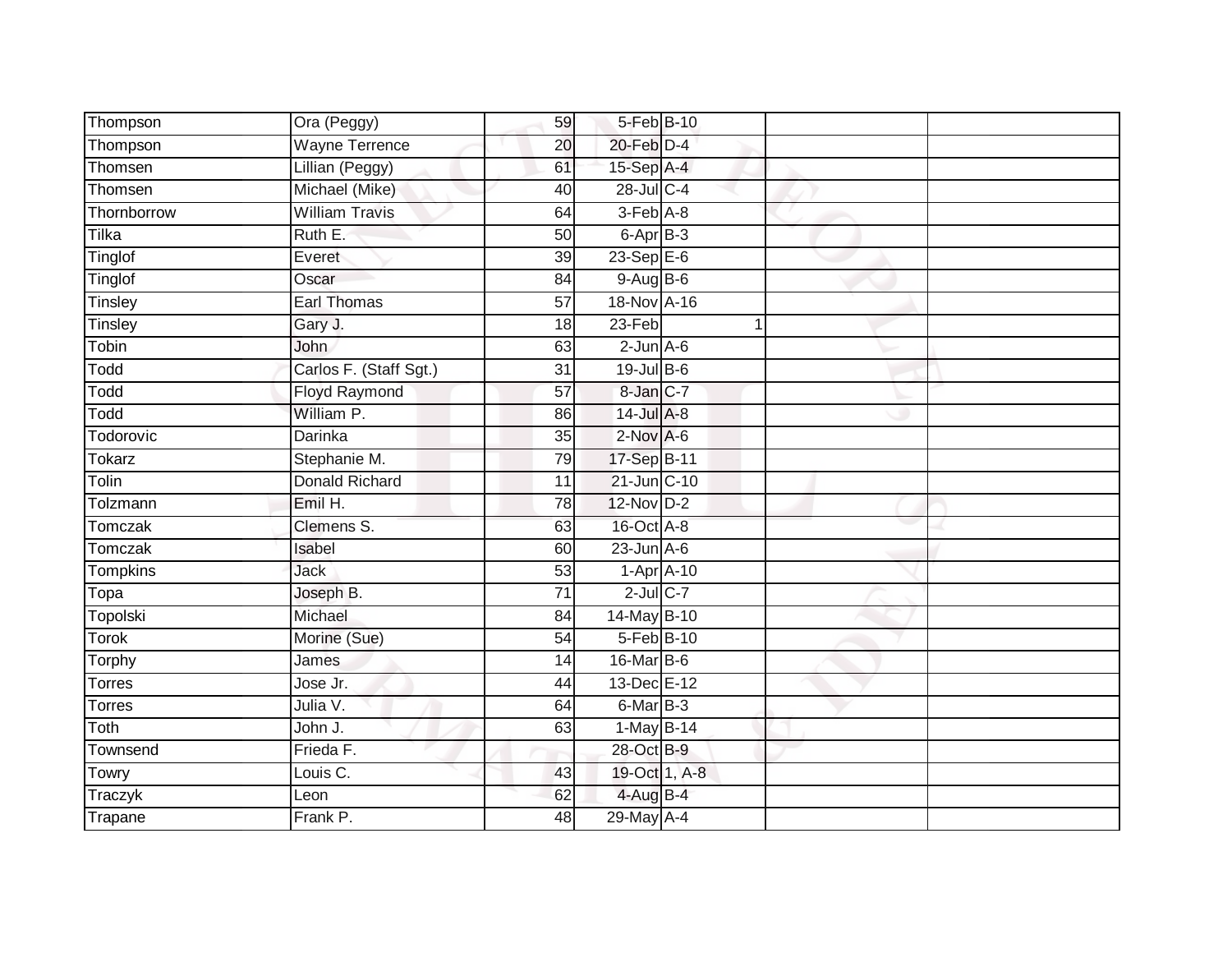| Trayne          | Thomas W. Jr.        | 17              | 28-Dec 1, C-5    |       |                                  |
|-----------------|----------------------|-----------------|------------------|-------|----------------------------------|
| <b>Trebs</b>    | Amanda               | 94              | 27-Mar C-4       |       |                                  |
| Trella          | Terri Ann            | 5               | 5-Aug D-8        |       |                                  |
| Triantafillo    | Eva (Filo)           | 89              | 5-Apr E-8        |       |                                  |
| Trichak         | Eva                  | 86              | 13-Mar B-10      |       |                                  |
| Trinosky        | Thomas               | 66              | 25-Aug C-5       |       |                                  |
| Tristain        | Oscar                | 23              | $29 - Jun$       |       |                                  |
| Tropcic         | Mike                 | 84              | $15-Sep$ A-4     |       |                                  |
| <b>Trotter</b>  | Clannie              | 82              | 28-Jun A-14      |       |                                  |
| Trubich         | Anton                | 87              | 26-Oct C-4       |       |                                  |
| Trunec          | James                | 16              | $20$ -May B-8    |       |                                  |
| Trzcinski       | Julia                | 59              | 29-Oct B-14      | Fary  |                                  |
| Tucker          | <b>Ira Bewell</b>    | 72              | $21-Sep$ C-5     |       |                                  |
| Tumbas          | Pete                 | 65              | 13-Nov D-2       |       |                                  |
| Turbow          | Robert W. (Dr.)      | 45              | 23-Oct C-6       |       |                                  |
| Turczi          | George J. Sr.        | 61              | 8-Jan C-7        |       |                                  |
| Turner          | George McClure (Mac) | $\overline{87}$ | 13-Oct A-8       |       |                                  |
| Turner          | Olive N.             | 72              | 20-Apr C-9       | Henry |                                  |
| Turnquist       | Kenneth F.           | 42              | 18-Nov A-16      |       |                                  |
| Tuskan          | Katherine            | 83              | 30-Mar D-4       |       |                                  |
| <b>Tuttle</b>   | Charles S.           | 75              | $11$ -Jan $B$ -8 |       |                                  |
| Tyczkowski      | Matthew V.           | 86              | 14-Oct B-6       |       |                                  |
| <b>Tyler</b>    | Joshua               | 81              | $7-AugA-8$       |       |                                  |
| Tyrka           | Casimir              | 53              | 13-Dec E-12      |       |                                  |
| Tyson           | Theodore H.          | 56              | 25-Oct B-7       |       |                                  |
| <b>Tysse</b>    | Nellie               | 84              | 31-May B-8       |       |                                  |
| <b>Ucik</b>     | Walter               | $\overline{75}$ | $13$ -Apr $B-3$  |       |                                  |
| <b>Ulbricht</b> | Marlene R.           | 21              | $29$ -Jun $B-8$  |       |                                  |
| <b>Ullrich</b>  | Walter William       | 67              | 14-Dec B-11      |       |                                  |
| <b>Umfleet</b>  | Nellie F.            | 89              | 9-Jan A-10       |       |                                  |
| Upchurch        | Chalres L. (Rev.)    |                 | 5-Apr            | 1     | Picture of incident<br>included. |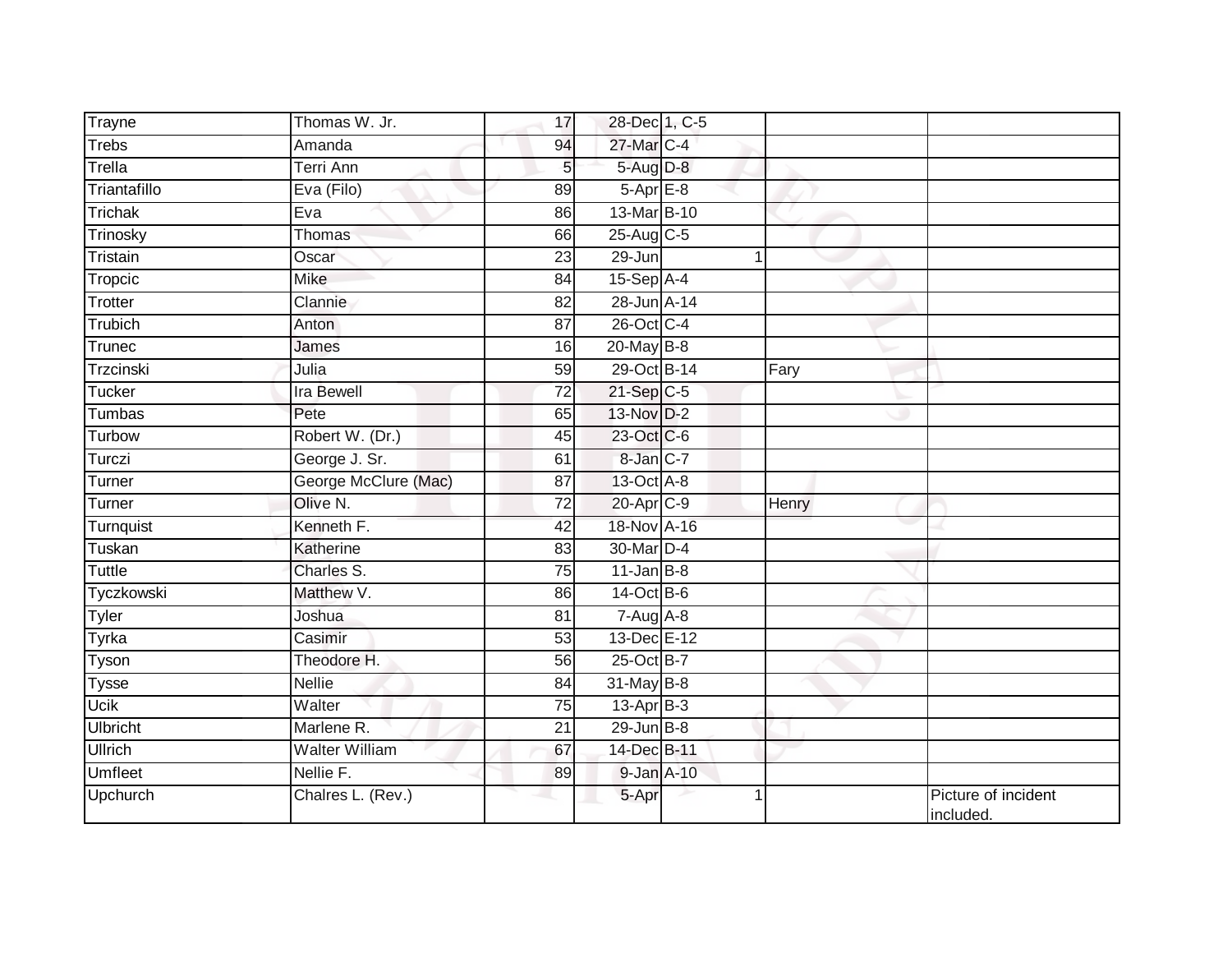| Urban          | Donald J. Jr.        | 19              | 15-Dec            | 1 |              |                         |
|----------------|----------------------|-----------------|-------------------|---|--------------|-------------------------|
| Urban          | Paul Sr.             |                 | $5$ -Jul $B$ -6   |   |              |                         |
| Urbanczyk      | Mary                 | $\overline{77}$ | 16-Dec C-4        |   |              |                         |
| Uyhazzi        | Emma E.              | 62              | 21-Jun C-10       |   |              |                         |
| Uzdanovich     | Katherine M.         | $\overline{56}$ | $7 - Jan$ $B - 6$ |   |              |                         |
| <b>Uzdoski</b> | Stanley              | 76              | $13-Nov$ D-2      |   |              |                         |
| Uzelac         | Lynda E.             | 27              | 15-Dec            |   |              |                         |
| Vacendak       | Anna                 | 95              | $5-AprE-8$        |   |              |                         |
| Vacendak       | William              | 74              | 25-Nov B-2        |   |              |                         |
| Vaiana         | Philip               | 92              | 18-Jan F-12       |   |              |                         |
| Vaillant       | Laurentia            | 73              | 24-Mar A-7        |   |              |                         |
| Vajagich       | <b>Boris</b>         | 67              | 8-May B-4         |   |              |                         |
| Vajda          | George (Tommy)       | 18              | 18-Mar 1, E-2     |   |              |                         |
| Van Der Molen  | Peternella           | 61              | 14-May B-10       |   |              |                         |
| Van Dreal      | Garrit               | 90              | 3-Jun B-10        |   |              |                         |
| Van Sessen     | Cathy                | 20              | $1$ -Jul $B$ -6   |   |              |                         |
| Van Willigan   | John C. Sr.          | 59              | 25-Nov B-2        |   |              |                         |
| Vana           | Sam                  | 84              | 5-Mar B-10        |   |              | Also listed as Vania.   |
| Vancuren       | Dorothy V.           | 51              | $26$ -Feb $B$ -6  |   | <b>Hicks</b> |                         |
| Vander Meyden  | John M.              | 24              | 19-Oct A-8        |   |              |                         |
| Vanderver      | William C.           | 40              | 19-Jan            |   |              |                         |
| Vandervort     | William C.           | 75              | 8-Jan C-7         |   |              |                         |
| VanderWoude    | William              | 79              | 14-Dec B-11       |   |              |                         |
| Vanes          | Ida                  | 80              | $23$ -Jul B-8     |   |              |                         |
| VanLoon        | Clara E.             | 63              | $14$ -Apr $B$ -6  |   |              |                         |
| Vano           | John                 | 77              | $21$ -Jul B-5     |   |              |                         |
| VanSenus       | <b>Mathew Adolph</b> | 84              | 30-Mar D-4        |   |              |                         |
| Varela         | Juana                | 72              | 10-Feb A-8        |   |              |                         |
| Vasel          | Peter P.             | 77              | 30-Apr B-10       |   |              |                         |
| Vasilik        | John                 | 49              | 24-May B-6        |   |              | Also listed as Wasilik. |
| Vasos          | George E.            | 46              | 27-Sep 1, B-6     |   |              |                         |
| Vasquez        | Antonio L. (Tony)    |                 | $23-Sep$ E-6      |   |              |                         |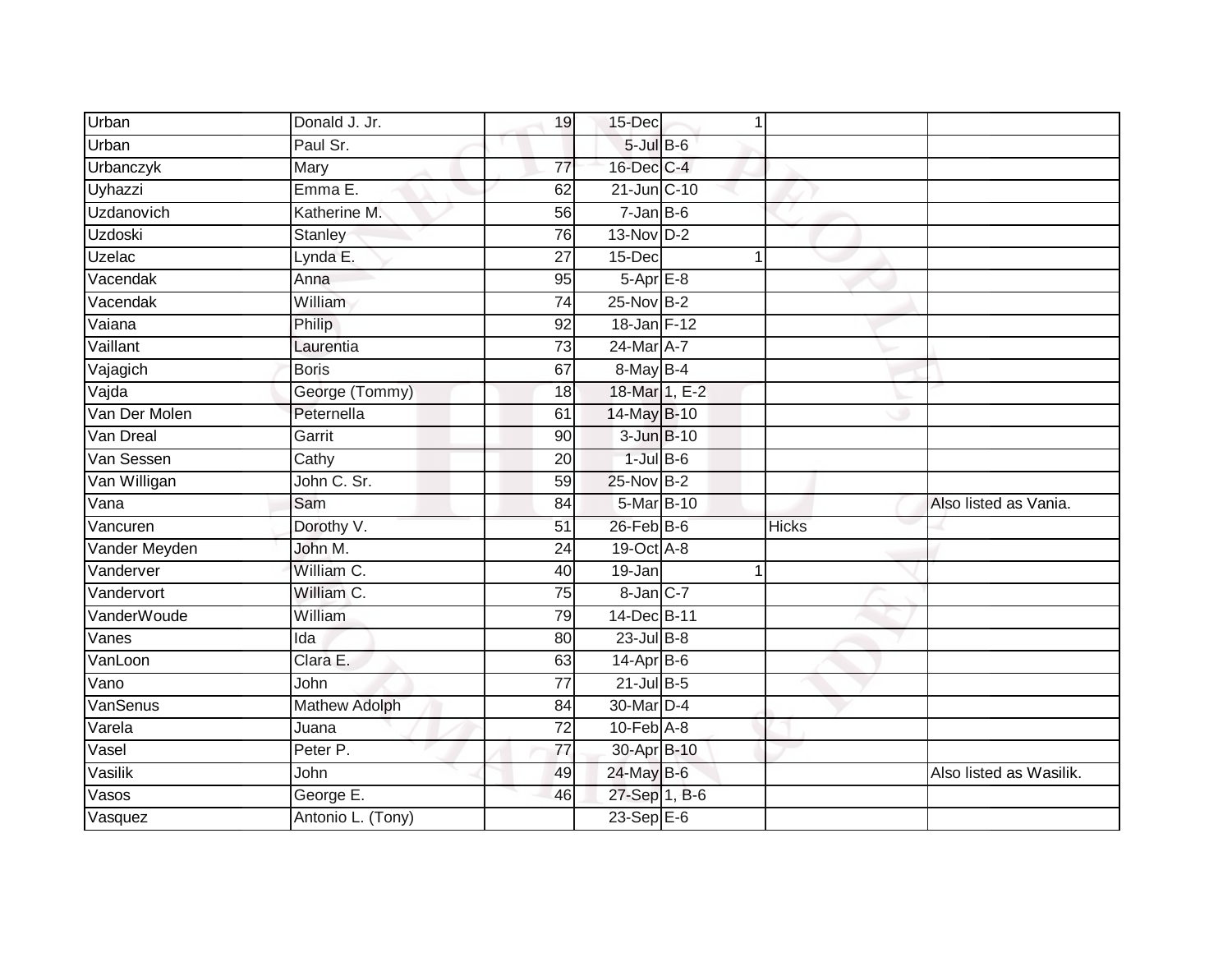| Vasquez        | Pedro                     | 67              | $23$ -Nov $B-6$  |            |  |
|----------------|---------------------------|-----------------|------------------|------------|--|
| Vater          | Mollie M.                 | 85              | 24-Jun B-5       |            |  |
| Vaughn         | Charles M.                | 60              | $2$ -Jan $B-10$  |            |  |
| Vaughn         | Wesley Jr.                | 50              | 26-Jul D-11      |            |  |
| Veenstra       | Katherine                 | 80              | 16-Apr B-9       |            |  |
| Velez          | Susie                     | 55              | $15$ -Nov $B-6$  |            |  |
| Velock         | Stephen                   |                 | 5-Jan A-8        |            |  |
| Ventrello      | Harold                    | 20              | $1 - Jun$        | 1          |  |
| Venzke         | Elizabeth                 | 82              | $28-Sep$ C-2     |            |  |
| Verduin        | <b>Teunis</b>             |                 | 18-Jan F-12      |            |  |
| Vesmarovich    | Anna G.                   | 82              | 14-Aug D-4       |            |  |
| <b>Vickers</b> | Emma B.                   | 79              | $12$ -May B-5    |            |  |
| Viers          | Cleo P.                   | 75              | 30-Aug C-6       |            |  |
| Villarreal     | <b>Efrain Gonzalez</b>    | 44              | $9$ -Feb $C$ -5  |            |  |
| Vincent        | Floyd                     | $\overline{56}$ | $25$ -Feb $B$ -6 |            |  |
| Vincent        | Frank C. (Fritz)          | 61              | $7$ -May B-4     |            |  |
| Vincze         | Julius (Vincent)          | 67              | 16-Oct A-8       |            |  |
| Vinnovich      | William N.                | 63              | $29$ -Jan B-6    |            |  |
| Vito           | Hetty                     | 68              | 12-Oct B-3       |            |  |
| Vlahos         | <b>Bertha</b>             | 79              | 20-Apr C-9       |            |  |
| Vlassis        | John                      | 74              | $12$ -Jun B-4    |            |  |
| Voica          | Walter                    | $\overline{18}$ | $1-Sep$          |            |  |
| Volk           | <b>Robert Francis III</b> | 2 months        | 8-Sep A-12       |            |  |
| Volkman        | Herbert Wm.               | 65              | 13-Sep F-10      |            |  |
| Volkmann       | Pauline M.                | 83              | $23$ -Dec $C-4$  |            |  |
| Vrabely        | <b>Thomas Bryan</b>       | 5 months        | $8$ -Dec A-12    |            |  |
| Vukowich       | Nick M. (Nickey O'Tate)   | 60              | $3$ -Dec $D-5$   |            |  |
| Wachadlo       | Stanley                   | 78              | $22$ -Dec $D-2$  |            |  |
| Wachter        | Magdalena                 | 76              | $3$ -Jul $B-2$   |            |  |
| Wade           | <b>Dollie Caroline</b>    | 68              | 14-Jun A-18      |            |  |
| Wagner         | John                      | 68              | 31-Dec B-10      |            |  |
| Wagner         | Margaret (Peggy)          | 69              |                  | 9-Jul B-10 |  |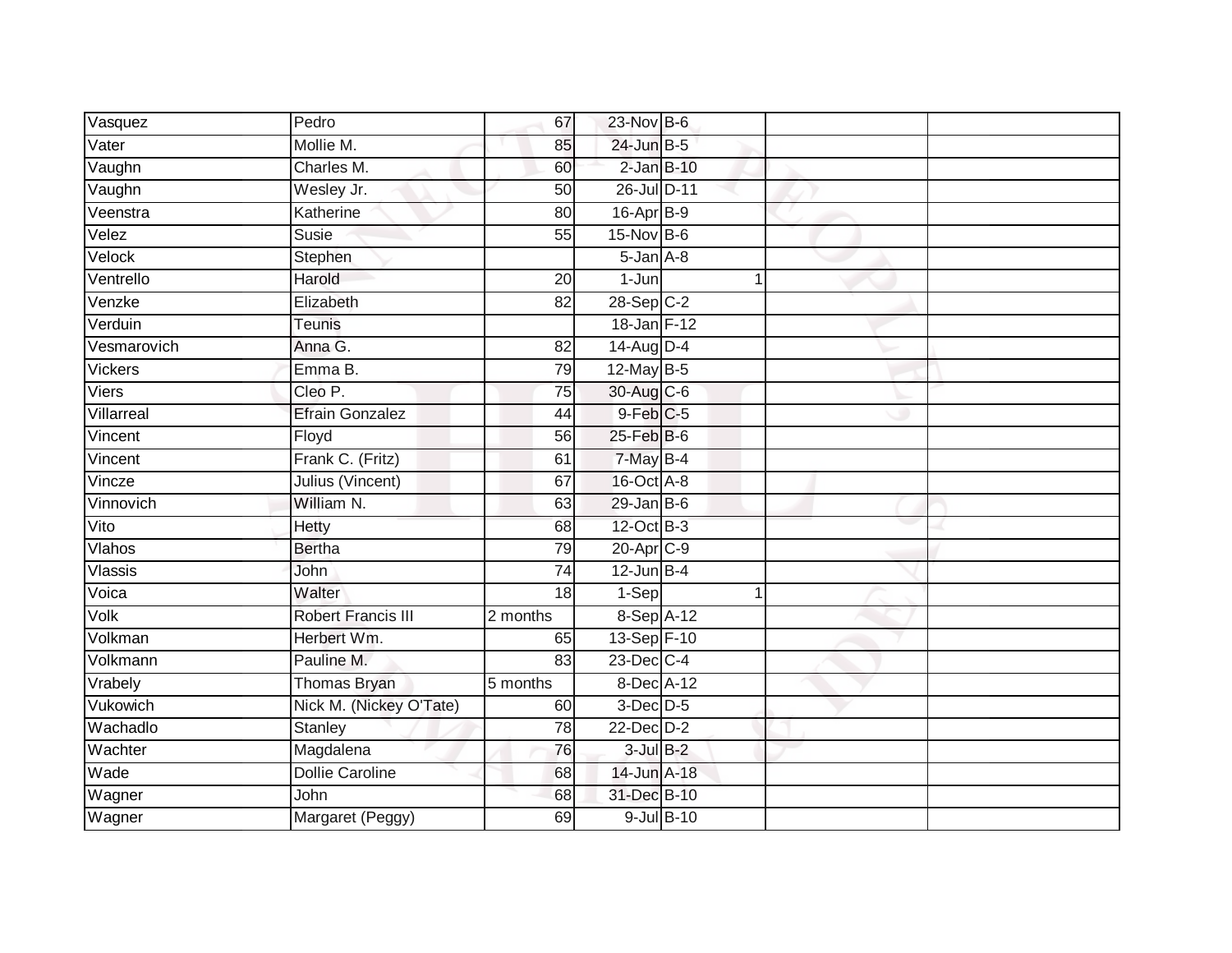| Wagoner         | Richard          | 43              | 14-Jun A-18           |               |  |
|-----------------|------------------|-----------------|-----------------------|---------------|--|
| Wakeman         | Sarah C.         |                 | 14-Oct B-6            |               |  |
| Walenczykiewicz | <b>Phyllis</b>   | 17              | 25-Sep A-6            |               |  |
| Walenga         | James A.         | 42              | 24-Jul A-10           |               |  |
| Walker          | Charles E. Sr.   | 79              | 19-Mar B-4            |               |  |
| Walker          | Chester W.       | 69              | $11-Oct$ B-6          |               |  |
| Walker          | Earl L.          | 59              | 19-Jul B-6            |               |  |
| Walker          | Jennie Mae       | 49              | $29$ -Jan B-6         |               |  |
| Walker          | John R.          | 66              | $16$ -Jun $B-3$       |               |  |
| Walker          | Marion           | 64              | 26-Oct C-4            |               |  |
| Walker          | Richard E.       | 29              | 23-Nov B-6            |               |  |
| Walker          | Thomas D.        | $\overline{17}$ |                       | 13-Apr 1, B-3 |  |
| Walkowiak       | Elaine S.        | 21              | 15-Dec B-3            |               |  |
| Walkowiak       | Henry Sr.        | 53              | $7 - Apr$ $A-8$       |               |  |
| Wallace         | James            | 70              | $20$ -Feb $D-4$       |               |  |
| Wallace         | James S.         | $\overline{73}$ | 4-Nov D-6             |               |  |
| Wallace         | Paul C. Jr.      | 45              | $7 - Jan$ $B - 6$     |               |  |
| Walls           | Claude           | 67              | $3-AprB-3$            |               |  |
| Walsh           | Blanche L.       | 64              | $3-Sep$ $D-6$         |               |  |
| Walsh           | Mable B.         | 91              | 25-Oct B-7            |               |  |
| Walsh           | Marie M.         | 90              | $11$ -Jan B-8         |               |  |
| Walsh           | Mary             | $\overline{71}$ | 13-Dec E-12           |               |  |
| Walski          | Mary             | 90              | 27-Apr C-9            |               |  |
| Walter          | Edward W.        | $\overline{51}$ | 20-Apr <sub>C-9</sub> |               |  |
| Walters         | Joseph           | 89              | 5-Mar B-10            |               |  |
| Walters         | William P.       | 79              | $2$ -Feb $B-4$        |               |  |
| Walton          | Mildred          |                 | $13$ -Jan B-4         |               |  |
| Ward            | Lenton T. (Rev.) | 62              | 30-Sep B-6            |               |  |
| Ward            | Myron C.         | 64              | 6-Nov A-10            |               |  |
| Warfel          | Edward J.        | 48              | 24-Mar A-7            |               |  |
| Warkentien      | Howard C.        | 68              | 19-Apr D-12           |               |  |
| Warot           | Theresa M.       | 62              | 14-Apr B-6            |               |  |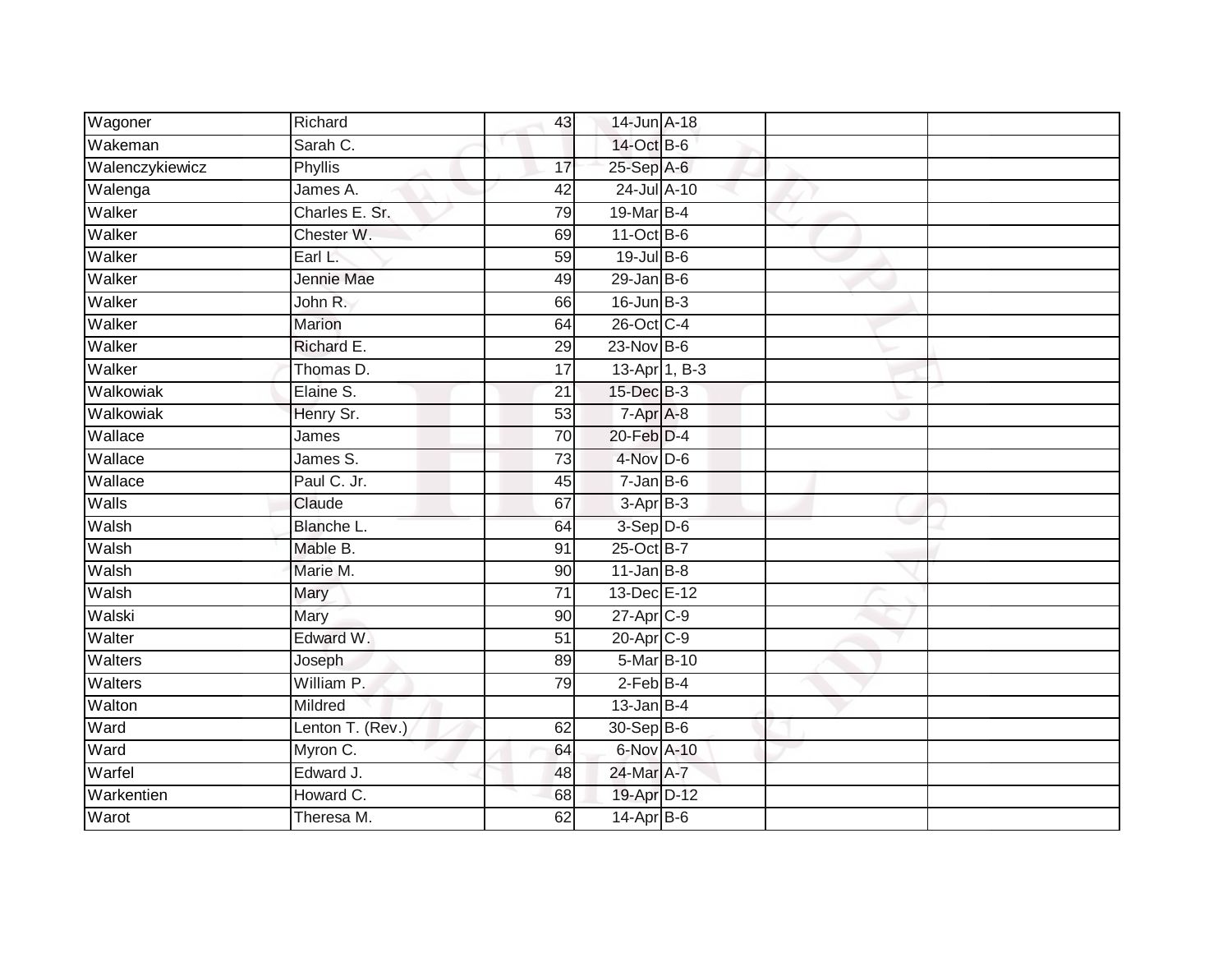| Warwick        | Douglas D.            | 38              | 24-May B-6        |  |                   |
|----------------|-----------------------|-----------------|-------------------|--|-------------------|
| Washburn       | <b>Dantzelle</b>      | 80              | 8-Jan C-7         |  |                   |
| Washington     | Mary                  |                 | 24-Sep B-6        |  |                   |
| Wasich         | Zaka                  | 84              | 5-Aug D-9         |  |                   |
| Watkins        | Esco E.               | 65              | 6-Apr B-3         |  |                   |
| Watkins        | Gladys N.             | 62              | $20$ -Feb $D-4$   |  |                   |
| Watroba        | Louise                |                 | $12$ -Mar B-4     |  |                   |
| Watson         | Andrew                | 57              | $2-Nov$ A-6       |  |                   |
| <b>Watters</b> | James M.              | $\overline{57}$ | $1-Dec$ $D-3$     |  |                   |
| Watts          | Esther                | $\overline{71}$ | $2-Mar A-9$       |  |                   |
| Wauchop        | Robert J.             | 45              | $24$ -Jun B-5     |  |                   |
| Wayman         | Albert R.             | 64              | $8 - Jan$ $C - 7$ |  |                   |
| Wayne          | Charles G.            | $\overline{71}$ | 24-Dec B-2        |  |                   |
| Wease          | Albert                | 73              | 22-Oct B-6        |  |                   |
| Weaver         | Richard L.            | $\overline{45}$ | 6-Aug A-6         |  |                   |
| Weber          | John L. (Jack)        | 67              | 8-Jan C-7         |  |                   |
| Weber          | Mary                  | $\overline{94}$ | $10$ -May B-6     |  |                   |
| Webster        | Maude                 | 79              | 15-May A-6        |  |                   |
| Wedgwood       | Charles G.            | 72              | 23-Aug A-10       |  |                   |
| Wehle          | Peter J.              | 43              | $5-AprE-8$        |  |                   |
| Weiland        | Michael J. (Ensign)   | 24              | $6$ -Feb $B$ -3   |  |                   |
| <b>Weiss</b>   | Florence B.           | $\overline{87}$ | 22-Nov 1, B-6     |  | Picture included. |
| Weiss          | Lois Mae              | 51              | 22-Nov 1, B-6     |  | Picture included. |
| Weiss          | Richard E.            | 57              | $22$ -Nov 1, B-6  |  | Picture included. |
| Welch          | Loretta H.            | 22              | 12-May B-5        |  |                   |
| Welin          | John                  | $\overline{77}$ | 5-Mar B-10        |  |                   |
| Wells          | Helen K.              |                 | $11$ -Dec $C$ -5  |  |                   |
| Wells          | Orville M. Sr.        | 65              | $16$ -Apr $B$ -8  |  |                   |
| Wells          | <b>William Howard</b> | 60              | 17-Nov B-4        |  |                   |
| Wellsand       | Gustav H.             | 83              | 23-Jul B-8        |  |                   |
| Welsh          | Evelyn M.             | 57              | 6-Mar B-3         |  |                   |
| Welsh          | <b>Gladys Ellen</b>   | 37              | $20$ -Dec $D-6$   |  |                   |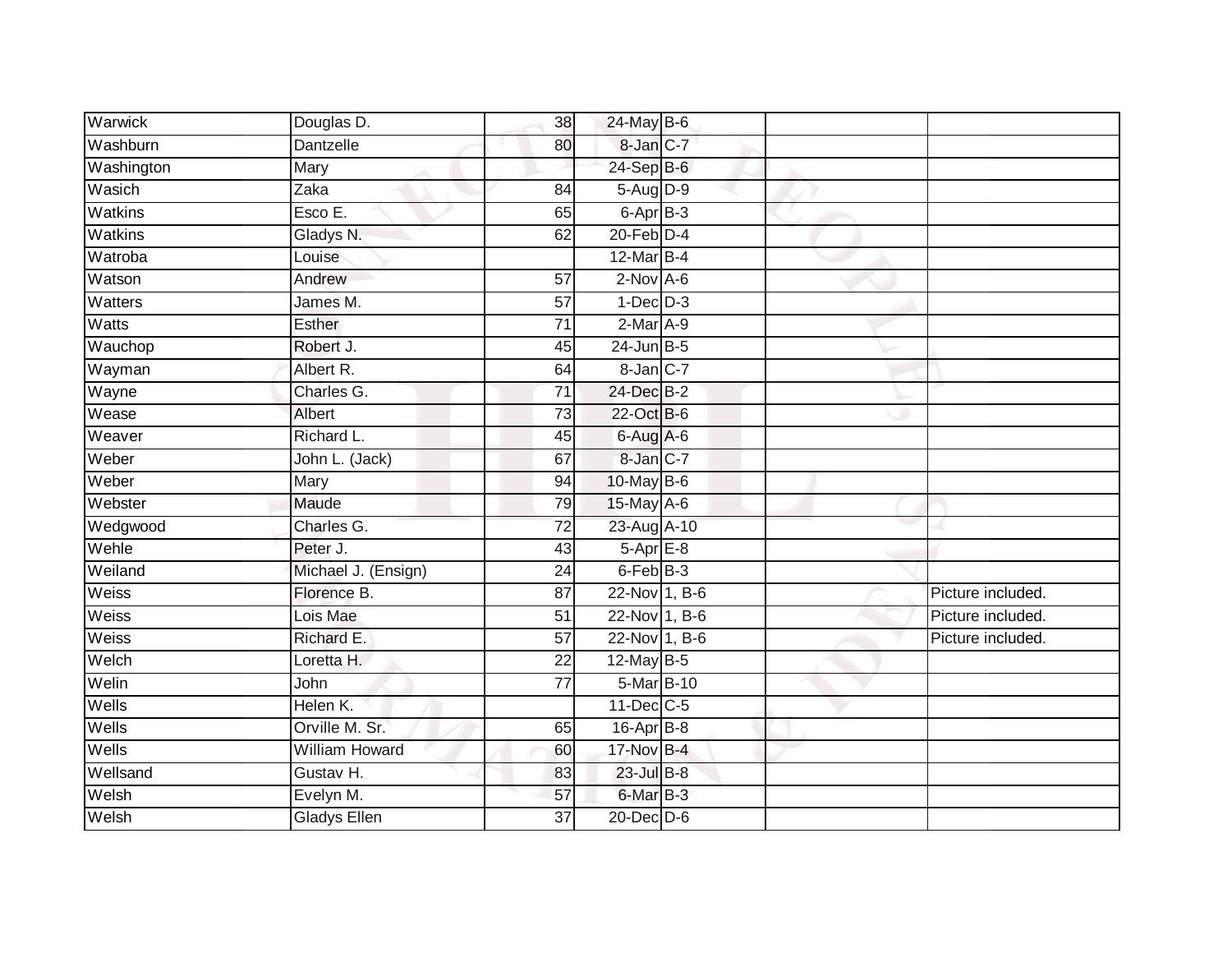| Werkowski       | John Jr.              | 48              | $24$ -Apr $B$ -6 |                |  |
|-----------------|-----------------------|-----------------|------------------|----------------|--|
| Werner          | Edith                 | 76              | 23-Nov B-6       |                |  |
| West            | Foster H.             | 56              | $21$ -Jul B-5    |                |  |
| Whaley          | Audrey B.             | 71              | $11$ -May D-4    |                |  |
| Wheeler         | Evelyn                | 66              | $4$ -Jan $D-8$   |                |  |
| Whissen         | Anna E.               | 89              | 27-Oct B-5       |                |  |
| Whitaker        | James F. Sr.          | 64              | $3-Sep D-6$      |                |  |
| White           | Alice V.              | 73              | $1-Nov$ C-6      |                |  |
| White           | Elmer J.              | 60              | $25$ -Jan B-6    |                |  |
| White           | Fannie                | 101             | 7-Dec A-8        |                |  |
| White           | John (Bill)           | 66              | $4$ -Oct B-14    |                |  |
| White           | Theresa               | $\overline{75}$ | $5$ -Jul $B$ -6  |                |  |
| White           | Wilbert A.            | 64              | 20-Dec D-6       |                |  |
| Whitely         | Delis Haynes Sr.      | 65              | 16-Sep B-12      |                |  |
| Whiteman        | Ernest L.             | $\overline{73}$ | 20-Jul D-7       |                |  |
| Whiting         | <b>Bertha Taillon</b> | 91              | 23-Oct C-6       |                |  |
| Whitledge       | Delmar                | 69              | 3-Feb A-8        |                |  |
| Whitler         | Everett               | 65              | 22-Sep B-6       |                |  |
| <b>Whitlock</b> | Charles L.            | 19              | 27-Oct B-5       |                |  |
| Whitney         | George M.             | 75              | $1-Dec$ $D-3$    |                |  |
| Whitten         | Henry C.              | 68              | 25-Mar B-10      |                |  |
| Whybrew         | Larry Jr.             | 22 months       | 4-Aug B-4        |                |  |
| Wickey          | Wesley                | 73              | 26-Aug E-7       |                |  |
| Wickstrom       | Maria K.              | 88              | 26-Aug E-7       |                |  |
| Widick          | Margaret Loan         | 63              | $4$ -Dec $D-8$   |                |  |
| Wiening         | John F.               | 74              | $1$ -Jul $B$ -6  |                |  |
| Wier            | Forrest               | 58              | $26 - Nov$       | 1              |  |
| Wier            | Rosa                  | 57              | 26-Nov           | $\overline{1}$ |  |
| Wiers           | Catherine             | 74              | $7 - Jun$ B-5    |                |  |
| Wiers           | Effie                 | 86              | 23-Oct C-6       |                |  |
| Wiers           | John                  | 80              | 19-Apr D-12      |                |  |
| Wierusz         | Salomea (Sally)       | 48              | $13$ -Jul $B-6$  |                |  |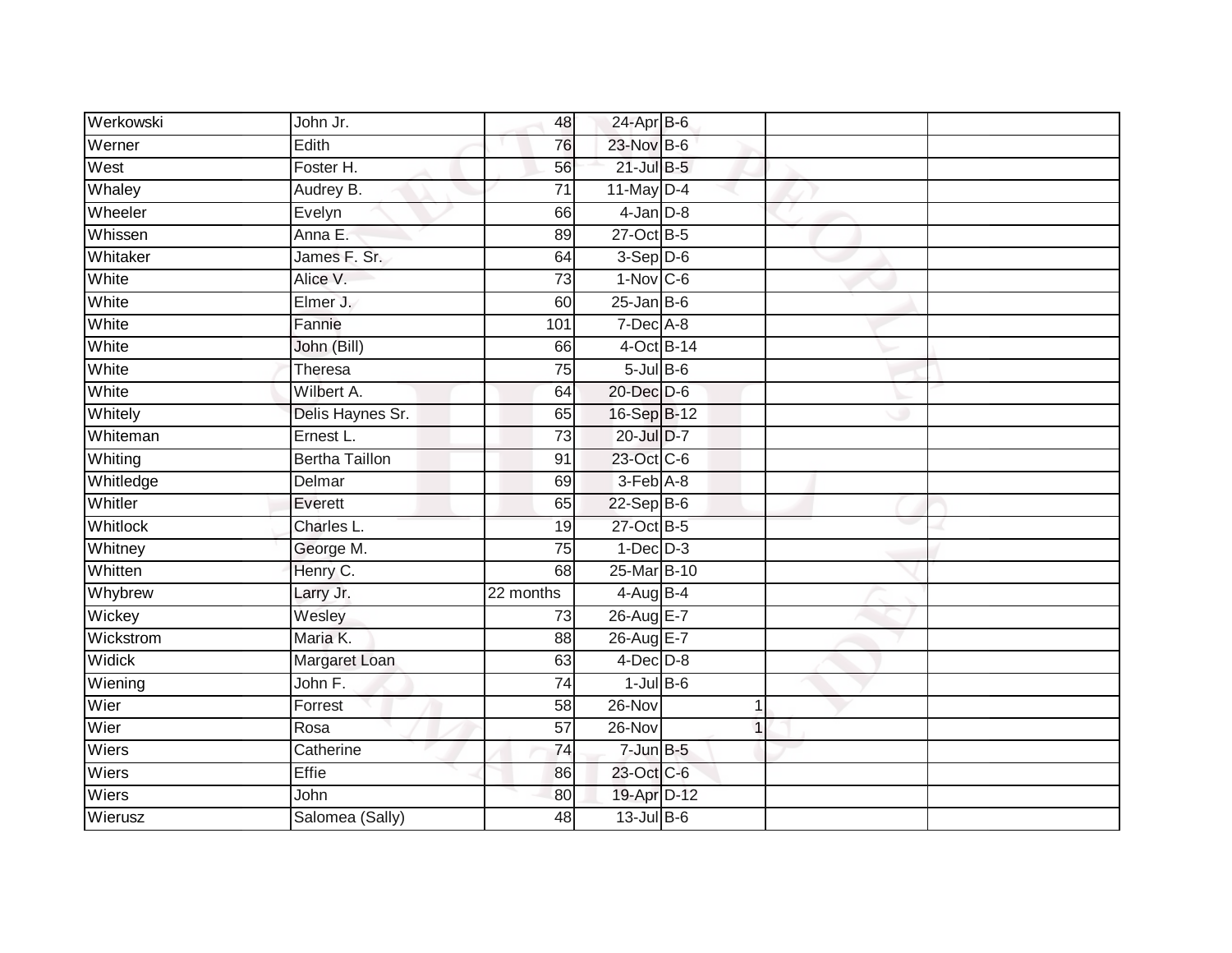| Wierzbowski     | Harry                 | 80              | 16-Nov A-6             |       |          |  |
|-----------------|-----------------------|-----------------|------------------------|-------|----------|--|
| Wiker           | Carl H.               | 81              | 15-Sep A-4             |       |          |  |
| Wilcox          | Mabelle M.            |                 | 24-Feb B-3             |       |          |  |
| Wilczewski      | James                 | 65              | 13-Oct A-8             |       |          |  |
| Wild            | Emma A.               | 79              | $5-Aug$ $D-8$          |       |          |  |
| Wilhite         | Talmadge S.           | 60              | $4$ -Aug B-4           |       |          |  |
| <b>Wilk</b>     | George W.             | 74              | 13-Sep F-10            |       |          |  |
| <b>Wilkins</b>  | James C.              | 72              | $24$ -Aug B-3          |       |          |  |
| Will            | <b>Myrtle Dunsing</b> | 80              | 16-Nov A-6             |       |          |  |
| Willard         | <b>Matthew</b>        | $\overline{36}$ | 19-Jun                 |       |          |  |
| Willardo        | Joseph                | $\overline{75}$ | $8$ -Jun $C$ -5        |       |          |  |
| William         | <b>Thomas Russell</b> | 53              | $29$ -Jan B-6          |       |          |  |
| <b>Williams</b> | Andrew J.             | 69              | $12$ -Jan B-7          |       |          |  |
| Williams        | Arthur                | 35              | 12-Oct B-3             |       |          |  |
| Williams        | <b>Charles</b>        | 16              | 24-Dec B-2             |       |          |  |
| Williams        | Charles B.            | 68              | 23-Sep E-6             |       |          |  |
| Williams        | Charles H.            | $\overline{71}$ | 5-Mar B-10             |       |          |  |
| Williams        | Clarence              | 47              | 30-Oct B-8             |       |          |  |
| Williams        | Earl S.               | 75              | 12-Nov D-2             |       |          |  |
| Williams        | Gerald B.             | 65              | 12-Apr <sub>E-11</sub> |       |          |  |
| Williams        | Kendal B.             | 7 months        | 24-Nov C-5             |       |          |  |
| Williams        | <b>Lyle Richard</b>   | 60              | 8-Dec A-12             |       |          |  |
| Williams        | <b>Mabel Nellie</b>   | 74              | $7$ -Jul $C$ -5        |       |          |  |
| <b>Williams</b> | Rosa                  | 70              | 29-Oct B-14            |       |          |  |
| <b>Williams</b> | Roy F.                |                 | 58 Feburary<br>24      | $B-3$ |          |  |
| Willin          | Victor                | 68              | 19-Jun                 |       |          |  |
| <b>Willis</b>   | Steven C. (Pfc.)      | 30              | $15$ -Dec $B$ -3       |       |          |  |
| Wilson          | Arthur                | 87              | $7 - Jan$ B-6          |       |          |  |
| Wilson          | <b>Bruce</b>          | 18              | 16-Aug B-6             |       |          |  |
| Wilson          | Dora                  | 77              | 13-Mar B-10            |       | Maginsky |  |
| Wilson          | Edward N.             | 96              | 22-Feb D-16            |       |          |  |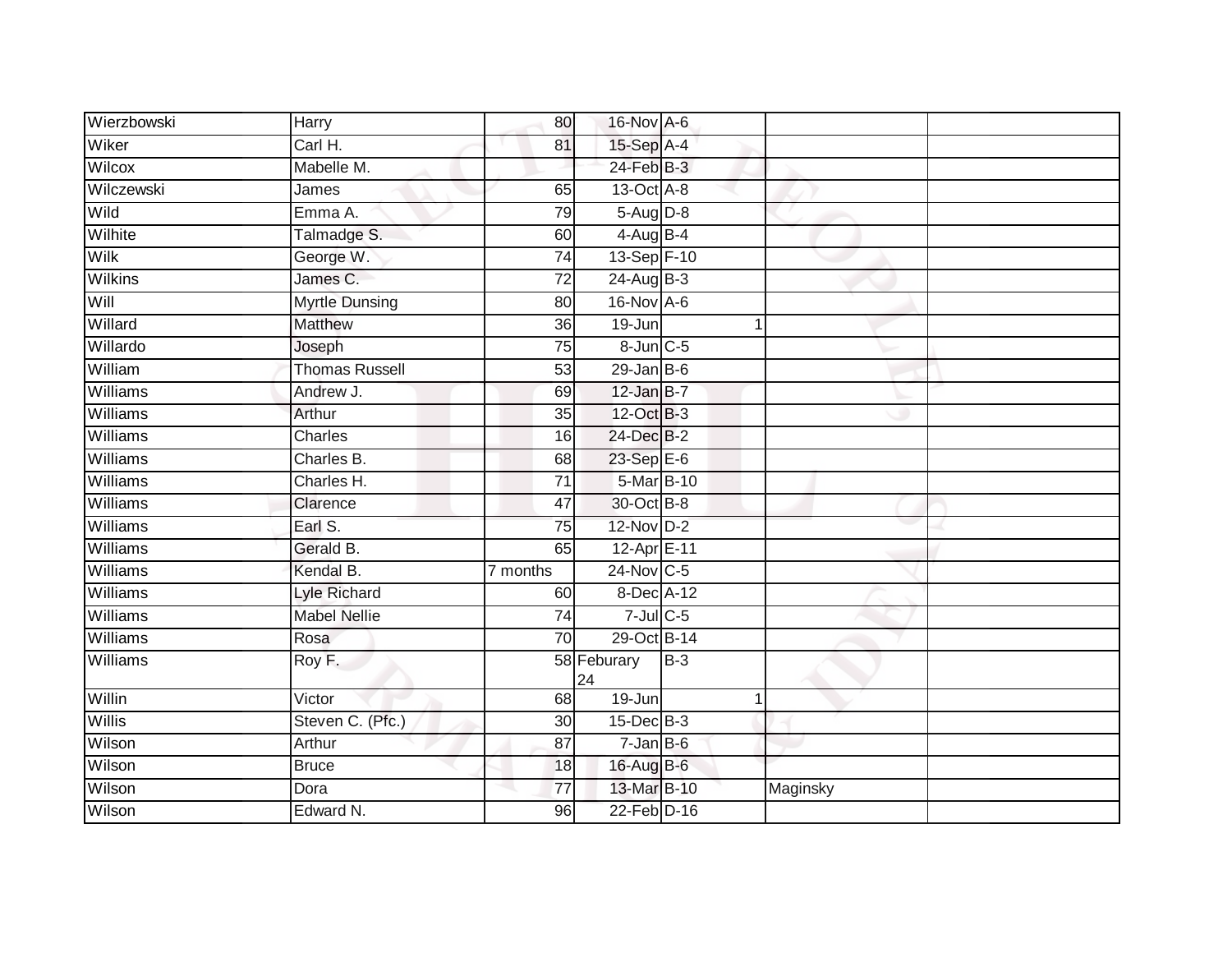| Wilson      | Gertrude                        | 85              | 3-Jun B-10        |   |       |  |
|-------------|---------------------------------|-----------------|-------------------|---|-------|--|
| Wilson      | James D.                        | 64              | 14-Jan C-10       |   |       |  |
| Wilson      | LaVerne K.                      | 69              | 27-Jul B-2        |   |       |  |
| Wilson      | Mary L.                         | 81              | $1$ -Jun $C-2$    |   |       |  |
| Wilson      | Royce Ann                       | 41              | $11$ -May D-4     |   |       |  |
| Wilson      | Thomas                          | 89              | 8-Sep A-12        |   |       |  |
| Wilson      | Zenovia                         | 43              | $16$ -Jun $B-3$   |   |       |  |
| Wiman       | Ramona A.                       | 47              | $20$ -Jul D-7     |   |       |  |
| Wimmer      | Lillie                          |                 | 30-Nov B-4        |   |       |  |
| Winebrenner | Arthur F.                       | $\overline{25}$ | 10-Mar C-4        |   |       |  |
| Winer       | Rebecca                         | 82              | $23$ -Mar $B-6$   |   |       |  |
| Wingard     | Mathilda                        |                 | 29-Oct B-15       |   |       |  |
| Wingate     | James V. (Reserve Deputy<br>Lt. | 27              | $15 - Jun$        | 1 |       |  |
| Wingfield   | James R. Sr.                    | 82              | $23$ -Feb $A-8$   |   |       |  |
| Winland     | Preston Paul (S. F. C.)         | 34              | 29-Jul B-10       |   |       |  |
| Wins        | Louis (Vinciguerra)             | 79              | 2-Aug F-17        |   |       |  |
| Wise        | Ellen                           | 80              | $1$ -Jun $C-2$    |   |       |  |
| Witt        | Arthur                          | 49              | $9$ -Jun $C - 4$  |   |       |  |
| Witte       | Josephine A.                    | 63              | $11-Oct$ B-6      |   |       |  |
| Wittenhagen | Carl                            | 58              | $27$ -Dec $D-8$   |   |       |  |
| Wlazik      | Jean                            | 40              | $6$ -Jan $C$ -4   |   | Smola |  |
| Wojak       | <b>Helen Weber</b>              | 81              | 18-May B-8        |   |       |  |
| Wojcik      | Anelia (Nellie)                 | 82              | $24 - SepB-6$     |   |       |  |
| Wojtasek    | Peter                           | 76              | 3-Mar C-4         |   |       |  |
| Wojtaszek   | Stanley M.                      | 68              | 26-Aug E-7        |   |       |  |
| Wojtkowiak  | John T.                         | $\overline{72}$ | $17 - Jun$ B-8    |   |       |  |
| Wolf        | Elsie L.                        | 57              | $29$ -Jun $B - 8$ |   |       |  |
| Wolfe       | Mary Clare                      | Infant          | 18-Jan F-12       |   |       |  |
| Wolfe       | <b>Richard Lee</b>              | 25              | 8-Dec             | 1 |       |  |
| Wolff       | Helen M.                        | 80              | 22-Mar E-8        |   |       |  |
| Wolgast     | Clarence I.                     |                 | 18-Oct B-6        |   |       |  |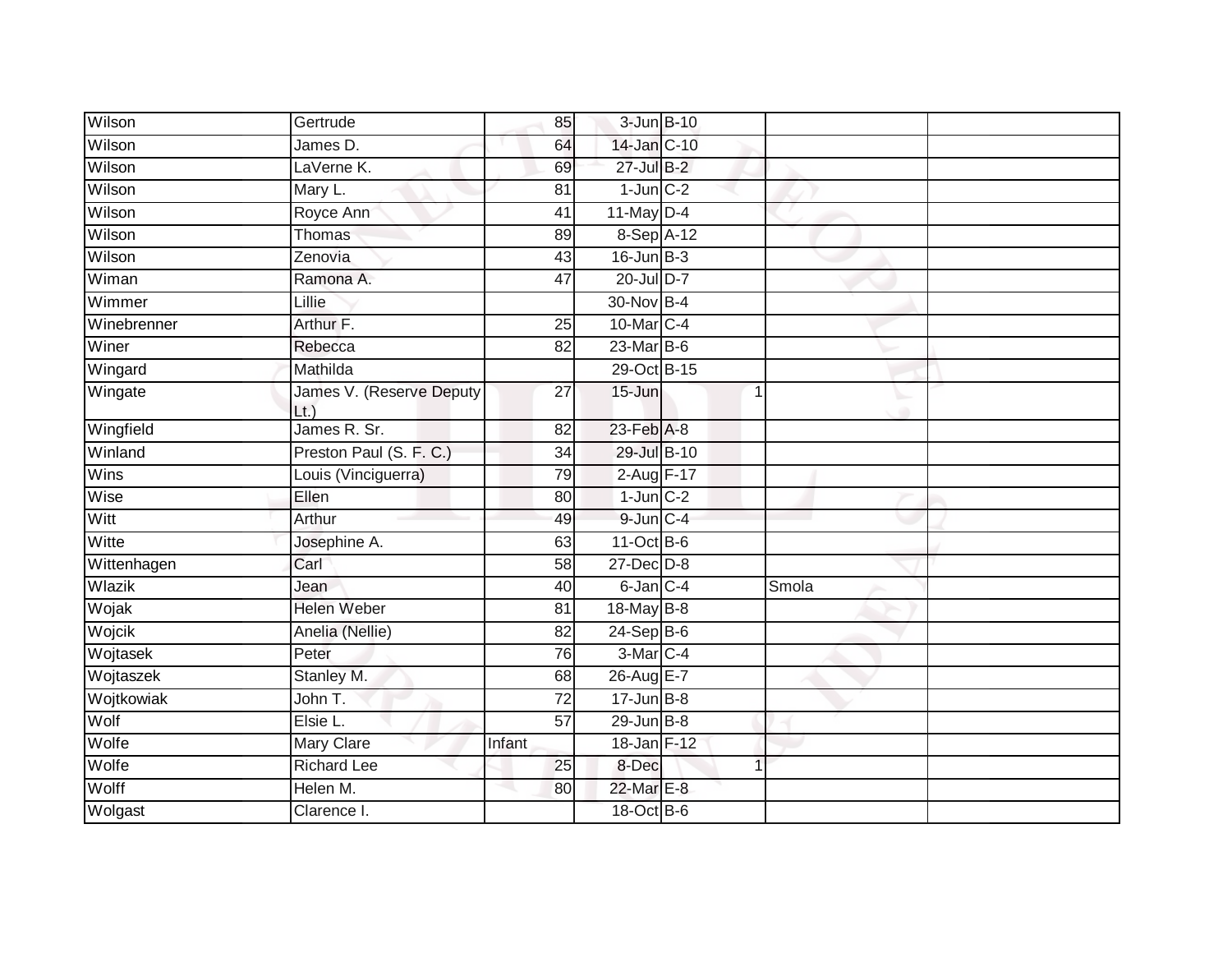| Wood         | Judith              | 26              | 27-Feb A-12          |              |                        |
|--------------|---------------------|-----------------|----------------------|--------------|------------------------|
| Wood         | Mary M.             | 86              | $21-SepC-5$          |              |                        |
| Wood         | Raymond             | 70              | 8-Feb B-5            |              |                        |
| Woolsey      | Eileen              | 47              | 17-Mar C-4           | Morse        |                        |
| Wozniak      | Rose                | $\overline{91}$ | $15$ -Jan $ C-6 $    |              |                        |
| Wozniakowski | Cecelia             | 62              | 8-Sep A-12           |              |                        |
| Wright       | Roy (Wickliffe)     | 50              | 17-Nov B-4           |              |                        |
| Wrobel       | Walter Sr.          | $\overline{52}$ | 14-Jun A-18          |              |                        |
| Wyckoff      | Eugene D.           | 45              | 27-Apr C-9           |              |                        |
| Wynoop       | Michael Lee         | Infant          | $2-Sep$ F-7          |              |                        |
| Wzorek       | <b>Marie</b>        | 71              | $8$ -Dec $A$ -12     |              |                        |
| Yankusky     | Frank               | 82              | $23$ -Jun $A-6$      |              |                        |
| Yeagley      | Fred                | 70              | $22$ -Jul B-5        |              |                        |
| Yellen       | Carl H.             | 66              | 30-Jul C-2           |              |                        |
| Yercha       | Angus               | 83              | 19-Nov F-2           |              | Also listed as Jercha. |
| Yoerger      | Rose                | 93              | 6-Apr <sub>B-3</sub> |              |                        |
| Yonke        | John J.             | 46              | 1-May B-14           |              |                        |
| Yonkman      | Grac                | 76              | 30-Oct B-8           |              |                        |
| Young        | Emma                | 95              | $4$ -Dec $D-8$       |              |                        |
| Young        | Harry K. Jr. (Sgt.) | 46              | 30-Oct B-8           |              | Picture included.      |
| Younger      | Marguerite          | 79              | $5-AprE-8$           |              |                        |
| Younker      | Hilda C.            | 91              | $24-Sep$ B-6         |              |                        |
| Yurisich     | Thomas              | 79              | 24-Mar A-7           |              |                        |
| Zabrecky     | John A.             | 79              | $15$ -Jun $C-4$      |              |                        |
| Zacarias     | Erna                | 72              | 24-Jul A-10          |              |                        |
| Zacharias    | Herschel            | 81              | 28-Oct B-9           |              |                        |
| Zack         | James E.            | $\overline{23}$ | $21 -$ Jul           | $\mathbf{1}$ |                        |
| Zacny        | <b>Harry</b>        | 82              | 21-Dec B-10          |              |                        |
| Zacok        | Simon (Sam)         | 79              | 13-Apr B-3           |              |                        |
| Zafa         | Anthony             | 86              | $21-AprB-3$          |              |                        |
| Zaffore      | Grace               | 82              | 15-Oct B-8           |              |                        |
| Zaiko        | <b>Nina</b>         | 29              | $20$ -Feb $D-4$      |              |                        |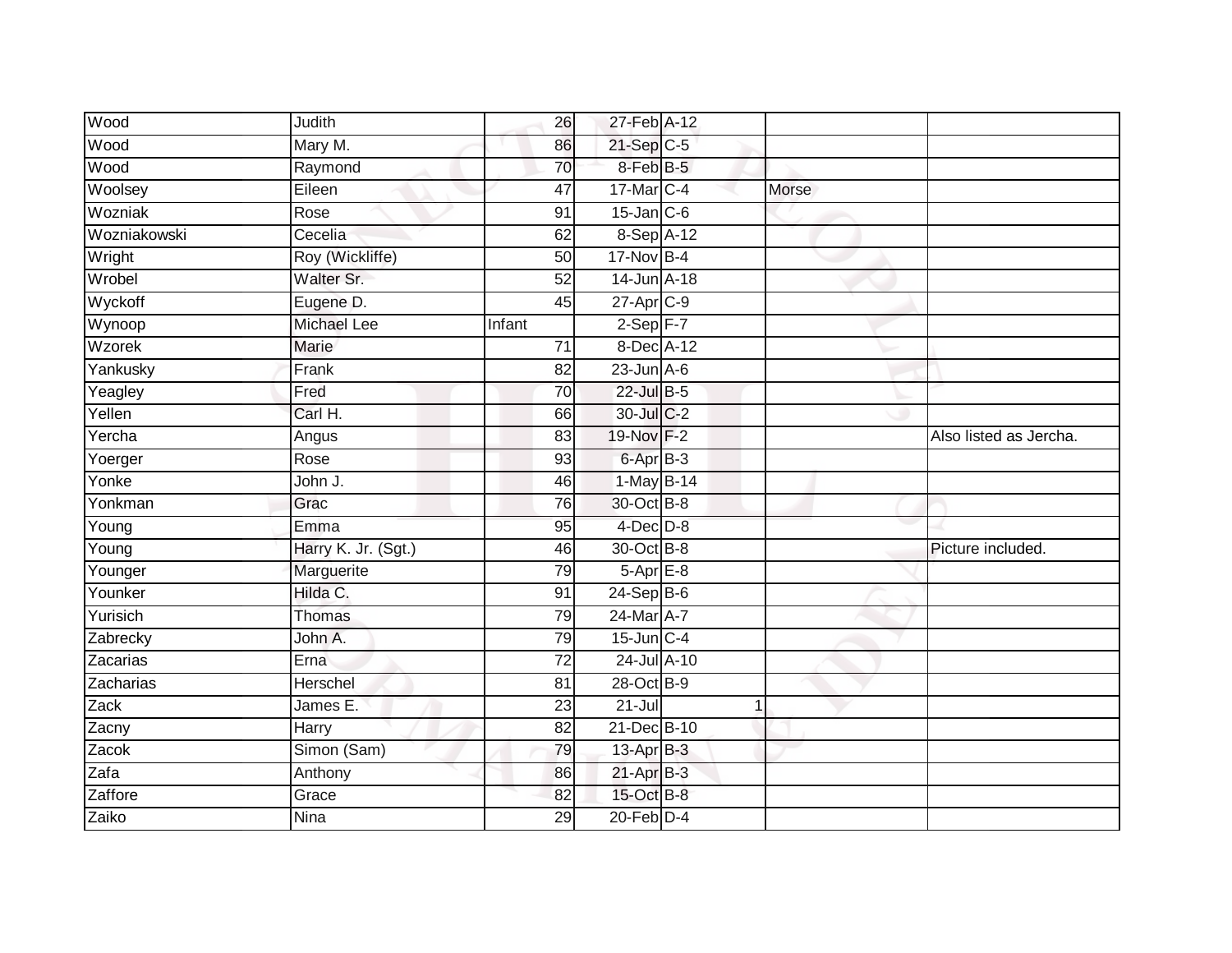| Zalin          | John              | 81              | $23$ -Jun $A-6$   |          |                           |
|----------------|-------------------|-----------------|-------------------|----------|---------------------------|
| Zamko          | Susie             |                 | 8-Sep A-12        |          |                           |
| Zaragoza       | <b>Hilario</b>    | $\overline{71}$ | 12-May B-5        |          |                           |
| Zaragoza       | Steve Sr.         | 69              | $6$ -Dec $C$ -8   |          |                           |
| Zarante        | Pete N.           |                 | $1$ -Jun $C-2$    |          |                           |
| Zarate         | Consuelo          | 60              | 30-Jan A-8        |          |                           |
| Zarnik         | Delores L.        | 44              | $27$ -Apr $C-9$   | Zientara |                           |
| Zasada         | Michael           | 55              | 10-Mar C-4        |          |                           |
| Zatalski       | Mary B.           | 73              | $10$ -Feb $A$ -8  | Pluta    |                           |
| Zaversnik      | Andrea            |                 | 17-Aug C-4        |          |                           |
| Zbinden        | Rudolph           | 89              | 26-Oct C-4        |          |                           |
| Zeigler        | Fred S.           | 73              | $21-Sep$ C-5      |          |                           |
| Zelesky        | <b>David Glen</b> | 18              | 27-May C-15       |          |                           |
| Zellers        | Carl E. Sr.       | 65              | $2-Sep$ F-7       |          |                           |
| <b>Zellers</b> | Mary Helen        | 63              | 10-Jul D-13       |          |                           |
| Zemen          | Kalman Sr.        |                 | $5$ -Jul $B$ -6   |          |                           |
| Zerello        | Tony              | 80              | $2$ -Dec $D-6$    |          | Also listed as Anserello. |
| Ziegler        | Robert A.         | 20              | 11-Mar B-6        |          |                           |
| Ziembicki      | Edward S.         | 56              | 24-May B-6        |          |                           |
| Zikmund        | Delores M.        | 65              | 27-May C-15       |          |                           |
| Zimmer         | <b>Emil Otis</b>  | 74              | $23$ -Jun $A$ -6  |          |                           |
| Zimmer         | Joseph            | $\overline{82}$ | 6-Oct B-5         |          |                           |
| Zimmerle       | John L.           | 60              | 26-May A-4        |          |                           |
| Zimmerly       | Vera              | 54              | $2$ -Feb $B-4$    | Young    |                           |
| Zimmerman      | Herman J.         | 71              | 29-Apr D-13       |          |                           |
| Zimmerman      | John              | 75              | 29-Jul B-10       |          |                           |
| Zimmerman      | John F. Sr.       | 75              | $21-AprB-3$       |          |                           |
| Zimmerman      | Larry Wayne       | 20              | 27-May C-15       |          |                           |
| Zimmerman      | Richard J.        | 68              | $7 - Jan$ $B - 6$ |          |                           |
| Zmuda          | John              | 27              | 9-Nov             | 1        |                           |
| Zmuda          | Stefan            | 82              | 24-Dec B-2        |          |                           |
| Zoellner       | Wilmar G.         | 75              | $2$ -Jan $B-10$   |          |                           |